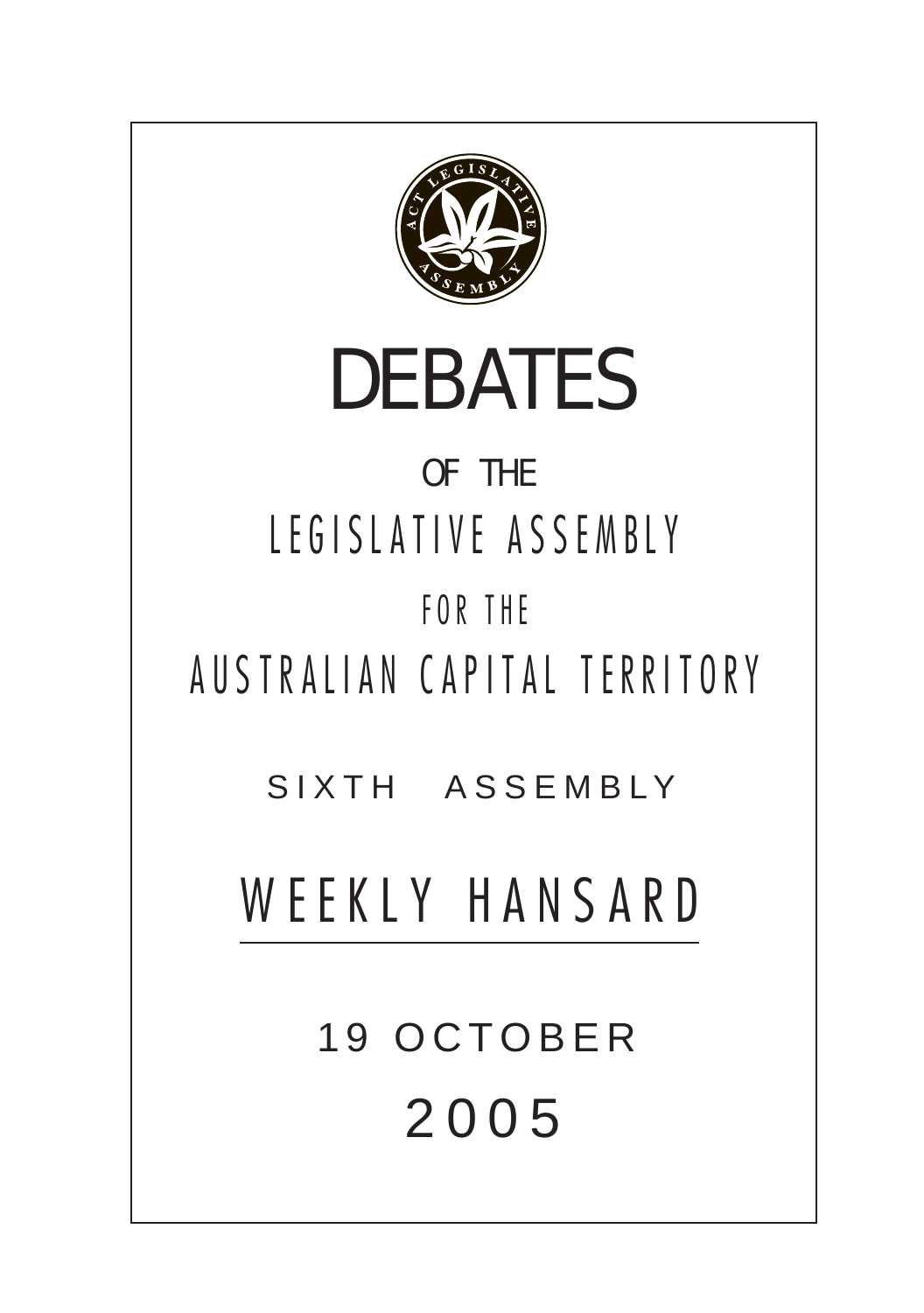# Wednesday, 19 October 2005

| Environment Protection (Fire Hazard Reduction) Amendment Bill 20053835 |  |
|------------------------------------------------------------------------|--|
|                                                                        |  |
|                                                                        |  |
| Questions without notice:                                              |  |
|                                                                        |  |
|                                                                        |  |
|                                                                        |  |
|                                                                        |  |
|                                                                        |  |
|                                                                        |  |
|                                                                        |  |
|                                                                        |  |
|                                                                        |  |
|                                                                        |  |
|                                                                        |  |
| Supplementary answers to questions without notice:                     |  |
|                                                                        |  |
|                                                                        |  |
|                                                                        |  |
|                                                                        |  |
|                                                                        |  |
|                                                                        |  |
| Adjournment:                                                           |  |
|                                                                        |  |
|                                                                        |  |
|                                                                        |  |
|                                                                        |  |
|                                                                        |  |
|                                                                        |  |
|                                                                        |  |
|                                                                        |  |
|                                                                        |  |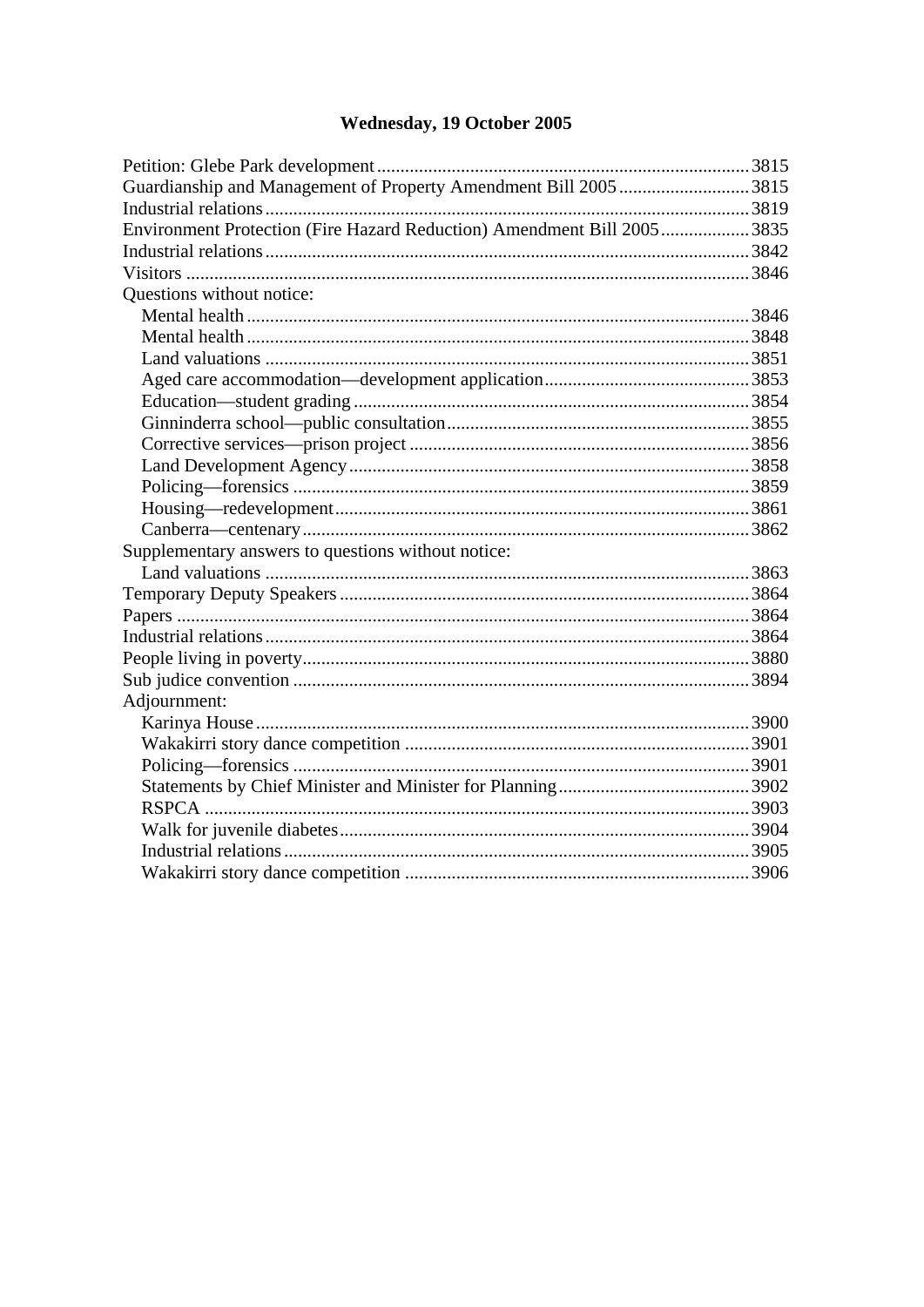## <span id="page-2-0"></span>**Wednesday, 19 October 2005**

**MR SPEAKER** (Mr Berry) took the chair at 10.30 am and asked members to stand in silence and pray or reflect on their responsibilities to the people of the Australian Capital Territory.

## **Petition**

*The following petition was lodged for presentation, by* **Mr Smyth**, *from 118 residents:* 

### **Glebe Park development**

**To the Speaker and Members of the Legislative Assembly of the Australian Capital Territory** 

This Petition of certain residents of Canberra in the Australian Capital Territory, draws to the attention of the Legislative Assembly that

A Development Application has been made (200404901) for the construction of a **4 block 8 storey high residential complex of 189 units**, adjoining Glebe Park on the former Glebe Park Food Court site.

Your petitioners are concerned that:

a. The amenity of Glebe Park and the Reid heritage precinct will be adversely affected if this proposal proceeds.

b. Use of the land for residential purposes is inappropriate given the proximity of Glebe Park.

c. Extension of Glebe Park to include all or part of this land deserves serious consideration.

d. Acquisition of the land by the ACT government for addition to the National Convention Centre site, also deserves serious consideration.

#### **Your petitioners therefore request the Legislative Assembly to**

- ensure that the land is developed for the benefit of the community and of Glebe Park and not for private residential accommodation purposes AND therefore to
- oppose the Development Application AND to take all steps to ensure that the Development Application is not approved.

*The Clerk having announced that the terms of the petition would be recorded in Hansard and a copy referred to the appropriate minister, the petition was received.* 

### **Guardianship and Management of Property Amendment Bill 2005**

**Mr Stefaniak**, pursuant to notice, presented the bill.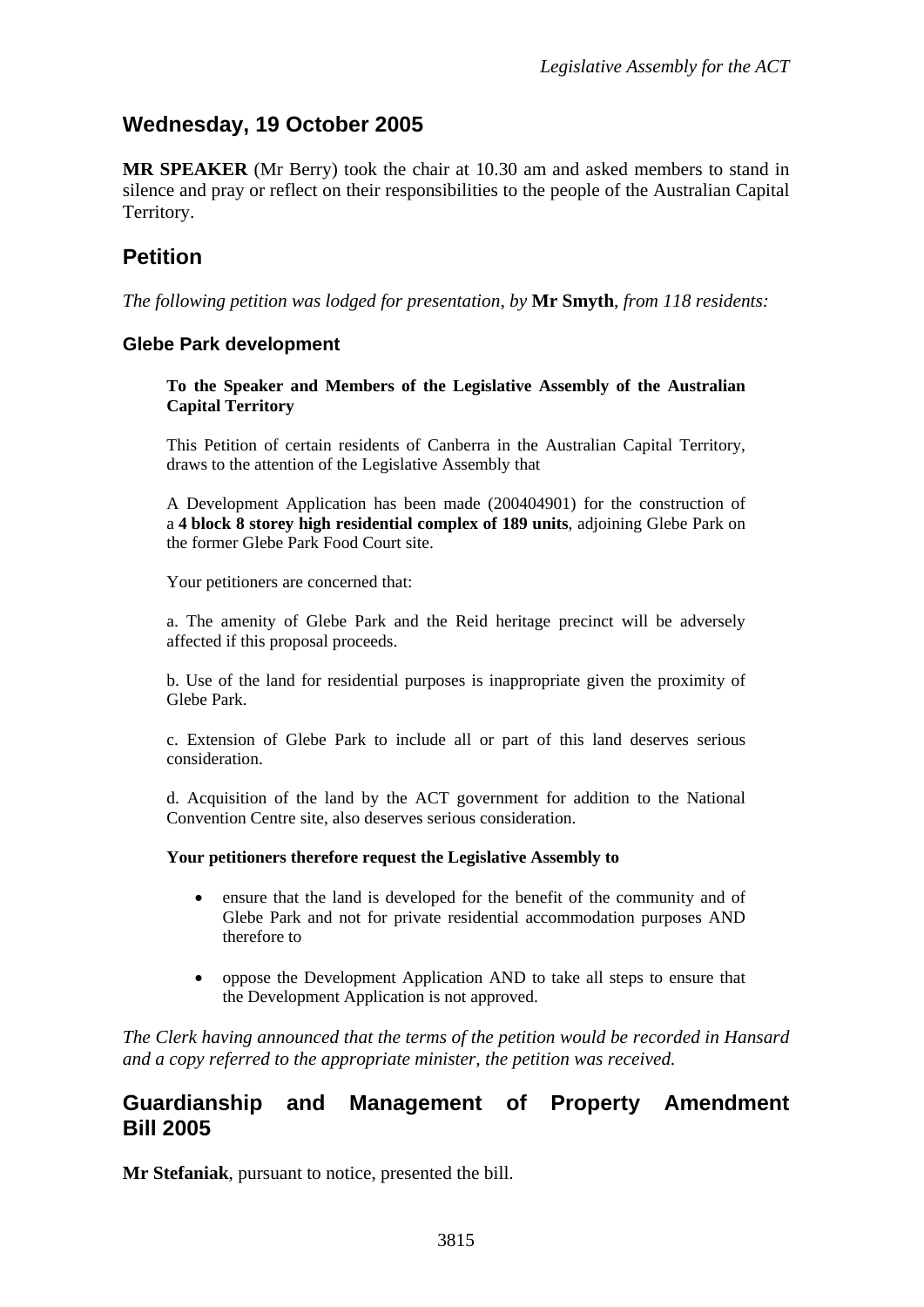Title read by Clerk.

**MR STEFANIAK** (Ginninderra) (10.32): I move:

That this bill be agreed to in principle.

It is with pleasure that I rise to speak today to introduce the Guardianship and Management of Property Amendment Bill 2005. It deals with the estates of missing persons and will enable families and other persons such as business colleagues to administer the estates of missing persons in their absence.

At present in Australia, many families suffer hardship and great emotional stress as the result of their inability to protect the assets of loved ones or provide for their dependants. Some 30,000 people go missing in Australia every year and, while most of them are found, a small number, about 150, are never found. At any one time in our country, some 3,000 people are missing and have been missing for more than a few months.

In the ACT, missing persons have little status in law and their families at present are unable to administer their estates. Only the Public Trustee can. It means that families cannot protect the property of missing family members by doing simple things like making mortgage repayments, negotiating with a lender or accessing resources to pay for dependants and to service debts.

New South Wales recently passed the Protected Estates Amendment (Missing Persons) Act 2004 to deal with the often-complex problems created when a person disappears. A number of cases were quoted in relation to the need for such provision in the lead-up to the New South Wales legislation.

In one case, a non-English speaking wife and small children were left without access to money after the disappearance of the father and husband. The lady there had no access to her husband's superannuation or work entitlements. Apart from the normal trauma that is caused when a loved one goes missing, that caused severe problems for the family.

In another case, used as a rationale for changing the law, a man in the middle of renovating his home went missing. The bank resumed his house, as that man's parents were not able to make mortgage payments or negotiate with the bank. Perhaps some of the problems here are also due to the fact that the privacy laws are so strict. That is another thing that probably needs looking at.

Another example perhaps in the ACT could be Mr and Mrs X and their daughter. Let us call her Y. Y owns a house in Kambah and has a mortgage with the bank. She lives alone there; she does not have a partner; but she does have parents. Y goes missing and, despite all the family's attempts to find her, has vanished without trace. Because of privacy reasons, her family cannot get access to the information as to how they would pay for the mortgage. They would not be able to administer her estate; they would not be able to arrange for a tenant to be put in so that the mortgage could be paid by way of that. So there is a potential there for the bank to resume the house.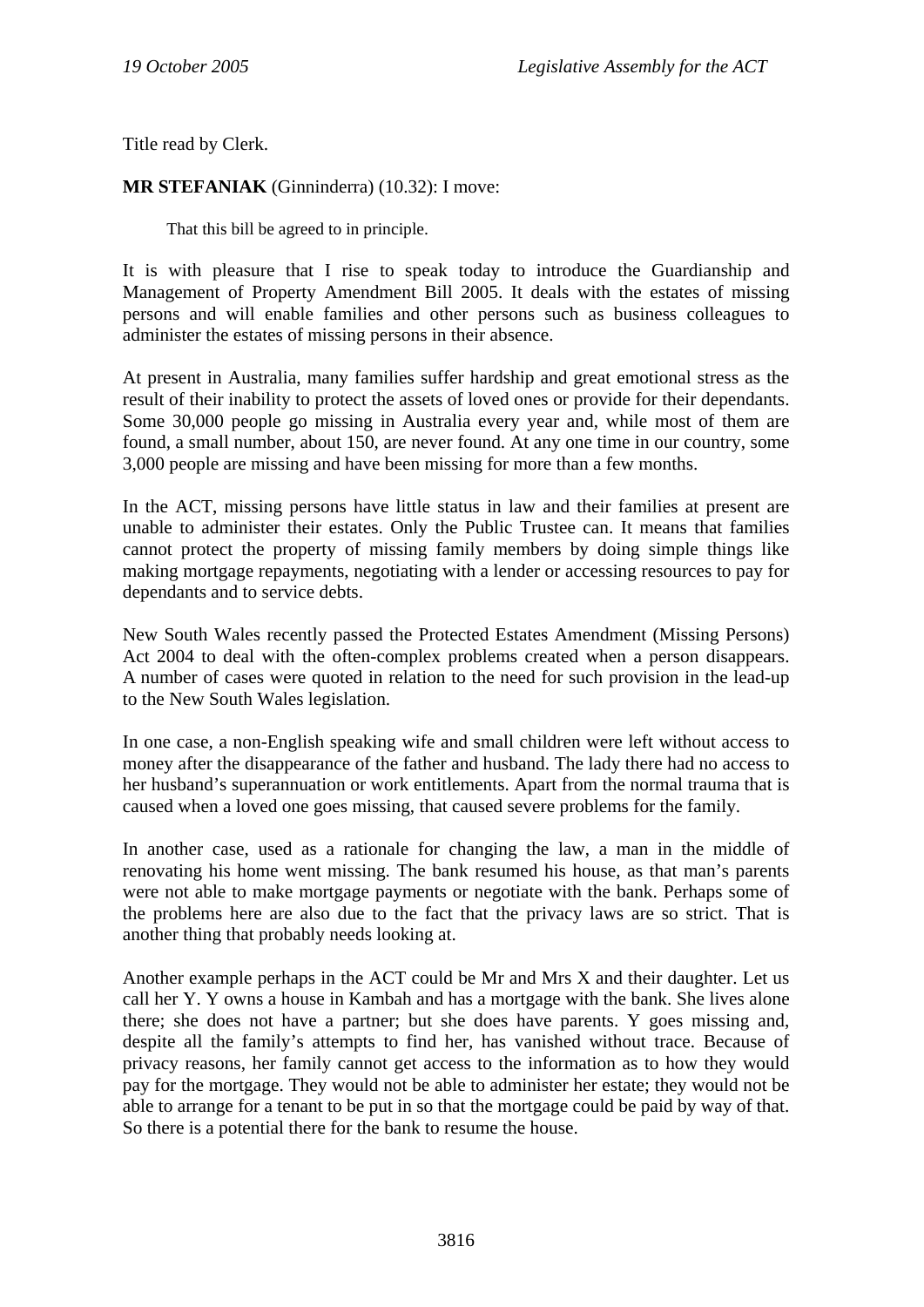This bill is based on the New South Wales model and would allow family members or, in the event of disputes or problems within the family, a neutral third party to administer the missing person's, family member's, estate by seeking a declaration from the Guardianship and Management of Property Tribunal. If the missing person returns, they then can resume management of their own affairs.

Efforts to locate missing persons are presently hindered by the refusal of government and non-government authorities to provide information of evidence of life, on the grounds of privacy. The inability of families to look after the interests of their loved ones or for dependants to access their financial resources certainly causes great stress and emotional hardship.

I must say that the ACT at present is in a better situation than New South Wales was pre-2004. Our Public Trustee Act 1985 does at least enable the Public Trustee to apply to the ACT Supreme Court for an order to appoint the Public Trustee as manager of property where the whereabouts of the owner of the property is unknown or whether it is not known if the owner is dead or alive. So there is some limited protection here.

However, there is no ability for the family to adopt this procedure and cut out the Public Trustee. There is no ability for the family to apply to administer the whole of the deceased person's estate. The Public Trustee, of course, charges a fee. As I indicated, it has a limited application here. It would be far simpler if there were a much more liberal regime to enable members of the family especially to take over administration of a missing person's estate.

In the ACT at present, the Public Trustee, where property is valued at \$10,000 or less and without making an application formally to the Supreme Court, can become manager of a property by filing in the office of the court a notice of election. They then would become manager of the property in respect of which the order is made. But again, a fee is charged there. I must say this is not a situation that occurs regularly in the ACT. I am advised by the Public Trustee that only on very rare occasions have they taken any steps. They are looking at a handful. However, it is a fact that people go missing in the ACT.

In New South Wales, as a result of their amendments last year, the class of persons who can apply to administer a missing person's estate are: a domestic partner of the person; a relative of the person; a business partner or employee of the person; the Attorney-General; the Protective Commissioner; and anyone else who has an interest in the property. In the ACT, instead of the Protective Commissioner, I have added the Public Trustee and the Public Advocate as the two suggested bodies. I have been advised by Parliamentary Counsel that they would be appropriate here.

Apart from that, effectively I have replicated the New South Wales act. By doing so, I have made it possible for the families of a loved one to administer the estate in a simple and cost-effective way. This bill would apply to property valued from 1c up to millions of dollars.

Parliamentary Counsel has spoken to the Public Trustee on this matter. I understand that the Public Trustee have no problems with this. It is, after all, much simpler than the current processes and certainly covers far more possibilities than are allowed at law at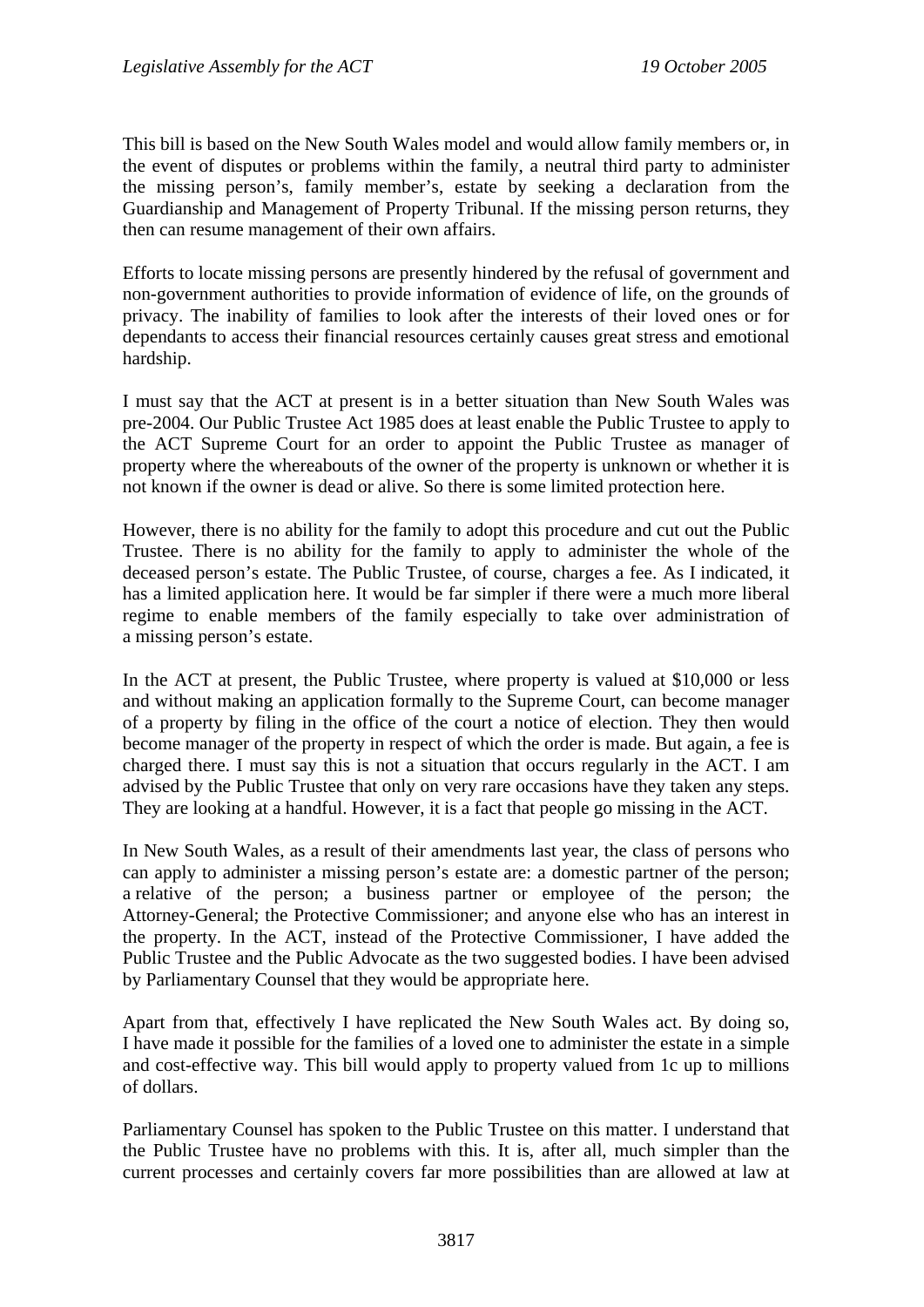present. At present, only the Public Trustee has the ability to go to the Supreme Court on those limited grounds that I mentioned.

Turning to the bill itself: the bill changes the legislation by adding to the Guardianship and Management of Property Amendment Act a new section 8AA. It does that in clause 4, which deals with the management of a missing person's property. What this provides, firstly, is that the tribunal has to be satisfied that someone is a missing person; that that person is normally domiciled in the ACT; that, while that person is missing, there is likely to be a need for a decision in relation to a property; and that they are likely to be adversely affected if a manager is not appointed.

Secondly, the tribunal may be satisfied that a person is missing only if the tribunal satisfies itself that it is not known if the person is alive; that reasonable efforts have been made to find the person; and that for at least 90 days the person has not contacted anyone living at their last known home address and has not contacted any friends or relatives with whom they would be likely to communicate. Contact has been described as a telephone call or even the sighting of a person.

If those criteria are satisfied, the tribunal may, by order, appoint a manager to manage all or part of a missing person's property and estate with the powers, which the tribunal is satisfied are necessary, to allow the manager to make decisions in relation to the property just as if the missing person was a protected person. A protected person is defined in section 5 subsection (1) of the principal act as a person with impaired decision-making ability. The powers that are given to the manager are the powers that the missing person would exercise themselves were they there.

As indicated, an application for appointment of a manager under the new section can be made by any of the following: a domestic partner, which would most likely be the norm; a relative; a business partner or employee—and remember that the tribunal would be able to order that a manager manage part of the missing person's property so that, if there were business interests which needed to continue to protect the person, a business partner or employee could do that; the Attorney-General; the Public Trustee or the Public Advocate; and anyone with an interest in the property. So this is a replication of the New South Wales section, with the Public Trustee or the Public Advocate being put in in place of the New South Wales Protective Commissioner.

The reason that the Attorney-General and the Public Trustee or the Public Advocate are in there is in case there are disputes—for example, family disputes. If there are allegations that it might be improper for a family, business partner or whatever to administer the estate, it still ensures the rights of the missing person are protected by a public official, in that case, doing the administration.

Clause 6 of the bill provides for the tribunal to remove the manager of a missing person's property if it is satisfied on application by the person, that is, by the missing person or anyone else, that the missing person is alive or dead, in which case any will they have would clock in, or presumed to be dead if missing. The current status there, I am advised, is that if someone is missing for 7 years they are presumed to be dead.

The rest of the bill makes necessary procedural changes and deletes section 34 subsections (1) (b) and (c) of the Public Trustee Act. This bill, as I said, is far more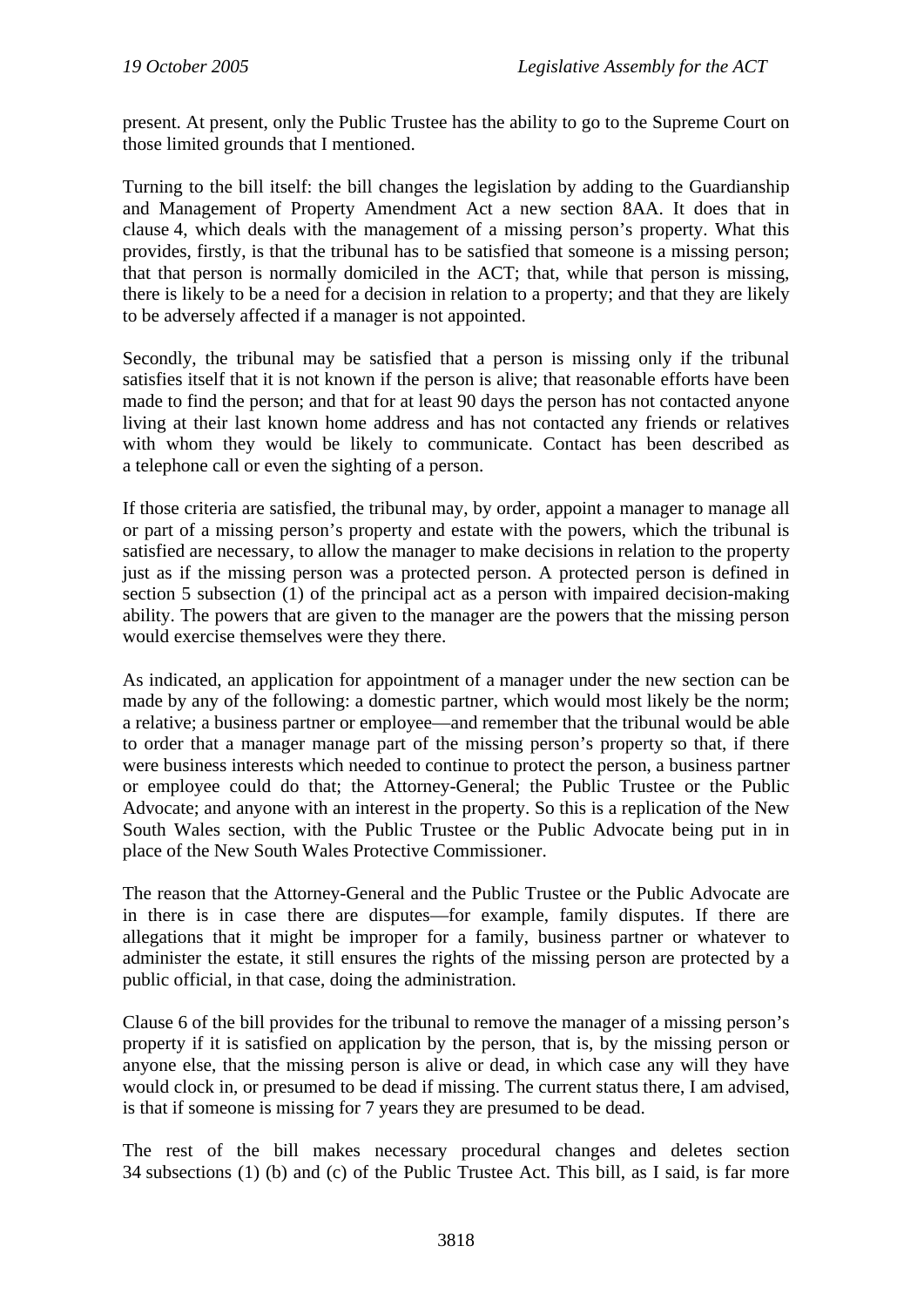<span id="page-6-0"></span>substantive than those two limited provisions of that act. They are superfluous and are therefore subsumed into this bill.

As indicated, the Public Trustee does have a role and can be appointed to manage a person's property still. But the class of persons has been greatly expanded and the work they can do has been greatly expanded. The process has also been simplified. It goes before the tribunal, which is a far simpler and far more appropriate jurisdiction than having to go through the process of going to the Supreme Court. Processes have been brought into line with the sensible improvements that were passed into law in New South Wales last year.

I do not think this bill is something that is going to be used all that often but it is particularly traumatic when a loved one goes missing and it is even harder for that person's relatives, spouse or partner, business colleagues and friends, if that person's property cannot be looked after adequately in their absence. This bill ensures a simple process whereby a person's property and financial affairs can be protected by a properly-appointed person while that person is missing.

I thank Parliamentary Counsel for their efforts in relation to this and the work they have done. I have only recently settled the bill. I will knock up an explanatory statement that I will provide to members. I commend this bill to the Assembly.

Debate (on motion by **Mr Corbell**) adjourned to the next sitting.

### **Industrial relations**

**MS PORTER** (Ginninderra) (10.44): I move: That this Assembly:

- (1) notes:
	- (a) the Federal Government is expected to spend \$100 million of taxpayer money promoting its new unpopular "WorkChoices" industrial relations reforms;
	- (b) these advertisements are expected to run for over a year, whilst the Federal Government will only allow the changes to be examined by a Senate inquiry for two weeks;
	- (c) the Federal Government intends to use its "Territories Power" under the Federal Constitution to ensure these reforms apply in the ACT immediately upon their passage through the Federal Parliament;
	- (d) this will:
		- (i) make the ACT a guinea pig for these changes, particularly Commonwealth and ACT public servants; and
		- (ii) have a negative impact on sporting and community groups; and
- (2) calls on the Federal Government to abandon its industrial relations proposals because of the negative impact they are likely to have on Commonwealth and ACT public servants.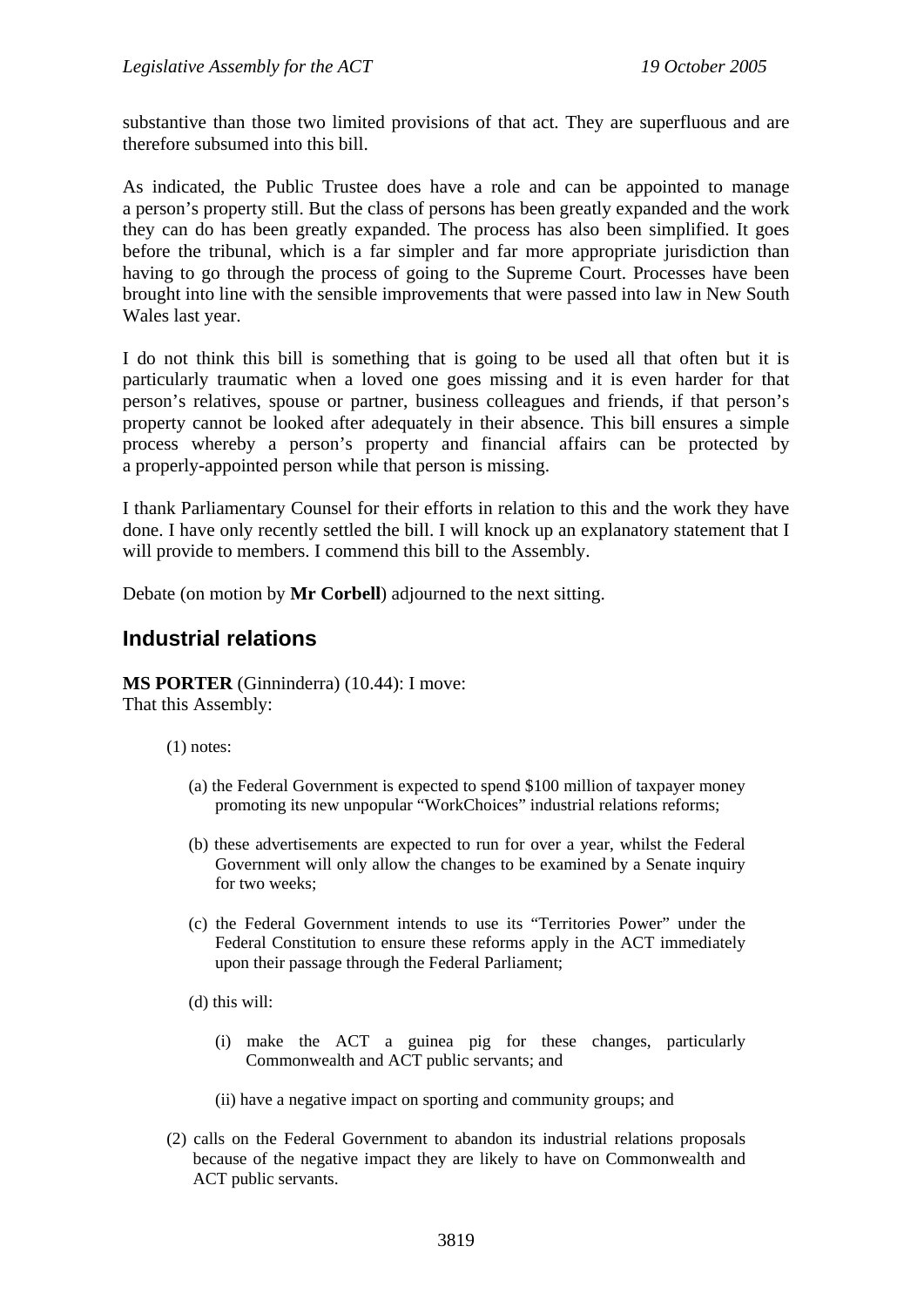We in this place have consistently expressed our disappointment at the harsh reality of John Howard's fourth term agenda; we have commented on the impending sale of Telstra and the effects on ACT residents; we have debated the detrimental effects on our community of voluntary student unionism legislation; and we have expressed our dismay at the nature of proposals to move sole parents and those with disabilities into the workforce without respect for the impediments they face. But until now, I could always attribute this misdirection of policy to populous politics and cheap point-scoring. However, with the introduction of the WorkChoices legislation package, the government has gone a step too far. They have ignored public sentiments and simply sold out middle Australia so that John Howard could fulfil a lifelong ideological ambition.

My colleagues have spoken in this place a number of times about the direct effects of this legislation and what it will mean for the working conditions of ordinary Australians. While I add my wholehearted endorsement to their outrage over proposals such as reducing the number of allowable matters to five, withdrawing dismissible protections for employees in firms with fewer than 100 workers and extracting the teeth from the Australian Industrial Relations Commission, I wish to highlight other injustices which will inevitably be a by-product of this legislation. I also wish to highlight the disdain with which the federal government is treating the Canberra community by using its controlling powers to test this draconian legislation on our citizens.

The Howard government has no mandate for these changes. They were not part of the legislative package that Mr Howard took to the Australian public in 2004. They are simply the effect of Mr Howard's power grab. Mr Howard no doubt came into work on the first day of the 2005 sitting period and realised that barnstorming Barnaby Joyce had effectively delivered him the power to institute an agenda he had personally developed back in the 1950s. Or at least so he thought. Maybe, just maybe, we will see the coalition senator have enough ticker to stand up against this abuse of power. But I will not hold my breath.

By implementing this agenda of which these IR changes are an integral part, Mr Howard has ignored the basis of representational democracy and, in doing so, has ignored the responsible examples set by the majority Stanhope government. When a government is entrusted with the power to institute policy unfettered, they have a responsibility to consult and to be responsive to the needs of the community they represent.

Opinion polls and surveys have continually told us that between 60 and 80 per cent of Australians are opposed to this IR legislation. They have unquestionably said that they are opposed to the withdrawal of their working conditions and their ability to negotiate fair wages and conditions.

So what is Mr Howard's strategy to address this expression of dissent from the voters who put him in power? He has decided to spend over \$100 million of their hard-earned tax dollars to develop and implement a propaganda campaign designed to trick them into supporting the abolition of their conditions.

Given the widespread opposition to these reforms, one would think Mr Howard would have found it difficult to convince ordinary workers or even actors to participate in the production of this propaganda advertising. I must say that I found it strange that there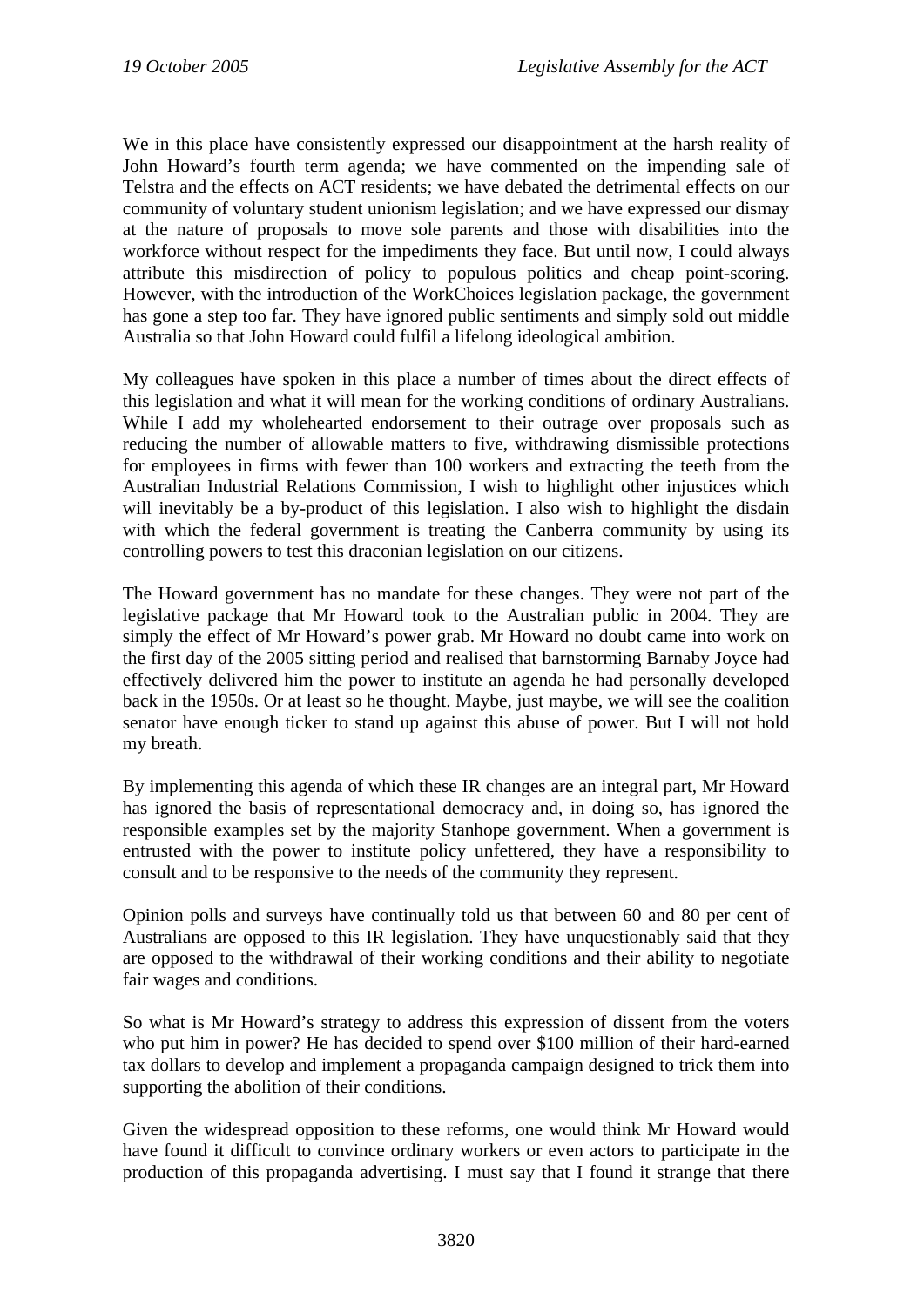were so many ordinary workers, smiling and looking excited about the changes. Then, this morning, we find out that this was because they did not know their faces were being put to this purpose. One of the workers, I am told, thought he was participating in a campaign to improve health and safety in the workplace. It would seem that a culture of deceit and deception in the workplace is already starting.

The extravagance of this public advertising campaign is one thing. But if the government has expressed such a commitment to ensuring that the community understands the effect of these changes that they are willing to spend over one million of taxpayers' dollars a day on disseminating information throughout the community, then you would think that they would be willing to allow the public a worthwhile opportunity to express their reaction to the changes.

Indeed, we thought this would be so, when, in August, workplace relations minister Kevin Andrews expressed the view that there would be an extensive Senate-based inquiry into the change. However, this excitement was squashed when the terms of this allowable inquiry were announced. The underlying hand of John Howard was made clear. The inquiry process would be carefully controlled and the major contentious issues would be ruled out of the inquiry's scope.

For example, the blacklist included suspension of bargaining period, remedies for unprotected industrial action, reform of unfair dismissal arrangements, award simplifications, freedom of association and right of entry for employee representatives. On the top of this list, which essentially shuts out any investigation of the WorkChoices reform program, the committee was given a deadline of 22 November, that is, two weeks, to examine the most comprehensive attack package on workers' rights which we have seen.

This strategy is indicative of the Howard government's entire approach to public consultation since taking control over both houses of federal parliament. What they simply do not understand is that their control of the legislature does not entitle them to the control of the hearts and minds of Australian workers. Australians will defend their right to enjoy a free and fair workplace and will undertake numerous strategic options to ensure this basic right is protected. The Howard government may have the capability to cut short any kind of legislative scrutiny, but they will not silence their critics simply by cutting short committee hearings and spending the war chest on fancy ads and glossy magazines.

These reforms will speak for themselves, and our community will not be fooled. In particular, I have great faith in the willingness of the Canberra community to unite in their opposition to these workplace changes. This will be especially important given the expressed intention of the Howard government to use the territories power and thus make the Canberra community a collective guinea pig, which will feel the impact of these changes immediately upon the legislation's passage through the federal parliament. This situation is unacceptable. Representatives of this community cannot and should not sit idly by while the rights and conditions of community workers are stripped away to satisfy a federal government agenda which up to 80 per cent of Canberrans have expressed their disdain for.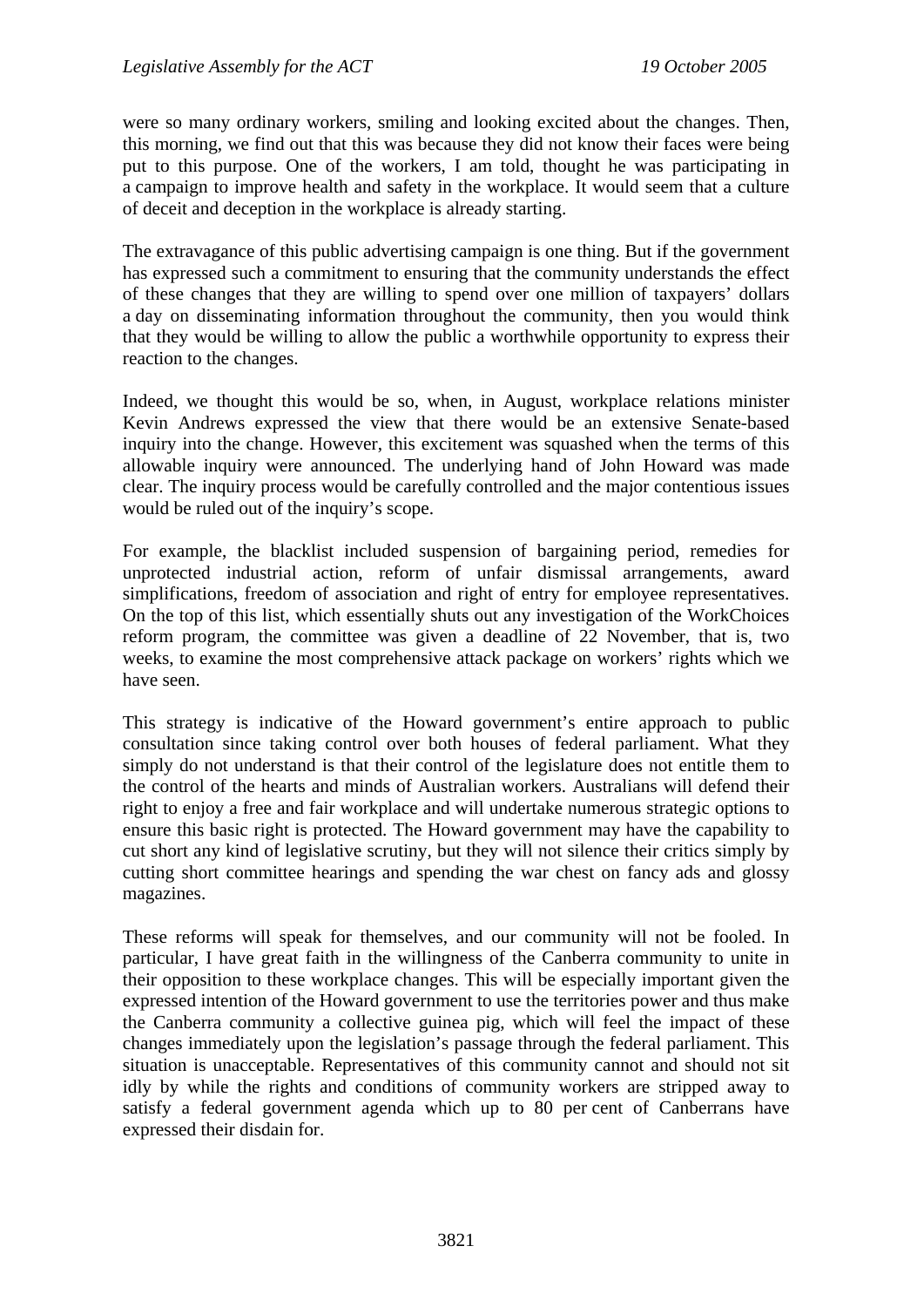It is my belief that the passage of this legislation will spell the beginning of the end of this vibrant community that we enjoy here in Canberra. As Mr Stanhope pointed out to us yesterday, the devil of the legislation is inevitably in the detail. The devil of this legislation is in the secondary effects—the opportunity costs associated with employment in the new Howard-designed labour market.

For a start, we will see the destruction of family life and relationship building. Why? In an environment where the difference between a job and an unemployment queue is based solely on the comparison between you and your competitors, everything which does not contribute to employment becomes a liability, including family time, voluntary contribution to your community—like helping out the local junior sporting team, your school tuck shop, Meals on Wheels; like tutoring people in the English language. We all know how vital this work is. And I could list many more examples.

Communities are built on the goodwill and the involvement of their citizens. This is one of the fundamental reasons why Canberra is held in such high esteem, with over 42 per cent of its population volunteering on a weekly basis. Without this time and ability to make this contribution, the concept of community will wither here in Canberra. John Howard has turned the tables on volunteerism in this country. Instead of protecting the right of Australians to make their contribution and enjoy friendships which come with volunteering and build valuable social capital, Mr Howard has made employment a voluntary activity, at least in terms of their conditions.

These reforms are bad. They are bad for all Australians; it is as simple as that. They are bad for the economy; they will kill off any concept of community; they will destroy families; they will undermine the health of ordinary Australians. They are so fundamentally bad that the advertising firms, with over \$100 million of taxpayers' money at their disposal, have been forced to trick workers into appearing in the ads. They are so terrible that government has constricted the inquiry to just two weeks, barely enough time to read the legislation itself. The question has to be asked: why are the government's reforms so bad and so unpopular? Why is this?

The purpose of government is to construct a society that allows each individual to prosper. We know the ACT's Canberra plan in fact states that vision. Unfortunately, the Howard government concentrates too heavily on the concept of the individual and, as such, shrinks its responsibility to manage and develop prosperity in the community.

I implore our federal government to realise the harm in what they are doing and abandon their IR reform agenda so that community spirit can continue to soar and people can truly adhere to the adage "work to live", not the other way around. I also implore every member of this house to urge the federal government not to continue with this very damaging IR reform package.

**MR MULCAHY** (Molonglo) (10.55): There is a sense of deja vu with this matter that has been put forward by Ms Porter. I suspect I will be having that feeling again later as we continue to discuss this issue of industrial relations. There were a number of points that Ms Porter made. This angst to try to pass negative judgment on a very progressive plan to improve Australia's industrial relations system before the full detail has been contemplated, before it has been given a chance to work, is regrettable.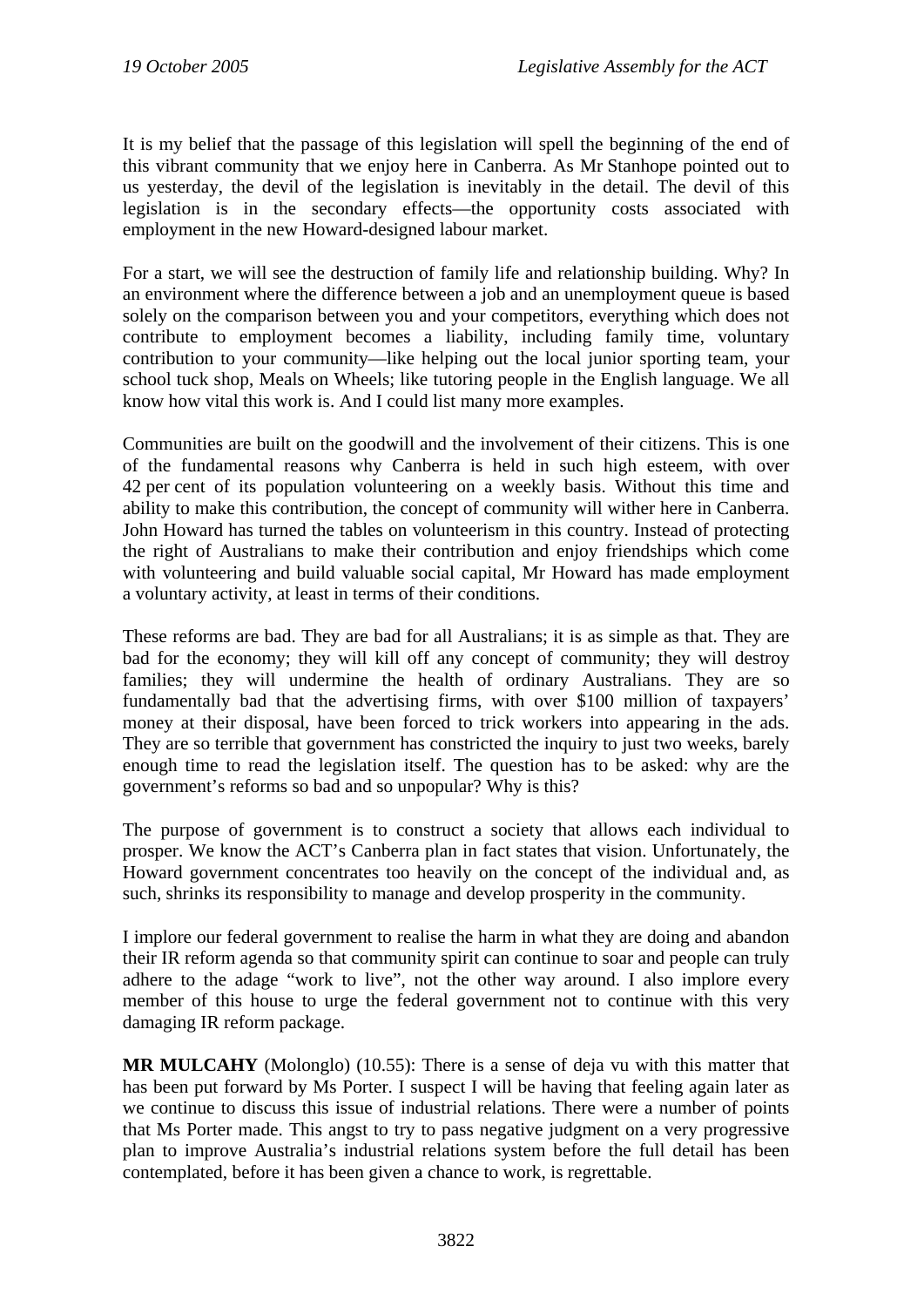Much is made of the \$100 million that is supposed to be going to be spent on promoting understanding of the government's workplace reforms. I do not know the basis of that figure. It is certainly not one of which I have been briefed, and I have had briefings on this legislation extending back some months. But the more important point is that we expect people to be educated on change. It behoves government to do so. Despite the rather futile attempts by the ACTU and various territory and state governments to muzzle that counter point of view while they felt they should be able to run their point of view on the airwaves—of course they were unsuccessful—the opportunity is now there for people in Australia to get a more balanced perspective on the proposed changes.

The government has a responsibility to make sure that everyone in the community understands the reforms. It did the same when educating people on the need for the GST and explaining how it would work. To do that it had to spend an amount of money. I did not like the ads particularly, but experts no doubt felt that they got the message across and it was understood. It was obviously money well spent. I believe, as in the case of industrial relations laws, after we have lived with what I referred to yesterday as an anachronistic system that is built on the British adversarial system, steeped in complexity and a multiplicity of awards and legislation, we are at last seeing progress towards reducing the complexity of that process.

Some of us in this Assembly have had lives in industrial organisations. I know, Mr Speaker, you have a better appreciation than most about industrial relations affairs. Much was made of the award simplification process that was meant to deliver wonderful improvements to the industrial system. Whilst there were positive measures out of that, I thought, in total, it was disappointing in that we were still left with quite complex documents for employers and their employees to find their way through.

The program that is being presented federally is a positive one in that it is ensuring that employers and employees must know their rights, obligations and opportunities under the new arrangements. It is essential that people be fully informed. To contemplate the alternative, not spending money on informing people, is quite absurd. I cannot help wondering whether the real motive is simply a matter of: "We do not want to have the other point of view heard because, ultimately, it will be more compelling," as it was in the case of tax reform where members opposite and many of their colleagues on the hill were dismissive of that program and warned of negative outcomes in the future.

I want to revisit and take members back to a motion of Mr Gentleman's back in September. I spoke to that motion then. I want to take the clock back to 1996 when we had the same ALP doom-saying and predictions then of doom and gloom as are currently being advanced by Ms Porter and her colleagues opposite in the Labor Party. Once again we were told the world, as we knew it, was going to come to an end; gloom and doom would prevail.

Let us recall what the man who is now the shadow IR minister—I think he is this week; it changes up on the hill so often; we are never always sure who has got the hat— Stephen Smith, who, as I have said previously, is one of the more capable federal Labor shadows, said in 1995: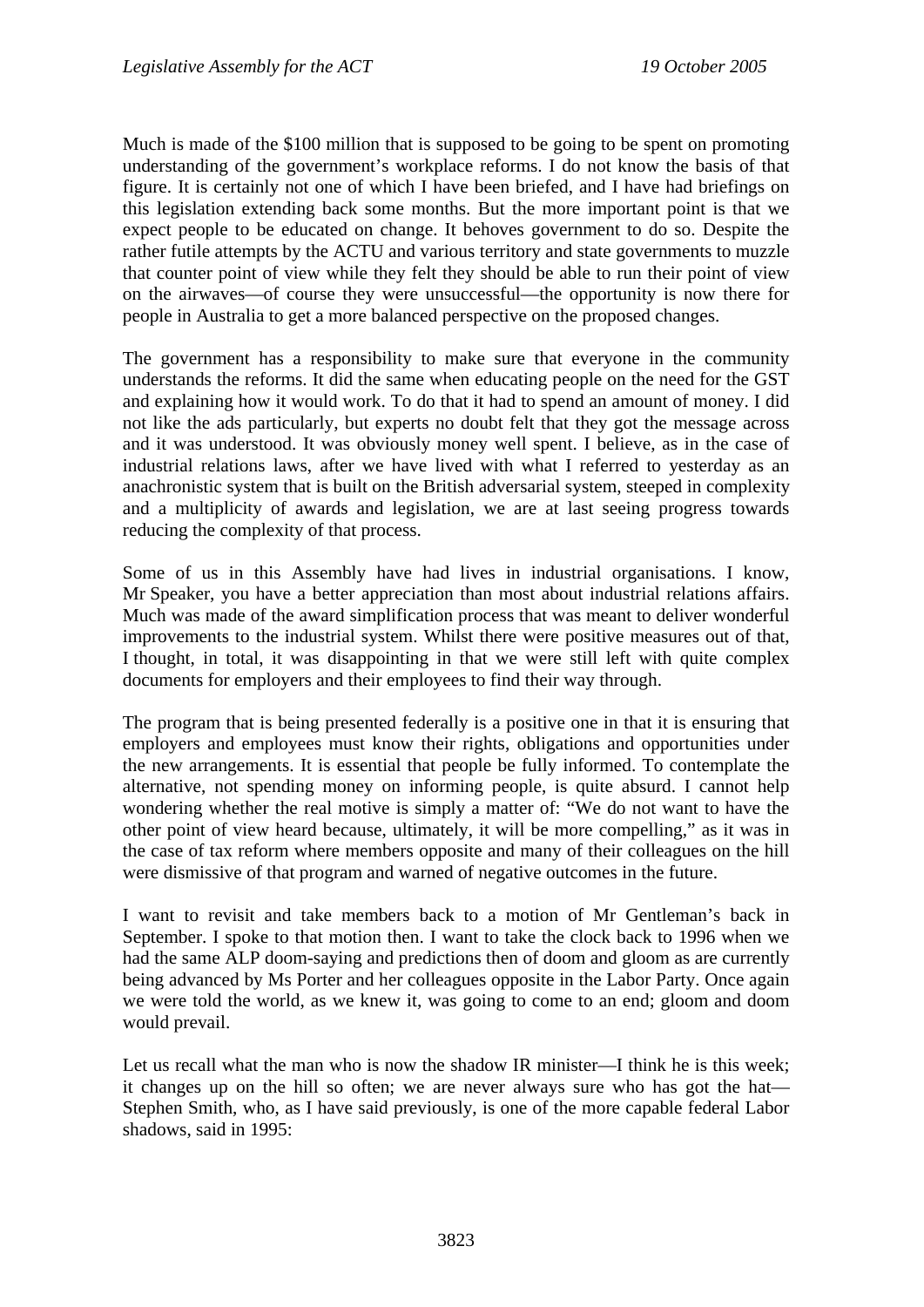The Howard model is quite simple. It is all about lower wages; it is about worse conditions; it is about a massive rise in industrial disputation; it is about the abolition of safety nets; and it is about pushing down or abolishing minimum standards. As a worker, you may have lots of doubts about the things that you might lose, but you can be absolutely sure of one thing: John Howard will reduce your living standards.

That was in 1995, and here we are in 2005—

**Mr Hargreaves**: It just took a long time getting there.

**MR MULCAHY**: I see. Mr Hargreaves thinks he has taken a while to get there. I will tell you what: along with my 20 million fellow Australians, I am enjoying the pain and suffering of this decade while he tries to get there. We have had record levels of employment; we have had low rates of inflation. Even the unions cannot motivate people to get excited because we have got the lowest level of industrial disputes since records were kept in 1913. These tyrants in the government are going to take away rights and lower the standards of living!

What else has this terrible fellow John Howard done in 10 years? While we are suffering the pain of getting to the point of ruination, he has been responsible, with his friend Mr Costello, for increasing average real wages by over 14 per cent. What did the workers party do? The workers party got it up by 1.2 per cent in 13 years of Labor between 1983 and 1996. It is absolutely atrocious.

Many people in the labour movement felt sadly let down by the performance of Labor in that time. If you look at the voting patterns in so many areas of Australia that were once Labor heartland, particularly in western Sydney—Ms MacDonald has, I know, got a good knowledge of the Sydney political scene—we have seen people evacuate the Labor Party in droves and support the Liberal cause. Why is it? It is because they have got a home, they have got a job, they have got pay, their kids can get work, their partners can get work, the rate of inflation is down so the rate of growth and their costs of living are down. This is all the terrible stuff that Mr Hargreaves is saying that Howard has taken a while to get to—ruination.

Ms Porter talked in terms of the 1950s agenda of John Howard. It sounds bad if something is old. That is taken as sufficient condemnation. In fact, if you go back some years and see the historical performance of Australia in those periods, particularly under the Liberal government of the 1950s, you saw very, very strong economic growth, massive levels of growth in employment, low levels of inflation and low levels of interest rates.

If we want to talk about lousy performances in the past, let us look at the historical performance of Labor in the mid 1970s. That is when you should quit, Mr Hargreaves. I saw the ruination caused by 18 per cent rates of interest, businesses failing, people paying 21 per cent for business loans. All this was the result of these harebrained schemes that came from a group of people that had been out in Siberia—out of government, for so long that when they got their hands on the controls they did not know what to do.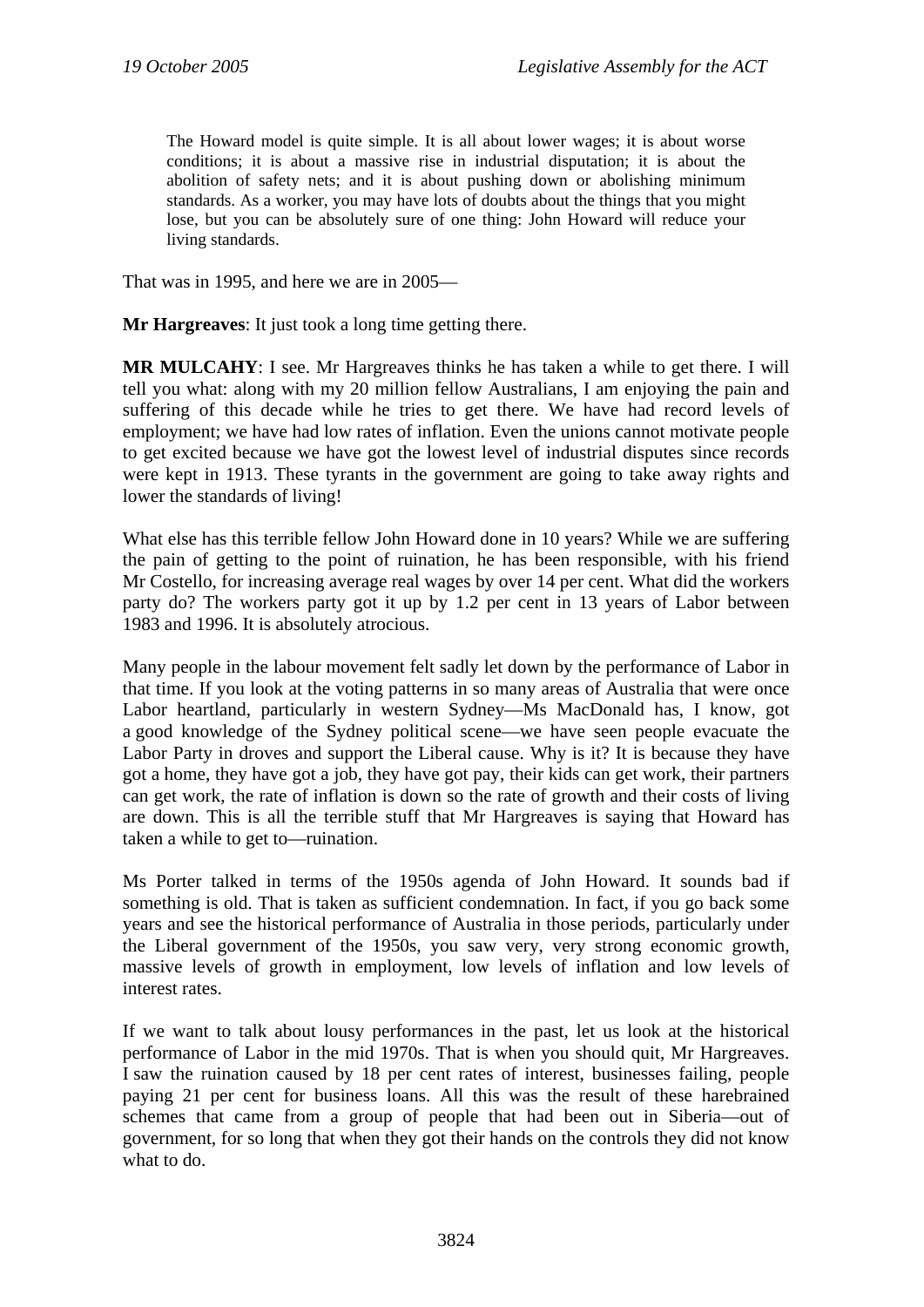Certainly the damage caused by that short period of government has lasted in the Australian economy for quite a while, but it is wonderful that we are now starting to see all of those adverse impacts gradually whittled away while the commonwealth government gets that massive debt down that Labor was so fond of borrowing for offshore and getting the tax system improved. I am really hoping that we are going to see better and more improvements in tax reform. The industrial system is now going to be one where the people in the workplace are the ones whose issues have most consideration, not employer organisations or union organisations. I think that is the exciting thing about the process of industrial reform that is coming out of this Australian government.

Ms Porter, in sweeping tones, dismissed everything the Howard government talks about. She said they are pushing to get rid of the VSU. What a great achievement that tyrannical charge on students in Australia was. It has been fought for 30 years. It was used to fund the Labor Party's campaigns. Here it is, going to go out the door; they are going to have to bleed money out of some other poor group of people. You talk to any university student—it would not matter if they voted Labor, Liberal, Greens or independent—and they will say to you, "This is terrible. What can you do to get rid of it?" Fortunately, we have been able, as a consequence of people like Senator Abetz—Mr Stanhope's good friend—championing the cause in the Senate, to get rid of that terrible impost.

We talk about all these terrible things that the Australian government has achieved—the low unemployment, the low inflation, the stable and productive economy. I guess I can cope with that. I suppose we will just have to struggle through and endure a little bit more of it because I do not see too much prospect of things changing on the hill. I see poor old Mr Beazley up there, hanging in there, trying desperately to sort out his party. They are not behind him. I do not think there is much prospect that he is ever going to be in a situation of leading the government of this country, especially while we see positive initiatives such as those that we are talking about today.

The tragedy of this whole debate is—I said to a senior trade union official recently, "I have got to commend you. Your campaign has been very clever,"—that they have been quite successful in frightening a lot of people. Certainly it nearly worked in the tax campaign but, gee, people have changed their minds now. I said, "It was a very deceptive campaign, but very, very good at scaring people."

People would not realise—and I want to make sure this is on the record—that, in fact, so many of the rights in the workplace are protected by law. And they will be under this government. The minimum award classification wages, the annual leave, personal carers leave and parental leave—all of these things are going to be protected by law. I take you to the web site, if there is any confusion amongst members opposite, because it is spelt out very clearly there; there are reams of detail available. You will understand, when you look at it, that in fact the fair pay commission will protect minimum award classification wages.

There are many in the community—and I am not one of them—who said this was far too conservative in terms of its approach, that Australia could accommodate a more interesting level of reform. In fact, the Howard government has taken the view that they want something that is fair for those at the workplace and fair for employers.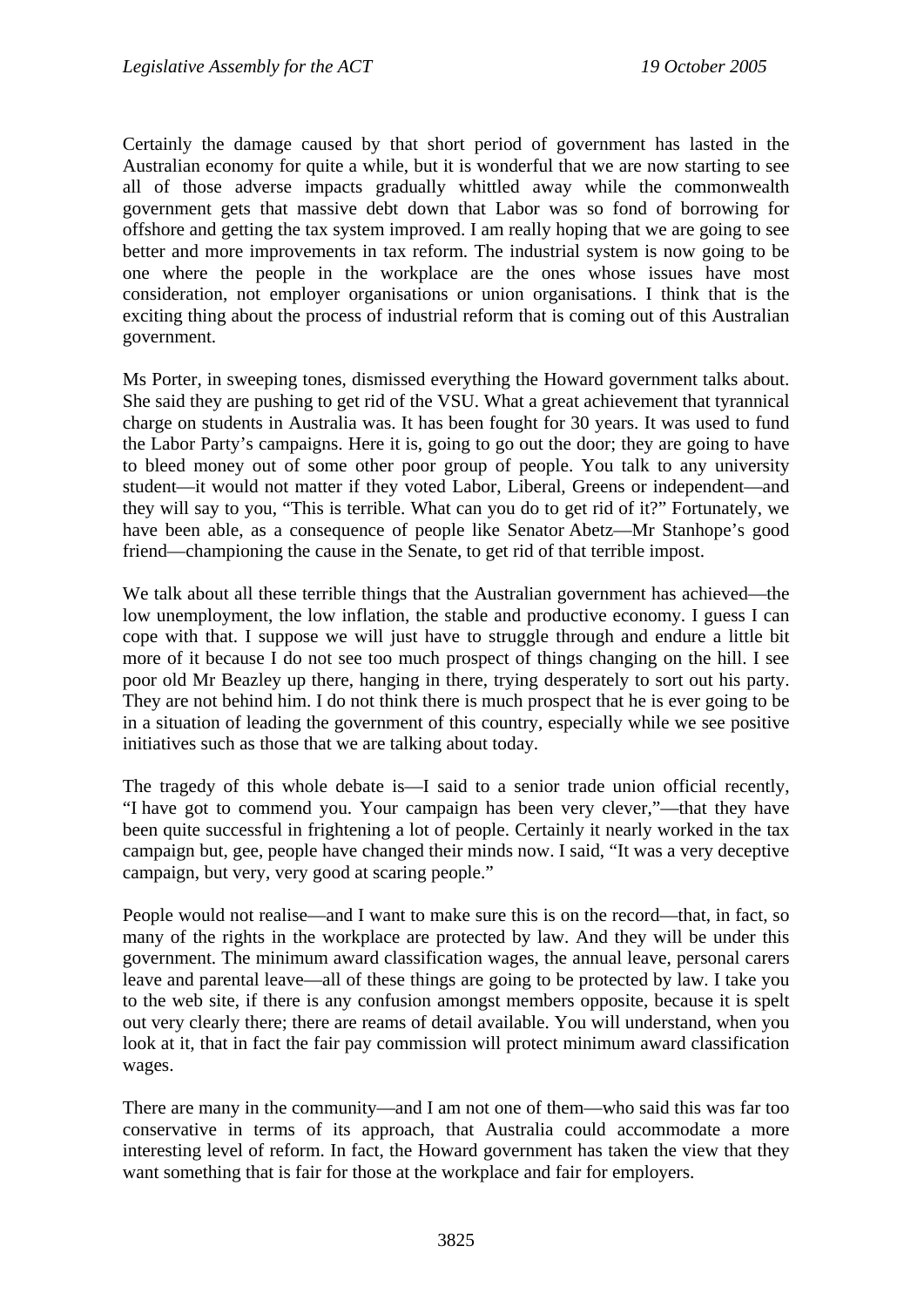I know that the ACT, of all jurisdictions, is probably the most radical in its opposition to the federal government's IR agenda. I noticed, though, a distinct lack of numeric support on the ground. The demonstrations have been pretty ordinary. We needed the Chief Minister to authorise that they could have time off with full pay so that they could go out and demonstrate. It smacks a bit of rent-a-crowd. Then we got a handful of the faithful out there to protest against John Howard at the Liberal Party dinner. I think Mr Gentleman brought a few of his mates and neighbours. The fact of the matter is that there is not the groundswell of concern that members opposite would like to see as a result of this.

The government's program has to be given time to work. No doubt, time will see changes. There are always changes. I am not saying every system and change this government has put forward is perfect, but certainly I believe what they are looking to do is create an equitable environment.

Ms Porter talked about people not being able to negotiate their pay and conditions. That is what this is all about. This is about letting people negotiate their pay and conditions and not having a couple of visitors from Sydney come down here. Do not talk to me about the merits of this system. I have been in the industrial relations system in Canberra. I have seen John Morris and Peter James drive down from Sydney in a Jaguar and tell the little housekeepers at the Hyatt, "We are negotiating for you, and this is the deal." Then they have sat down with me and said, "We have got to get back to Sydney." Probably the races or something were on. Basically, they signed off on an arrangement with little interest for the people whom they purport to represent. This is old-style industrial relations that has no place in a modern economy.

It behoves government members to start supporting improvements, supporting an industrial system that in fact ensures that people in the workplace and the employers, those with a direct interest, have a chance to develop flexible arrangements that reflect their system—not something that is dictated by trade union officials parked up in Sydney or down in Melbourne and are done with complete disregard for the needs of their members. That is an indication of why so few people down here want to send off the money any more to join the unions. They have not been served by some. Some have been good representatives. I do not want to be critical of all.

I have tried to work, believe it or not, with the local trade union movement on this legislation. I will talk more about that a little later. Certainly time is of the essence. Let these measures be considered.

**MR SPEAKER**: The member's time has expired.

**MS GALLAGHER** (Molonglo—Minister for Education and Training, Minister for Children, Youth and Family Support, Minister for Women and Minister for Industrial Relations) (11.10): I rise to support the motion of Ms Porter today. I must say that it is always good to get Mr Mulcahy on the record because *Hansard* lasts forever. The beauty of *Hansard* is that we will be able to flick back through it and reflect on those wonderful statements he has just made in support of the federal government's workplace relations reform.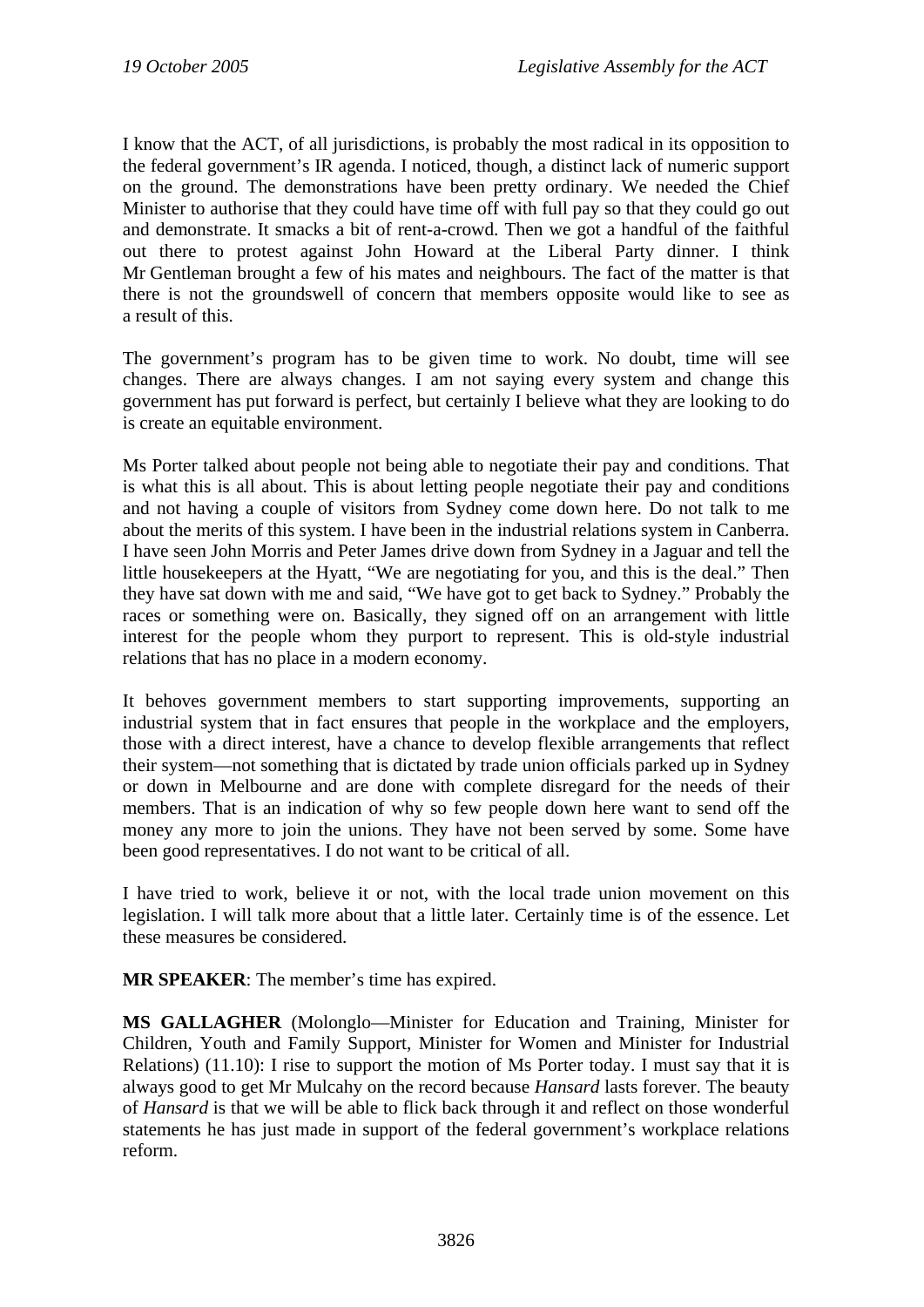There will be fantastic material there to hand on to students and other groups in the community that gives a true insight into the man that would like to be the leader of the ACT community, should the people be so brave as to vote for him. Mr Mulcahy, as he did yesterday, talked about increased flexibility and described the plan being put forward by the federal government as exciting, positive and progressive. The question that springs to mind is: progressive and flexible in which way? All the analysis that we have seen coming out of the proposed reforms is of progression and flexibility being down for the working people. There is flexibility for the boss and flexibility for big business there is progression there, certainly—but, for the working people, flexibility is down.

The reforms are removing conditions that are currently there to protect the working people and improve their conditions at work. They are about removing those, legislating for minimum standards only. Yes, the people under the award system now, from what we understand of the WorkChoices booklet, can stay on their awards and keep those provisions, but there is a very clear push in the WorkChoices document to get people off awards and onto AWAs. I have heard the Prime Minster talk about that.

The minute anyone goes onto an AWA, all of those award protections will go because they are up for being traded away. That is an issue that conservatives talk around when they are singing the praises of this legislation,. They do not actually get to the detail of the WorkChoices document, which is that there will be four minimum conditions. There will be award protection for those who are currently on awards, not for people who will be joining the workplace in the future, but there will be a very strong push to get those people who are currently on awards onto AWAs. The minute they move off awards, all of those award conditions that protect them will go.

Some people say that that is not going to be the reality in the workplace, but we know that it will be. We know that when those flexibilities open up for the employers they will, in the interests of profits and in the interests of competition, push to reduce people's conditions. It will help their profit margin to do so. It is not rocket science that an employer having the alternative of reducing labour costs by taking conditions from people or keeping labour costs where they are now will choose the cheaper option and people will be forced to make those decisions.

An interesting comment that we just heard from the shadow minister for industrial relations is that he had had briefings on this legislation spanning back some months. It is very good to know that because none of us has. I cannot think of a minister around the country that has had a briefing on the legislation, but we are to believe that the federal government has given the shadow IR minister here a special briefing spanning some months on what it intends to do under its legislation. If that is the case, I think that he has a responsibility to the community to stand up and tell us all about those briefings he had and to give us the detail that he knows because the federal government has been so secretive about this legislation.

The federal government has refused to talk about the legislation with anyone. Apart from the four ministerial council meetings that it cancelled, Minister Andrews did give a commitment at the one that he attended to have a Senate inquiry, which was quickly stomped on by the Prime Minister. He also made it very clear that this drafting exercise was the most significant the federal government had ever undertaken since coming to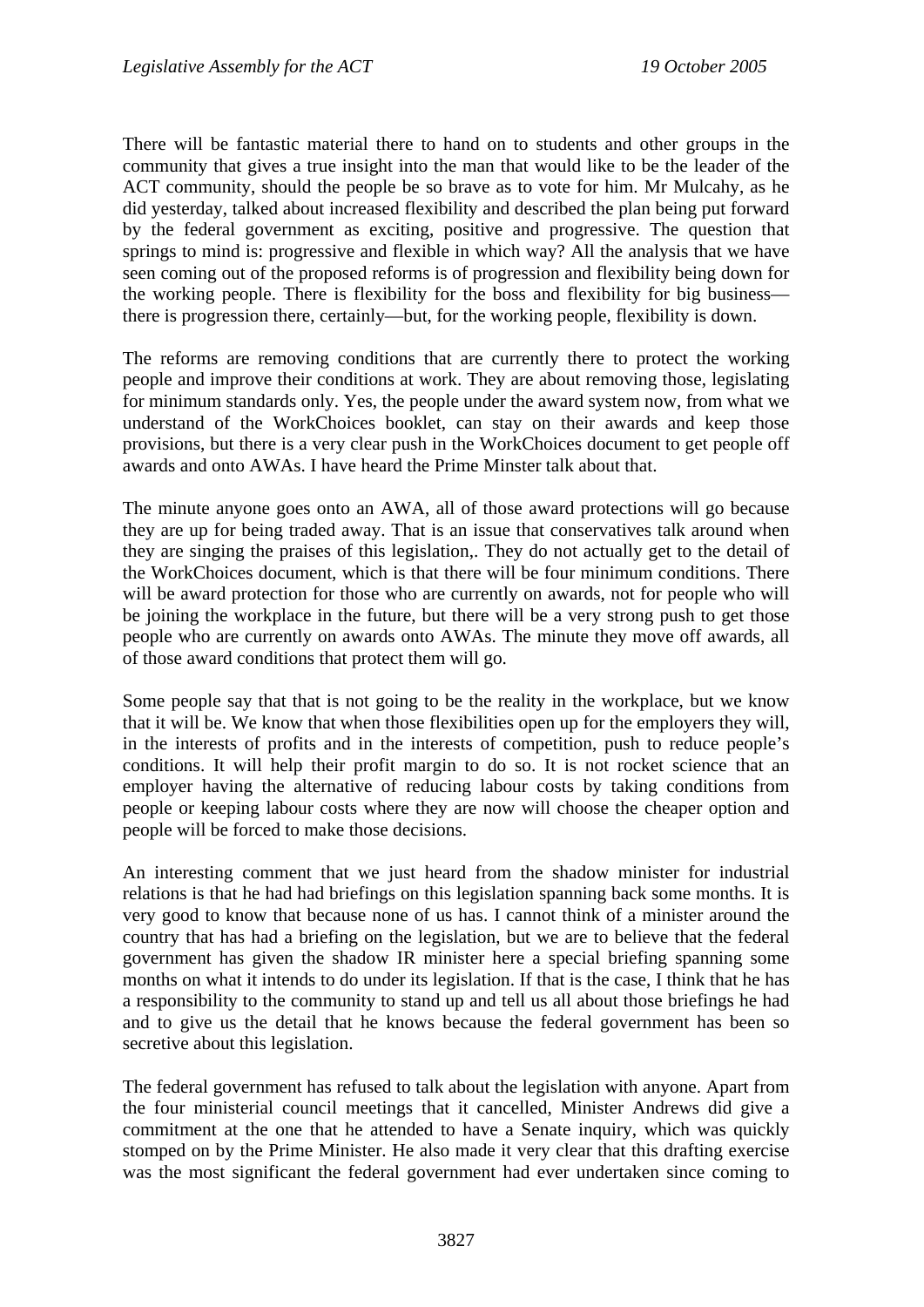power in 1996. We presume that there has been a complete rewrite of the Workplace Relations Act, although we cannot be sure about that. Maybe the federal government is drafting a completely new bill that will override other pieces of legislation as well. But the federal government has been very clear that no-one is going to get a briefing on this legislation until it is introduced.

Mr Mulcahy is probably the only person in the country that has had that kind of insight into the great minds that are designing this legislation. I think that it is his responsibility to stand up and tell us what those briefings were about because these laws, when introduced, will come into effect straightaway in the ACT. The states may be in a position to pursue legal action and stop the changes taking place straightaway, if they can manage to seek an injunction or pursue action through the High Court, but once this legislation is enacted we will have these laws in operation in the ACT. That is the reality for ACT working people. It is not going to be something that we will have time given to see how it is applied and see how it will work in the workplace. These changes will happen straightaway. If Mr Mulcahy has any advice on what is to be in there, I think all of the ACT community would be interested to know.

Mr Mulcahy runs the line that it is essential that people are fully informed about these changes. We agree. We would love to be fully informed on these changes. I have not been privileged to have the briefings spanning back some months that Mr Mulcahy has had. We can only go on the information that the federal government provides to us. There is not going to be much time to look at the legislation. The legislation is going to come in and then there is going to be a very short period, perhaps two weeks, for the public to look at the legislation and then it will be passed, presumably.

We have to be talking about these laws now, but the only way we can talk about them is by doing so based on what we know from the federal government's PR campaign. Mrs Porter's motion today talks about the impact on the public service and the impact on community life. If penalty rates, shift rates, public holidays, and annual leave loadings are all up for grabs and all start being whittled away, life in the community, particularly life in the community of a weekend, is going to be very different for many families.

Mr Mulcahy says that he has been enjoying life over the past few years, that his world has not ended. We are all heartened by that. It is good to know that Mr Mulcahy has a nice life and that he has not been inconvenienced by any of the changes that were introduced in 1996, but many people have. Many people have suffered. Life on the minimum wage is not tremendous in terms of the choices you can make, the flexibilities you have, and the decisions you can take, such as whether a child can go on an excursion as there are other things to plan for.

No longer will there be a living wage case every year. The Fair Pay Commission is to be about the minimum wage. The only commitment we have about the Fair Pay Commission is that it will not reduce the minimum wage that was set earlier this year. When it comes into operation next year, all those people that work on minimum wages will be lucky as it will not cut what they got a year ago. That is going to give a lot of comfort to all of the millions of people that work on the minimum wage! For Mr Mulcahy to stand here and say that his life did not change irreparably when the changes came in is just unbelievable.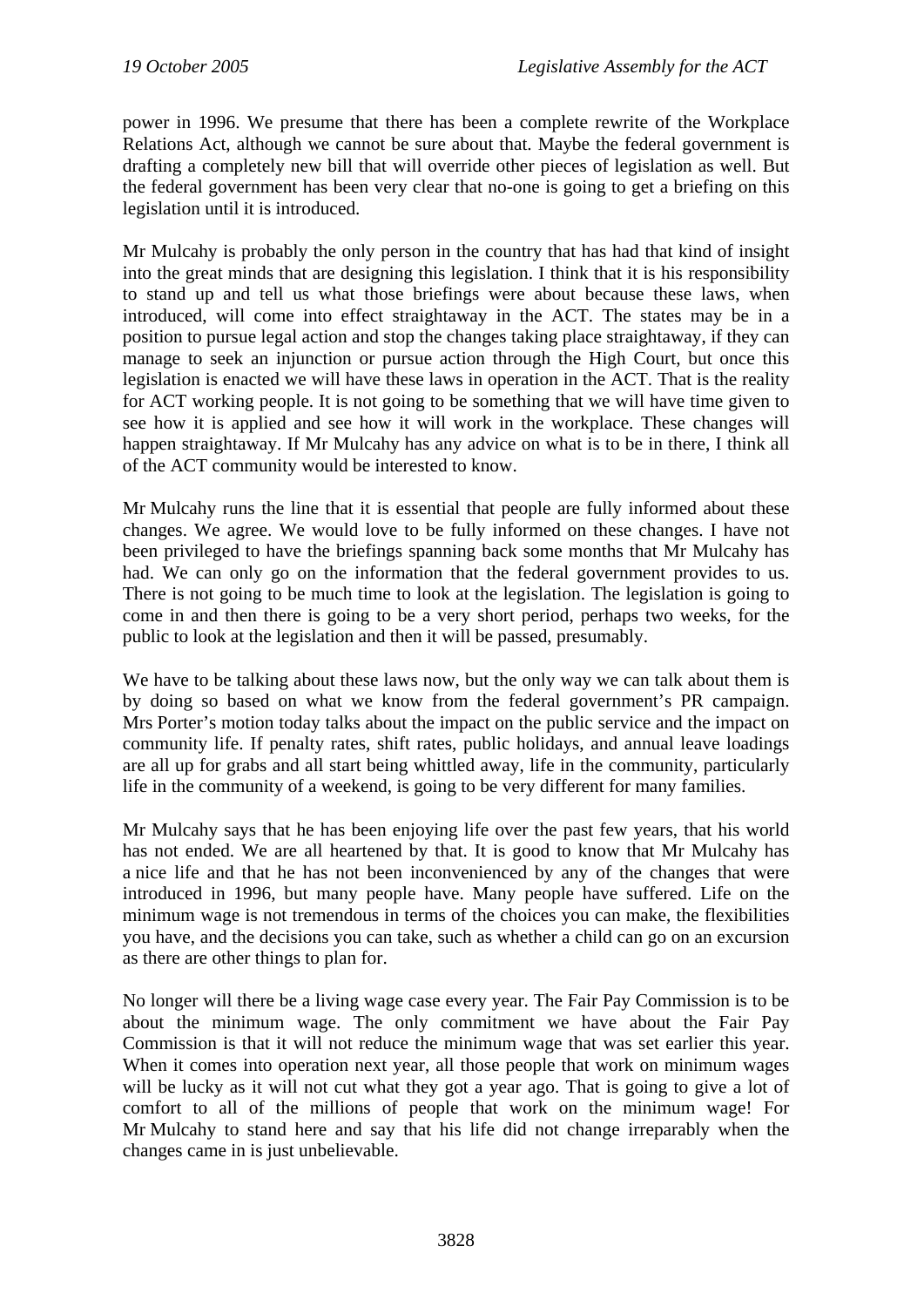The concerns that members of the Labor Party are raising are not about our privileged positions, with our good salaries, our cars and our ability to make flexible workplace decisions. They are about the people we represent in the community that do not have the flexibilities we have. As legislators our job, I would have thought, is to improve the lives of others, to improve the protections, to improve the standard of living and to improve the opportunities for children and generations to come. Obviously, that is not something that is shared by members of the opposition sitting across from me. Certainly, we know that it is not shared by the federal government.

We look forward to the secrecy being lifted off the legislation. The only reason I say that we look forward to it is that for the first time, unlike Mr Mulcahy with his briefing spanning back months, we will be able to see what the laws mean and how the federal government will be legislating. Will they be legislating across the field, as they allude to in some of their policy documents? Once we have that detail, we will be able to look at the legislative powers of the ACT, the current legislation concerning parental leave, long service leave and annual leave, and see what we can do to protect the ACT community from some of these changes, if we have any capacity at all. You can be certain that that is work that we will be doing. We will not be just sitting here and saying that, because life is good for us, we do not have to worry about anybody else.

**DR FOSKEY** (Molonglo) (11.20): Given the matter of public importance and several questions yesterday and the two motions on the notice paper today pertaining to the federal government's industrial relations changes, I think it is clear that I do not need to put all the details of the Greens' position and analysis of these matters on the table in this debate as there will be plenty more opportunities. So, in responding to this motion, I am going to focus on the notion of truth in advertising.

According to the Liberal Party of Australia, the last federal election was about trust. In reality, of course, it was more about fear. As one of the Australian Greens, I was surprised at the ferocity of unfounded fear-based attacks on us that were kicked off by the federal government at the start of that election and perpetuated by News Ltd and some of the Christian right. More broadly, however, the key component of the campaign against the Labor Party was the fear of interest rate rises, with the fear of job losses, the fear of terrorism and the fear of intellectuals thrown in on the side.

I think that it is important to remind the Assembly that the WorkChoices changes were not flagged during the 2004 election. I wonder what view Tasmania's CFMEU forestry division now has of John Howard and the government that they helped to return. Perhaps part of the price of the forest deal was their silence. We will see. Therefore, it has been entertaining that the fear campaign run by the ACTU has got under the skin of the Liberal Party so much.

This motion makes mention of the massive investment of public money in promoting the federal government's policy to simplify the industrial relations regime across Australian and unpick many of the protections that have developed over the past 100 years. To call the scheme "WorkChoices" suggests that it is a choice for all. "Choice" is a high-value word in the conservative/business free-market lexicon. Of course, in this context, choice is a red herring. Ironically, its use increases as the actual range of choices for ordinary people decreases and is increasingly determined by their income. Similarly, the rationale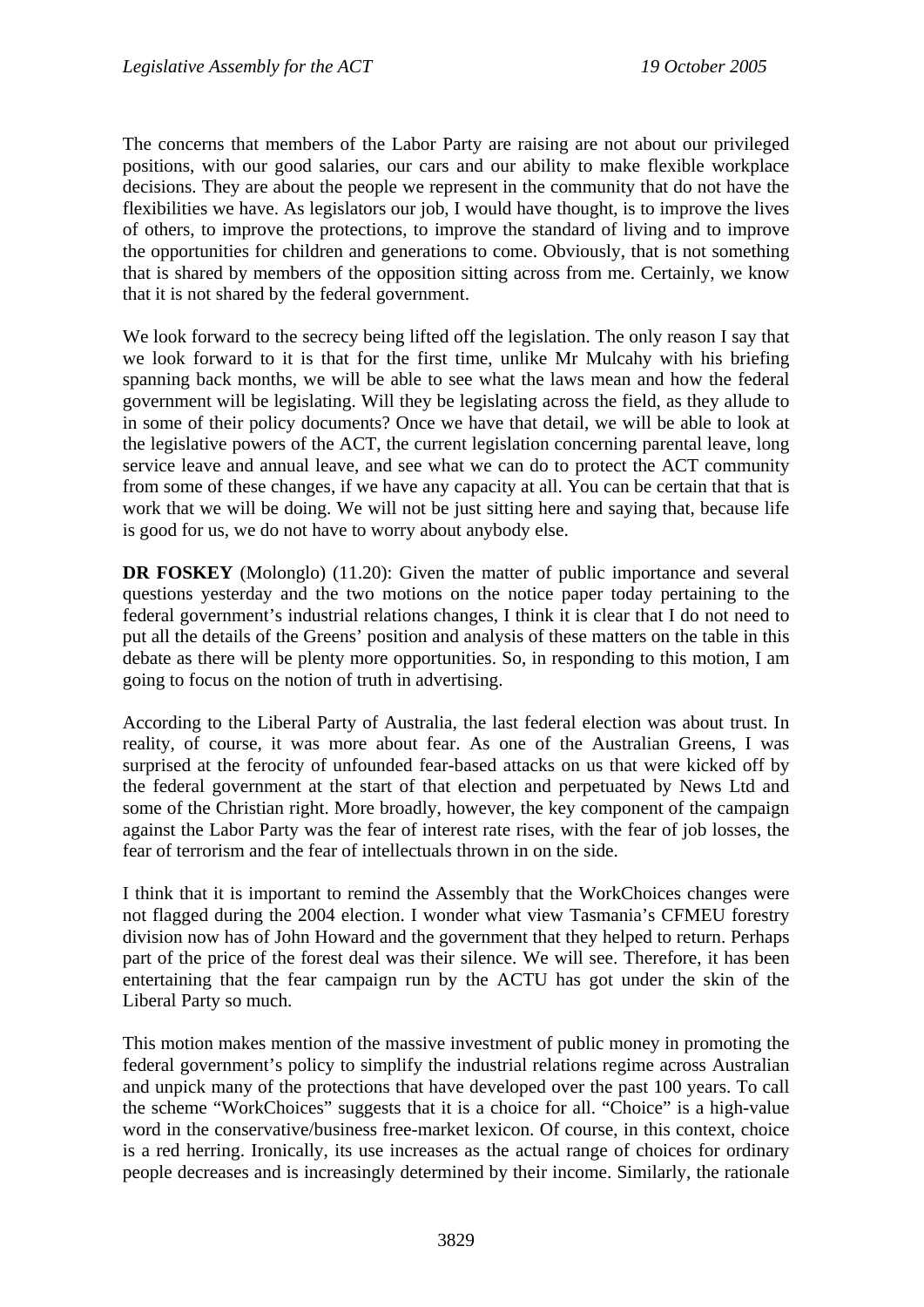for increasing funding to non-government schools is to give people interested in purchasing a social cache for their kids the choice of a range of non-government schools.

WorkChoices will give the better-resourced employers more choice in how they organise their operations and their work force, without a doubt. It will perhaps give high-value staff or those with skills that are sought by employers a wider set of choices, but it will not give those people being pushed off the disability support pension, those with only high school education, those who are looking for their first job or those trying to enter the work force or re-enter the work force any real choice.

Let us look at what choice we really are being offered in this campaign, because the language used is key to this whole debate, really. Howard has said, "We have chosen 'WorkChoices' as a title because there will be far greater choice under this system." I guess the big choice for workers is whether to take up workplace agreements. As Professor Mark Wooden, the deputy director of the Melbourne Institute, says, "Surely this is not much of a choice, given the government intends to continue to undermine awards." He believes that the direction of change is towards providing workers with less choice.

There is not much choice for Billy, who has to trade off conditions because that is the only way that he can enter the work force. Our federal government and, presumably, the Liberal MLAs in this place think it is fair enough to make a class of working poor in this way. The duplicity of the approach lies in calling it a choice. Just think what we could do with \$100 million if we decided to improve the conditions for working people at the lower end. Imagine what we could do if we actually used carrots to entice people into the work force, rather than the sticks that are being applied to the so-called welfare to work program.

The other term that warrants a bit of picking over is "fair". That the government, once it had done some market research, had to pulp 60,000 brochures and replace them with brochures that describe these changes as fair, as well as simple, goes to show that the notion of a fair go still has popular currency in this country. The Australian people do care about fairness, otherwise the federal government would not have co-opted that word for its own purposes.

So the abandonment of a way of setting wages that is fair and reasonable is one of the key shifts of the community's approach to caring or not caring for those most vulnerable. The argument that it will be a fair pay commission because it will set wages in order to promote the economic prosperity of the people of Australia overall is an interesting twist on the notion of fair.

One of the problems that we face in dealing with the federal government's newspeak is that we do not contest the definitions and the presumptions that underpin that language. Studies of the language used in war fighting and nuclear weapons speak show perhaps the origin of this language. Words were used that deflected people from the actual damage that, for instance, nuclear weapons were inflicting. So we had terms such as "soft targets" and "collateral damage" used to deflect attention from the fact that these were real human beings that were being killed, frequently most of them civilians. However, the collateral damage and the soft targets here are going to be visible to us all,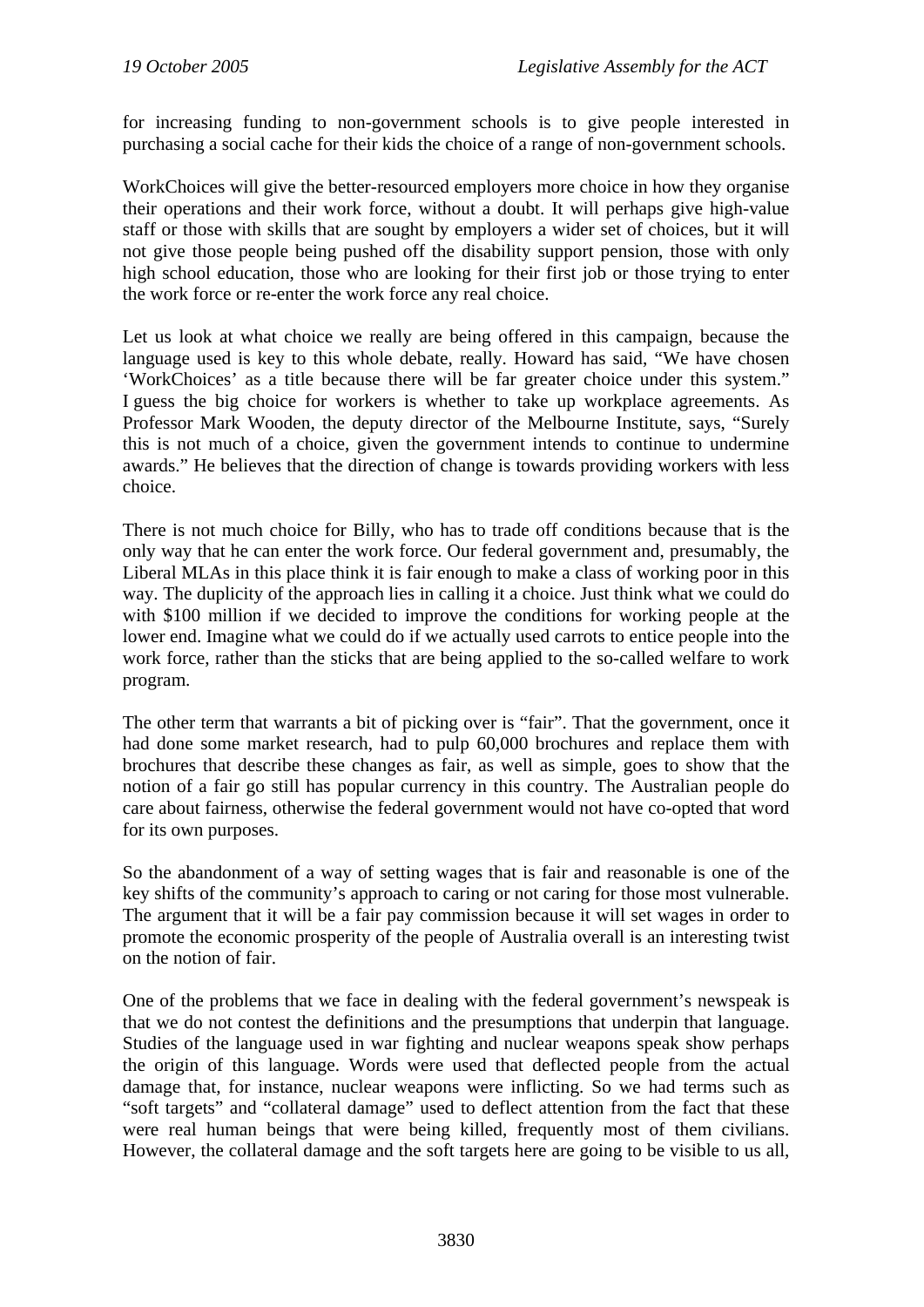because this is the home front and it is very likely that the ACT government and other governments will have to pick up some of the pieces.

The notion of full employment is an interesting one. It is one that is promulgated by the government. We are hearing a lot of talk at the moment about the industrial relations systems of China and the US. However, I do not think that most Australians would like to have our economy run in their way. We have Mr Howard saying that Germany has a stagnant economy. However, he does not say that 15 years ago Germany, one of the most affluent countries in the world, took in the economically bankrupt east and is still sorting out the ramifications of that.

Let us not put down the welfare provisions of the German economy and let us remember that when we talk about industrial change. There are models apart from the US model and there are models apart from the spin-doctoring one of the US government and the corporates that the Howard government is taking its lessons from. The key difference in Australia is that we choose to define the employed as anyone with one hour of work or more a week. In Germany, the employed are defined as those with 15 hours of work or more a week.

One way that the ACT can engage intelligently with the debate and the presumptions that underpin it is to choose the terms of reference: so, let us address underemployment in the ACT and let us get the figures on what is really happening in Australia and not accept the gloss of federal spin.

**MR SESELJA** (Molonglo) (11.30): I will not speak too long on this motion because I think Mr Mulcahy has successfully destroyed much of the tenor of the motion, but I will add a few points. I guess you could classify it as a "we'll all be rooned" motion. It is one of those. It has the tenor that life as we know it will not be the same. I have no doubt that members of the Assembly will be saying today, because I am sure that this motion will be passed, "We'll all be rooned and life will just change irrevocably."

**Ms MacDonald**: Life as you know it will not change because you are not subject to a minimum award.

**MR SESELJA**: Plenty of people are subject to one and plenty of people are pretty happy. I want to go to some of Ms Gallagher's arguments. She said, "We are not here for ourselves. We are here to represent others and to make the lives of others better." I absolutely agree with that, and I am sure that there is no-one in this Assembly who genuinely would not agree with that. I guess I need to ask Ms Gallagher to say which part of a 14 per cent increase in real wages she does not agree with or does not think is making the lives of people better.

Unemployment is at five per cent. That makes life pretty good. It was 11 per cent under Keating. I would have thought life would be better with unemployment at five per cent. If I had been unemployed and I was one of those millions of people who got a job in the last 10 years, I would say life is better. Interest rates were at 18 per cent, but not any more. They are down to around six or seven per cent, which is making life better for the average punter. I would say that that is a pretty good thing. I would say that it is something we can be pretty proud of.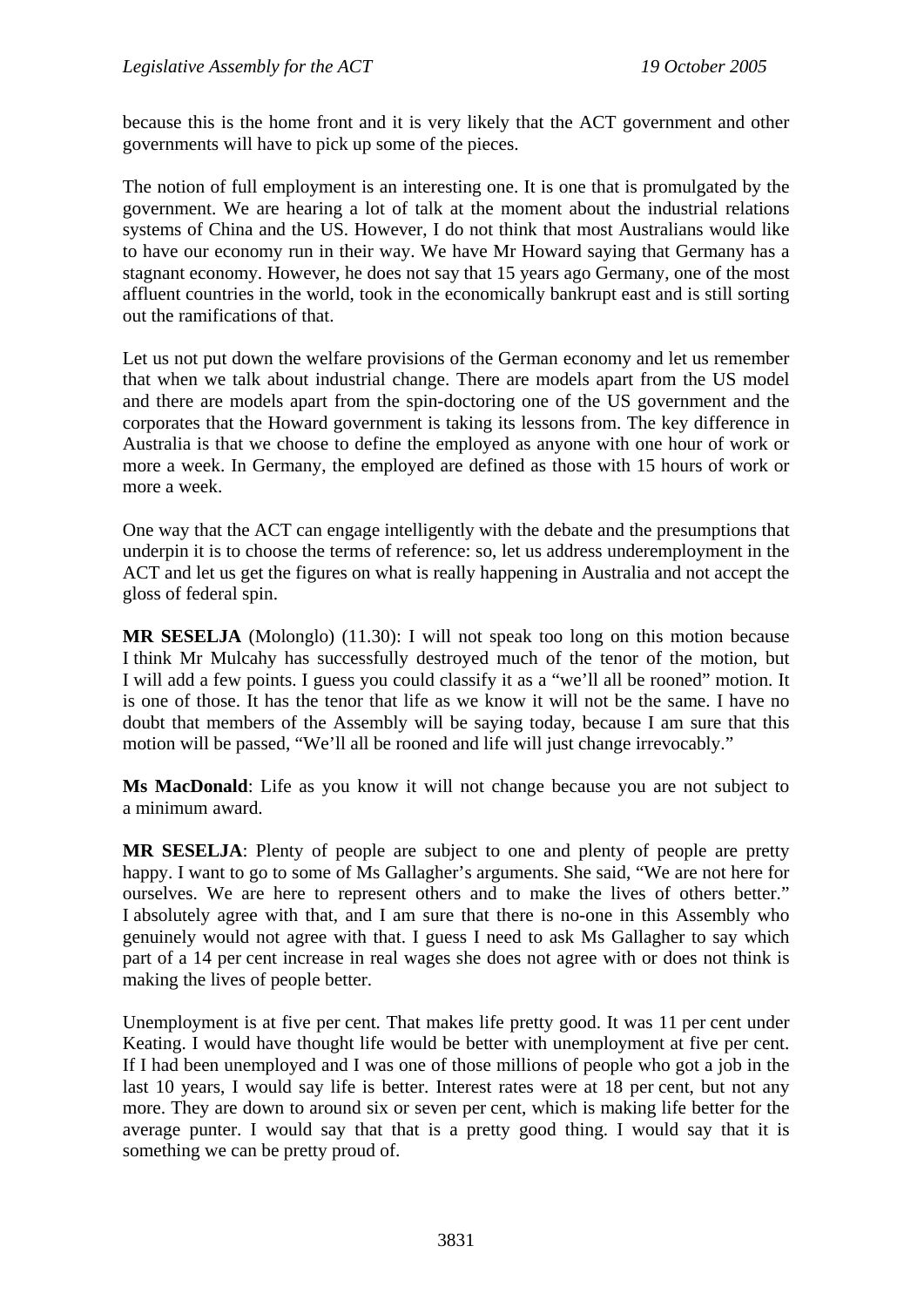Record periods of economic growth have underpinned all of these good things. I do not think the Labor Party federally seeks anymore to make the argument that things have not improved in the last nine or 10 years of the Howard government. So, in terms of making people's lives better, the record has been good.

All we have heard said today is, "We'll all be rooned." That is exactly what we heard in 1996. Mr Mulcahy referred to the shadow IR spokesman for the federal Labor Party talking about how life as we knew it would come to an end under the 1996 changes. The 1996 changes have underpinned the economic growth, the increase in real wages, and the low interest rates that we have experienced over the last nine years. In fact, they have now been embraced by Katy Gallagher and by Simon Corbell. I heard Katy Gallagher saying yesterday that the system is good—the system that Labor told us just nine years ago would ruin us and that the unions told us just nine years ago would ruin us. That has not happened. So you need to take with a grain of salt the doomsaying of the ACTU and the Labor Party, both federally and in the ACT, and expressed in Ms Porter's motion.

**Ms Gallagher**: Of the church, the Salvation Army, the archbishops, the cardinal. Everyone else is wrong.

**MR SESELJA**: You can selectively quote whomever you like, but the facts speak for themselves. We are seeing a bit of that in Ms Porter's motion.

In terms of the substance of the motion, I found it difficult to understand at first. I note it has been reworded, which has been helpful. The motion talks about spending \$100 million of the taxpayers' money. That is another assertion of the ACTU. We have seen no evidence that there is going to be anywhere near that amount of money spent. It is just another one that is being thrown around. It is a nice round figure, \$100 million. Wonderful! No-one believes it. You can put whatever you like in a motion. No doubt, this one is going to get up because the government will support it and I am sure that Dr Foskey will support it, but there is no evidence that the amount will be \$100 million. It is just being thrown around that the amount will be \$100 million.

I want to focus a little on public servants and AWAs. Katy Gallagher speaks against AWAs and the Labor Party's position certainly is against AWAs, and they say that moving people to individual contracts will see their working conditions diminished. One of the main areas in which we have seen AWAs used has been in the federal public service. I was on an AWA when I was in the federal public service. I was on an AWA and my pay went up. I had generous leave provisions.

**Ms Gallagher**: Looked after yourself, did you?

**MR SESELJA**: No, all the people in the federal public service were flocking to them. We are told that they are a terrible thing and we should not have them. You see your wages go up and your conditions maintained, yet the Labor Party rails against them. So the Labor Party would like to see us go back to the pre-AWA days. What we have seen under AWAs, as opposed to awards, is a 100 per cent difference in wages. There has been a 13 per cent increase for AWAs over enterprise agreements.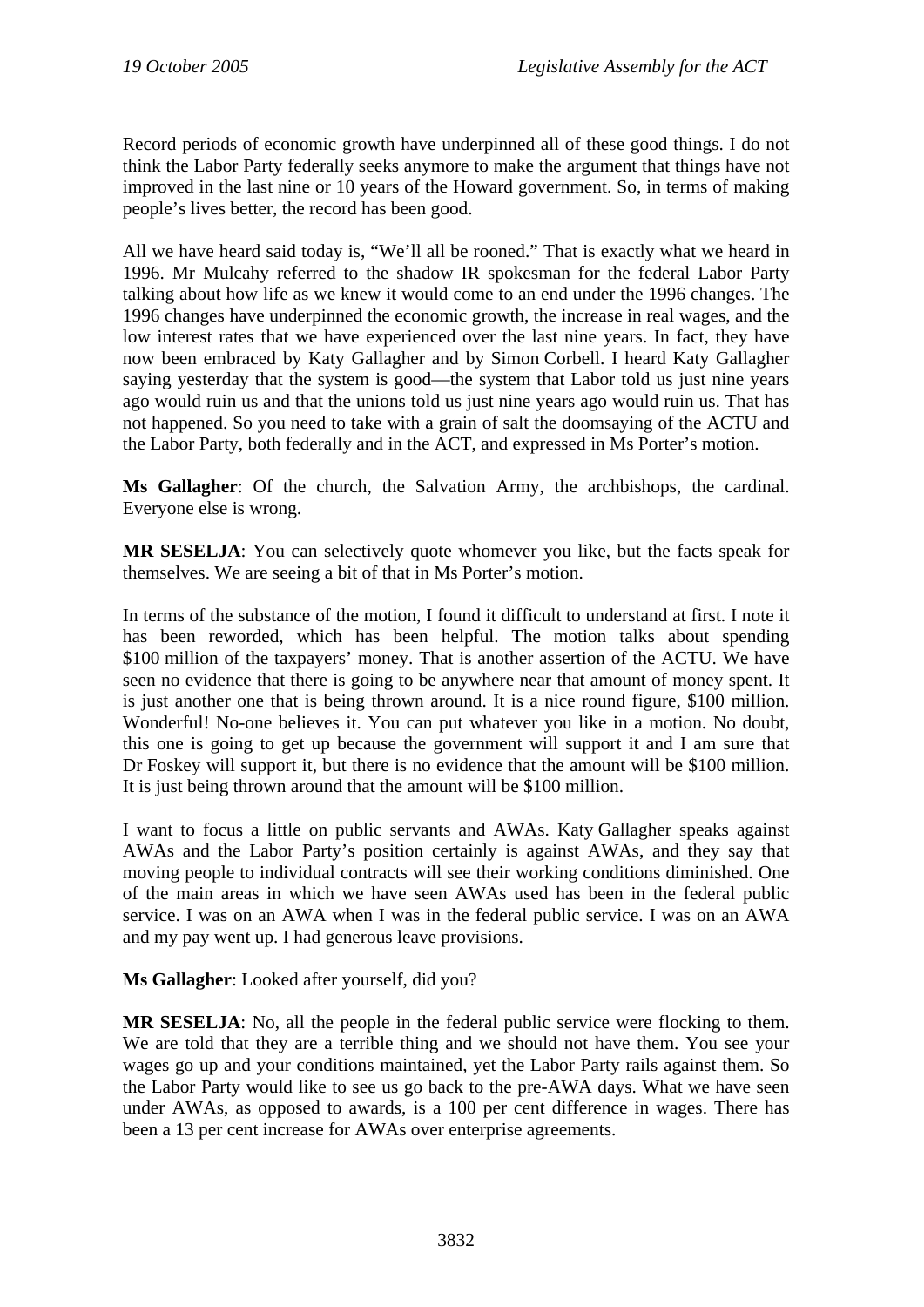The position of the federal Labor Party and the ACT Labor Party is that they would like those people whose wages have increased significantly, who have had their conditions maintained, go backwards. They would like to see them go back to how they were under an award or under an enterprise agreement. It is the policy of Ms Gallagher to reduce wages, and this is what we have seen. Certainly, the Keating government did their best to reduce wages. They barely managed to get them to go up in 13 years: 1.2 per cent as opposed to 14 per cent. This is at the heart of the debate. If it is about making people's lives better, let us do that. I think that a 14 per cent real increase in wages, low interest rates and a job, as opposed to no job, is an increase in conditions.

*Members interjecting—* 

**MR SESELJA**: Mr Speaker, I am struggling to hear myself think.

**MR SPEAKER**: You should get your colleagues from your own party to stop interjecting as well. Everyone should maintain a bit of order so that Mr Seselja can speak to the motion before the house.

**MR SESELJA**: I would like to quote Paul Keating's vision in 1993.

**Mr Hargreaves**: Your hero.

**MR SESELJA**: He is certainly a Labor Party hero. He said:

Let me describe the model of industrial relations we are working towards.

It is a model which places primary emphasis on bargaining at the workplace level within a framework of minimum standards provided by arbitral tribunals.

It is a model under which compulsorily arbitrated awards and arbitrated wage increases would be there only as a safety net.

That was Paul Keating endorsing the way that the industrial relations system is going and all we are hearing from federal Labor and from ACT Labor is, "No, we'll all be rooned if this stuff goes through." That is the tenor of this motion and that is where we have come to under Ms Porter.

Mr Speaker, I conclude by saying that the system which we have had in the past nine years, which is now being embraced, as I said, by Ms Gallagher, Simon Corbell and, no doubt, many others in the Labor Party, is a system that has been good. We have seen an improvement in working conditions, we have seen an improvement in real wages and we have seen a reduction in unemployment. We are now making further changes that are likely to increase wages and reduce unemployment, but all we hear from federal Labor and all we hear from state and territory Labor is that we will all be ruined and we will go backwards. The record speaks for itself. The record of scaremongering on the other side also speaks for itself, and it just cannot be believed.

This motion is ridiculous. Labor got it wrong in 1996. They are getting it wrong again. It is time for them to rethink their strategy in this area and actually start being honest about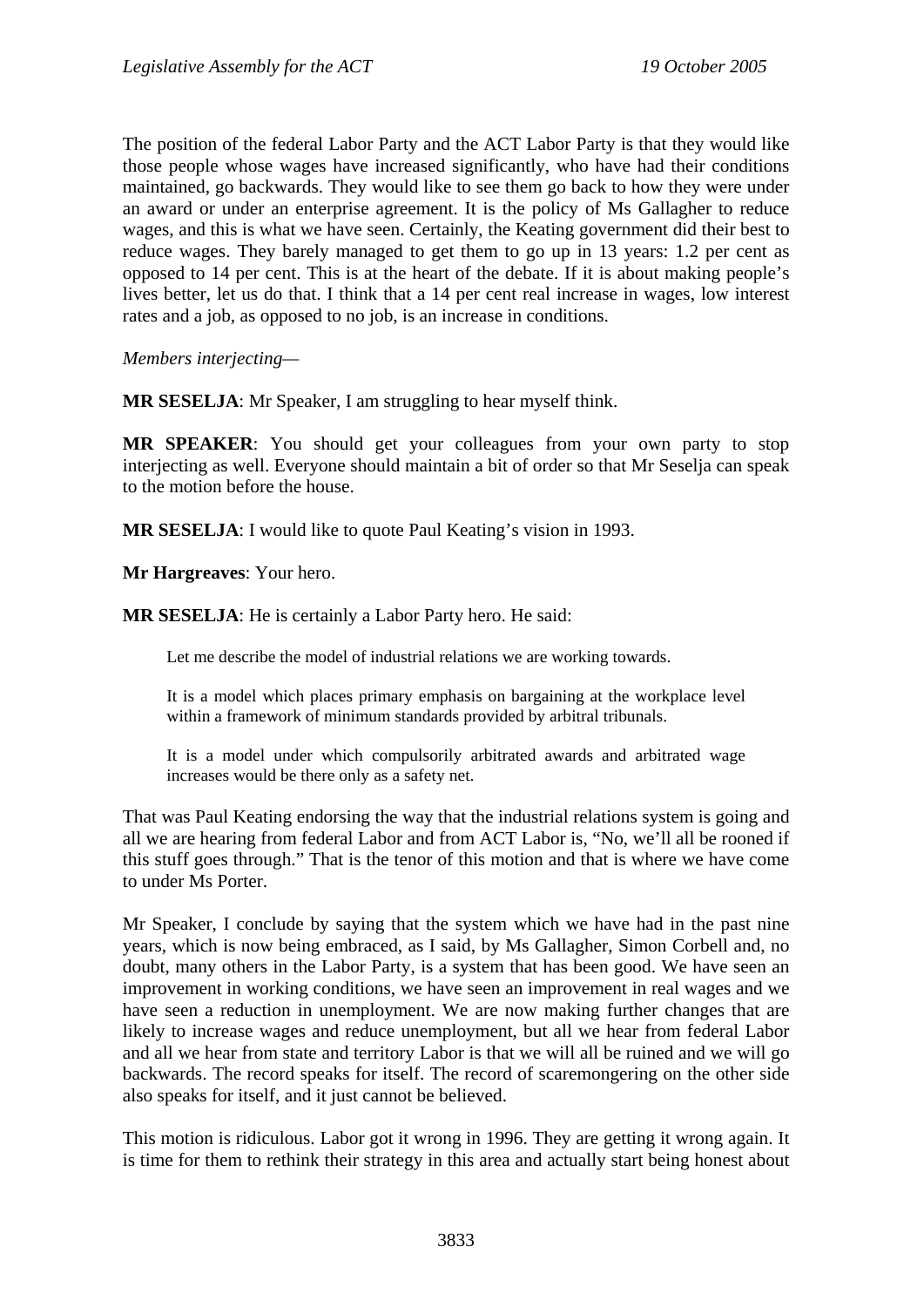what these changes will mean and being honest about the kind of workplace relations system we will have as a result of these changes.

**MS PORTER** (Ginninderra) (11.38), in reply: Those opposite call on us to wait and see how the changes will work in practice. I am not sure that they realise what they are suggesting with such a piece of advice. Wait to see if you can negotiate fair and just working conditions from a position that can only be described as highly vulnerable. Wait to see what is lost and then complain afterwards. You have got to be joking! This is a very risky strategy and, I am afraid, after the event is almost always too late. We can all have 20/20 vision after the event. However, it will not serve our community well if we sit here and wait for the tsunami of Howard's reforms to overwhelm us just because it was not entirely clear what would happen once the waves of disaster hit.

Let us have another quote from Senator Fielding's article yesterday. He said:

The managing partner of a national legal firm has instructed his staff that "you don't say 'Sorry, I can't do it, I'm playing cricket on the weekend.' You don't have a right to any free time." Fancy trying to negotiate a family-friendly agreement with him, even if you are a lawyer?

I was reminded by something Dr Foskey said of Mr Costello's call during the Year of the Volunteer when he said, "If everybody in our community gave up one hour a week to volunteer, then all of the social ills of our country would be solved." That is simplistic nonsense, I must admit. However, Mr Costello had better pray that people will have even an hour.

If we have such a wonderful federal government and we have such wonderful employment figures, as those opposite have been telling us, why are they spending so much money on convincing us that we need change? The sum of \$100 million is to be spent on plastering deceptive ads all over our newspapers and our television screens. Innocent workers are being used as cannon fodder by the Howard government.

Despite the spin doctors, the opinion polls still show massive opposition from the unions, which is to be expected, from 80 per cent of the public, from churches, from ACOSS the list keeps growing. This government stands up for the people of the ACT. When will those opposite ever do that? As I have said, under the federal constitution, the commonwealth has the power to legislate for both the ACT and the NT in any matter using its territories power. If ACT legislation is inconsistent with commonwealth legislation, the commonwealth legislation prevails.

The commonwealth government has already announced that it will use its territories power to impose this legislation on the ACT. Very little consultation has been entered into between the ACT and the commonwealth and it is almost certain that the ACT will not see the legislation before it is introduced, even if members opposite have. They say, "Just wait and see." I am afraid that that will be too late. As I have said, the ACT will be used as a guinea pig for these changes, even if the states decide to begin a High Court challenge against the government.

We know those opposite are not game to disagree with their political masters. I ask of you again: do not let yourselves be slaves to those who would return us to the poor laws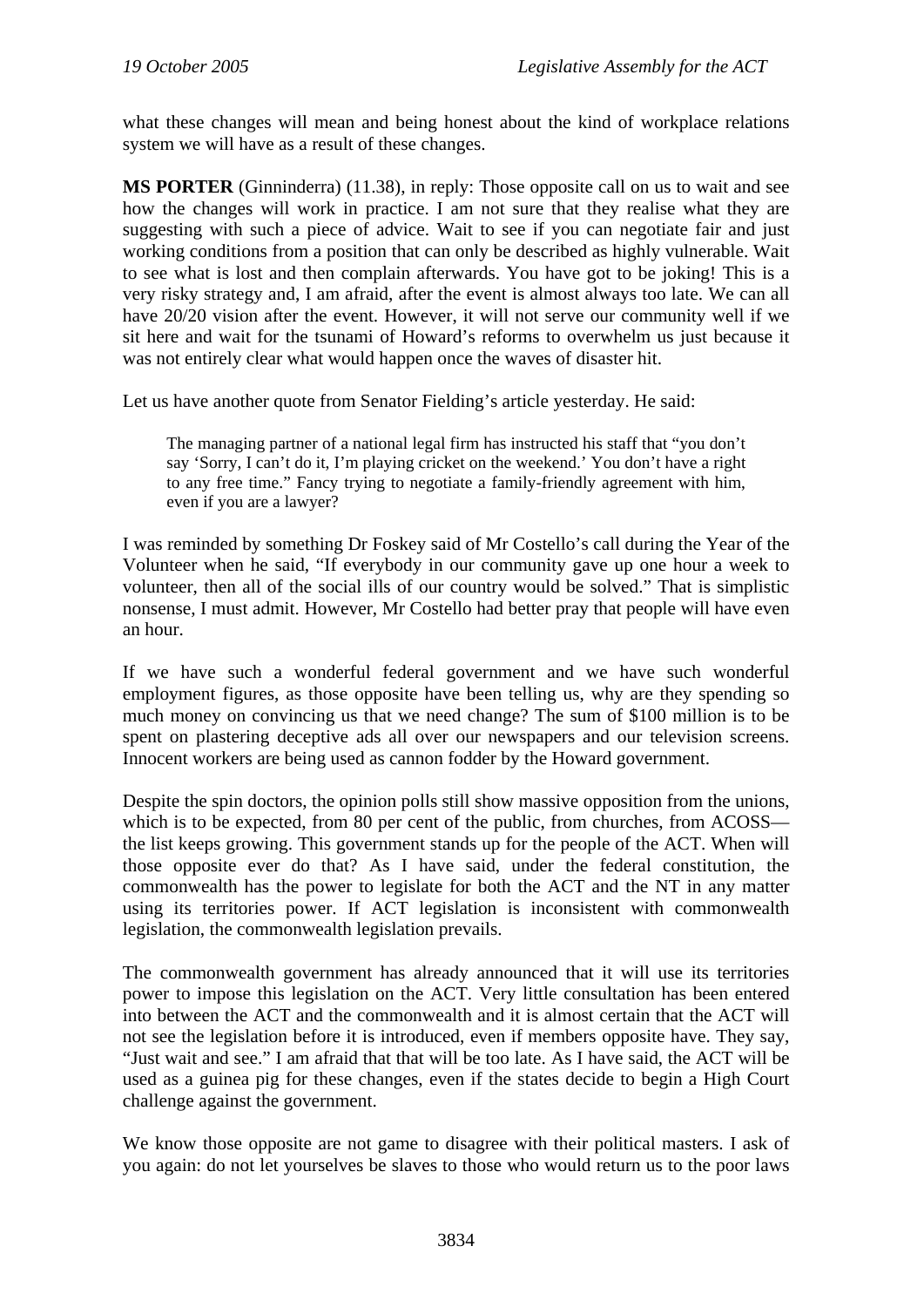<span id="page-22-0"></span>and workhouses. Make a stand for the Canberra community. The Stanhope government stands firm for what is fair and just.

Motion agreed to.

## **Environment Protection (Fire Hazard Reduction) Amendment Bill 2005**

Debate resumed from 29 June 2005, on motion by **Mrs Dunne**:

That this bill be agreed to in principle.

**MR HARGREAVES** (Brindabella—Minister for Disability, Housing and Community Services, Minister for Urban Services and Minister for Police and Emergency Services) (11.43): The government does not support Mrs Dunne's proposed amendments to the Environment Protection Act 1997. The proposed amendments and Mrs Dunne's explanatory statement indicate a lack of understanding of the current circumstances of environmental authorisations for hazard reduction burning. In essence, the proposed amendments address problems that no longer exist.

In the past, approvals were granted to conduct hazard reduction burns for very specific areas and for specific times. These approvals had conditions that considerably restricted hazard reduction burns. Approval of specific burning operations was cumbersome and restricted operational practices. If these circumstances persisted today, Mrs Dunne's amendments might have some logic.

With the introduction of the Environment Protection Act 1997, hazard reduction burn approvals were simplified, and by the year 2000 major ACT government land managers had ongoing approvals that allowed hazard reduction burns, without the need for individual burns to be individually approved by the EPA. The approvals, in the form of environmental authorisations, had conditional guidelines, such as smoke management guidelines for prescribed burning that restricted or prevented burns under a range of conditions. This included conditions under which there would be a major smoke impact on the community or when atmospheric conditions were such that fire behaviour would make burning off unsafe.

Following the January 2003 bushfires, the guidelines, together with so many of our then standard operating procedures, were reviewed and amended. These amendments were made in consultation with ACT Health and the land managers, including ACT Forests, Parks and Conservation and Canberra Urban Parks and Places, to achieve maximum operational freedom for land managers in hazard reduction burning.

Indeed, as members know, the whole of the ACT's bushfire prevention strategy and capability has been upgraded and improved since 2003. New legislation provided for the Emergency Services Authority to prepare a strategic bushfire management plan for the ACT. The strategic plan calls for land managers to prepare operational plans describing how the strategic plan will be implemented. The operational plan, once approved by the Emergency Services Authority, sets in train a very broad suite of bushfire prevention measures, including mowing and slashing of grass, physical removal of woody fuels, fire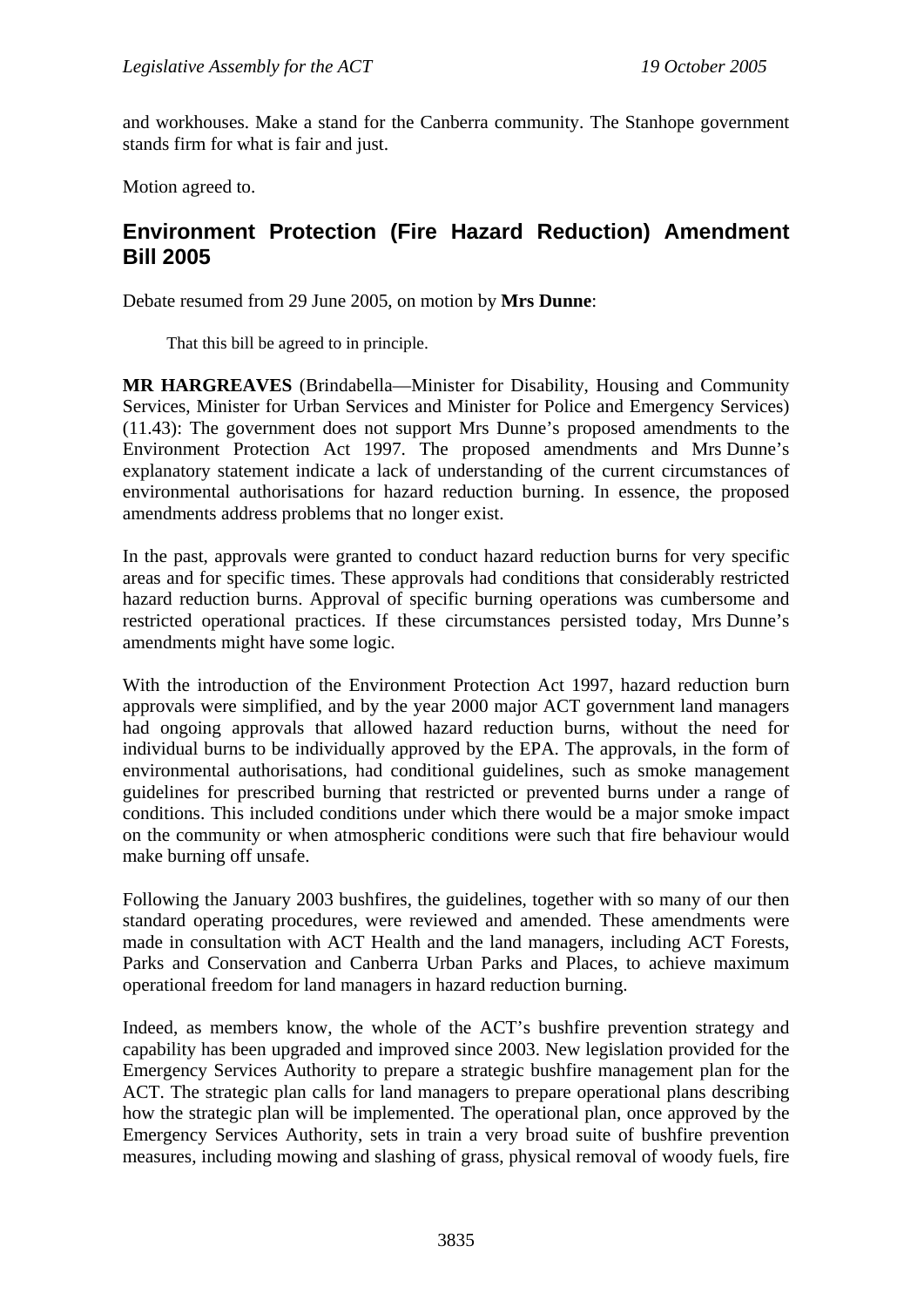trail improvements, equipment upgrades, training and, of course, hazard reduction burning.

The smoke management guidelines for prescribed burning were amended to allow ACT government land managers to undertake hazard reduction burns and consult with the Environment Protection Authority only when a major smoke impact on the community is expected. In considering this impact, the Environment Protection Authority is required to have regard to the requirements set out in section 3 of the act, which include protecting the environment and preventing adverse risks to human health.

The land manager prepares a burn plan, which must be approved by the Emergency Services Authority. The authority assesses the plan to ensure that, under the conditions of temperature, wind and fuel moisture levels proposed for the burn, there is minimum risk of the fire getting out of control. On the day, given that the Emergency Services Authority's conditions are satisfied, the land manager must also follow the smoke guidelines approved by the Environment Protection Authority. By complying with the conditions set by the Emergency Services Authority and adhering to the smoke management guidelines, the land manager can be confident that the burn will be safe and will have minimum impact on human health. We have placed the decision-making power in the hands of those most appropriate to make the decision in the circumstances.

Mrs Dunne's proposals do not encompass what we have already achieved. Indeed, they risk a backward step in that those responsible for managing the land and the fire risk associated with it would be required to make decisions about the impact of smoke on public health and safety. Mrs Dunne would have the wrong people making the decisions. We have the right people making the decisions. The land managers make decisions within parameters set by the Environment Protection Authority and agreed to by ACT Health, to ensure public health issues are integrated with safety considerations. Furthermore, it is critical that the Emergency Services Authority has final say on the risk of the hazard burn getting out of control.

This proposed amendment to our environment protection legislation would undo years of good work and cooperation between land managers, the Emergency Services Authority and the Environment Protection Authority. Far from reducing the risk of bushfires to the Canberra community, Mrs Dunne's proposed amendments have the potential to increase the risk. The government cannot support Mrs Dunne's bill.

**DR FOSKEY** (Molonglo) (11.49): I do not support this bill either. The Environment Protection Act already allows ample opportunity for authorities to burn off. The act as it stands includes restrictions to protect residents of the ACT from respiratory illnesses, for good reason, and these are what Mrs Dunne wishes to weaken with this bill.

First, I oppose this bill due to its smoke pollution consequences, and, second, I oppose the assumption behind it, which is that hazard reduction burning is a priority over other means of fuel reduction strategies.

The objects of the Environment Protection Act clearly state the importance of reducing pollution, maintaining environmental quality and preventing adverse risks to human health. Unfortunately, state of the environment reports repeatedly show concerning levels of airborne particulates in Canberra. This bill writes off smoke pollution merely as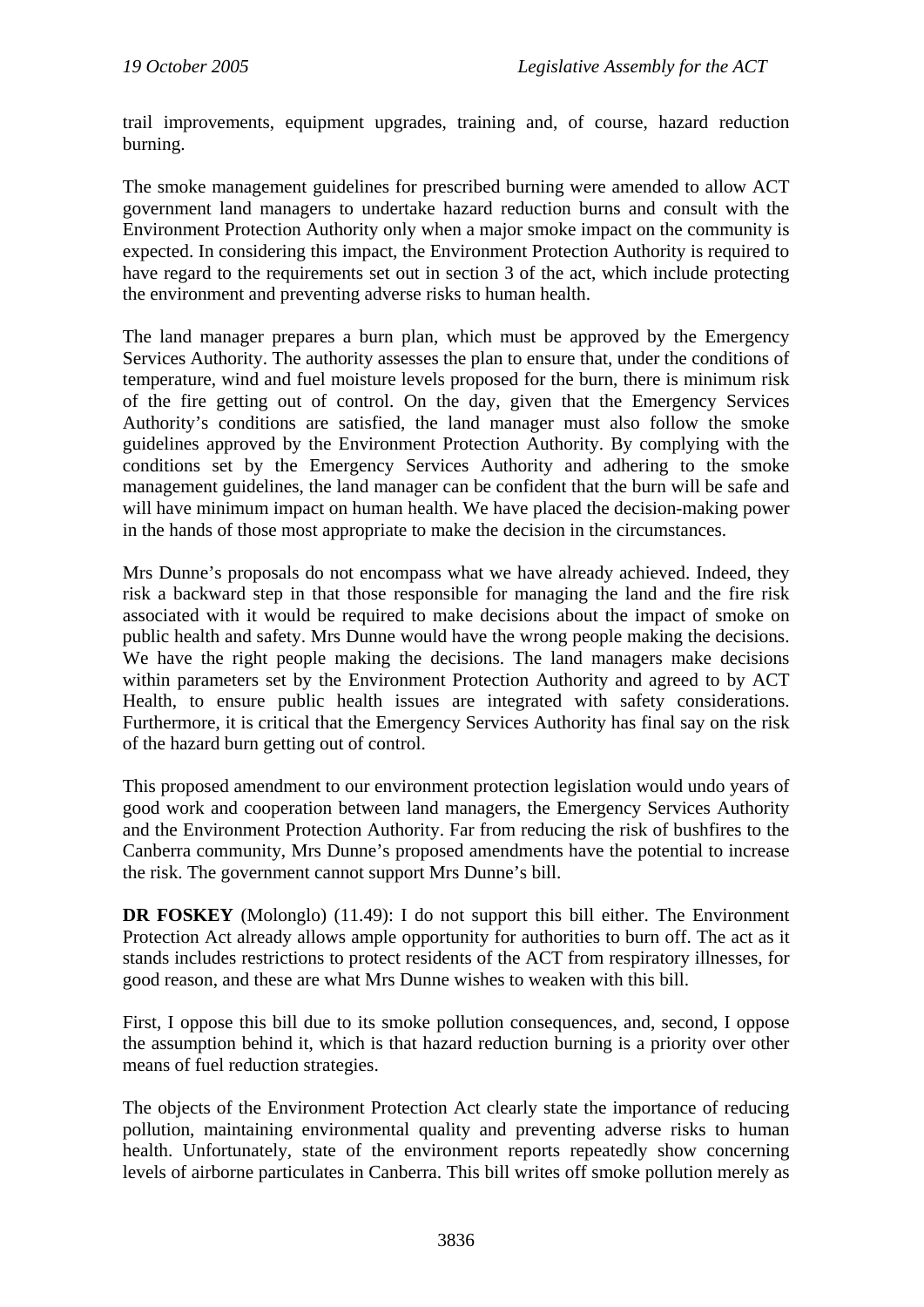an inconvenience and belittles the real health hazards involved. The current and previous governments have done significant work over recent years to reduce the amount of smoke pollution in Canberra. Canberra, along with Armidale and Launceston, is one of the cities in Australia especially noted for its high pollution levels of wood smoke particulates. The health risks from this type of pollution are very real. It is also widely understood that the geography of Canberra, an inland city with no sea breezes and many picturesque valleys, is particularly susceptible to build-up of smoke particulate pollution.

This is one of the reasons the ACT government has campaigned in various ways over the past five years to encourage people to convert their domestic wood heaters to more environmentally-friendly heating. The government has also shown its commitment to this reduction in smoke pollution by offering rebates to people making this eco-friendly conversion. There are also moves to increase smoke-free areas inside buildings to avoid the known health risks associated with smoke.

Mrs Dunne cites smoke pollution and smoke drift as an inconvenience, an annoyance that might bother people putting washing on their line. This completely belittles Canberra residents' right to clean air—something that the Greens continue to work on at a local as well as a national and global level. But it is not only the Greens who are concerned about this; organisations like the ACT branch of the AMA and the Australian Lung Foundation have campaigned for cleaner air in Canberra.

According to Dr James Markos, a respiratory physician and a chairman of the Australian Lung Foundation:

Particle pollution from all sources, and especially from wood smoke, is harmful to our lungs. Wood smoke contains fine particles which are breathed into the lungs. They irritate the bronchial tubes and affect those with pre-existing lung disease, especially asthma, chronic bronchitis and emphysema.

There are also increasing concerns about the long term effects of inhaling wood smoke which are relevant to all persons exposed to environmental wood smoke. The harmful effects of wood smoke appear similar to those of environmental tobacco smoke (ETS). We know there is no safe level of exposure to this. Individuals can choose not to smoke and can usually avoid ETS. However, a resident of a valley filled with wood smoke cannot easily avoid breathing in the polluted air.

Wood smoke also arises in our communities from industrial wood-fired boilers, back-yard burn-offs, rural vegetation burn-offs, planned forestry burn-offs and unplanned forest fires.

Studies from many regions around the globe have identified short-term increases in death rates and hospital admissions related to increased concentrations of wood smoke in the air. According to a Canberra paediatrician, Dr Michael Rosier, asthma affects 25 per cent of children and smoke is one of the main allergens. Studies indicate that children with the highest exposure to wood smoke had a significant decrease in lung function, especially for children aged eight to 11. This is also a serious problem for older people, who are more likely to suffer from cardio and respiratory problems.

Canberra has a high rate of incidences of particle pollution exceeding the national environment protection measure, which is really something that should not be occurring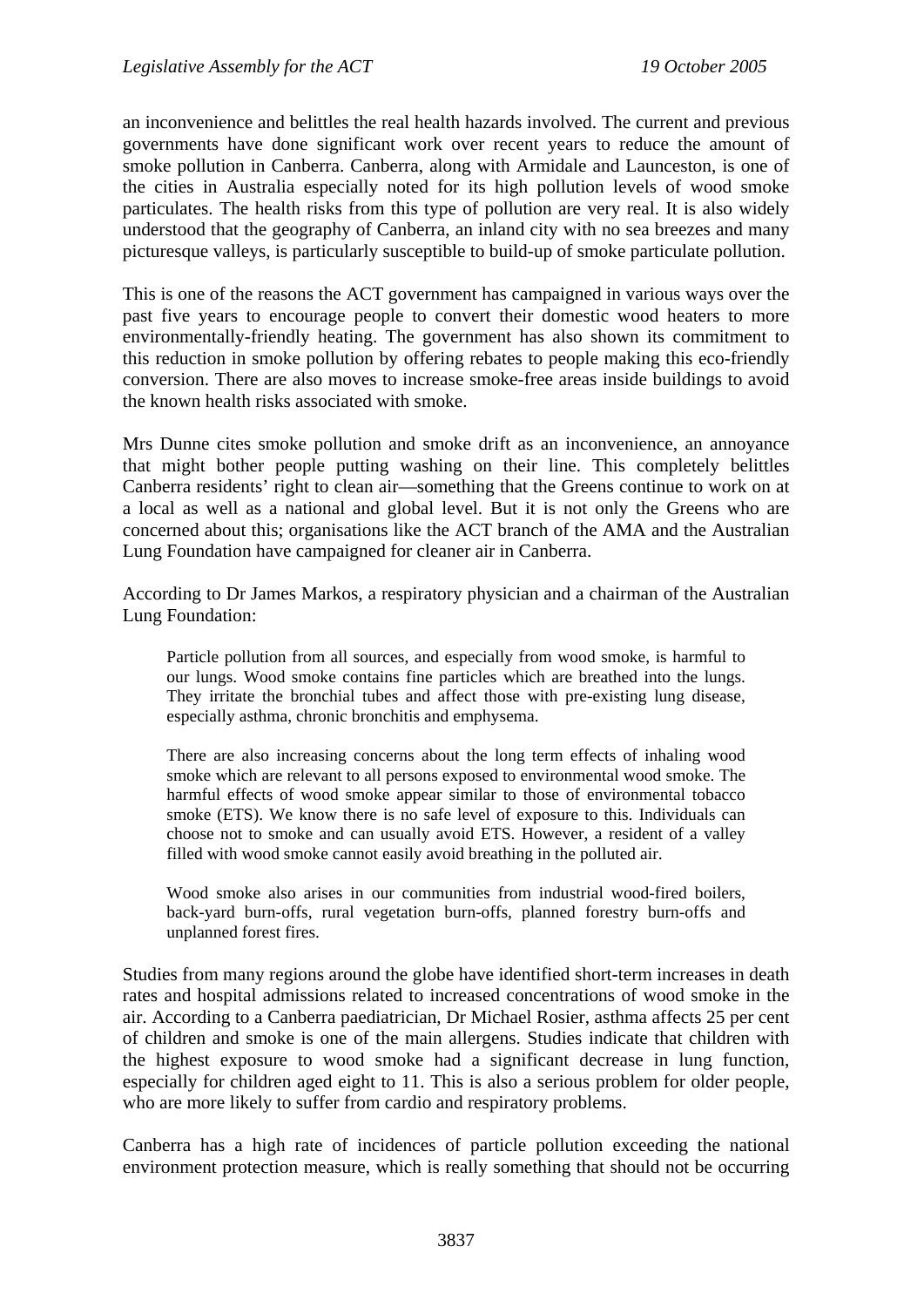in the so-called bush capital of Australia. All levels of government have undertaken measures to try to reduce the ambient particle levels in Australia. These measures include encouraging better coordination between responsible authorities to limit air pollution from essential hazard reduction burns. It is not the time to turn this around.

Secondly, the Greens question the approach to fire management that Mrs Dunne's legislation entrenches. Most of the fire management work by government authorities is focused on fuel reduction. However, fire experts agree that there are three preconditions involved in starting fire: the trigger for ignition, fuel loads, and fire weather conditions, composed of wind, humidity and temperature. It is interesting to note that the fires of January 2003 crossed the Murrumbidgee River in areas where there was almost nothing to burn. The soil and the air itself provided the fuel load in this situation, and that is because the other preconditions for wildfire were there.

Hazard reduction work may assist in preventing catastrophic bushfires, but burning is only one of the ways of reducing hazards. According to the strategic bushfire management plan for the ACT—this is from the draft, because the final is not yet available—bushfire fuel hazard may be reduced, removed or converted to a less flammable vegetation type.

Fire management research has found that fuel reduction burning far away has little impact on residential areas. In fact, keeping the land within one kilometre of residential areas low in fuel is far more important, and the closest 300 metres even more so. This area is most likely best managed by local residents, including park care groups, in conjunction with ACT Parks and Conservation. Fuel reduction burns may be just one of their management regimes and often can be avoided altogether. This is indicated by studies brought into light through Michael Organ's dissenting report to the House of Representatives select committee into the recent Australian bushfires of 2003. A study of prescribed burns in the Blue Mountains from 1993 to 1997 showed that hazard reduction burns are of limited effectiveness. Hazard reduction other than by fire, for example by slashing, mowing and thinning of vegetation, near the assets being protected—and this is something that has to be done as a consistent and regular regime—will provide better protection for those assets than will burning in remote areas. Chris Cunningham, a professor from the University of New England, submitted to the House of Representatives committee:

Hazard reduction burning is far from a precise science. It is rare for a fire to exactly match a desired prescription. Too little intensity and virtually no fuel will be removed, too much intensity and the scorched canopy will soon rain down litter to replace the fuel removed. If the vegetation is moist and green all that may be achieved is a partial desiccation and an increase in available fuel in subsequent wildfires.

Where I come from, the forested mountains of far east Gippsland, many wildfires had their origins in burn-offs gone wrong. This is also true on the South Coast and elsewhere. I think we should avoid that in the ACT.

The Greens believe that biodiversity is an asset, ecological values are important in the ACT and complex land management and fire suppression techniques allow these values to be protected while simultaneously protecting public and private property.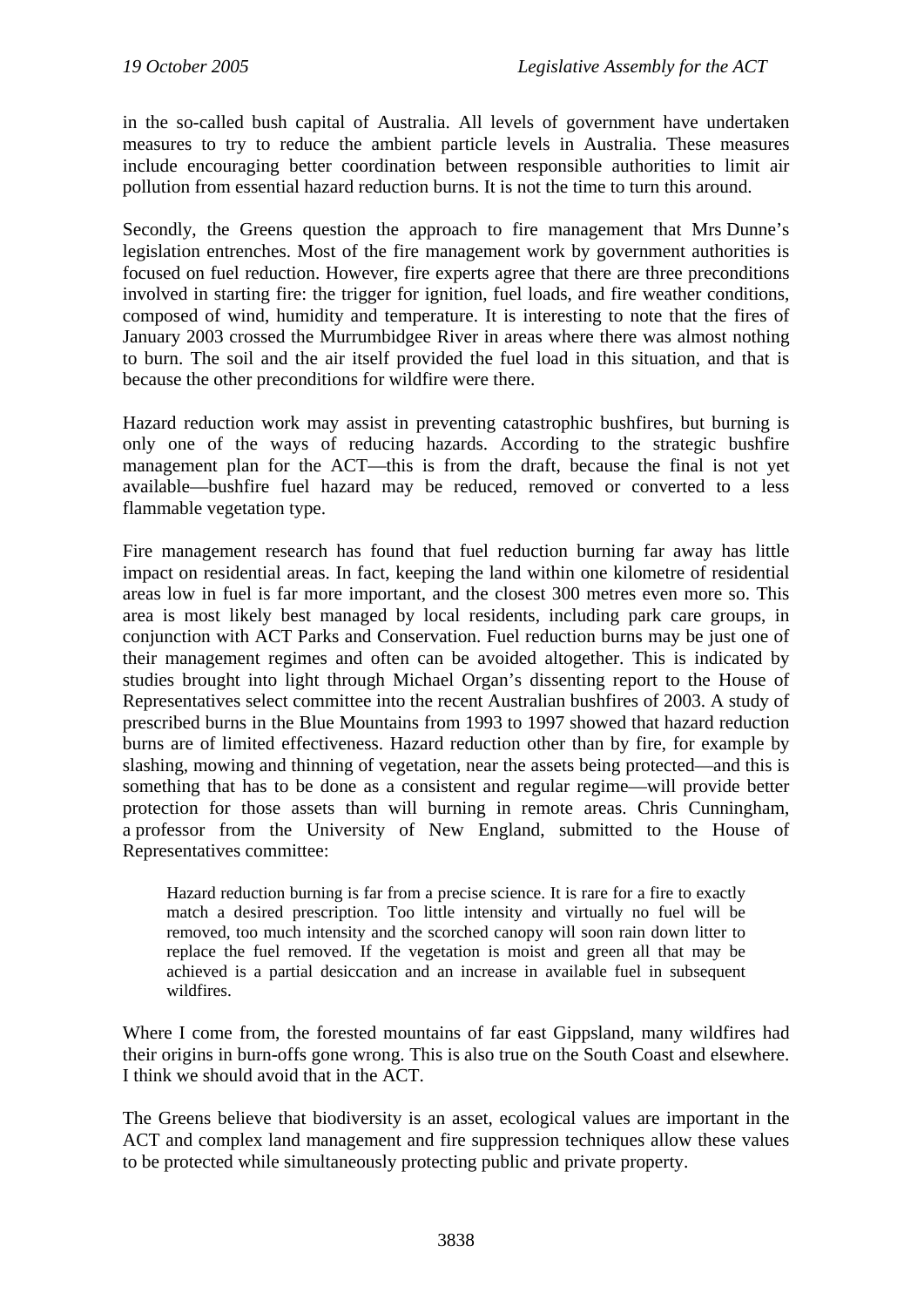The Australian Council of the International Union for the Conservation of Nature, noted in its resolution on the impacts of human-induced fire events on biodiversity conservation "that in some protected and non-protected areas the current management focus on the use of planned fire events for fuel reduction is giving rise to an increasing reliance on fire-based techniques at the expense of more ecologically and economically sustainable non-fire-based risk reduction strategies" and "that all human-induced fire management strategies should place emphasis on ecological sustainability when implementing strategies to reduce risks for life and property".

The last issue I have is that the link between our severe weather conditions in recent years and climate change has been confidently asserted. Given that the hot weather has been a substantial contributing factor to bushfires, we really must take our greenhouse emissions seriously. More burning only increases greenhouse emissions, contributes to global warming and must be addressed by the ACT government as a matter of urgency.

Although I understand and empathise with the motivation behind the bill, which is to protect people and property from the ravages of bushfire, I believe that fuel reduction burning at an increased rate, at the expense of people's long-term health and for uncertain outcomes, is not the way forward.

**MR GENTLEMAN** (Brindabella) (12.00): The minister has already advised that the government will not be supporting Mrs Dunne's amending legislation. Bushfire management in the ACT is underpinned and guided by the ACT strategic bushfire management plan. The strategic plan is prepared by the Emergency Services Authority and was tabled in the Assembly in January this year. Managers of unleased territory land are required to prepare a bushfire operational plan to implement the strategies set out in the strategic plan. An operational plan covers operational works to achieve bushfire prevention, including bushfire hazard reduction through to controlled burning. The bushfire operational plan is approved by the Emergency Services Authority.

This year, on non-urban land managed by government agencies, 19 burns were specified in operational plans. Of these, 18 were completed and several additional burns were undertaken. In other words, the land managers were able to achieve more fuel reduction burns than had initially been planned. The one burn not undertaken was on Lyneham Ridge, where the very dry conditions related to the drought meant burning posed the risk of unacceptable damage to the young eucalypt trees in this area. This burn is expected to be completed over the next months so that we achieve our fuel reduction and protect our environment.

Planning and conducting controlled burns requires attention to many factors to ensure the right amount of fuel is burnt in the right location without adversely affecting the health or safety of the community with smoke pollution. Land managers are fortunate to have available to them a set of smoke management guidelines for controlled burns, which give clear direction and certainty for their decision making in guarding the health and safety of the community.

Of the 19 burns undertaken this year, just one has been postponed. It was satisfactorily completed a week later, when atmospheric conditions had improved. The current processes for undertaking hazard reduction burns are working well. Compare the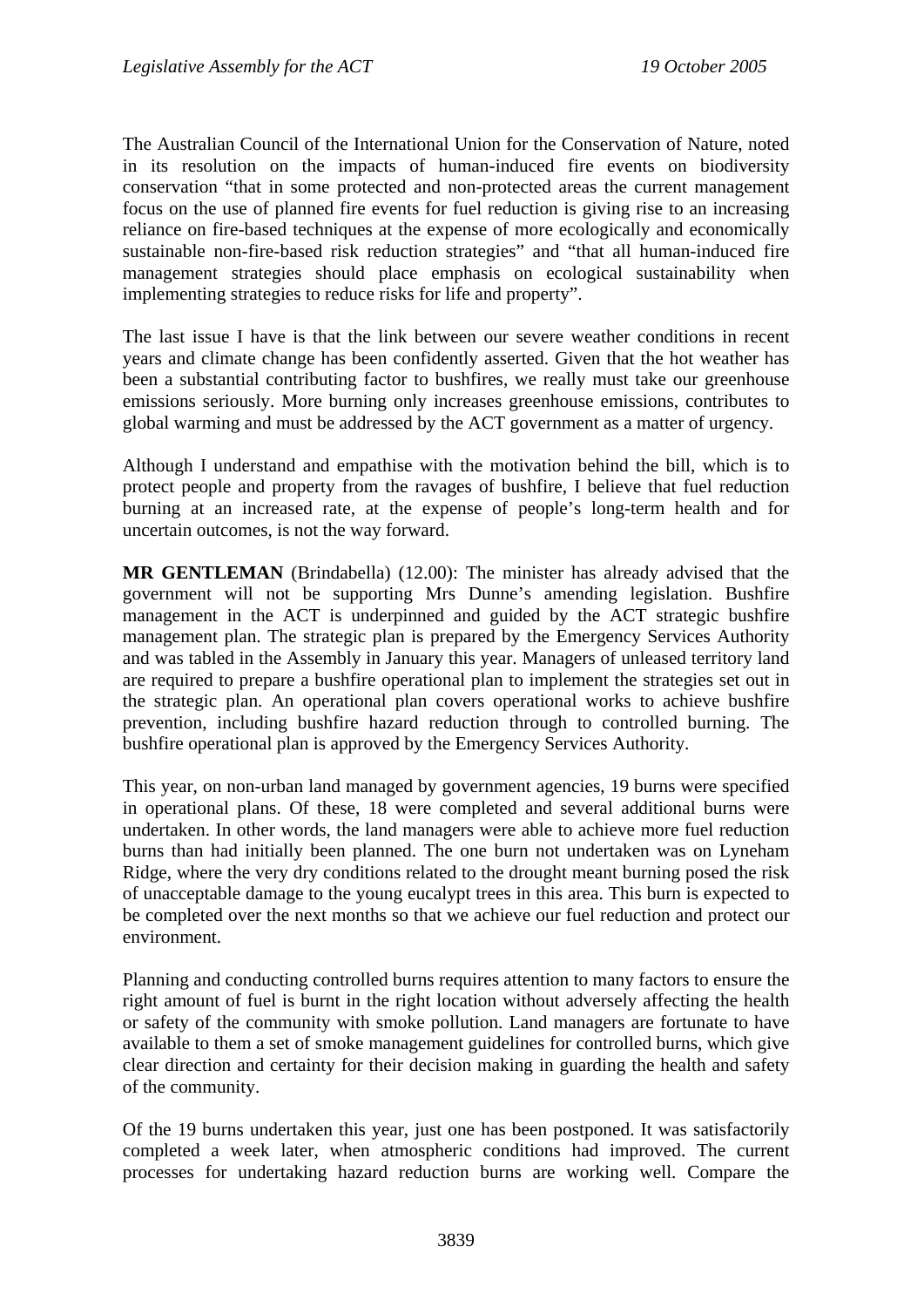efficient process we now have with what is proposed in the amendments by Mrs Dunne. Mrs Dunne's proposal is characterised by no consultation with responsible land managers, no guidance for land managers for when they should defer burns because of the risk posed to the public, and no overt role for the ESA.

I was hoping to have Mr Smyth in the chamber for this part of my speech. I understand Mrs Dunne's interest in back-burning after the back-burn that has occurred in the opposition party room recently. It appears the opposition leader has seen the fire coming and has used his expertise gained at Guises Creek to cut down the fuel load burning up behind Mr Mulcahy. Well, keep it up, Mr Smyth; I am much happier with you in the role than Mr Mulcahy. I am comfortable with Mr Smyth in the job. I was pleased with the result last year—pleased at being elected to Mr Smyth's electorate with a larger vote than Mr Pratt, and pleased to see Labor, under the Jon Stanhope government, gain a majority vote for the first time in the ACT. Keep it up, Mr Smyth. We on this side are very happy with your work.

There is no need for this amending legislation, because it does not improve on the current process put in place some time ago by this government.

**MRS DUNNE** (Ginninderra) (12.03), in reply: It is with disappointment that I rise, because the minister and his companion have shown a sorry misunderstanding and a lack of understanding of the purposes of the bill. It means that they just do not get it and they probably did not read it.

I am not surprised at the treatise given by Dr Foskey about the evils of hazard reduction burning. It was pretty standard fare from Ms Tucker when she was a member of this place and it is pretty standard fare from the Greens. From time to time they do actually say they are in favour of hazard reduction burning, but only in perfect circumstances, which is always the case with the Greens. The Greens are often in favour of things, but they always set so many caveats that the perfect circumstance under which they would allow things to be done can never be found. It was the same with urban infill; the Greens in this place were always in favour of urban infill, not just the current proposal. The Greens say they are in favour of hazard reduction burns, but they can never find an appropriate circumstance.

It was interesting to hear Dr Foskey's treatise on smoke pollution. You do not get an argument from me about smoke pollution. But this is not about smoke pollution. The single biggest contributor to smoke pollution in Canberra is open fires or wood-burning heaters in our homes. There are arguments for them and there are considerable arguments against them. There are considerable arguments against them, especially for the people in Tuggeranong, who seem to suffer more from inversions than those elsewhere. But Dr Foskey cast so wide and talked about the evil impacts of backyard burn-offs, which have been illegal in the ACT since the mid-eighties, I think, and definitely since the introduction of the Environment Protection Bill in 1997. She also talked about wood-fired industrial furnaces, which I understand are non-existent in the ACT, but I might stand corrected on that, and about greenhouse emissions.

Let us just talk about the greenhouse emissions that we experienced in the ACT during the bushfire emergency in 2003. We had more greenhouse emissions in those couple of days than you would have from every other source combined in the ACT in the course of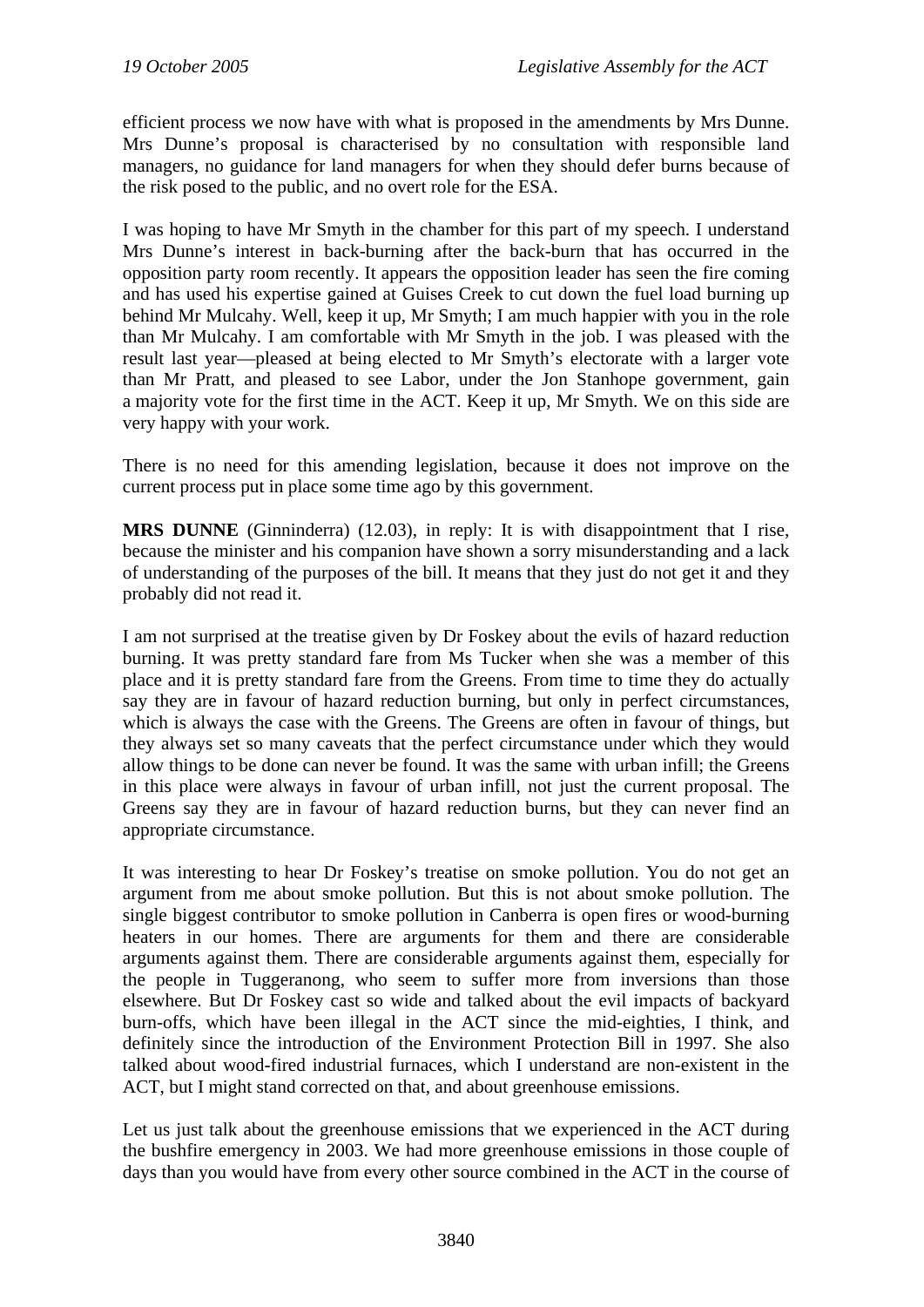two years; we got it all out of the way in two days. What this bill does is very simple and straightforward. Mr Hargreaves gave a wonderful exposition about all the issues and procedures involved in bushfire fuel management, like clearing and raking and cutting grass—all of those things which are done increasingly well by authorities in the ACT. That shows that we have learnt some lessons from 2003, and it is sad that we had to have such a horrendous occurrence for us to learn those lessons, which many hardened bushfire fighters and others have been talking about for a long time.

Putting that aside, land managers are doing an improved job. We had visitors at home the other day, and they were complimenting us on the improved aspect around our home as a result of that hazard reduction. Urban services have done such a good job of taking out dead wood, taking out stuff lying on the ground, raking and cutting the grass—all of those things. But there are places where those things are not adequate. Mr Hargreaves has acknowledged that. Hazard reduction burning is not the only weapon in the armament, but hazard reduction burning is an important part of it. There are places where it is entirely appropriate and others where it is entirely inappropriate. This bill makes that simpler.

Mr Hargreaves made reference to the smoke management guidelines. Those smoke management guidelines require reference back to somebody who is not on the ground. My proposed legislation would mean that, on the day of the projected burn, the final decision would lie with the manager on the ground, the person who says, "Okay, boys, we go ahead." It should not have to be referred back. The inconvenience of smoke on that day is a small price to pay for not having the inconvenience of having our suburbs burn down next year or the year after. Although this government has made significant progress in improving hazard reduction in many areas, it is a great disappointment that this simple change, which was asked for by volunteers and people on the ground who are land managers and who would like to have this extra flexibility, a small piece of flexibility, has been denied.

It is not surprising that the Greens would find any opportunity to give themselves a platform to speak about the evils of hazard reduction, and not to concentrate on the small aspect of improving people's life, which this bill does. But it is a huge disappointment that the minister for emergency services does not see the benefit of the bill.

Question put:

That this bill be agreed to in principle.

The Assembly voted—

Ayes 7 Noes 10

Mrs Burke Mr Smyth Mr Berry Mr Hargreaves Mrs Dunne Mr Stefaniak Mr Corbell Ms MacDonald Mr Mulcahy Dr Foskey Ms Porter Mr Pratt Mr Gallagher Mr Ouinlan Mr Seselja Mr Gentleman Mr Stanhope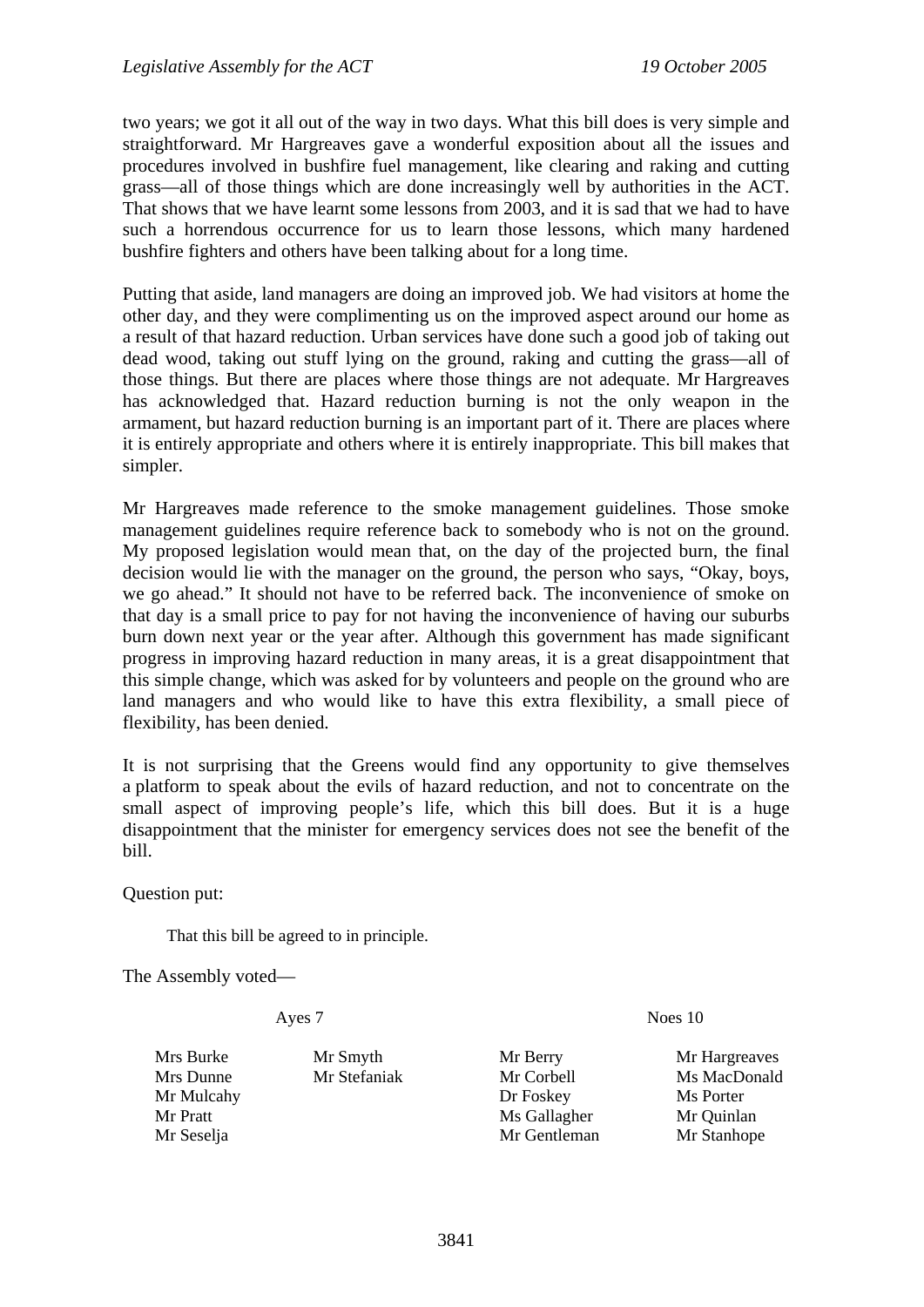<span id="page-29-0"></span>Question so resolved in the negative.

## **Industrial relations**

#### **MS MacDONALD** (Brindabella) (12.14): I move:

That this Assembly:

- (1) notes:
	- (a) the federal Government's recently announced "WorkChoices" industrial relations reforms will have a negative impact on the ACT community, in particular on:
		- (i) minimum wage earners;
		- (ii) women;
		- (iii) casual workers; and
		- (iv) young people;
	- (b) much of these effects will be caused by the Government's ideological driven attempts to have all workers sign secret, individual, Australian Workplace Agreements;
	- (c) these agreements will no longer be subject to a "no disadvantage" test;
	- (d) these agreements are already a precursor to beginning employment at a number of Commonwealth agencies; and
	- (e) church and community groups have spoken out against these changes; and
- (2) consistent with comments from church and community groups, calls on the federal Government to guarantee that no Australian worker will be worse off as a result of these changes.

I raise this motion today to bring to the attention of the Assembly the draconian industrial relations laws that the federal government is proposing to impose on the ACT. We have heard quite extensively from Mr Mulcahy and we have also today heard from Mr Seselja. Hopefully, we will hear from the Leader of the Opposition with his views on these issues. I look forward to hearing what he has to say.

These laws will have a negative impact on the ACT community as a whole, but I am particularly concerned about the minimum wage earners—women, casual workers and young people. I had the great privilege of representing many of these for five years when I worked for the Australian Services Union as the local organiser, a role that I am particularly proud of. These negative effects will largely be caused by the government's ideologically driven attempts to force all workers on to Australian workplace agreements. Recognising these concerns, church and community groups have already spoken out against these changes.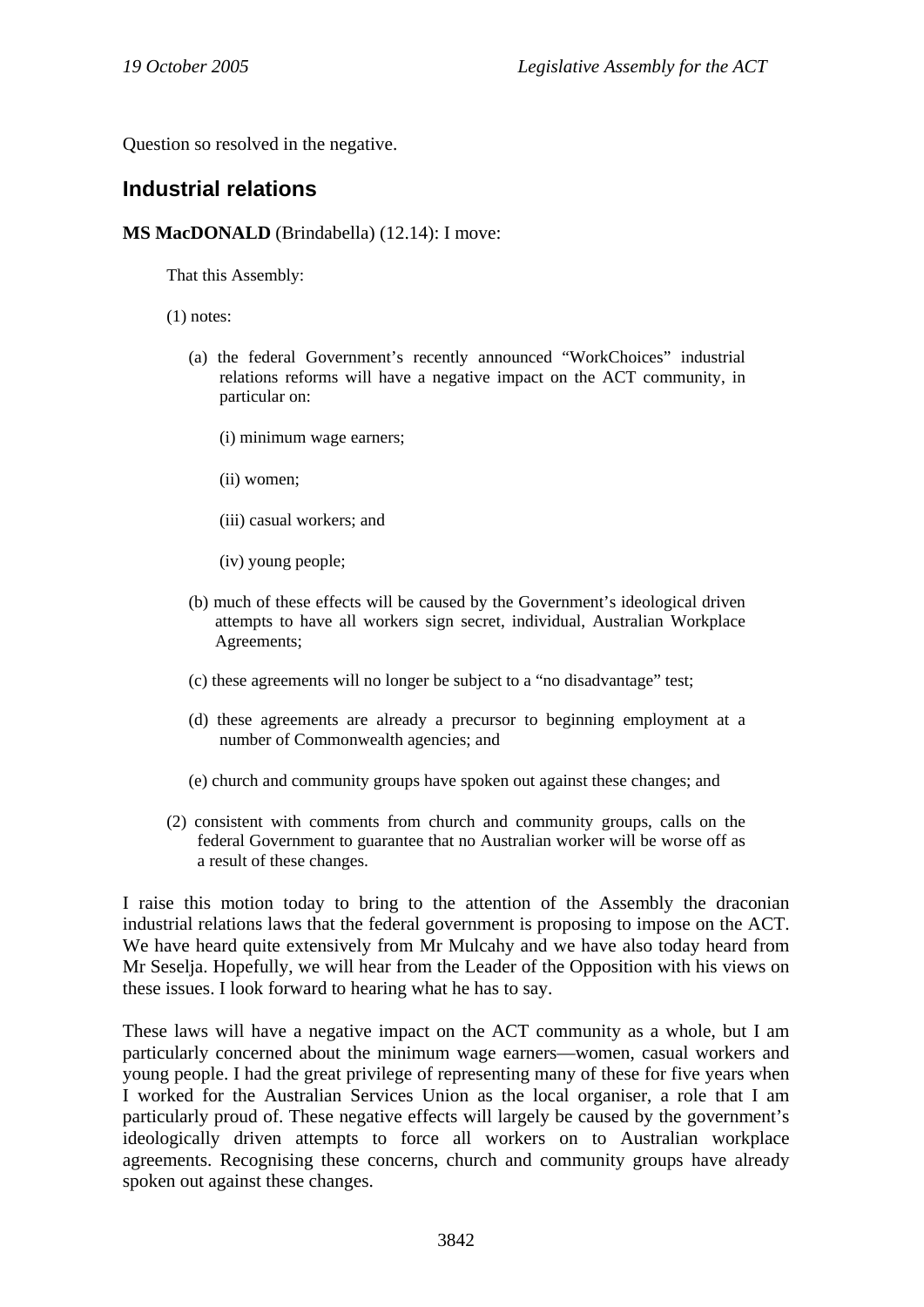The minimum wage is currently set by the independent Australian Industrial Relations Commission, as you would know, Mr Speaker. Submissions are made to the commission by stakeholders, including unions, employer groups and governments, on what level the wage should be set at. The commission bases its assessment on the test of a "living wage"—that is, what a person on the minimum wage would need to live. This test has been used in Australia for nearly 100 years, based on the High Court's decision in the Harvester case, yet the federal government now wants to change this well-performing system. It is a proven system.

These reforms are sparked in part because in the past the federal government's submissions have been repeatedly ignored by the commission. If the Australian Industrial Relations Commission had followed John Howard's desires, the minimum wage today would be \$50 less than it is. However, the federal government has now obviously decided that its past submissions were too generous, as the federal Minister for Employment and Workplace Relations recently suggested that the wage should be set at \$70 less per week.

There is no doubting what is driving these reforms: a lower minimum wage. To this end, the government plans to create a new fair pay commission to set the minimum wage based on, in the words of the commission's new chairman, "what will maximise economic prosperity for Australia". This will replace the living wage test Australia has used for 100 years. I repeat those words: "what will maximise economic prosperity for Australia". That is the prosperity of the entire country—fair enough—but what about the individual? What about whether or not people are able to afford to send their children on that extra excursion? What about whether or not they are able to get that little bit ahead? It is not easy, as Ms Gallagher has already said today, to live on the minimum wage.

This new commission will not sit until spring 2006, which means that the minimum wage will be frozen for 18 months. As Adele Horin suggested in the *Sydney Morning Herald* recently, there is a real chance that these changes will result in a "working poor". Ms Horin rightly points out that we should be celebrating that we enjoy one of the highest minimums of the OECD countries. Our egalitarian spirit has ensured that all members of the work force receive a fair day's wage for a fair day's work. Instead, the federal government is seeking to slash this wage. In my opinion, this federal government is trying to do away with the long-held Australian concept of "a fair go".

Some economists argue that lower wages will lead to more jobs. However, a recent study by James Galbraith, a US economist, has found that European countries with similarly egalitarian traditions, such as Norway and Denmark, also enjoy low unemployment. Similarly, an American study by David Card and Alan Krueger found no evidence that reducing minimum wages increased employment. These are ill-conceived policies, which will undoubtedly lead to a race to the bottom for workers' pay and basic conditions.

One of the other mechanisms the government will use to reduce the minimum wage is to force more workers on to individual secret Australian workplace agreements. Despite the government's spruiking the benefits of these contracts and the fact that many Commonwealth departments have forced new employees on to them, they represent only some 2.5 per cent of agreements. Currently, the Australian Industrial Relations Commission makes awards that cover certain specified classes of employees. The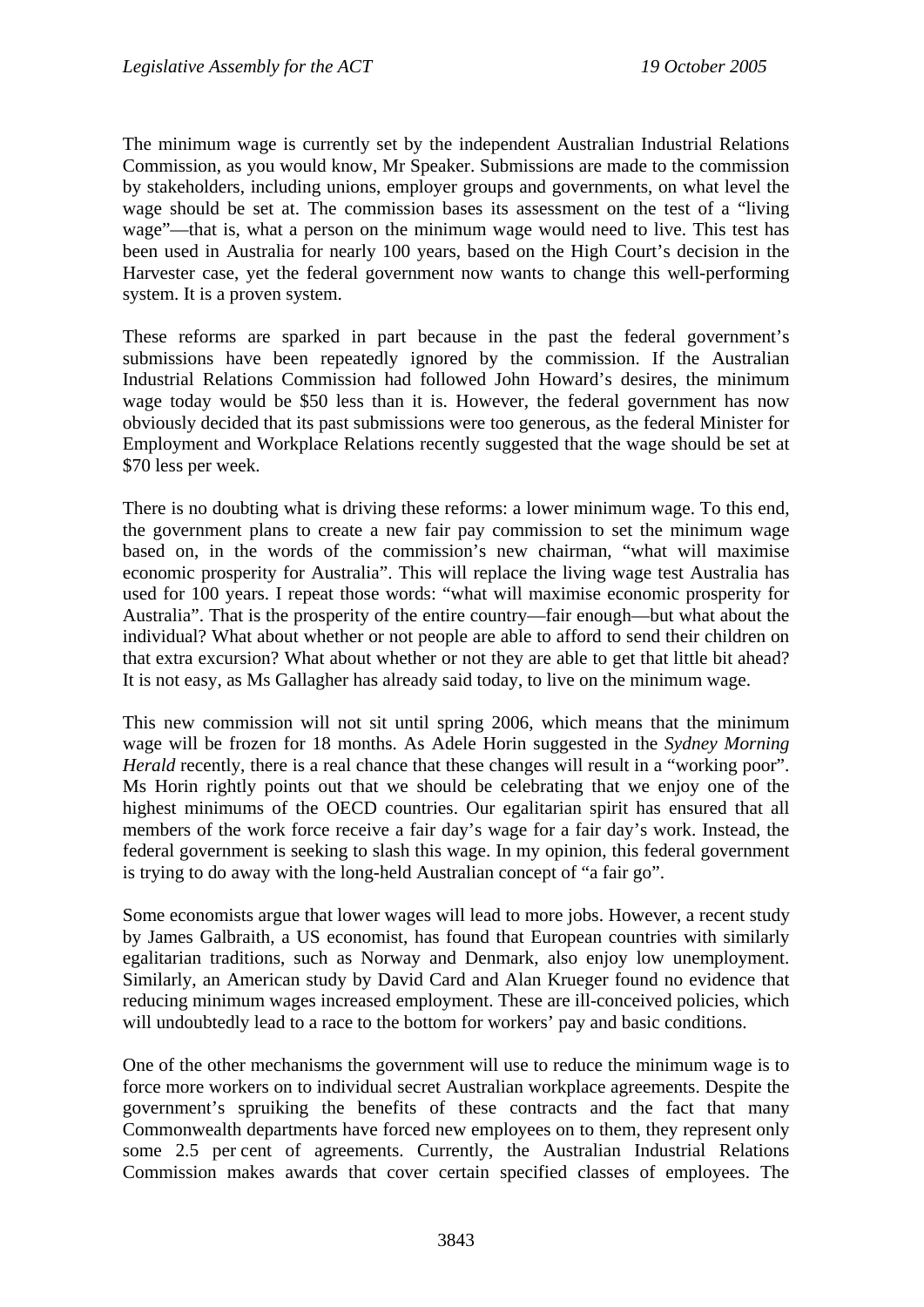conditions in these awards make provision for 20 allowable matters, which include penalty rates, annual leave loading and sick leave. If someone covered by such an award signs an individual agreement, that agreement is subject to a "no disadvantage" test, so the worker cannot be worse off as a result of moving to the agreement. Effectively, if the worker gives up penalty rates for working on a weekend, they must be compensated in some other way.

However, under these reforms, the no disadvantage test will be removed. While awards will remain, it is effectively only the five legislative minimums—that is, minimum hourly rate of pay, which is currently \$12.75; sick leave; four weeks annual leave, two weeks of which could be "cashed out"; unpaid parental leave; and the 38-hour week that will be protected. As well as the minimum wage being reduced, low-income earners are also likely to suffer most under the changes to the no disadvantage test. There is no doubt their take-home pay will be substantially cut. The government's own WorkChoices propaganda includes an example of an unemployed Canberran, Billy, who gives up in the vicinity of 40 per cent in additional pay, including penalty rates, just to get a job.

Recognising the effect these changes will have on the most disadvantaged, church and community leaders have spoken out against them. In particular, leaders from the Catholic, Anglican and Uniting churches have questioned the impact the changes will have on Australian society. One of the most surprising critics, to me at least, given his tacit support for the conservatives in the last election, has been Cardinal George Pell. Cardinal Pell is normally a confidant of the Howard government, but he has concerns that these changes will result in a decline to the minimum wage. Local Catholic bishop Pat Power has joined Cardinal Pell in questioning the reforms. He rightly asks whether the new laws target the most vulnerable people in our society. And there has been cross-denominational support in rejecting these changes. Peter Jensen, Anglican Archbishop of Sydney, has raised concerns about the ability of workers to share time for children, families and relationships once the changes are adopted. I cannot help but agree with the Archbishop when he says, "Life is about shared relationships, not the economy."

The Uniting Church has also joined in the procession of church leaders opposing these reforms. President Dean Drayton has suggested that the package is more about choices for business than about protecting workers. He said of the changes, "Workers are not commodities in the service of greater profits—they are people trying to make a decent life for themselves and their families." Similarly, the Brotherhood of St Laurence executive director, Tony Nicholson, suggested when launching Anti-Poverty Week earlier this week that up to 1.5 million Australians already living under the poverty line risk being left behind by the federal government's industrial relations reforms. Already, he suggests, far too many have been left behind by the modern economy despite the unprecedented prosperity many others have enjoyed.

Only yesterday, the Salvation Army rightly pointed out that the reform's exploitation of the disadvantaged means these changes can only be described as unethical. Salvos spokesman Mr Dalziel suggested that "people such as the homeless, those who have suffered abuse and young people with a poor education would not be able to bargain for decent wages and conditions".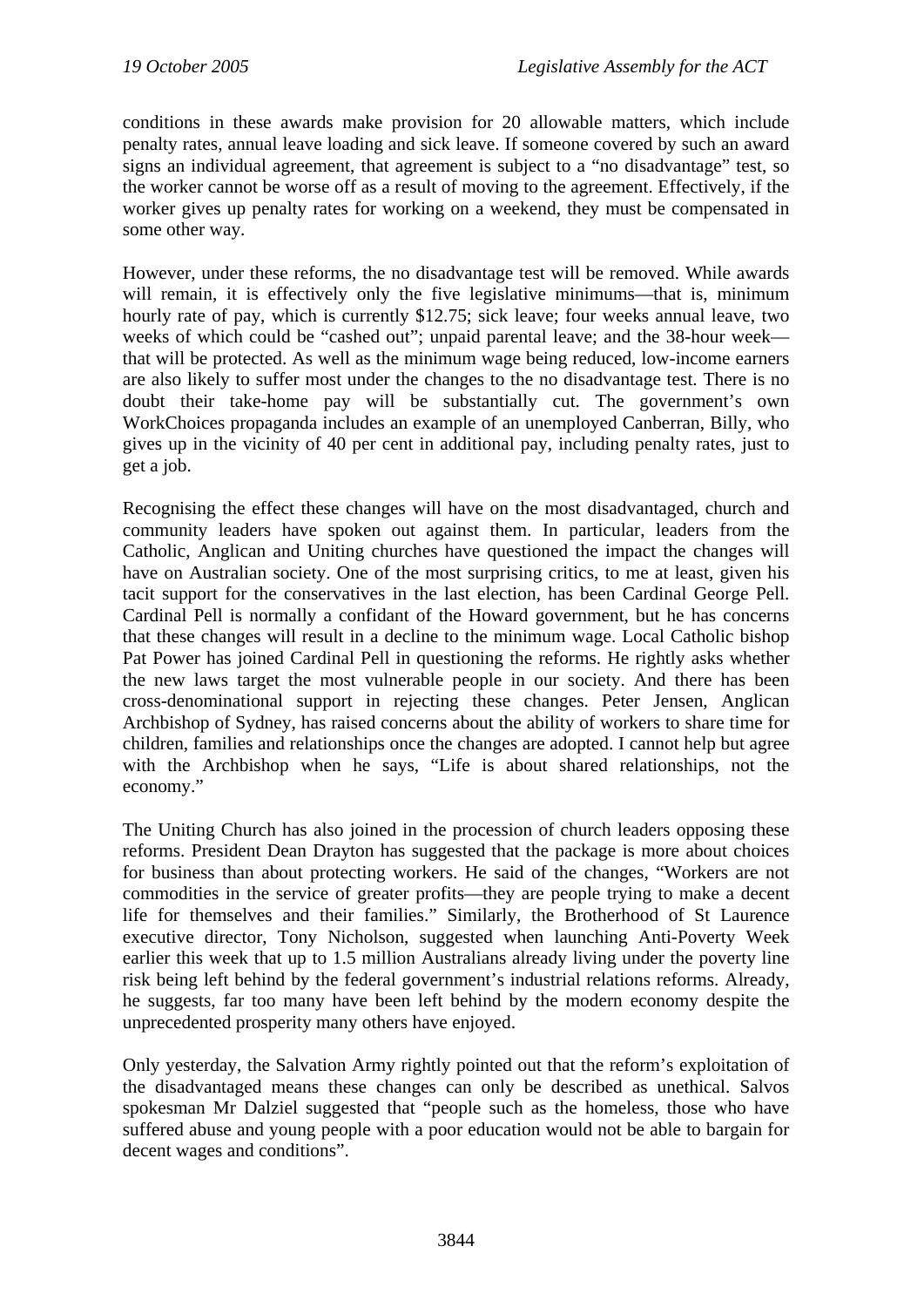However, the strongest attack of all on this has come from the highly-respected Australian Catholic Commission for Employment Relations. The ACCER is an agency of the Australian Catholic Bishops Conference and has examined the proposed changes within the context of the body of Catholic social teaching and the church's collective and diverse experience as an employer. As the minister for workplace relations, Kevin Andrews, is a prominent Catholic—as are Mr Mulcahy, Mr Seselja and Mr Smyth—I would expect him to pay particular attention to these comments.

The ACCER has released several media releases on this issue, as well as meeting with the minister. This meeting was followed by a letter and the release of a briefing paper on the reforms. Virtually all these publications have been critical of these changes. For example, in a letter to the minister the organisation's executive officer, John Ryan, suggests:

A fundamental principle of Catholic Social Teaching is that work affirms, enhances and expresses the dignity of those who undertake it. The Church's teaching on work does not permit the worker to be treated as a commodity in the marketplace. A worker should be able to establish and properly maintain a family and to provide for its future security.

In his letter, Mr Ryan questions the minister on his reasons for pushing through many of these changes, particularly why the government is taking minimum wage setting away from the Australian Industrial Relations Commission; what empirical evidence the government has to support the need to exempt workers from unfair dismissal laws; and what savings provisions will be available for award employees in the situation where the current award standard is greater than the proposed legislative standards.

The ACCER's briefing papers go into even greater detail, systematically examining the government's proposed changes and applying laudable Catholic teachings such as social justice, the nature and dignity of humanity and work. I would encourage all members of the Assembly, particularly those opposite, to read this paper. Obviously, everybody in this place knows that I am not a Catholic but that I am married to a Catholic. I was just sitting here earlier and thinking about that great encyclical *Rerum novarum*, which my other half is continuously harping on to me about. It would be good for Mr Mulcahy, Mrs Dunne and Mr Seselja to go and have a read of *Rerum novarum*.

**Mr Mulcahy**: I carry it in my briefcase.

**MS MacDONALD:** That is good. ACCER is reserving its final decision on the changes until after they have been tabled as legislation in the federal parliament. However, you cannot help but think that ACCER will have no choice but to ultimately condemn these changes. This is an unprecedented level of opposition. Here we have religious and community groups of virtually all persuasions speaking out against these reforms. Even those leaders close to Minister Andrews and the Prime Minister are opposed to the reforms.

These calls for the government to rethink its proposals are clearly having an effect. A recent Morgan poll found that only 10 per cent of Australians believe they and their families will be better off under the proposed industrial relations reforms. Nearly half of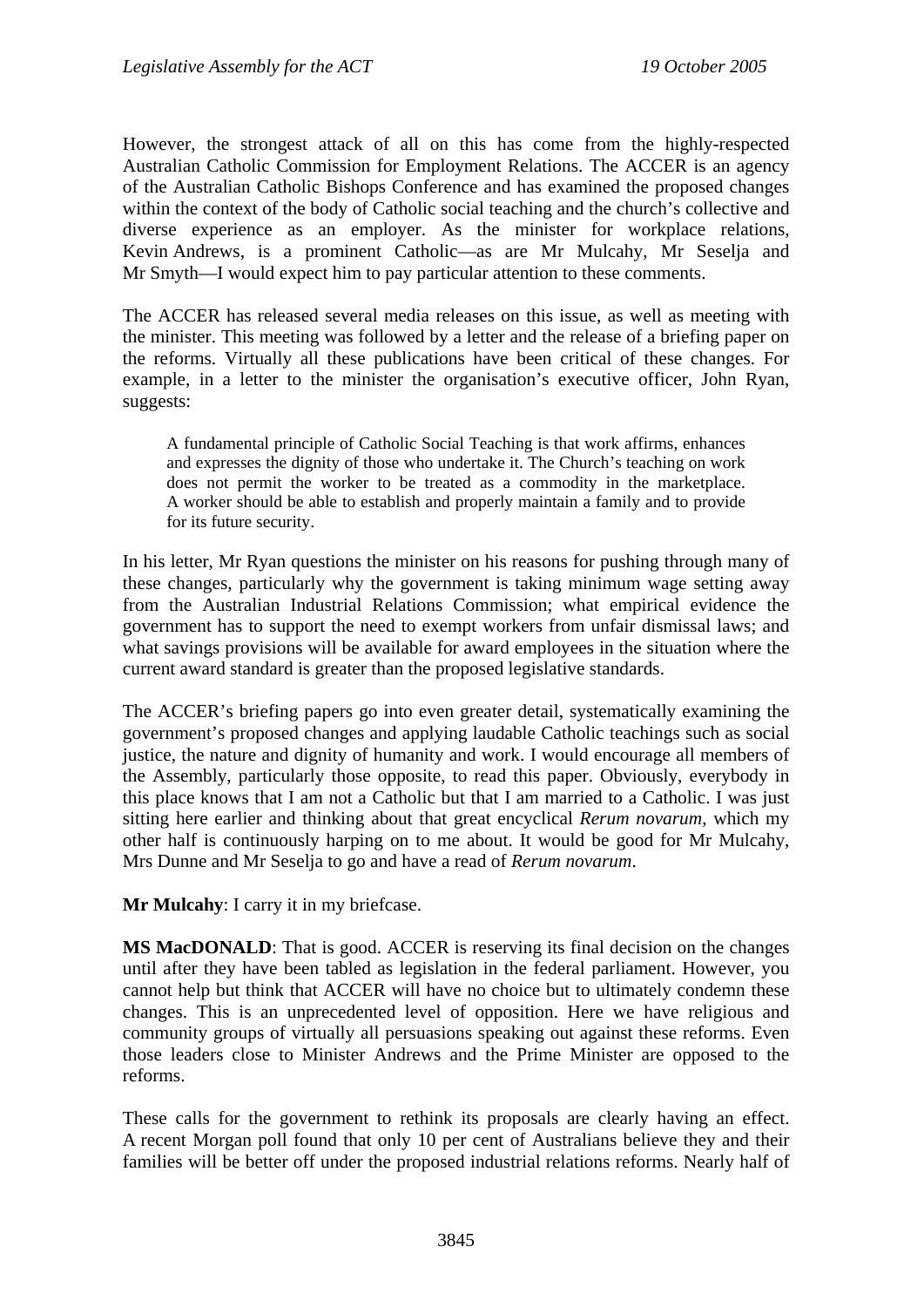<span id="page-33-0"></span>those surveyed disagreed with the proposed reforms and only 17 per cent agreed. Gary Morgan has said of the poll:

Despite the mass of publicity, debate and advertising by the Federal Government and the Unions, the opinions of Australians have barely changed since the last Morgan Poll on the Industrial Relations reforms in July of this year. In fact, a slightly higher proportion of Australians now disagree with the Industrial Relations reforms … than disagreed in July ... The percentage of Australians who agree with the reforms (17%) remains unchanged ...

Clearly, the federal government is losing this debate. Despite the government having poured millions into advertising campaigns and glossy brochures, the community is seeing through the spin because community groups and religious groups are joining together to bring the negative impacts of these changes to the attention of the community.

In conclusion, consistent with the calls of the community and church groups, I call on the federal government to guarantee that no Australian worker will be worse off as a result of these changes. However, given the impact these changes will have on minimum wage earners with the scrapping of the no disadvantage test, this is a guarantee that the federal government will not be able to give. I urge all members in this place to support this motion, as our constituents deserve the right to receive a fair day's wage for a fair day's work, and without the threat of being dismissed for spurious reasons.

This motion goes well and truly to the heart of that great Australian concept of a fair go for all, and I commend the motion to the Assembly.

*Debate interrupted in accordance with standing order 74 and the resumption of the debate made an order of the day for a later hour.* 

### **Sitting suspended from 12.28 to 2.30 pm**

### **Visitors**

**MR SPEAKER**: I acknowledge the presence in the gallery of a group of public education teachers as part of a professional development training exercise entitled Celebrating Democracy Week.

### **Questions without notice Mental health**

**MR SMYTH**: My question is to the Minister for Health. Minister, the 2004-05 ACT mental health official visitors annual report makes sobering reading. In it the Official Visitor notes: a lack of beds at the Psychiatric Services Unit at the Canberra Hospital; a lack of beds at Ward 2N at Calvary Hospital; a shortage of nurses and psychiatric specialists; pressure on beds leading to adverse consequences for patients, such as premature discharge and transfer between wards at inappropriate times; and violence and aggression towards staff. Minister, why have you allowed the mental health service in the ACT to fall into such disarray?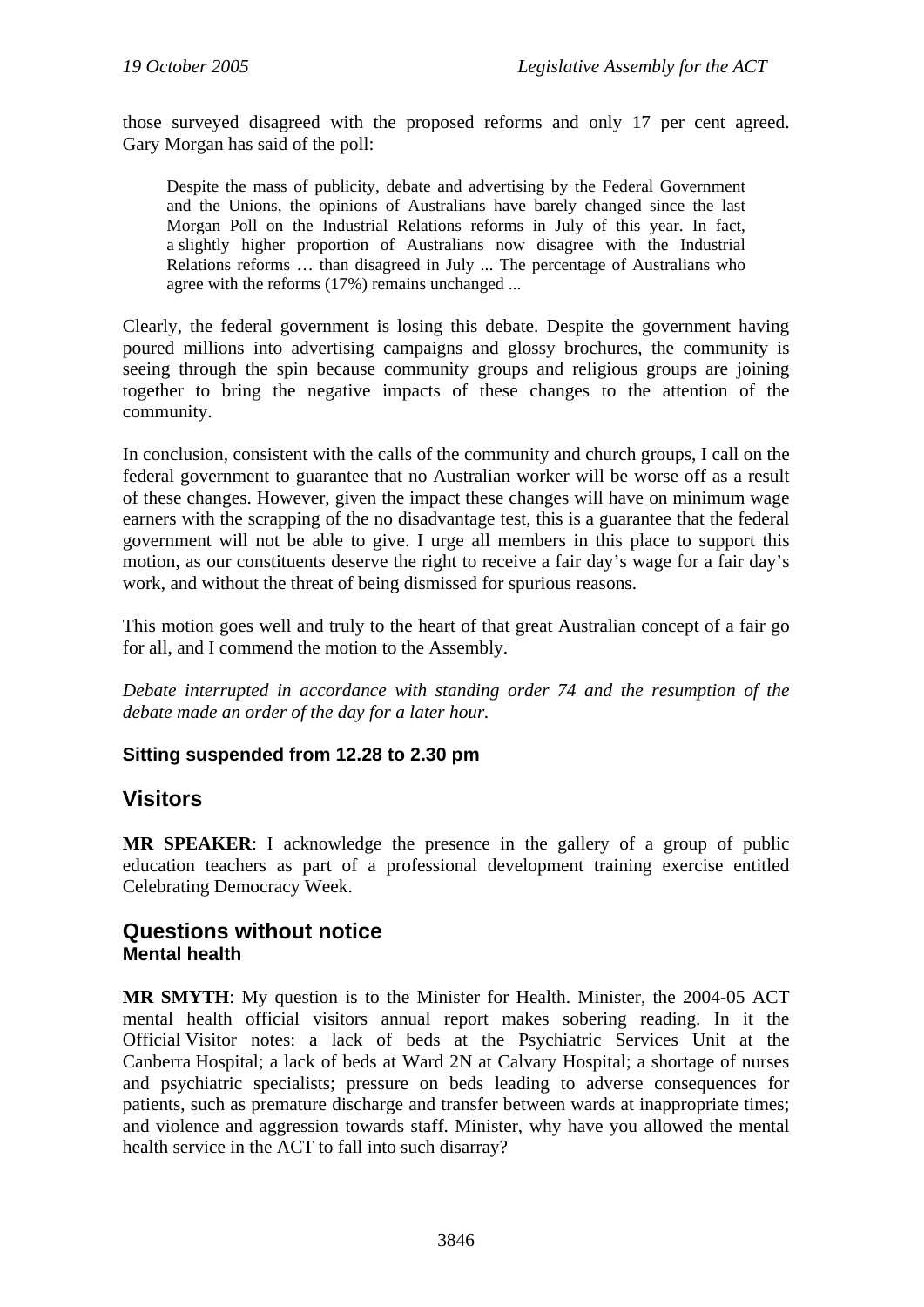**MR CORBELL**: If that was the only thing the Official Visitor was saying, then I would share Mr Smyth's concerns. Unfortunately Mr Smyth does not mention the other things that the Official Visitor has been saying to me, both in her formal reports and in meetings that I have had regularly with her throughout the year. I should stress to members that I take the role of the Official Visitor very seriously. Indeed, the outgoing Official Visitor, Joan Lipscombe, and I have had an ongoing dialogue about issues raised by her and her fellow official visitors throughout the year.

What Joan Lipscombe and her other official visitors are saying to me is that they are seeing cultural change within Mental Health ACT. When it comes to issues around the care and protection of people with a mental illness, they are seeing a greater willingness on the part of staff to engage with clients and consumers, their carers and families, whether they are in the custody of the psychiatric services unit or whether they are being cared for in their own homes in their own neighbourhoods.

The Official Visitor does recognise that there are pressures in the system. She is drawing those to my attention. Those are not pressures that in any way I resile from or deny exist. These are real and serious problems for mental health services in the ACT. But the government's approach has been, first of all, to acknowledge that these are not issues that have arisen overnight. They are not some magical conjunction that has come about simply because I am the minister or Labor is in government. These are historical issues that the territory has grappled with for a significant period of time.

The government recognises these issues and is tackling them. Indeed, since 2000-01, mental health funding in the ACT has risen by 75 per cent. That is a significant increase in funding. On top of that, the Official Visitor herself has acknowledged the preparedness of mental health staff to work proactively with clients and consumers. She has commended the government on the steps we have taken to address the appalling safety and security problems at the existing psychiatric services unit, a facility built and planned during previous governments, including the previous Liberal government. The facility is less than 10 years old but it has had to be significantly upgraded to address these issues.

The Official Visitor has commended the government on its work on these issues. It is all very well to find the adverse and the negative comments. It is another challenge of integrity altogether to put those comments in context. It is something that Mr Smyth does not do when it comes to these sorts of issues. We recognise the challenges in the mental health sector. We are investing further in mental health services. We are working with clients and consumers to address these issues.

That has been acknowledged most recently to date in reports of the Mental Health Council of Australia, the Brain and Mind Research Institute of Australia and the Australian Human Rights and Equal Opportunity Commission. They recognise that the government is accepting of the challenges that we have in our mental health system, is not defensive about them and is making rapid improvements. That will continue to be our approach as we continue to improve mental health services for people in the ACT.

**MR SMYTH**: I ask a supplementary question. Minister, what steps are you taking to deal with the increases in violence and aggression towards staff?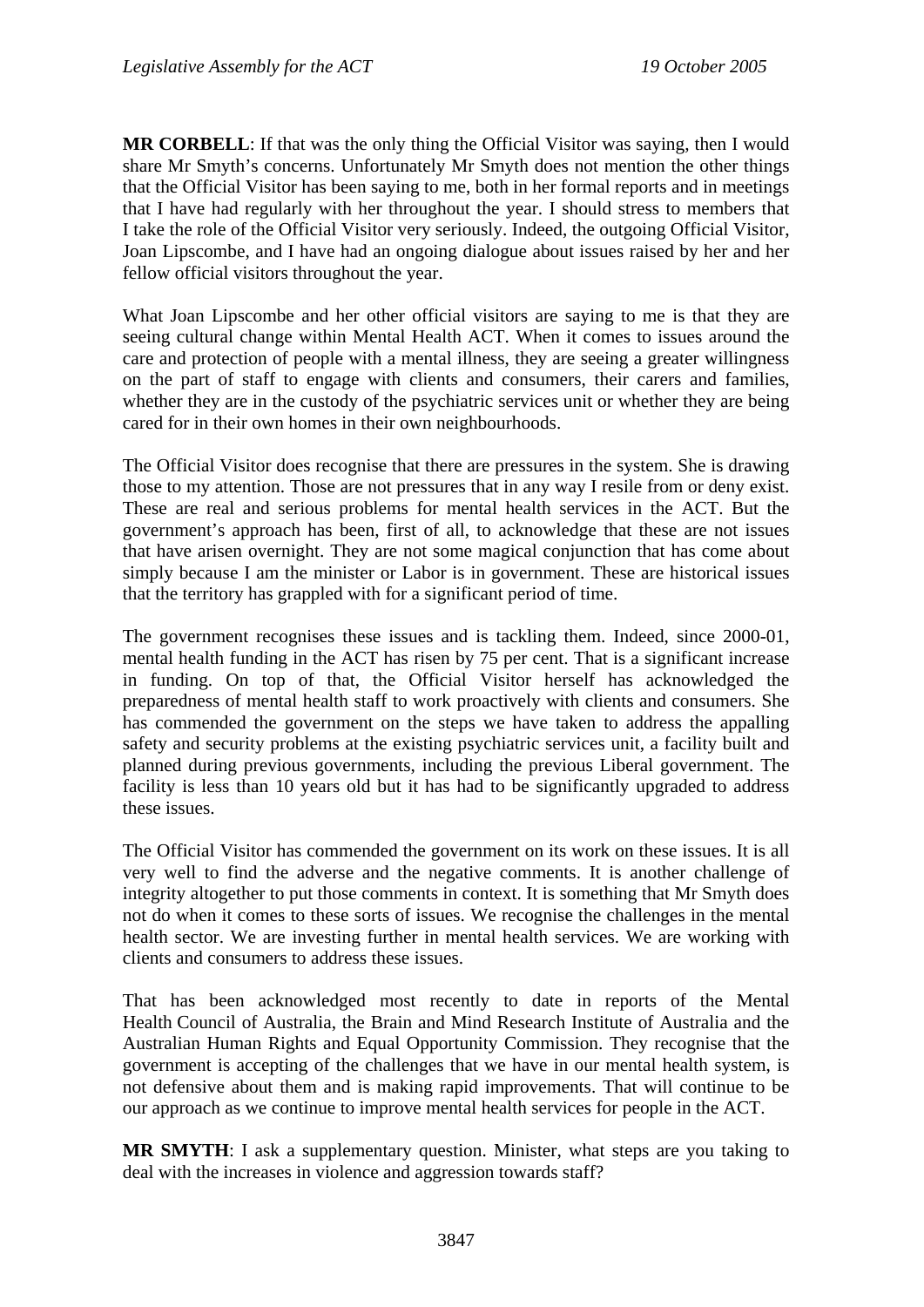<span id="page-35-0"></span>**MR CORBELL**: I thank Mr Smyth for the question. Regrettably, violence and aggression towards staff are not confined to the mental health area of ACT Health. We are seeing increased instances of violence and aggression towards staff in hospitals generally. That is a matter of serious concern to me as minister, and certainly to the managers and people with direct employment responsibility in ACT Health.

It is a fundamental occupational health and safety issue. For that reason we are increasing the level of support to health care staff to assist them to manage violent or aggressive patients. We are also taking steps, through the development of a new violence policy that I have recently approved, which outlines an incremental series of steps to respond to violence and aggression in a care setting. It provides staff with a clear protocol of responses, which can ultimately lead to particular sanctions to deter and prevent violence and aggression. If that is not possible, if that does not succeed, the protocol is designed to effectively ensure that that person no longer presents a threat to staff in a health care environment.

We take these issues very seriously. We have new policies in place. We have additional funding in place to provide additional security to staff. We continue to monitor the situation very closely.

### **Mental health**

**MR GENTLEMAN**: My question is directed to the Minister for Health. Minister, you just touched on *Not for Service: Experiences of Injustice and Despair in Mental Health Care in Australia*, the report released today of the consultations by the Mental Health Council of Australia and the Brain and Mind Research Institute, in association with the Human Rights and Equal Opportunity Commission. Would you advise the Assembly how the ACT fares in this report.

**MR CORBELL**: This is a major report by the three bodies that Mr Gentleman mentions: the Mental Health Council of Australia, the Brain and Mind Research Institute and HREOC, the commonwealth Human Rights and Equal Opportunity Commission. This report is different from many other HREOC reports, in that it relies on anecdotal feedback as a way of sending the message that we continue to need to address issues surrounding the care and treatment of people in Australia with a mental illness. It reviewed consumer and carer experiences of care against the national standards for mental health services. Its goal was to capture the current critical themes in mental health care.

In terms of how the ACT fared, I am really pleased that the report, whilst certainly highlighting continuing concerns and criticisms of care in the ACT—no different from those criticisms in many other parts of the country; indeed, in all parts of the country acknowledged the ACT government's commitment to improve mental health services. For the information of members, I highlight some of those issues. For example, it states that:

Over the past three years, the ACT Government has committed substantial energy to devising a new framework within which to improve the mental health and wellbeing for those living in the ACT.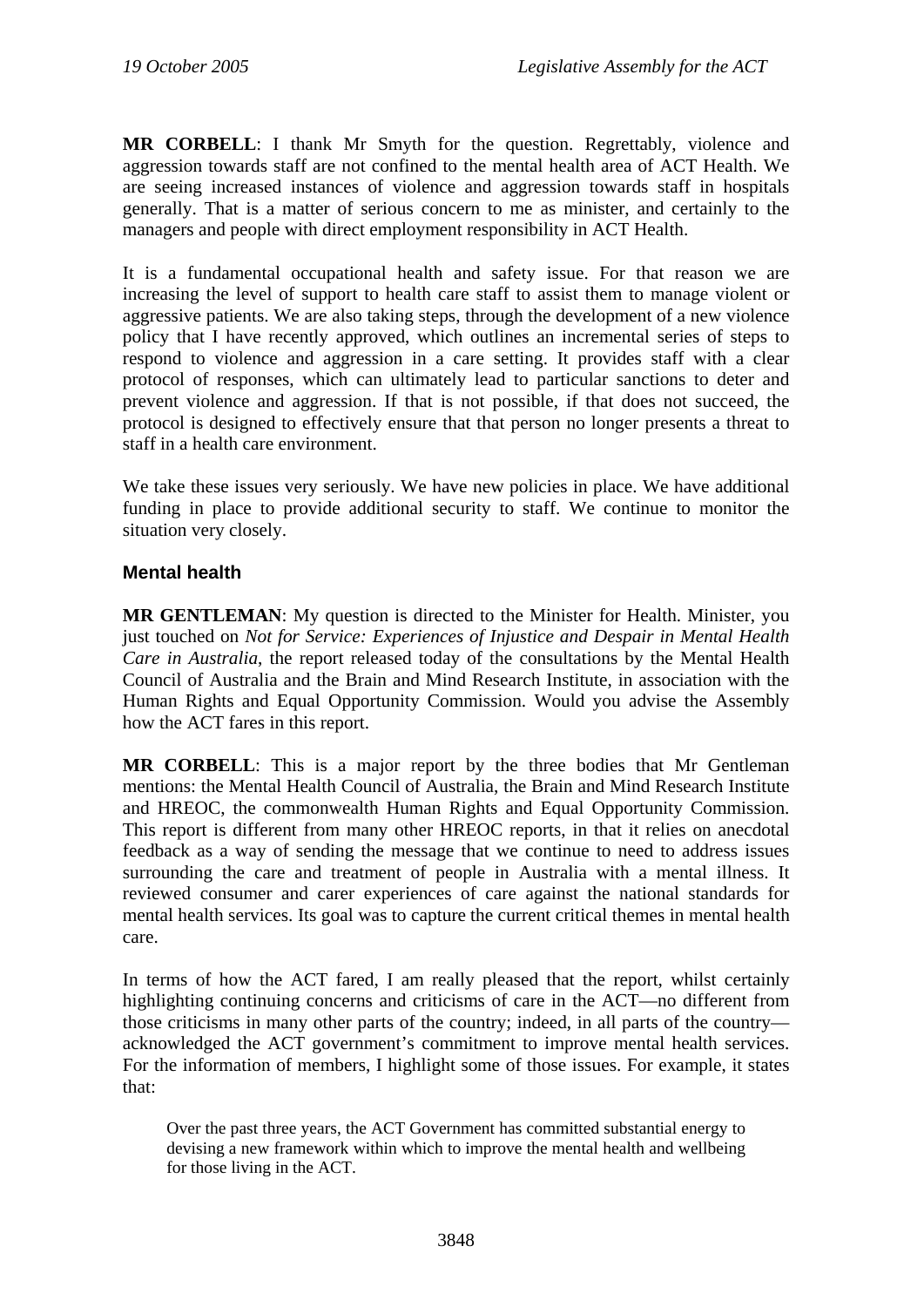It also recognises that:

… the Health Action Plan 2002 prioritised mental health as a strategic area of focus and recognised the health inequalities (both in terms of health status and access to services) experienced by people with a mental illness.

The report goes on to say that:

The most positive development in the ACT is the willingness of the Government to recognise the inadequacies of the current system. Generally, the Government has been non-defensive and willing to work with other national developments.

I welcome that acknowledgment by the Mental Health Council of Australia and its partners in this report. It is saying that the government is not trying to hide and not walking away from its responsibilities when it comes to improving mental health services here in the ACT. Indeed, the report states that we are non-defensive, that we are willing to work with others and that we are tackling the inadequacies that exist historically in our system.

In addition, the report stated that the government has acted quickly to implement all 58 recommendations of the Patterson report and commit to capital works to address the problems at our psychiatric services unit. It also went on to say—this will be of particular interest to Mr Stefaniak—that another notable development of the ACT government has been the enactment of Australia's first bill of rights under the Human Rights Act in 2004. The Mental Health Council of Australia—

*Opposition members interjecting—* 

**MR SPEAKER**: Order! Members of the opposition.

**MR CORBELL**: I know they do not like it. The Mental Health Council of Australia, the Human Rights and Equal Opportunity Commission of Australia, and the Brain and Mind Research Institute all commend this government for establishing that act. They say explicitly that such an act will lead to better care and better protection of rights for those people here in the ACT with a mental illness. It is very strong commendation from those independent bodies. Finally, it is worth highlighting that the report finishes by saying that:

The most important aspect of recent developments in the ACT has been the clear commitment of the Government to rapid improvement in mental health services.

I am very pleased to have seen those comments made in the report. It is a balanced response. It recognises that there are serious problems in our mental health services, there are gaps in services, and there is a need to continue to improve care. But the report acknowledges the government's commitment, willingness and openness to do that. More importantly, it recognises that we approach this in a comprehensive way that recognises human rights as an important part of managing and caring for those in our community with mental illness. We, as a government, are commended for that. We are commended for the ongoing investment we are making.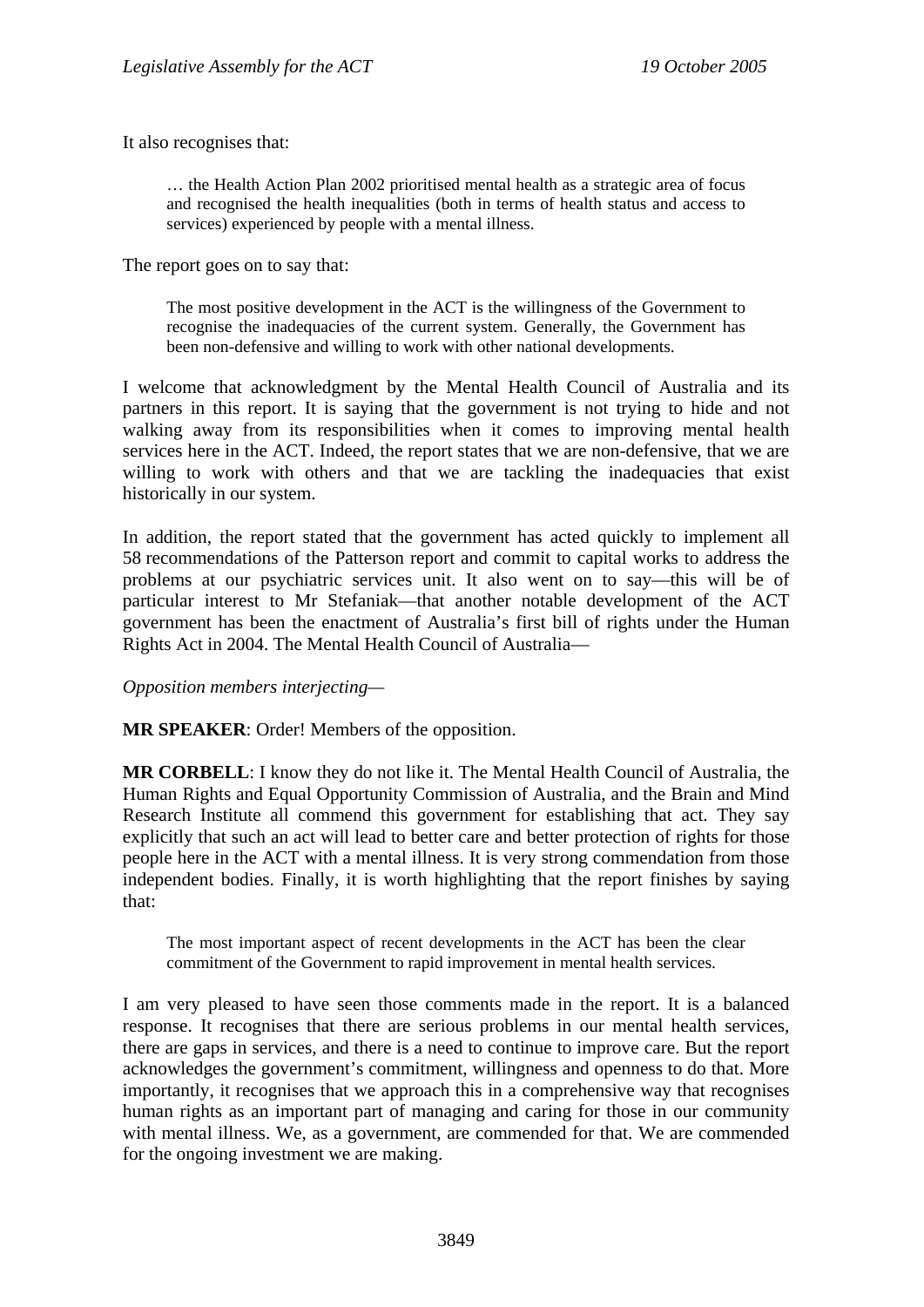**MR GENTLEMAN**: Mr Speaker, I have a supplementary question. Can the Minister advise the Assembly what other initiatives the government is taking to address the key issues identified in this report?

**MR CORBELL**: Since gaining office, the government has—as I indicated in my previous answer to Mr Smyth—significantly increased funding for mental health services here in the ACT. Spending on mental health services has increased by 75 per cent since 2001, from \$75 per head of population to \$131 per head of population in the most recent year—a 75 per cent increase in funding for mental health services.

In addition, we are progressing in our proactive approach to future mental health needs. This includes the identification of service needs over the next 10 years. That work is now under way. This includes specialist bed-based services and community mental health care, as well as improved non-clinical care arrangements and support for people in the community. Through our planning work we are already identifying what needs to be provided for in terms of a new mental health precinct at the Canberra Hospital. Planning is under way to prepare the ground for government consideration of a new 30-bed facility, a 15-bed high-security unit and a 20-bed children and young people mental health unit.

We also continue to fund a number of mental health rehabilitation programs through community agencies. We are continuing to address issues around work force shortage. We have to tackle those issues in a national and international context.

It is also worth highlighting that three-quarters of all mental health funding in the ACT goes to the community or to the outreach and community support area. Unlike other states that are criticised for spending all their dollars in the acute care, clinical care areas, three-quarters of the funding that we provide goes into outreach, prevention and support in the community. Again, that is consistent with the sorts of approaches that the Mental Health Council of Australia is urging governments to adopt. Ours is 75 per cent; the national average is 51 per cent. You can see that we are well ahead in providing care and support in the community and outreach sector for community-based services.

We are continuing to address the issues of housing and supportive housing for people with mental illness. That has recently been progressed with a memorandum of understanding with ACT Housing.

Finally, it is worth highlighting that we have done work in improving liaison with the Divisions of General Practice. We are making sure that GPs are playing more of a role in identifying early the symptoms of mental illness, and providing care and support at that primary care level. This is so important in terms of preventing the downward spiral that is all too often the case with people ending up in acute care facilities for more serious mental illness.

We have also done the work in addressing the concerns raised by the courts about sentencing and detention options for people who need forensic mental care, so that they are not kept in places such as the BRC—the Belconnen Remand Centre—or sent to jail. Instead, we are planning and working to provide for forensic care services, which will prevent the sorts of problems we have seen in the past.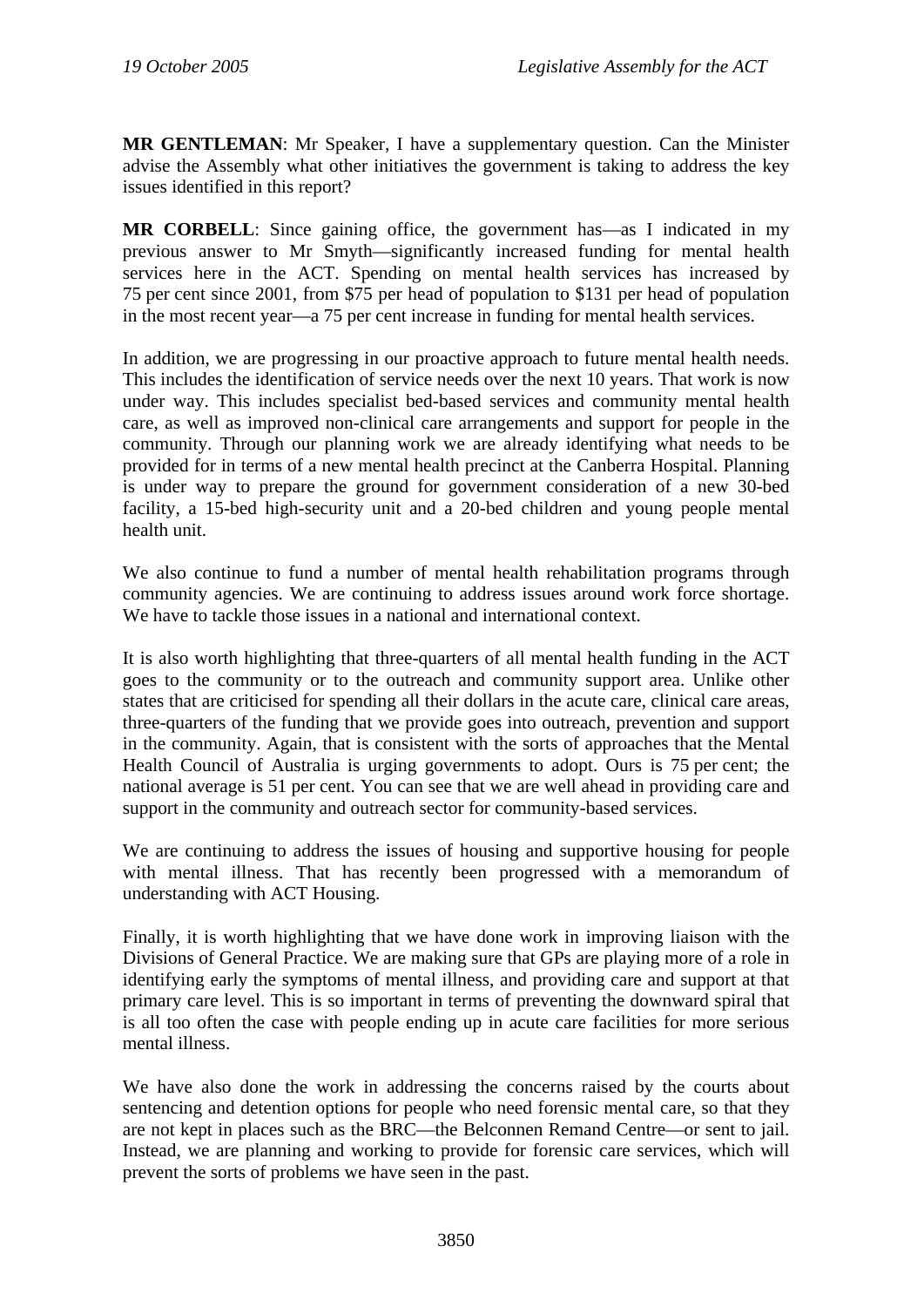Notwithstanding these initiatives, we acknowledge that more work needs to be done. We are committed to doing that work. Our record speaks for itself. We will continue to work with consumers and carers in addressing these very important health care issues.

# **Land valuations**

**MR MULCAHY**: Mr Speaker, my question is to the Treasurer. The New South Wales ombudsman recently reported that some 35 per cent of land valuations were subsequently found to be incorrect, mainly due to flaws in the mass valuation system. Since the mass valuation system is also used in the ACT, what is the error rate in the ACT?

**MR QUINLAN**: Simply put, that rate has not been measured. I will just comment on the way this matter has been handled so far. Mr Mulcahy came into this place last evening at the absolute last moment and stirred the pot on this. He put out a press release, obviously with an embargo on it, designed quite clearly to ensure that the government had a minimum amount of time to prepare some response.

**Mr Mulcahy**: It has been in the paper for a month. Read the papers or stay in Australia. See October 5.

**MR QUINLAN**: You are in fact the chair of the public accounts committee and I would have expected a little better. If you wanted to examine a matter like this then I think you should have taken a far more responsible approach.

At this stage I am trying to sort the wheat from the chaff in relation to what you have put out—the claims that you have made in correspondence to my office and the claims that you have made in respect of the responses you have received to that correspondence. I find some correspondence that has come through rather curious at best in terms of how we get a block of valuations by a real estate agent, which somehow morphs, into concern by a lot of people on the north side, and that is your public claim.

I am prepared to look at this issue in a sensible and sane manner, which I think puts me a yard or two ahead of you.

**Mr Mulcahy**: Give us a break.

**MR QUINLAN**: I mean this. This is snide politics in the extreme. I expected through the course of this Assembly that there might be a shift up. We are used to this sort of distortion—put out a story at the last moment, create a misapprehension if you can and then hope that the story dies in 12 months because the explanation is quite often a little bit more complex than the bland statements that have been made.

If there is a concern in New South Wales and if it does flow through to the ACT, we are happy to look at that. But so far we have not seen a great groundswell at all in appeals against the valuations. We may now, of course, but we have not seen that before. There has not been any particular reason to go out and measure it.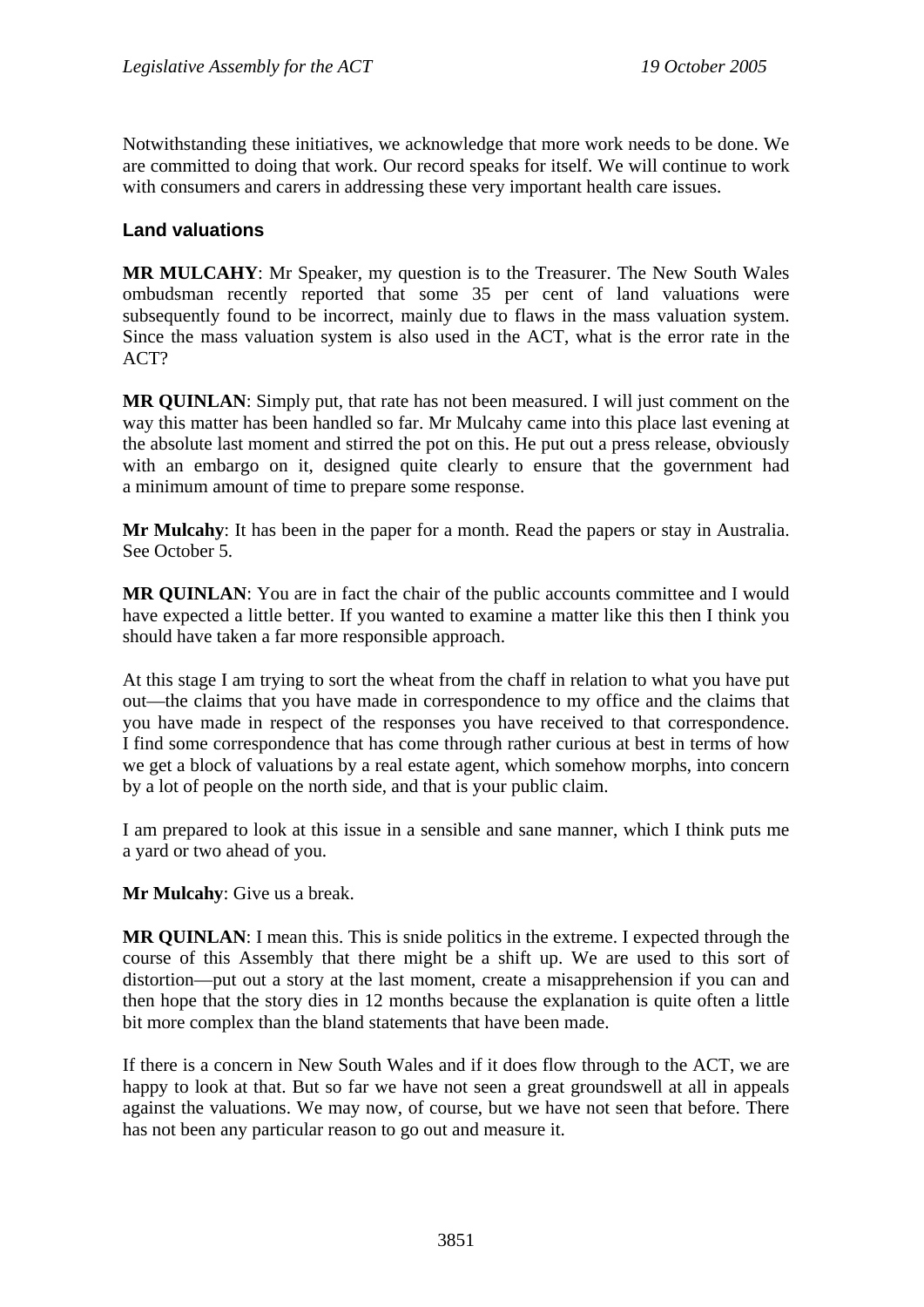I do not even know at this point exactly how the New South Wales ombudsman has arrived at the figures. I would be reasonably certain that it is not on the basis of 100 per cent sampling but I would like to check just how thorough the sampling was whether it stands up to a statistical chi-square test or whatever other test you want to apply to say, "Yes, that is a valid conclusion." I would be pretty confident that the New South Wales ombudsman would have abided by statistical principles like that, and it may be the case it is 35 per cent. I do not know how far out they are at this point and we will certainly take a look at that. But I think really this is not the most responsible way to do something like that.

I do not know whether you feel the need at this particular stage of your career for a little notoriety—

**Mr Mulcahy**: I wrote to you months ago.

**MR QUINLAN**: You wrote and said somebody is concerned about land value.

**Mr Mulcahy**: I wrote a number of letters but you were away overseas again, as always.

**MR QUINLAN**: I have got the correspondence here—

**Mr Mulcahy**: That's wonderful.

**MR QUINLAN**: I have got all the correspondence that we could dig out and I think the best I can gauge here is that there are two serious letters that relate to an individual valuation.

**Mr Corbell:** It's a veritable flood.

**MR OUINLAN:** Yes. I am very happy to look further. Give me a list of the letters you have written and then I will verify. But if it is inconsistent with your claims of writing to me on a regular basis and getting non-committal answers, we will come back and debate that.

**MR MULCAHY**: Mr Speaker, I ask a supplementary question.

**Mr Hargreaves**: Hundreds of people ringing your office every day.

**Mr Stanhope**: An avalanche of letters. We might just check the avalanche.

**MR MULCAHY**: The word "avalanche" is yours, by the way. Does the ACT valuation system comply with international standards for checking the accuracy of valuations against sales?

**MR OUINLAN:** I will take that one on notice because—

**Mr Mulcahy**: Oh, yeah.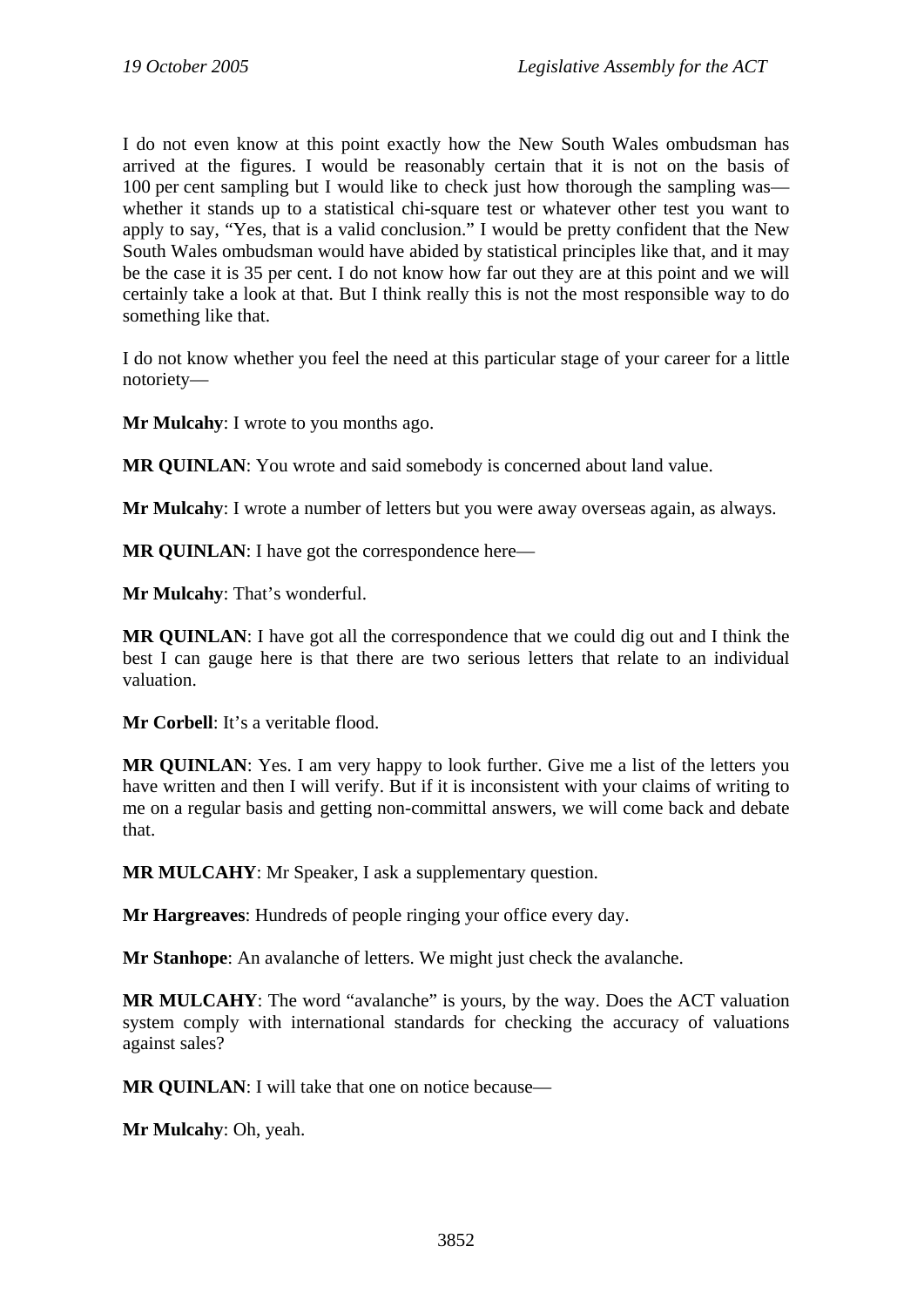**MR QUINLAN**: Oh, yeah, I should know off the top of my head. You have been digging into it. That is just daft. I will check that. If there is an international standard and an Australian standard, and if by virtue of there being an Australian standard there is an ACT standard, I will let you know. At this point we use the Australian Valuation Office, which is a government body. We have an appeal process. It is notified on the rates notice that anybody who wants to appeal can appeal. So do not think there is anything scandalous about this system.

The valuations do change. We have a three-year rolling average system that I think was introduced under a Liberal government. I think this is a very commonsense process of factoring out peaks and troughs and also factoring out a given year's inaccuracy. So we have a safeguard within the system by virtue of that rolling average. It is worth the check but it is worth doing so on a rational basis and not trying to set up some sort of hysterical reaction as you have tried to do.

### **Aged care accommodation—development application**

**DR FOSKEY:** My question is to the Minister for Planning. It concerns the proposed redevelopment of the Goodwin homes site. At a public hearing of the planning and environment committee's inquiry into aged care accommodation last year, the chief executive officer of Goodwin Aged Care Services, talking about his plans, said that people were going to have to weigh up "I want mum to go in there" against "I don't think you should be allowed to build that". It is clearly no surprise to anyone that there are concerns across the suburb at the intended scale of development. Nonetheless, the consultation on the development application was a standard process, with advice going only to immediate neighbours.

Minister, is it a fact that aged public housing tenants in Goodwin Gardens, who share the block with Goodwin homes, were advised that they had no rights to object to the proposed development? How does that sit with the ACT government's stated position that a public housing tenant's house is their home?

**MR CORBELL:** I thank Dr Foskey for the question. I am advised that one tenant who sought to lodge an objection was incorrectly advised that they could not do so. Subsequent to that, the tenant was advised that they could do so, and they did in fact lodge an objection, as, I understand, did ACT Housing to the complex as a whole. They are, indeed, the most immediate neighbours of the Goodwin site at the moment. They abut the site. There is literally nothing between the two sites, whereas the other residents involved in relation to that development are across the road from the site.

It is my very strong view—and I think that it is shared by my colleague Mr Hargreaves—that ACT Housing tenants are entitled to lodge an objection. ACTPLA have been reminded that that is the case. We have certainly accepted any comments that have been made by residents of the ACT Housing aged-care units adjacent to Goodwin.

They have issues that I think are legitimate concerns, as immediate neighbours. I have had the opportunity to speak with one of those residents already. Indeed, I will be speaking further with that gentleman in the coming week.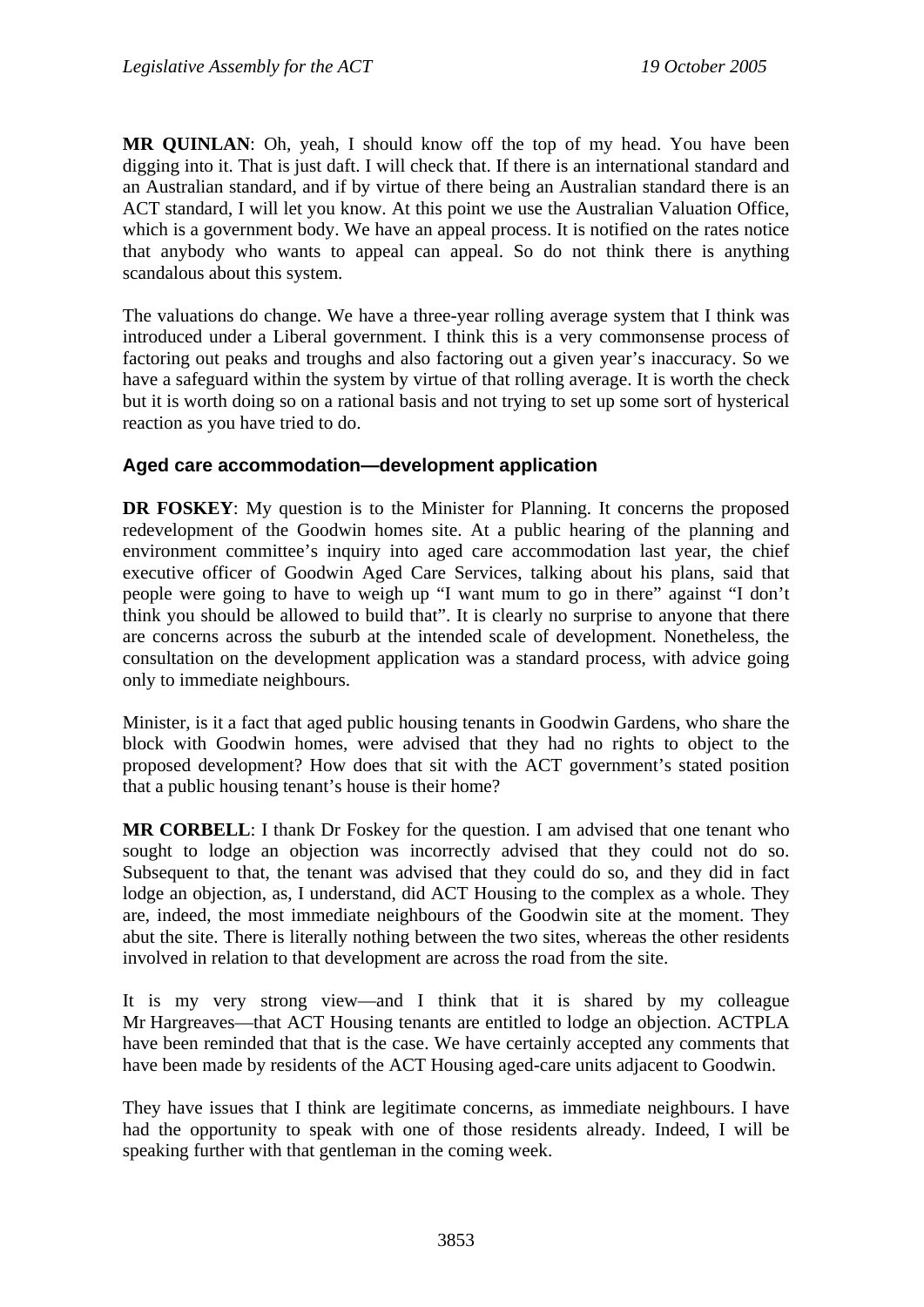It is an issue that the government is treating seriously. We are ensuring that those views are being fully taken into account.

**DR FOSKEY**: Given the predictability of the suburb-wide distress, why didn't ACTPLA or the community engagement unit initiate a broader and more open community consultation process?

**MR CORBELL**: It is one of those issues: how many people do you advise of a proposal? For example, you could advise the whole suburb of every proposal in a suburb and nine times out of ten no-one would really care because it would not be contentious or controversial. It is very difficult to predict those proposals that will garner community support or concern and those that will not.

The Assembly has, itself, voted on what the notification requirements are. They are outlined in the land act and the regulations to the act. If members had concerns about those regulations and provisions, they had the opportunity to raise them in debate in this place.

Members would be aware that the government, through its planning system reform project, is proposing to change the arrangements in relation to notification, depending on what type of development is being proposed. For example, those developments consistent with a code assessment will not have the same level of notification as those developments that are subject to merit or impact assessment under the proposed performance. So there is the opportunity in the coming 12 months for the Assembly to look at this issue quite closely, and I am sure the Assembly will. Through you, Mr Speaker: I am sure Dr Foskey will do so when the bills come before the Assembly for discussion and debate. But at this stage the government will be continuing with the existing arrangements until the planning system reform project outcomes are presented to the Assembly.

# **Education—student grading**

**MRS DUNNE**: My question is to the Minister for Education and Training. I have been advised by parents of former students from Ginninderra district high school that the students who changed schools, especially those who changed schools at the beginning of term 4, have been told that they will be given "status", rather than a grading, for this semester's work. Is this the case, minister, is it widespread, and, if it is the case, why will students who will be attending classes be given status rather than full recognition for their work?

**MS GALLAGHER**: I understand that that issue has come up during the consultation stage over the proposal that the government has put to the community about a new school in west Belconnen. In looking at how students moving, and students moving early, translate into the new school, the grades that they receive for the course of work that they are doing has come up through advice and concerns from parents. My understanding is that that issue has been addressed and that students will be receiving grades. The suggestion from the parents through a consultation stage has been taken into account and addressed with the students who have already left the school. So I am surprised if it is still an issue. Last week I met with some parents who raised this with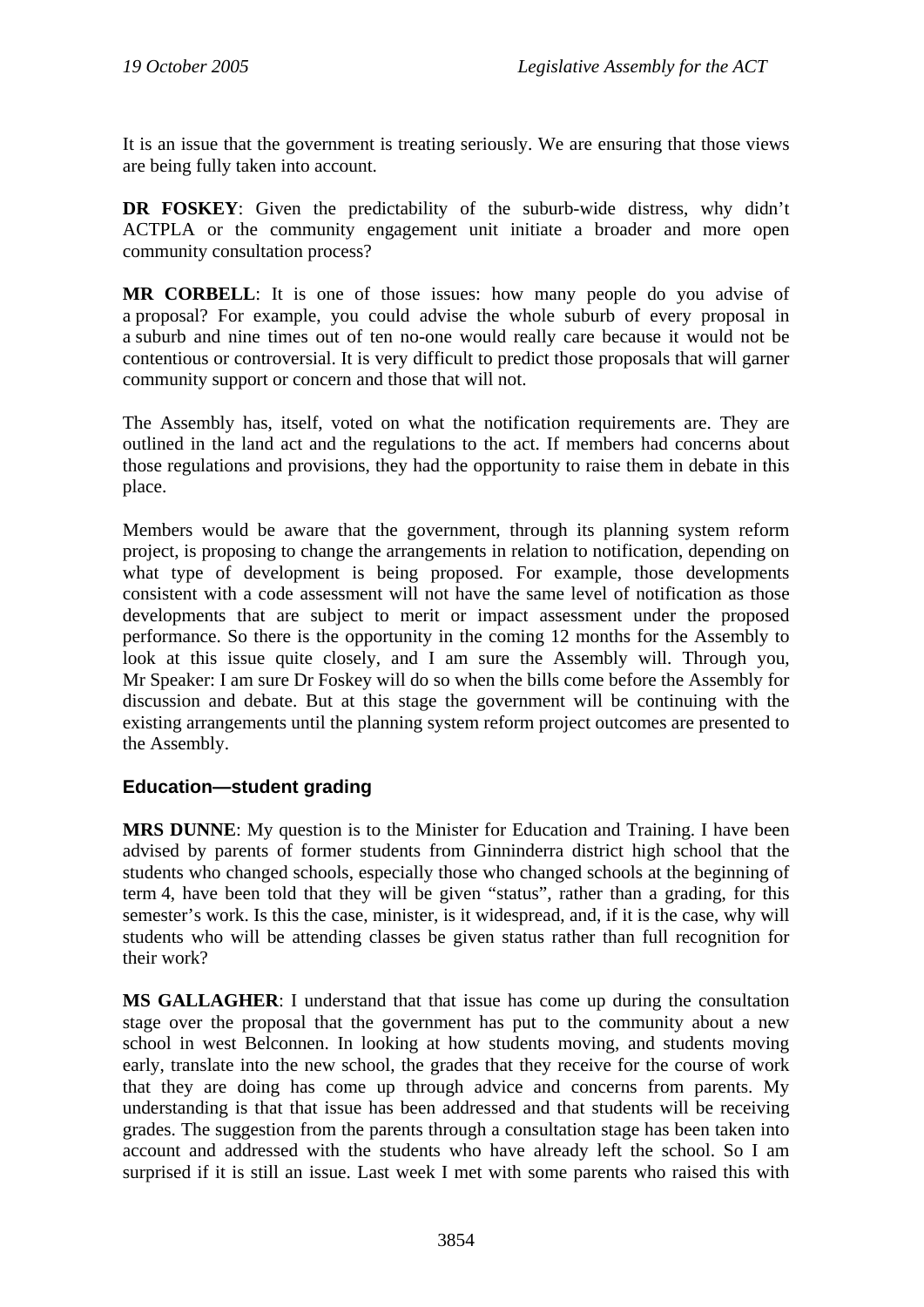me. Departmental staff were at that meeting and they had some discussions with those parents. That is where my information is coming from that the issue has been addressed. I would be surprised if it is still a concern for parents but, if it is, I am more than happy to look at it. But my understanding, from the information given to me, is that this has been addressed to the satisfaction of all parties.

**MRS DUNNE**: That is not my advice, Mr Speaker, but I thank the minister for her answer and I have a supplementary question. Will she give an assurance that no student will have to fight on an individual basis to have their work assessed; that no student will automatically be given status?

**MS GALLAGHER**: Again, I do not know about Mrs Dunne's information or how recent the concerns that she has received in her office are. As of last week, when I met with the department and the parents—

**Mrs Dunne**: After they met with you.

**MS GALLAGHER**: If it was after they met with me, they have heard a different answer from the department than the one I heard. My understanding is that this was raised in an individual case and it has been addressed across the student population. That is my recall of the advice from the department: that it was a good suggestion from parents. I have no reason to believe that it is not being addressed for the student population. It has not been raised with my office. Apart from one situation in a meeting last week, it has not come to my office as a concern that parents have. The advice from the department at the time was that the concerns that a parent had for an individual student were addressed and were addressed across the population.

# **Ginninderra school—public consultation**

**MRS BURKE**: My question is to the minister for education, Ms Gallagher. The community engagement strategy reveals that the department is planning a public launch and open day for the new megaschool in September 2008, a month before the next election. Minister, since you have already decided to go ahead with the megaschool as an election gimmick, why are you wasting everyone's time and insulting the people of west Belconnen with this charade of a public consultation process?

**MS GALLAGHER**: I think that this is a bit of retaliation with Mrs Burke coming into Mrs Dunne's portfolio. Previously, Mrs Dunne was going into everyone else's portfolio. There is a bit of a turf war going on there with the new whip and the old whip and it is good to see. We are not going to know who is the shadow spokesperson on anything, because they are all going to be amongst each other's portfolios. It is good to see, Mrs Burke. Go and intrude into the areas of other people as much as you like because we enjoy it over here.

### *Members interjecting*—

**MR SPEAKER**: Order, members! Let the minister response, please.

**MS GALLAGHER**: All I will say in response to that question, which was ridiculous and not worthy of an answer, is that the government is currently engaged in genuine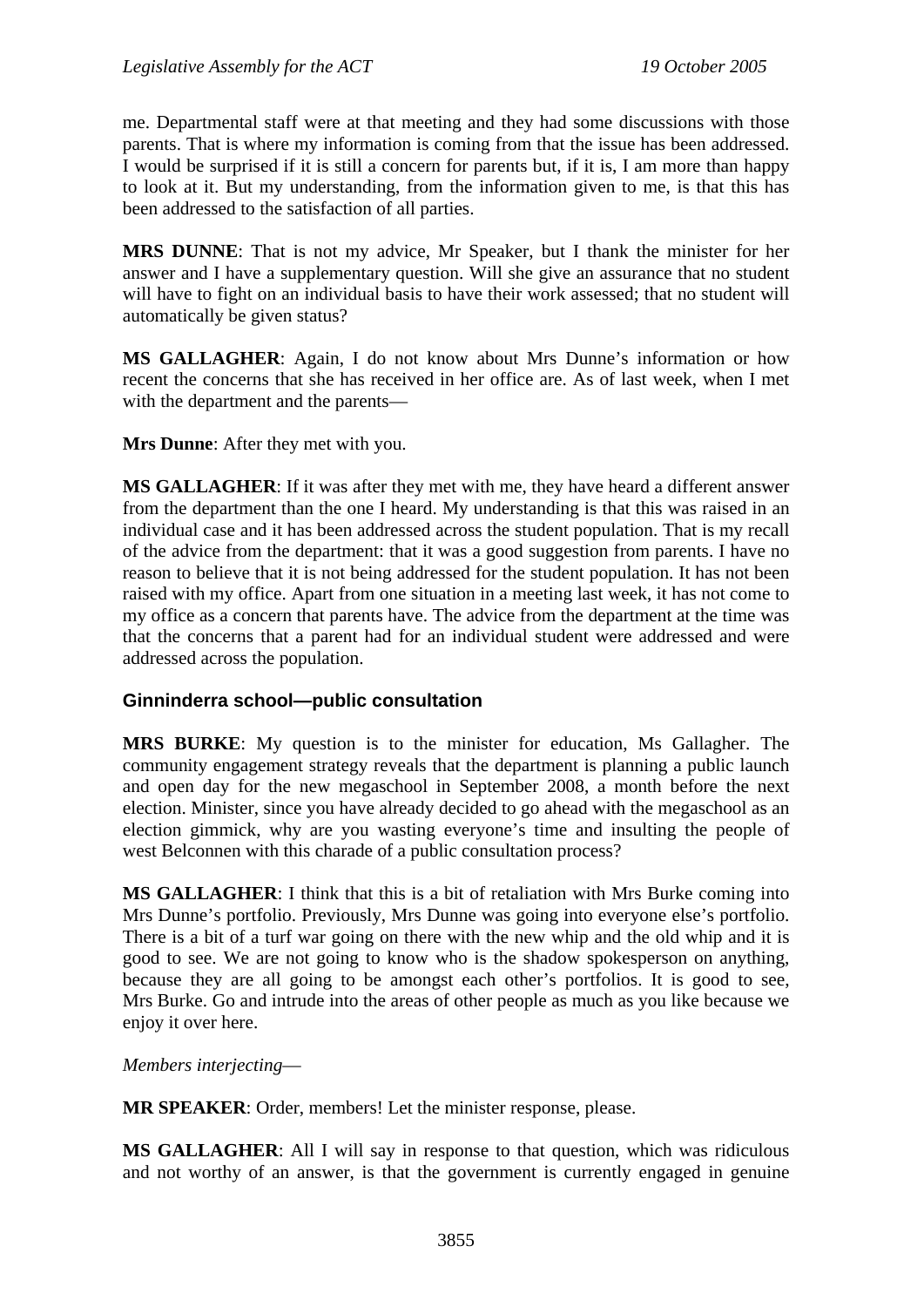consultation with the people of west Belconnen over the idea of spending \$43 million on building the best school in west Belconnen, the best school in Canberra, for the students of west Belconnen. The government has not walked away from the view that this proposal will be good for students of the territory for many years ahead. The government's position is clear and we have not walked away from it.

It is my sincere hope that we will be opening a school in west Belconnen for the start of the 2009 academic year. There is no secret about that. That is the government's position. That is the proposal we are consulting on. We are in the middle of a six-month consultation period in which we are taking suggestions from the community, input from the community, in accordance with the requirements of the act and we will be making an announcement about that at the appropriate time.

**MRS BURKE**: I have a brief supplementary question. Minister, is the date in your diary?

**MS GALLAGHER**: I do not think that I need to add anything to that. The question is absolutely ridiculous.

# **Corrective services—prison project**

**MR STEFANIAK**: Mr Speaker, my question is to the Attorney-General and minister for corrections. Minister, you would be aware that the original budget for the ACT prison was \$110 million in March 2003 dollars and that, at the latest count—according to the 2005 budget papers—this cost has already increased to \$128 million. Given that New South Wales intends to build another prison for 500-plus prisoners, will the proposed extra New South Wales prison affect the viability of the ACT prison?

**MR STANHOPE**: I thank Mr Stefaniak for his continuing interest in the Alexander Maconochie Centre project. I understand that Mr Stefaniak's major concern with the Alexander Maconochie Centre is that it will not contain a gallows. Knowing, as we all do, Mr Stefaniak's continuing fondness for and support of the death penalty, I would imagine that Mr Stefaniak's concern perhaps goes to that, as well as to other issues, but we will not be providing a facility for executing people.

### **MR STEFANIAK**: What is happening in New South Wales?

**MR STANHOPE**: They are not going to execute prisoners either, Bill. It is worth reflecting, as we talk on the subject of—

**Mr Smyth**: Standing order 118 (b) does not allow debate; he must answer the question.

**MR SPEAKER**: The minister is answering the question.

**MR STANHOPE**: Mr Stefaniak asked about corrections. We all know that Mr Stefaniak continues to support the reintroduction of the death penalty in Australia. I think that, in any discussion around corrections and a corrections facility for the ACT, it is relevant to refer to the fact that Mr Stefaniak is a continuing advocate of the reinstatement of the death penalty to the ACT and to Australia. I am making the point that, in the planning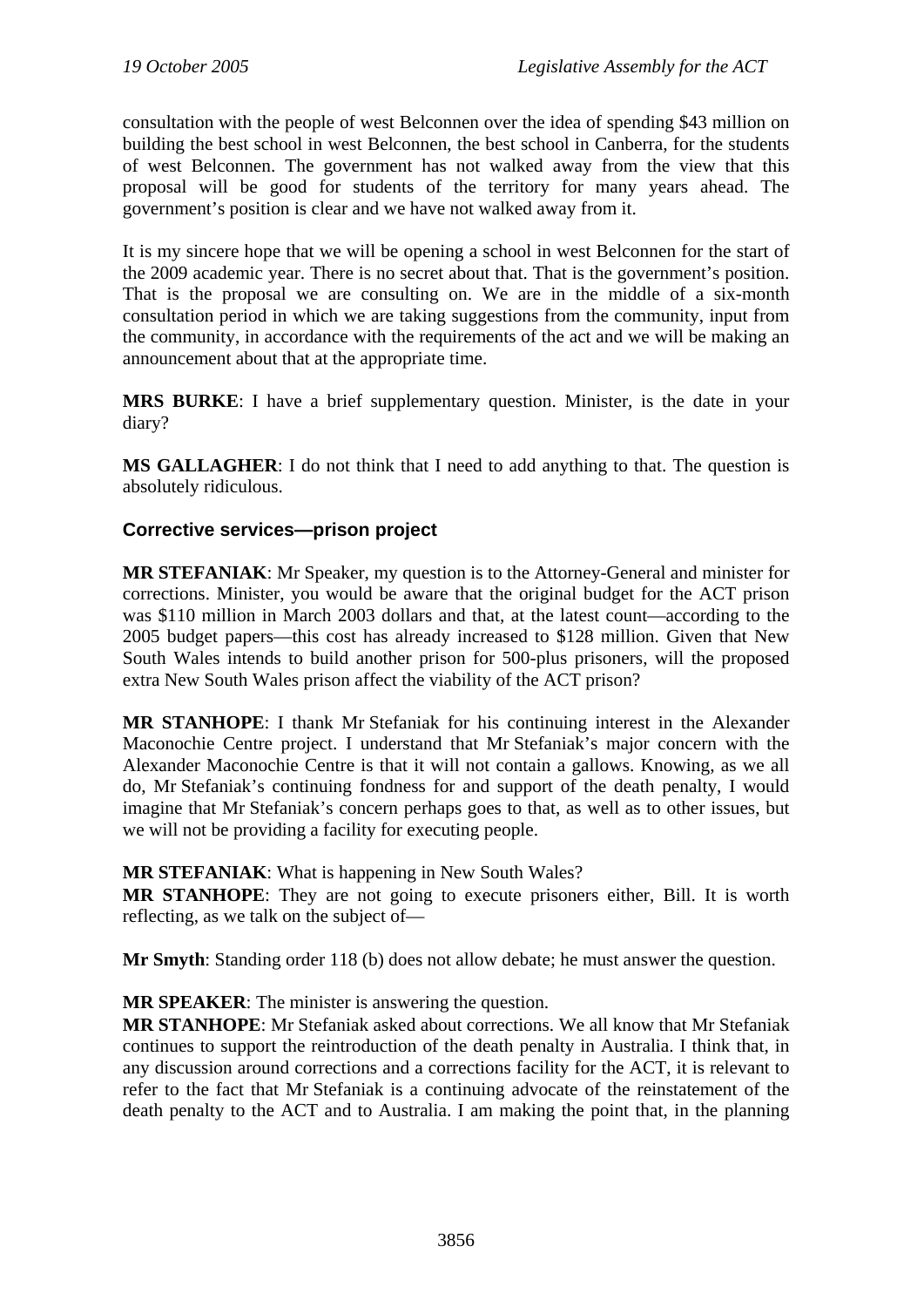that has been made for the Alexander Maconochie Centre, despite Mr Stefaniak's preference, there will not be a facility for executing Canberrans.

**MR STEFANIAK**: Mr Speaker, I wish to raise a point of order. I do not recall asking him about the death penalty, gallows or anything, just about the prison and New South Wales building another prison for 500-plus prisoners and how that affects the viability of our prison. We are not talking about killing anyone, we are talking about accommodating people.

**MR SPEAKER**: The Chief Minister responds to a question about the corrections issue. I think he is entitled to mention those sorts of matters. In other countries around the world they use that penalty as the ultimate correction.

**MR STEFANIAK**: We do not here, Mr Speaker.

**MR STANHOPE**: Thank you, Mr Speaker. The point is appropriately made that Mr Stefaniak and, I understand, a number of his colleagues— **Mr Smyth**: Answer the question!

**MR STANHOPE**: It is relevant for this issue to be aired and debated in this place. When opposition members stand up in this place and ask me about the construction and construction costs of the Alexander Maconochie Centre, it is relevant to note that that centre will not contain a capacity to execute Canberrans, a capacity which Bill Stefaniak, the alternative attorney-general and minister for corrections, wants. Mr Stefaniak wants the capacity at the Alexander Maconochie Centre to execute Canberrans.

**MR STEFANIAK**: Jonny, I have news for you: we are not going to do it.

**MR STANHOPE**: That is his position and we know it is the position of other members of the opposition.

**MR STEFANIAK**: What about the viability of the prison?

**Mrs Dunne**: I wish to raise a point of order, Mr Speaker. Under standing order 118, this really is debating the issue. In addition, it is exceedingly misleading of the Chief Minister to attribute such—

**MR SPEAKER**: Withdraw that. You cannot suggest that people are misleading the Assembly.

**Mrs Dunne**: I withdraw the words. It is exceedingly unfortunate that the Chief Minister would attribute policy—

*Mr Hargreaves interjecting—* 

**MR SPEAKER:** Order, Mr Hargreaves! Everybody, please: Mrs Dunne has a point of order and I want to hear it.

**Mr Smyth**: Yes, but we are running out of time.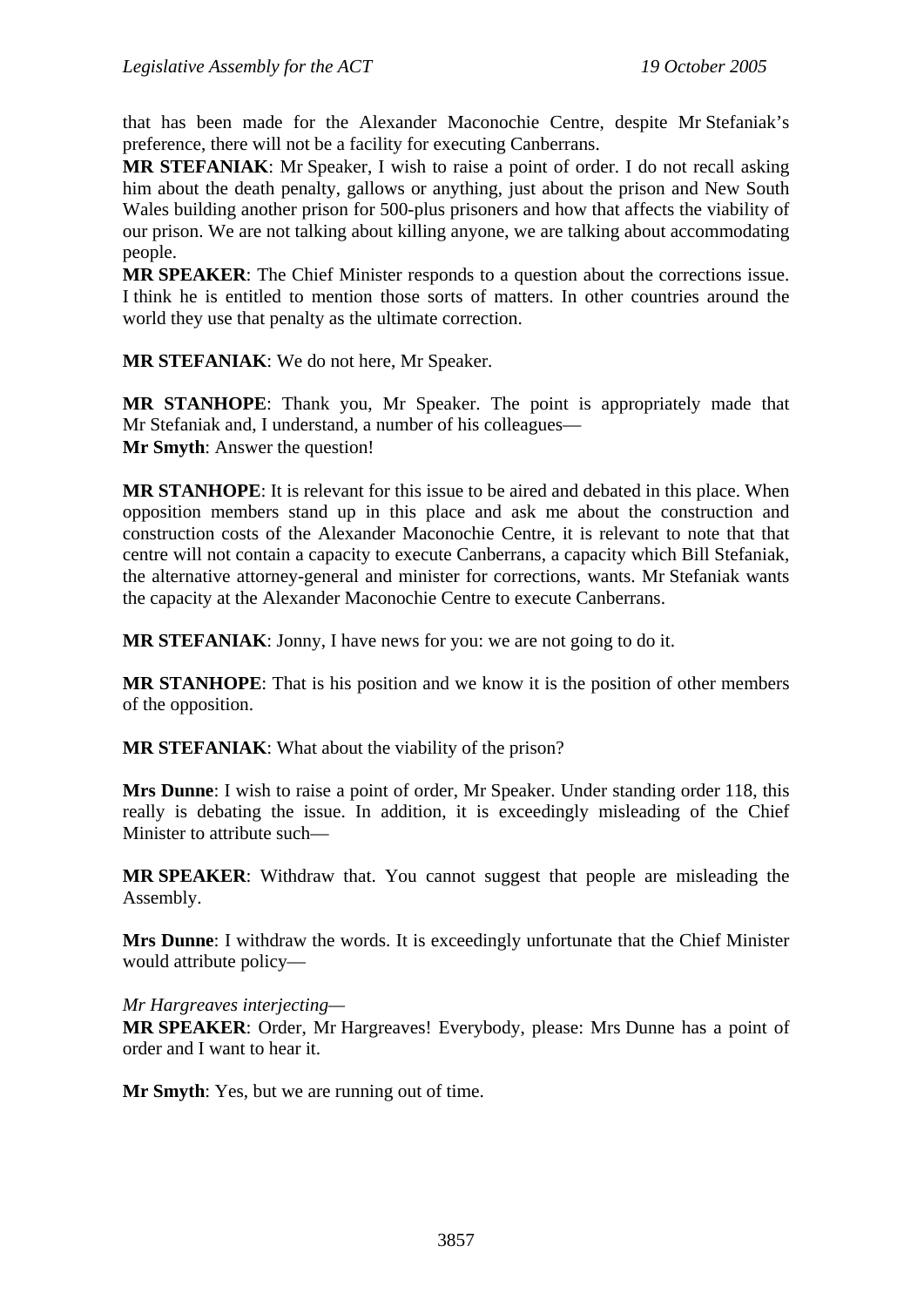**MR SPEAKER**: We will soon see, if you let her speak.

**Mrs Dunne**: The point I was trying to make is that to attribute erroneously positions about capital punishment to Mr Stefaniak and his policy in the ACT is not part of the question. It is debating and hectoring on the issue and not addressing the question, which is what standing order 118 (a) requires.

**MR SPEAKER**: The Chief Minister is entitled to deal with the matter in context, and he has done so. If Mr Stefaniak feels offended by some personal matter, he can raise it with me under standing order 46 and I will allow him to speak on the matter.

## **MR STANHOPE**: Thank you, Mr Speaker.

**MR STEFANIAK**: Mr Speaker, I have a supplementary question. As a blockbuster, Chief Minister, let us try this one: have you had any negotiation with New South Wales to ensure that New South Wales prisoners will still come to the ACT? If not, why not?

**MR STANHOPE**: It is the case that the cabinet-approved budget for the Alexander Maconochie Centre was \$110 million in 2003 terms, with a specific notation that a relevant escrow would be applied to the construction day cost. Mr Stefaniak has his sums right. The expectation in the current budget, which we will come in on, is \$128 million. To date, with the letting of the first two significant contracts a \$7.5 million design contract and a \$2.5 million preliminary works contract—the project is running spot on budget.

I am very pleased that we have progressed as far as we have. We have ended the design phase and begun preliminary works. The first two significant contracts have been let. It is subject, of course, to the design, which has not yet been done. The instruction is that the design be one that can be delivered for the budget cost, and I will continue to insist that that be the case. The budgeted cost is \$128 million and we will come in on budget. That is the instruction to date. The two contracts that have been let are essentially right on budget. At this stage the project is tracking, as they say, on time and on budget.

# **Land Development Agency**

**MR SESELJA**: My question is to the planning minister. I refer to the financial statements of the Land Development Agency contained in the annual report for 2004-05. The financial statements show, on page 76, a growth of around 1,000 per cent in the marketing, promotion and selling costs by comparison with the 2003-04 financial year. Why has the marketing and promotional budget grown by so much at a time when the territory budget is sliding further and further into the red?

**MR CORBELL**: I thank Mr Seselja for the question. The first thing that Mr Seselja should be aware of about the Land Development Agency is that the Land Development Agency is not budget funded; it is not a draw on the ACT budget. Activities of the Land Development Agency are not budget funded; they are funded from land sales revenue. Therefore, there are no increased imposts directly on the taxpayer because of that.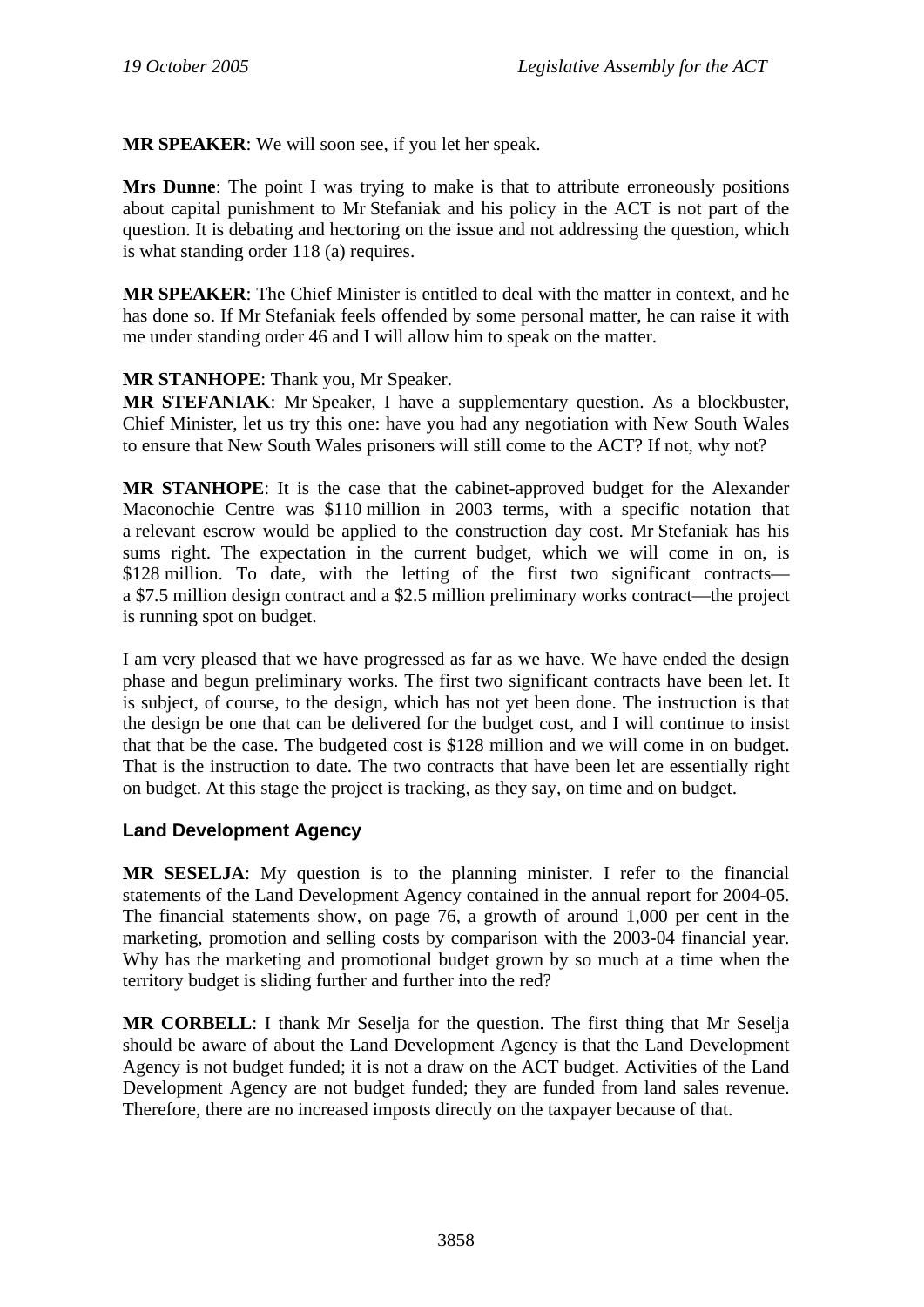Secondly, the increase in marketing and promotions activity is consistent with the development of an active public sector land development program, which the LDA is responsible for. Is Mr Seselja seriously suggesting that, having established a public sector Land Development Agency, it should not market what it builds?

### **Policing—forensics**

**MR PRATT**: My question is to the minister for police. Minister, why did an AFP forensics officer testify in court recently that police do not routinely dust for fingerprints at burglary scenes because burglaries are "high-volume crimes"? Why haven't you provided enough resources for police forensics, resulting in forensic evidence not being collected from many burglaries and significant delays in court cases due to forensic evidence not being prepared in time?

**Mr Stanhope**: What has been the reduction in burglaries lately?

**MR HARGREAVES**: I was afraid that Mr Pratt would ask me a question on urban services. I have not had one from him this year on urban services; they have all come from Mrs Dunne and Mrs Burke. I thought that he might break the mould, but he has not.

I am really pleased to have this one. The Chief Minister has reminded me of our terrible record relating to burglaries over the last 12 months! We have only been able to reduce the incidences by 25 per cent. How terrible is that? What part of 25 per cent don't you understand? Mr Pratt pulls things out of the newspaper, blessed though the *Canberra Times* is, turns them into the gospel according to St Stephen, and then comes in here and puts up a paltry question like that.

**Mr Smyth**: Oh, paltry!

**MR HARGREAVES**: Paltry. All Mr Pratt has to do is to ask a question of somebody competent and he will get an answer. Mr Speaker, what happens when—

**MR SPEAKER**: Come to the subject matter of the question.

**MR HARGREAVES**: I am coming to it, Mr Speaker.

**Mr Pratt**: You can't answer it, John; you know that.

**MR HARGREAVES**: Are you finished? It is your time that you are wasting.

**Mr Pratt**: No, it is your time, actually.

**MR HARGREAVES**: I am happy to use up your time.

**MR SPEAKER**: I am not. Just come to the subject of the matter.

**MR HARGREAVES**: Mr Speaker, what happens when the police attend burglaries and when they receive telephone reports of burglaries is that they make a professional judgment as to whether a forensics officer ought to attend to take fingerprints and gather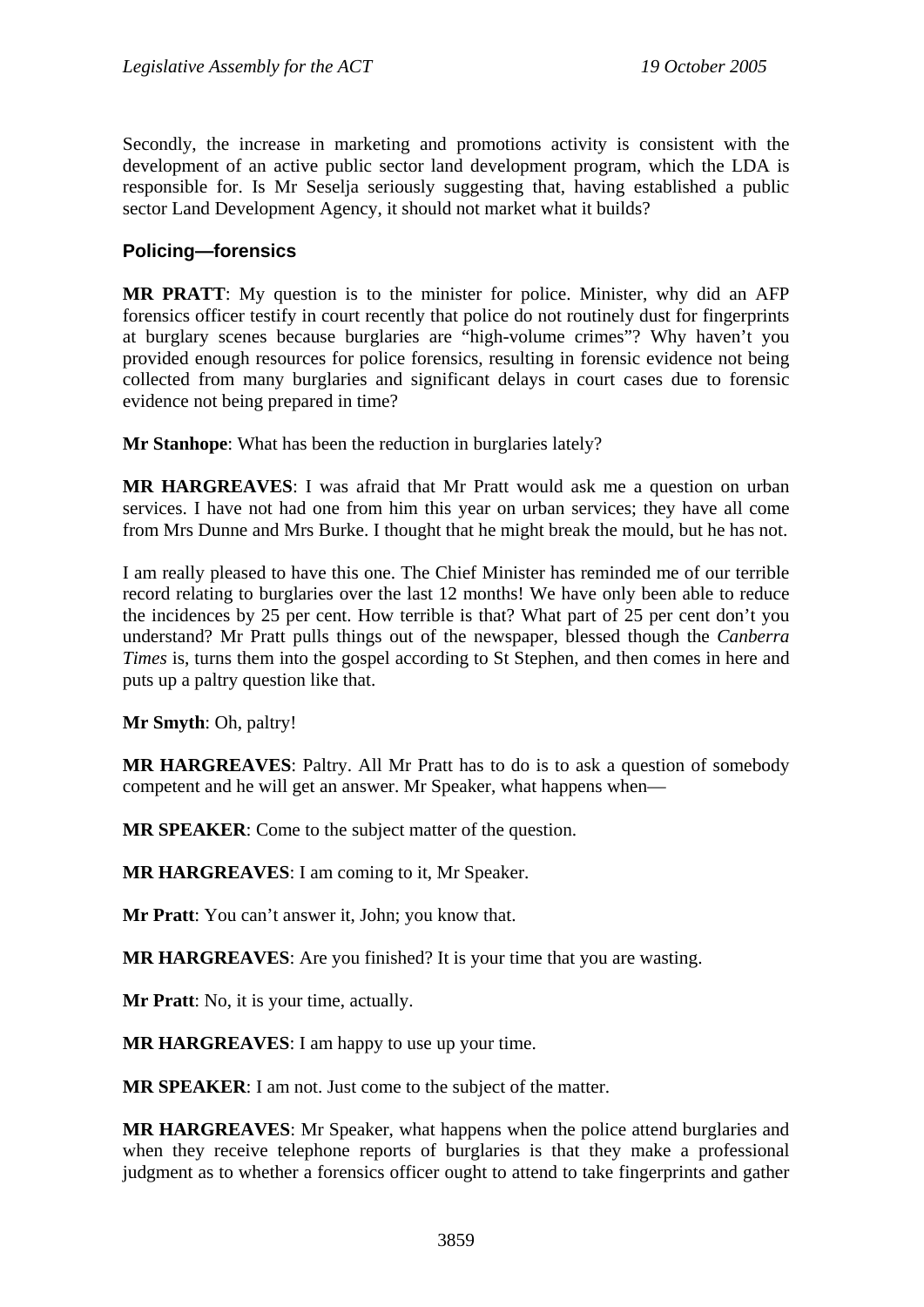any other forensic material that may be necessary at a particular crime scene. Mr Pratt would have us have a forensic scientist go round all of those places, the whole lot, and check them all out. Of course, we all know that on the back door handles and front door handles of every house in Canberra there is only ever one set of prints: that of the burglar! No-one else uses those handles, do they? Nobody else picks up any piece of material in those homes except the burglar! It is that easy; all they have to do is to send forensic round there and check it out.

The fact is that it is an operational decision. I have great faith in the police being able to apply forensics when needed and when they will have assistance value in the prosecution of an offender. The police have such a great record in preventing burglaries. That is where their attention is—stopping them. Mr Pratt would have us catch loads of people so that Mr Stefaniak could use our gallows. That ain't going to happen.

It is a matter of record that our burglaries have gone down 25 per cent. Why is that? It is because people like the officers of Operation Halite have applied their talents to a range of issues. One of them is the application of material received from forensics to help target recidivists. We use a blend of forensics and prevention.

**Mr Pratt**: What forensics?

**MR SPEAKER**: Order, Mr Pratt! You have asked a question. Wait for the answer.

**MR HARGREAVES**: So far, in 2½ minutes, Mr Pratt has babbled on for two minutes and ten seconds. I could say, "Rhubarb, rhubarb, rhubarb" for 15 minutes.

**Mr Pratt**: It would make just as much sense.

**MR SPEAKER**: Order, Mr Pratt! I warn you. Mr Hargreaves, direct your comments through the chair, please.

**MR HARGREAVES**: I am actually talking to you, Mr Speaker. I am indicating that I could say whatever I like and he would not listen. Mr Speaker, I am quite confident that the police are applying their resources particularly well to attacking the burglaries issue. The 25 per cent reduction means that they are doing something right. The fact that Mr Pratt will not acknowledge that just shows that he is doing something wrong.

**MR PRATT**: I have a supplementary question. Minister, why is forensic evidence not being collected from many crime scenes due to a lack of resources, given that intelligence-led policing does rely on the collection of forensic evidence as the basis of intelligence on crimes such as burglary?

**MR HARGREAVES**: I wish to make two points, Mr Speaker. The first point is that I have already addressed his question but he was not listening when I gave him the answer. The second point is that forensics are merely a part of the issue. I have an enormous amount of confidence in the operational methodologies of police. Yes, they rely on intelligence, and the intelligence can be any number of things. It can be information received from the public, it can be fingerprints, and it can be the modus operandi. It can be a whole heap of things. Mr Pratt, yet again, is merely pulling one thing out of the air, calling it the gospel according to St Stephen and trotting it out as the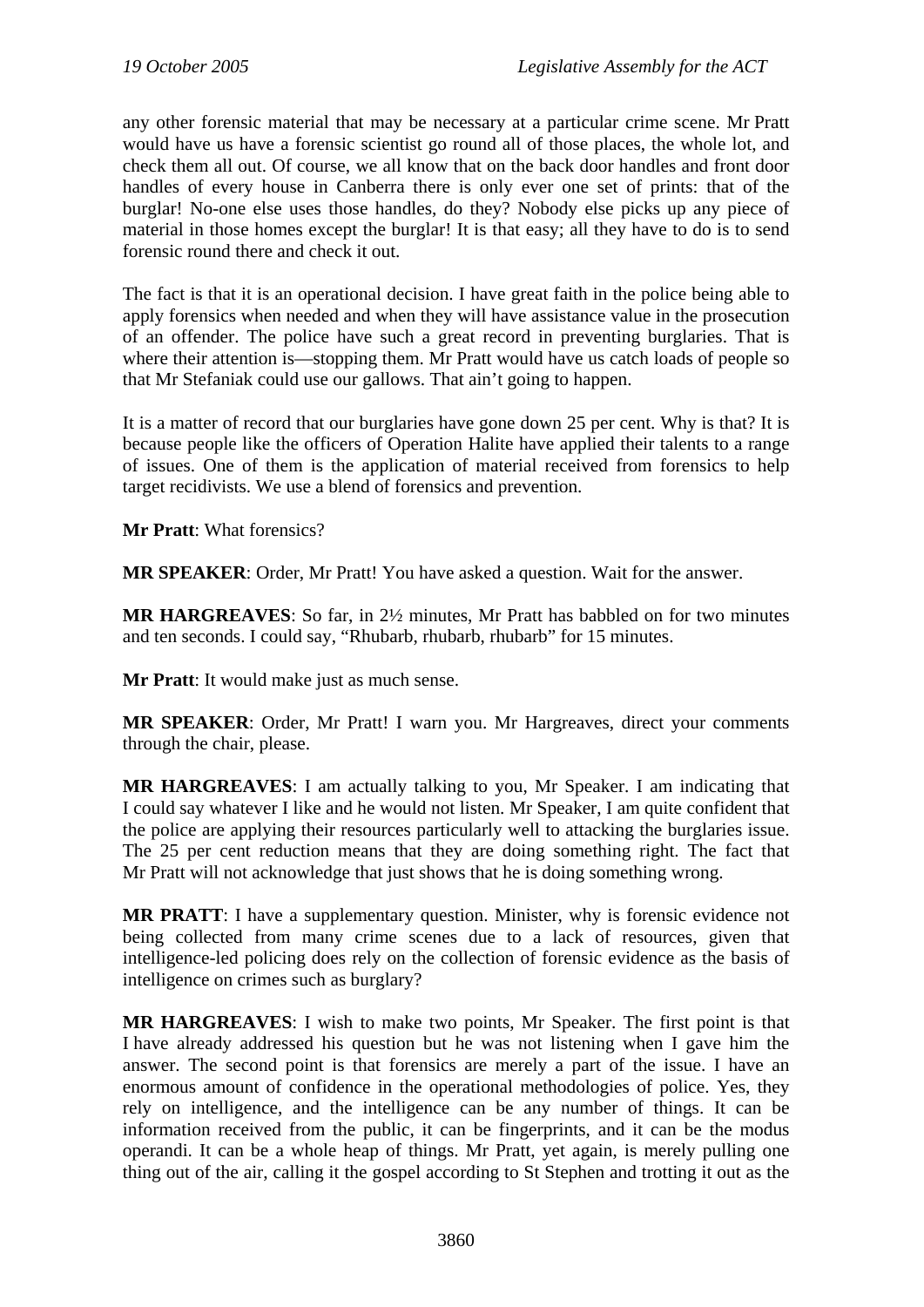truth. He does not do himself any service, he does not do any of the police officers any service, and he does not do the community any service by casting aspersions such as he does on the efficacy of our police. He is casting aspersions on the efficacy of the police.

**Mr Pratt**: Mr Speaker, I take a point of order under standing order 55, which relates to imputations. I am not casting aspersions on the police.

**MR SPEAKER**: It is a debatable point.

**MR HARGREAVES**: Mr Speaker, I have had it from a number of officers that they are sick and tired of this man casting aspersions on their efficacy. Why doesn't this man stop belting up the police and start tackling some other parts of his portfolios, instead of looking over his shoulder?

## **Housing—redevelopment**

**MS PORTER**: My question is to the Minister for Disability, Housing and Community Services, Mr Hargreaves. Would the minister update the Assembly on the proposed joint venture redevelopments of the former Burnie Court site in Woden and Fraser Court in Kingston?

**MR HARGREAVES**: I thank Ms Porter for the question. I am pleased to advise the Assembly that negotiations are well advanced with the preferred tenderers for the joint venture redevelopment of the old Burnie Court site and the Fraser Court site. The government went to tender for joint venture partners for the redevelopment of the former Burnie Court site in Woden, Fraser Court in Kingston and Currong apartments in Braddon earlier this year.

The proposal for Fraser Court will involve the refurbishment and the extension of the units. This represents a sustainable outcome and provides an opportunity to accommodate the existing tenants who wish to remain at Fraser Court. The proposal for the former Burnie Court site is based on an accommodation type that will increase the housing alternatives close to the Woden town centre. It will also provide for the inclusion of social housing.

Members would be aware that Housing ACT has already constructed 24 older persons units on the Burnie Court site. I am pleased to advise that these units are due to be occupied this month.

Housing ACT is progressing negotiations with the preferred tenderers to establish the joint venture arrangements. The negotiations are commercial-in-confidence and it is expected that this process will be finalised in early December when further details of the joint ventures will be released publicly.

The call for joint ventures on the third site, the Currong flats in Braddon, did not produce any response that was acceptable to the territory. Housing ACT has commenced discussions with the industry about the most suitable development route for this site, with a view to achieving a return that is acceptable to the territory. I can state categorically that the government will not be engaging in a fire sale of the Currong site.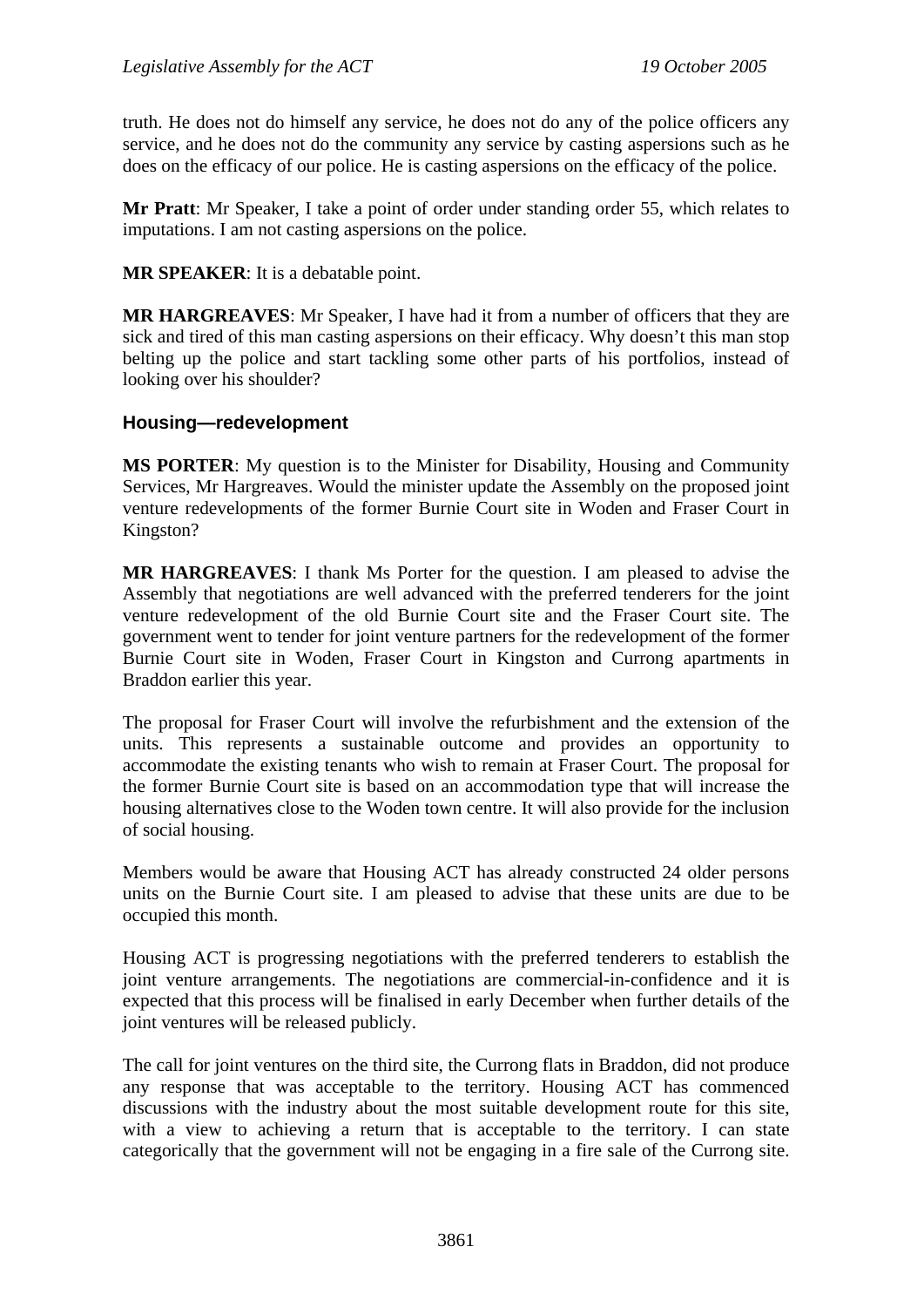We will, however, examine a variety of options with industry to achieve a good outcome for public housing and for the community.

In the meantime, I am pleased to advise that Currong will continue to be used in 2006 for short-term, affordable student accommodation. Discussions are under way with the existing student accommodation managers to determine the arrangements for the 2006 academic year.

## **Canberra—centenary**

**MS MacDONALD**: My question is to the Chief Minister, Mr Stanhope. Can he please inform the Assembly of what progress has been made to date in planning for the centenary of Canberra, and the level of community support for the planning work?

**MR STANHOPE**: I thank Ms MacDonald for the question. I am very pleased to keep the Assembly up to date on planning for the centenary of Canberra in 2013. As I think all members are aware, the centenary of Canberra will be almost certainly Canberra's biggest birthday yet, as it should be, and an incredibly significant milestone for the city. It presents an unrivalled and absolutely unparalleled opportunity for Canberra as a city, as a community and as the national capital. Our aim, of course, is that in 2013, the centenary year, the attention of every Australian will for that entire year be focused on Canberra as our national capital and as the great city that it is. For we Canberrans, of course, it is a similarly unparalleled opportunity to celebrate the greatness of the city and the community that we are privileged to share and be a part of.

There has been particularly close cooperation. I am very pleased with the work that has been done to date, particularly by Lincoln Hawkins, who is heading up the secretariat underpinning the work that has been done by the ACT government, and to a greater extent now by the broader community, in putting together a framework and doing the groundwork to ensure that we celebrate the centenary in a way that achieves the outcomes that we all want for it.

It was in that context that on 5 October I, along with other members of the Centenary of Canberra Task Force, released the Canberra 100 discussion paper and announced two important competitions as part of the release of that discussion paper. One of those was a competition for centenary ideas and the second was a competition for a logo design. Already, both those competitions are attracting enormously broad interest and response from the community. At this stage we have already received more than 100 submissions of ideas of how we might celebrate or things that we might do. Some of them have involved an awful lot of thought, some of them are quite innovative and imaginative, and they are exactly the sorts of ideas that we were looking for from the people of Canberra. Some people are focusing very much on having a party, a good time; others are looking at more serious issues like memorials or legacies that might endure into the next century and be something to be celebrated on the bicentenary of the establishment of Canberra as the nation's capital.

A great flood of ideas has come to the task force from across the spectrum. We are looking forward very much to the same level of interest in the logo design, with a special and separate design competition being pursued through our schools, seeking to involve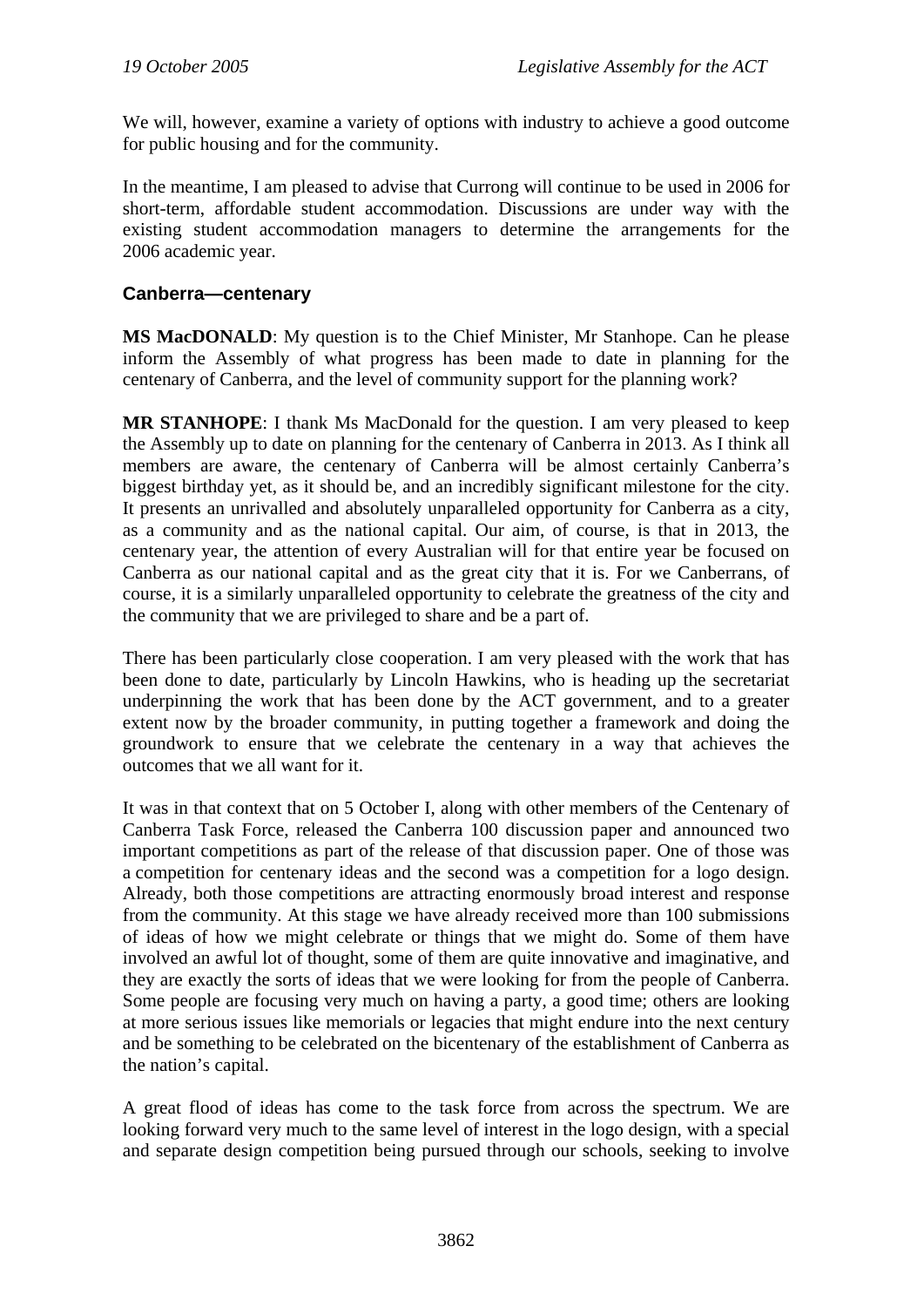children in the design of logos—something I have always felt they do amazingly successfully. I am looking forward very much to the response to that.

I should just add that, at this stage as we develop a range of partnerships throughout the community in relation to the celebration, there has been fantastic support in terms of media sponsorship from ActewAGL and TransACT, and from every one of our media organisations, whether print or electronic, within the ACT. I have to say that the level of initial support, and continuing support that we expect, from the newspapers and from radio and television stations has been exemplary, and just what we were looking for to ensure that this is a successful event.

It is interesting, as we ponder how we might celebrate the centenary, to look at and share the experiences of other cities around the world. We have already had some discussions with Alberta. Of other significant cities around the world, this is the one that we are aware of that most recently celebrated its centenary, in September of this year. That has just concluded. Alberta planned for its centenary celebration for just on nine years. We have begun detailed planning for the Canberra centenary just on seven years out from the celebration; Alberta planned for nine. There was a view that perhaps that was a little long, but they put together a very significant and detailed program of events. At the end of the year they had celebrated on 900 separate occasions 900 separate events, which made up the totality of the year of celebration.

At this stage we are still thinking. Anything is possible. If we all put our minds together, we can end up with an absolutely fantastic celebration and something that will bring the focus of the world onto Canberra and indeed onto all Australians. It will perhaps be an opportunity to change some of the perceptions of Canberra and change our reputation and standing forever and a day.

I ask that all further questions be placed on the notice paper.

# **Supplementary answers to questions without notice Land valuations**

**MR QUINLAN**: During question time, Mr Mulcahy asked me about the valuation process used by the AVO and whether it matched international standards. A quick advice—and we will double check it of course—according to the AVO is that there is no international standard. I do not know where that comes from. I would be happy to be informed on what the basis of the question was. I am advised that the approach taken accords with long-established valuation principles; is applied as rating methodology throughout Australia; is endorsed by the Australian Property Institute; and is accepted by courts such as and including the ACT Administrative Appeals Tribunal. If that is sufficient information, I will leave it at that.

As a point of clarification, while I am on my feet: I mentioned a bundle of correspondence. I have just looked through it. What I have got here is one letter from a resident in Campbell relating to valuation, one letter from a woman in Red Hill concerned about level of rating but not about valuation, one letter not concerned about rates but about a discount scheme—these are from Mr Mulcahy—and one letter with no names and no constituents mentioned. As I said, it is a bundle of, seemingly, valuations from what looks like a real estate agent looking for work.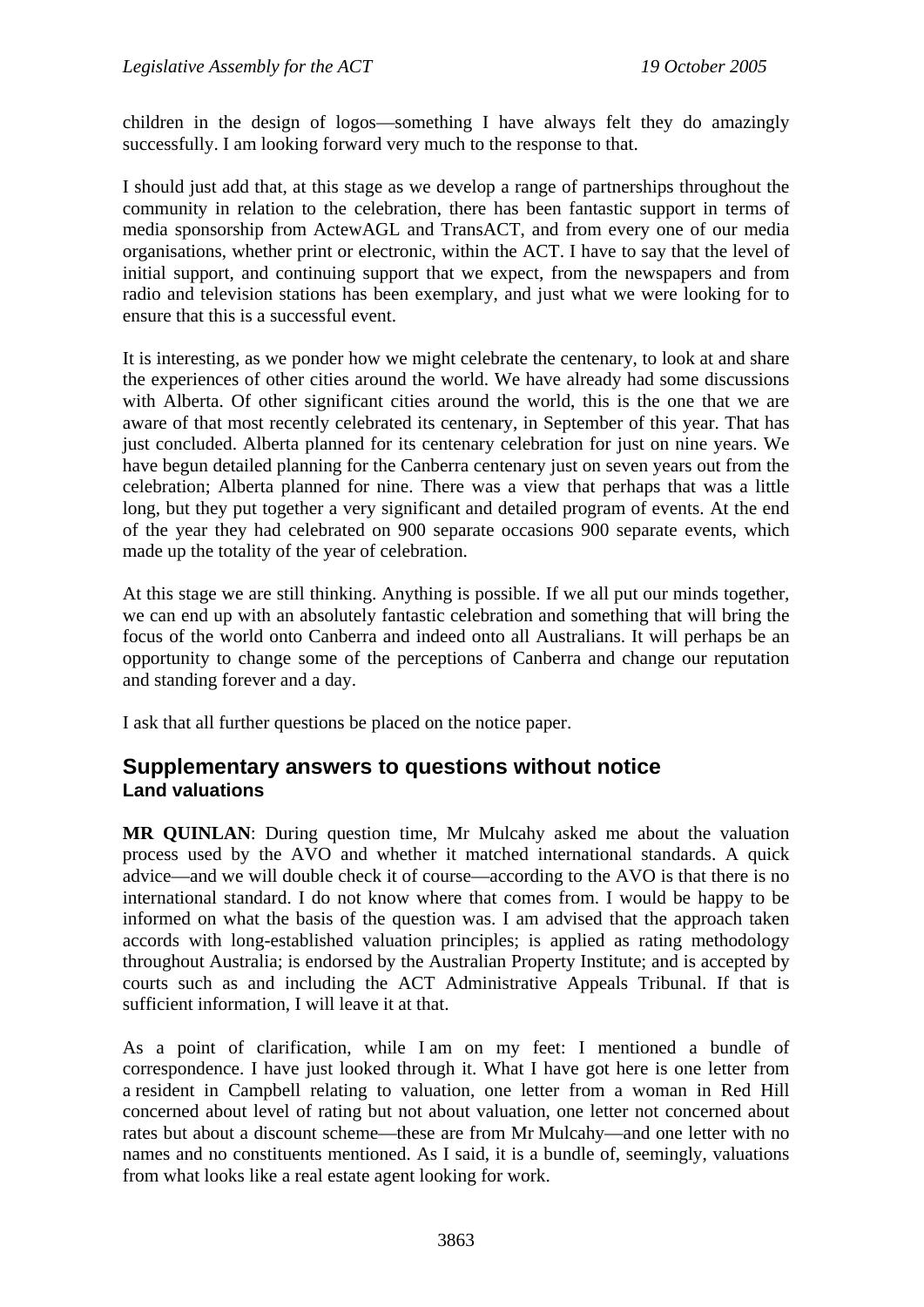If there are any more letters that I have missed—that would in fact validate the claim that you have made in public that you have been in touch with me on numerous occasions in relation to valuation—I would appreciate them. In fact, this house will find it important for you to provide them.

# **Temporary Deputy Speakers Revocation of nomination and nomination**

**MR SPEAKER**: Members, pursuant to standing order 8, I revoke the nomination of Mrs Burke as Temporary Deputy Speaker and nominate Mrs Dunne. I would like, at the same time, to thank Mrs Burke for her skilled care and attention to the position when she has acted in the chair. I present my warrant or revocation and nomination:

Pursuant to the provisions of standing order 8, I—

- 1. revoke the nomination of Mrs Burke as a temporary Deputy Speaker, and
- 2. nominate Mrs Dunne to act as a temporary Deputy Speaker.

Given under my hand on 19 October 2005.

Mr Wayne Bruce Berry Speaker 19 October 2005

# **Papers**

**Mr Speaker** presented the following paper:

Study trip—Report by Mrs Vicki Dunne MLA—National Symposium on Sustainable Water Management, Canberra—15-16 September 2005.

### **Ms Gallagher** presented the following paper:

Dangerous Substance (Asbestos) Amendment Bill 2005 (No 2)—revised explanatory statement.

# **Industrial relations**

Debate resumed.

**MS GALLAGHER** (Molonglo—Minister for Education and Training, Minister for Children, Youth and Family Support, Minister for Women and Minister for Industrial Relations) (3.34): I will gladly take my second 15 minutes if the opposition is not interested in talking about the impact of the federal government's industrial relations reforms on the ACT. I presume that, because of the extensive briefings Mr Mulcahy has had over recent months, he knows what is in it and that it is all good for the ACT, which is why they do not need to worry about participating in this discussion on it.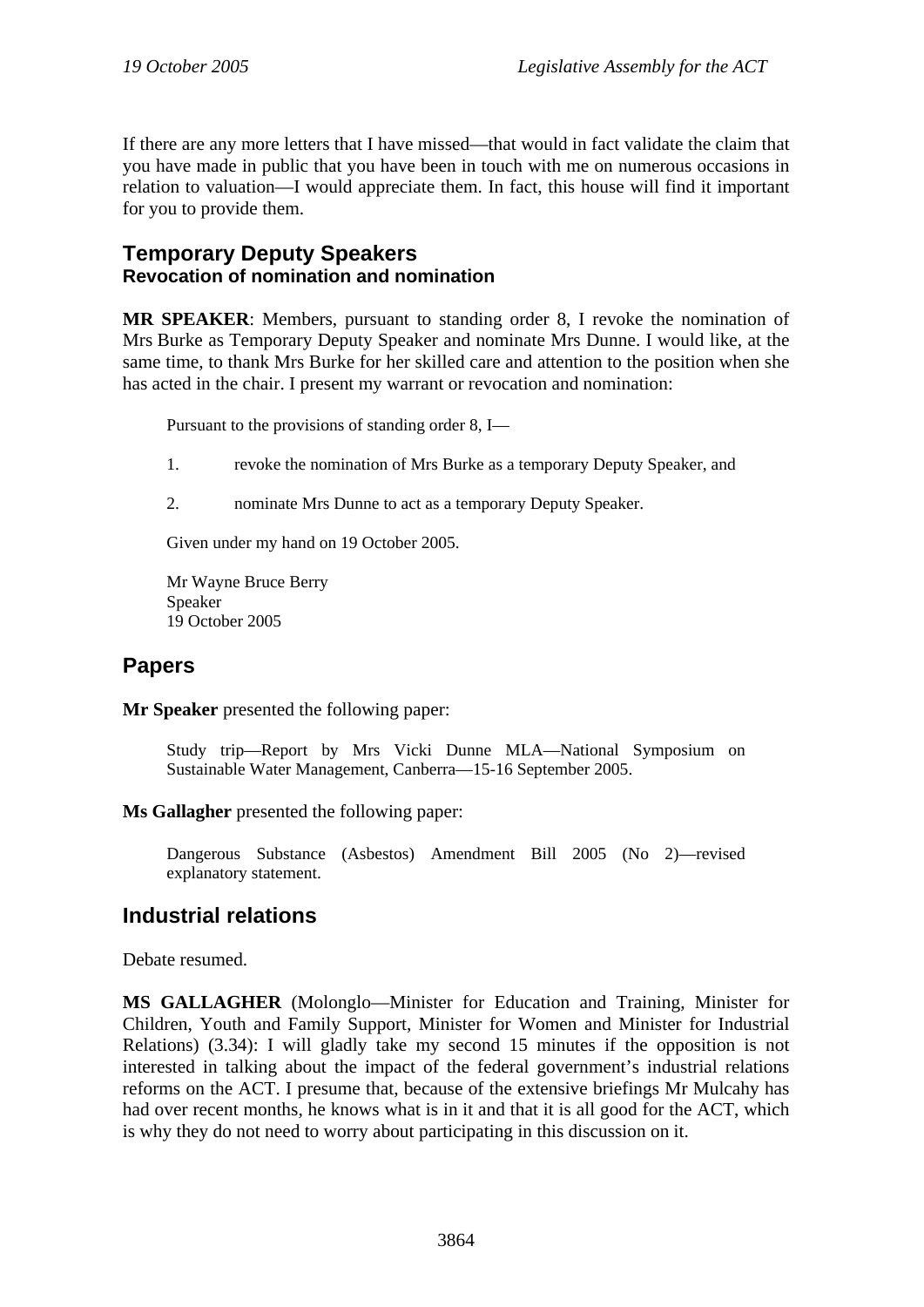I rise, of course, to support the motion put forward by Ms MacDonald, particularly as Minister for Industrial Relations, Minister for Children, Youth and Family Support and Minister for Women. We see, from the federal government's WorkChoices documents, that many of the changes that they are talking about will significantly affect young people, women and those who are certainly not earning the type of salary that we know Mr Seselja and Mr Mulcahy have negotiated for themselves on AWAs.

If you look at the issue of young people for just a moment and take the federal government's WorkChoices booklet—as I said, none of us has been privileged to have the kinds of briefings that Mr Mulcahy has had; so we can only go on the booklet that has been provided to us—on page 20, you can read the story of Bernard, a 17-year-old school student who is working as a cinema usher on the weekend. He is currently covered by an award and all the protections that the award system provides. However, his employer, according to the example, would like Bernard to sign an AWA. It does not say whether Bernard would like to sign an AWA but his employer would like him to.

Unfortunately, Bernard is under 18 and so cannot enter into this secret individual contract to trade away all his rights. The federal government has acknowledged that it is probably inappropriate to ask under 18s to trade away their rights under law as minors in the law. In order to be successful, Bernard's employer must seek the signoff of Bernard's parents. I guess, in a way, it is an admission from the federal government that those under 18 should not be put in a position to engage in a legal contract that would bind them when they are under the age of being able to do that. Previously this has not been an issue, of course, because they have been covered, like everybody else, by the award system and, if they are lucky enough, by a certified agreement.

Anyway, Bernard's parents must join the party, sign off on the agreement and sign away, presumably, the entitlements that Bernard was previously getting under the award; otherwise, there would be no pressure to move him from the award to the AWA. Potentially, Bernard, I imagine, says goodbye to his penalty rates and his shift rates, his holiday leave and annual leave loading. He probably works public holidays. His hours will probably change week by week, I imagine, in a job like a cinema usher. And that is it. That is Bernard's way of life until he is 18 and able to trade away his own rights, I imagine.

Let me deal with the impact on young people, particularly if it is their first experience in the labour market. Maybe some of us or maybe some of our children will be wealthy enough to engage bargaining agents to make sure that they will be in a position to protect some of their rights, but that might be for the lucky few. People like poor old Billy, who is, we presume, over the age of 18—although it is not clear from the example—on the dole, engages a bargaining agent, before he gets a job. He manages to pay for his bargaining agent out of his dole cheque. It is a very astute Billy, who has been out of the labour market for a long time to think, "Before I go and try to get an AWA, I had better engage myself a bargaining agent because that will make sure that I am at least on a level playing field."

Then Billy's bargaining agent trades away every condition that he could get. I am not sure what Billy gets out of the bargaining agent relationship. Perhaps Billy also needs to attend an education program that teaches him that the reason you engage a bargaining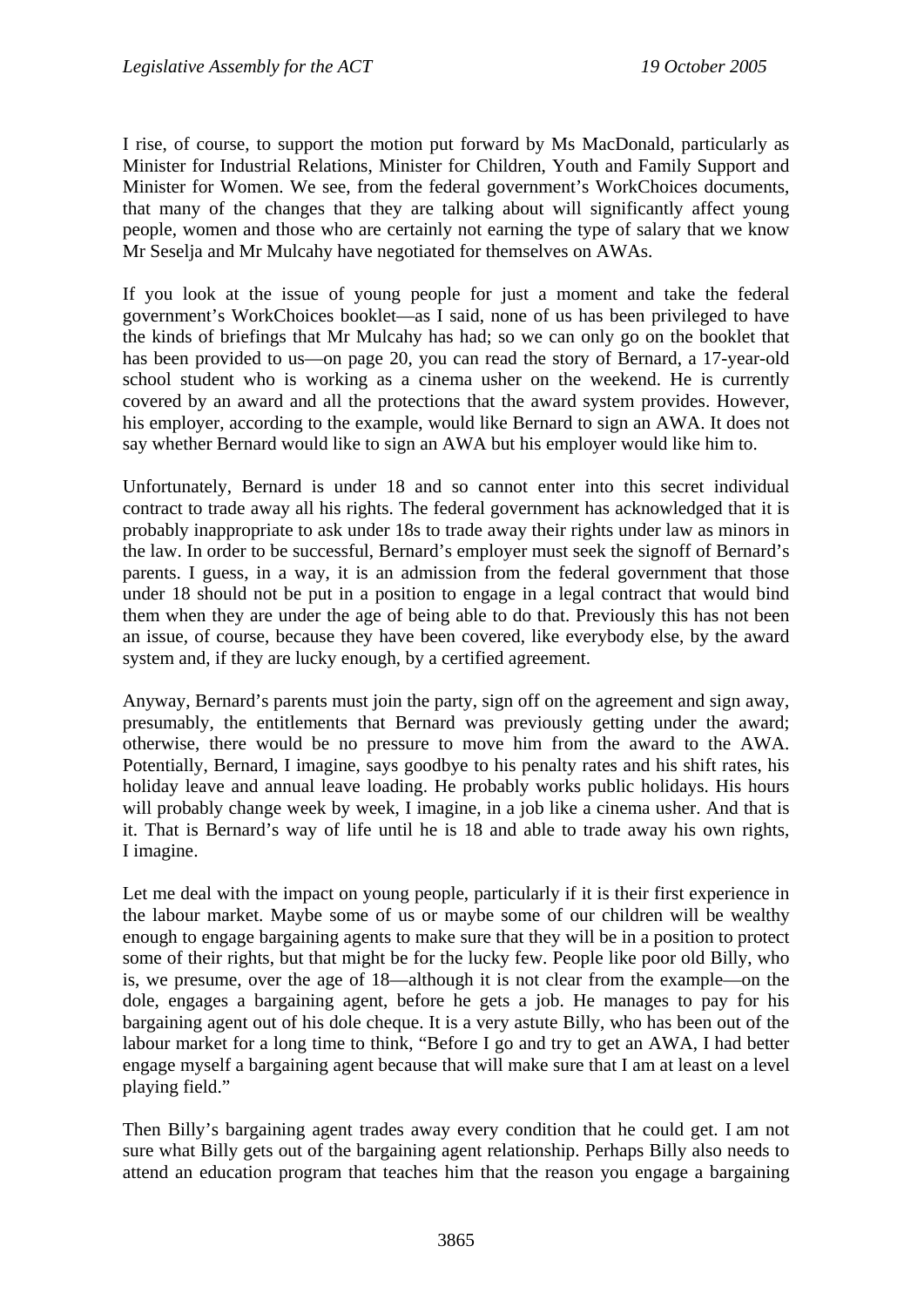agent is to protect your conditions, not to trade them all away, and then have to pay your bargaining agent for the gift of doing that.

Seriously, if some of the examples in that book were not going to be the reality for many people in the ACT, you could sit here, laugh at them and say, "How ridiculous is this," because of the scenarios that are put there. But this will be the reality for workers in the ACT next year. And it is very important to understand and to accept that, unless there is a huge change—and I am in no doubt that Mr Mulcahy is lobbying the federal government in his briefings with them on the importance of protecting ACT workers from these changes—this will be the reality for children looking to enter the labour market from next year. This will be the playing field that they start on.

As I have said, perhaps those who are more advantaged and have mum and dad to lobby for jobs on their behalf—maybe go overseas and look after their interests over there and make sure that they are protected from the more ruthless employers out there, will do okay in this brave new world. There is no doubt that the protections will not be the same for the majority of people who are going to go down to their local fast food outlet, who are going to be seeking employment in major chains or for those young people entering the market next year.

In relation to women: ministers for women around the country have joined together and written an open letter about the changes and the concerns that we see for women and the industrial relations impact on them. We know that women on individual agreements already get paid significantly less than men doing the same job. On average, women get paid \$5.10 less an hour than men. We know that only 7 per cent of registered secret individual contracts make a provision for maternity leave. We already know this data. We know that women on collective agreements earn around 11 per cent more than women on individual agreements, and we know that family friendly conditions, those kinds of conditions that help you make the choice about work and the hours you work, are not core components of any individual workplace agreement, as they are when we are looking at awards and collective agreements.

We know that these changes are going to have a significant impact on women. It is not only women's ability to get equal pay for an equal job and to stand on a level playing field with men—and there has been a significant area of restructuring and community support for the idea that men and women should be treated equally in the workplace but, for many women, getting a job now is simply not going to be a reality. We know more women than men work on minimum rates and we know the example Mr Mulcahy gave earlier about hotel cleaners or people working in the hospitality industry. They are predominantly women, predominantly casual and predominantly working on the minimum wage. These are all conditions that are in the firing line. For many women, the choice will no longer be a choice. That is where the title WorkChoices is—

### **Ms Porter**: It is ridiculous.

**MS GALLAGHER**: It is a choice for some. It should be called "choice for some and not for others". It certainly is not taking into account the particular situation of vulnerable groups within our community. If your minimum wage is going to stay static for the next year, if you are not going to have the protections of shift penalties and other penalty rates, which make it easy for you to go to work because you get a bit of double time on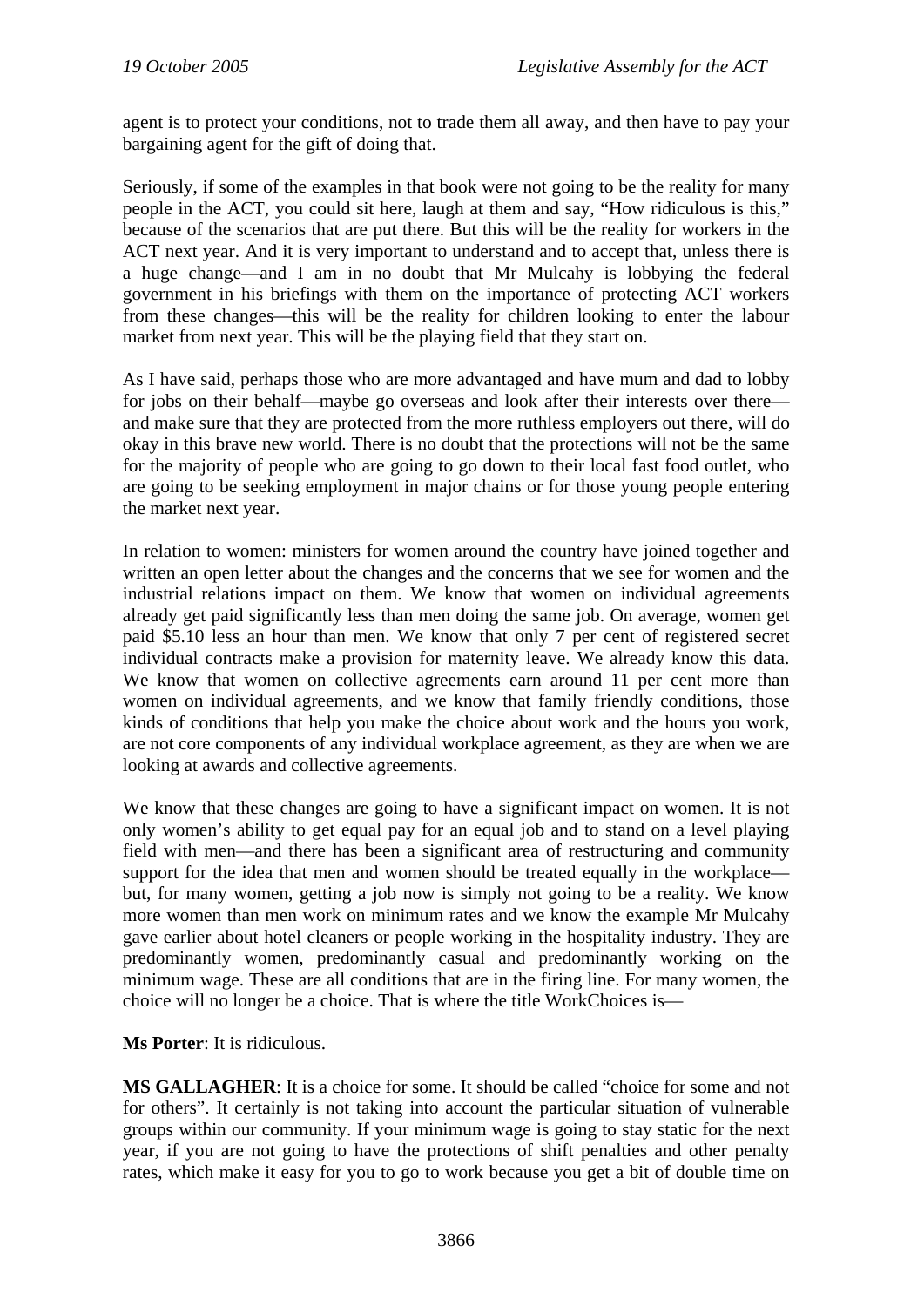the weekend, meaning you can stay home with your kids during the week—if all of these are taken away, then the incentive for women to go to work and to have a life outside the home, if they choose to have that, will be taken away from many women. The ministers for women around the country have joined together, and these are the concerns that are expressed right across the country.

Here in the ACT, again we will see the impact more significantly. We have the highest female job participation rate in the country. The proportion of women with children under four in the ACT is 10 per cent above the national average. So things such as family-friendly conditions, carers leave and maternity leave are all areas where the ACT, if these are taken away, will be impacted.

I know that those who are supportive of these reforms will say, "But that is not the case. These are not being taken away; there are going to be minimum standards." There are going to be four minimum standards; that is it. We are not talking about paid maternity leave and those sorts of entitlements here. Anything above those four minimum standards is in the firing line. And to say that they are not and that women on awards will currently get the award protection that they deserve ignores the reality of what bargaining in the workplace is like. The push for AWAs, which this legislative framework is going to allow, will mean that those who are currently enjoying the protections of awards or collective agreements will have those protections taken away.

I know that earlier Mr Seselja talked about the success of AWAs and how he had successfully negotiated himself a very nice pay deal under the AWA proposals that have been in place since 1996. It is true that the commonwealth public sector has been the area where the push for AWAs has been the strongest. I know from my own days at the CPSU that, from 1997 on, it became pretty much mandatory to have a clause in a certified agreement that said, "An AWA can be offered at any time to anyone under this agreement."

The reality is that, eight years later, 87 per cent of commonwealth public servants remain on collective agreements. If you take the SES out of it, 87 per cent of the public service have voted with their feet and have voted for a collective agreement. The people who design the laws, frame the laws and design the framework for the laws that we are all to work under, are the ones that go, "No, thanks."

We have all watched the recent industrial dispute at the Department of Employment and Workplace Relations where the people drafting the legislation that Mr Mulcahy allegedly has seen and has been briefed on have taken industrial action to say, "We don't want to go under that model. We want the right to collectively bargain and to have those protections offered to us in the workplace." These are the people who know what is in there. And 87 per cent of commonwealth public servants say no to them.

Here in the ACT, we have a policy of not offering AWAs. All the arguments about the increased flexibility, attraction and retention of AWAs have not been a reality since 2001, when the policy changed with the new government and AWAs were not offered routinely and, in fact, were not offered at all. We have got, under our current certified agreement, to have a clause called special employment arrangements for those areas where there needs to be addressed some of the particular aspects of particular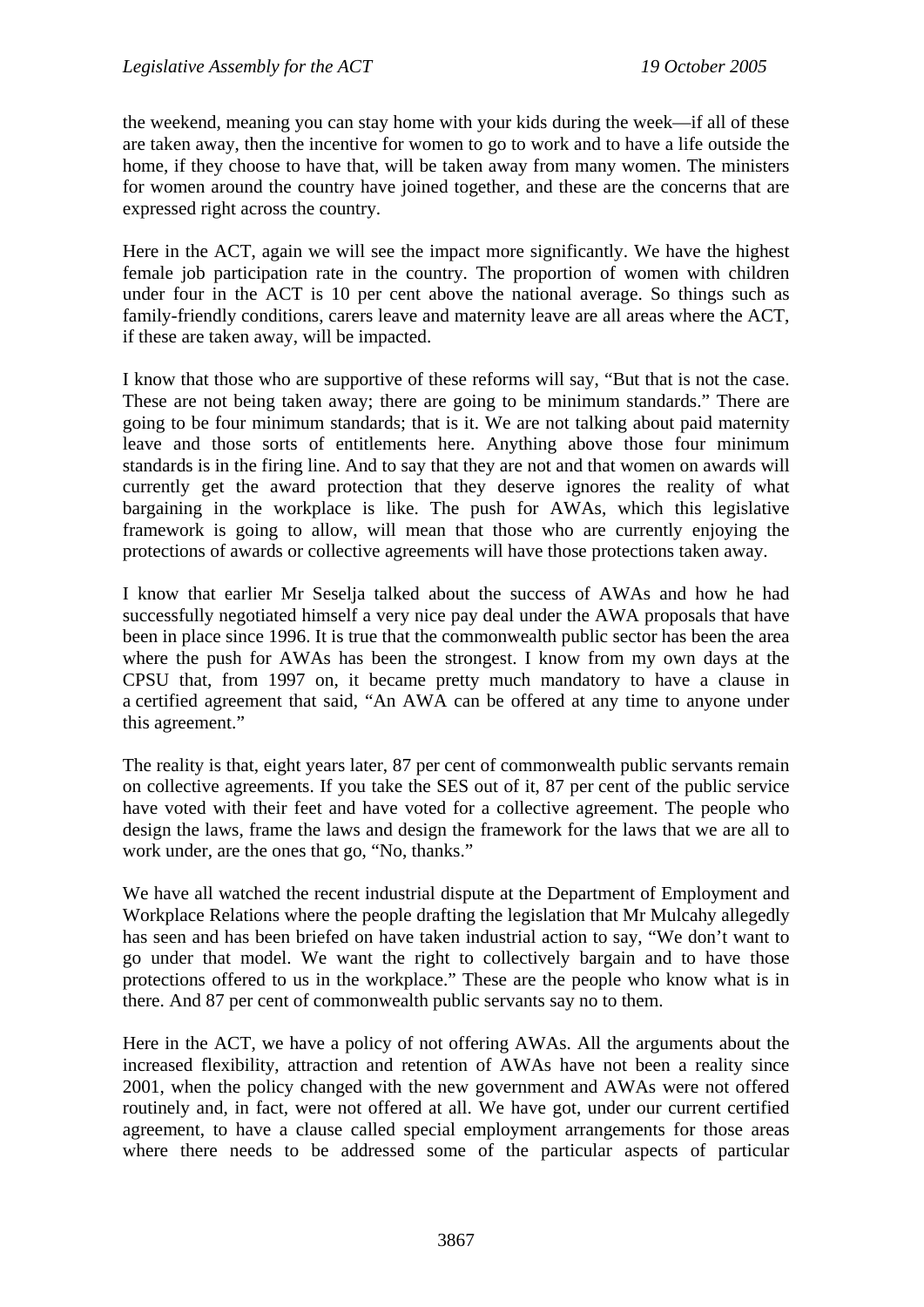workforces. We have got that flexibility within the collective agreement, and the sky has not fallen in.

Our retention rates are better than they were under Carnell. That is no surprise, considering people are being paid appropriately. But we have been able to address flexibility within the market, within a collective certified agreement. So the arguments around benefits of AWAs are simply not there.

One of the most significant changes, which we have not talked about yet but hopefully we will have more opportunity to this week, is the taking away of the no disadvantage test. Previously, if you were on an award and were moving onto an AWA, the no disadvantage test applied, that is, your AWA could not slip below the minimum rate that the award set for you. That offered some protection for people if they chose to or were pressured to move to an AWA, because there was a measure about how far the flexibility went. "This is the minimum standard. You can go above that in your AWA and you can change things around outside of those standards."

But that has gone. There is going to be no measurement of these secret contracts at all. There will be the full minimum standard and, once you have ticked that off, everything else is up for grabs. That will be to the detriment of working people across the country. There is simply no doubt about that.

Why take a no disadvantage test away if you are not looking to disadvantage people? Why would you remove it if it has been sitting there and protecting minimum standards? We are not talking about anything glorious here, anything tremendous such as we as employees or even the people in our offices receive. We are talking about minimum standards. Why take away the no disadvantage test if you are not going to disadvantage people?

**MR MULCAHY** (Molonglo) (3.49): Obviously, this is about the third run dealing with this issue in the last two days. There have been a couple of other presentations on this subject over the last couple of months. We will, however, continue to discuss it, and I am more than happy to. I will deal with some of the matters Ms Gallagher raised and some of the matters Ms MacDonald raised. I would say that I was of the belief that we really could do better than start having a go at people's families here. I am disappointed that that opportunity was taken.

But let me move on. There was reference to housekeepers. I gave an anecdote before lunch in another debate about an experience I had here with the interest of a couple of union officials in Sydney who would come down to Canberra when the spirit moved them to look after, supposedly, the interests of their employees. I will tell you the rest of that story, because it does not get any better for the union. In their quest to get out of town and pull a strike at the Hyatt Hotel, basically they demonstrated very little interest in the plight of these employees—to such an extent that I ended up going to the industrial commission and, as an employer representative, applied for an increase for them, because the union had been derelict in its duty for many years.

The union opposed that increase because they were acutely embarrassed by it. The commissioner was quite confused as to which side was which in this matter. We were eventually able to get catch-up increases for those people, but it certainly was an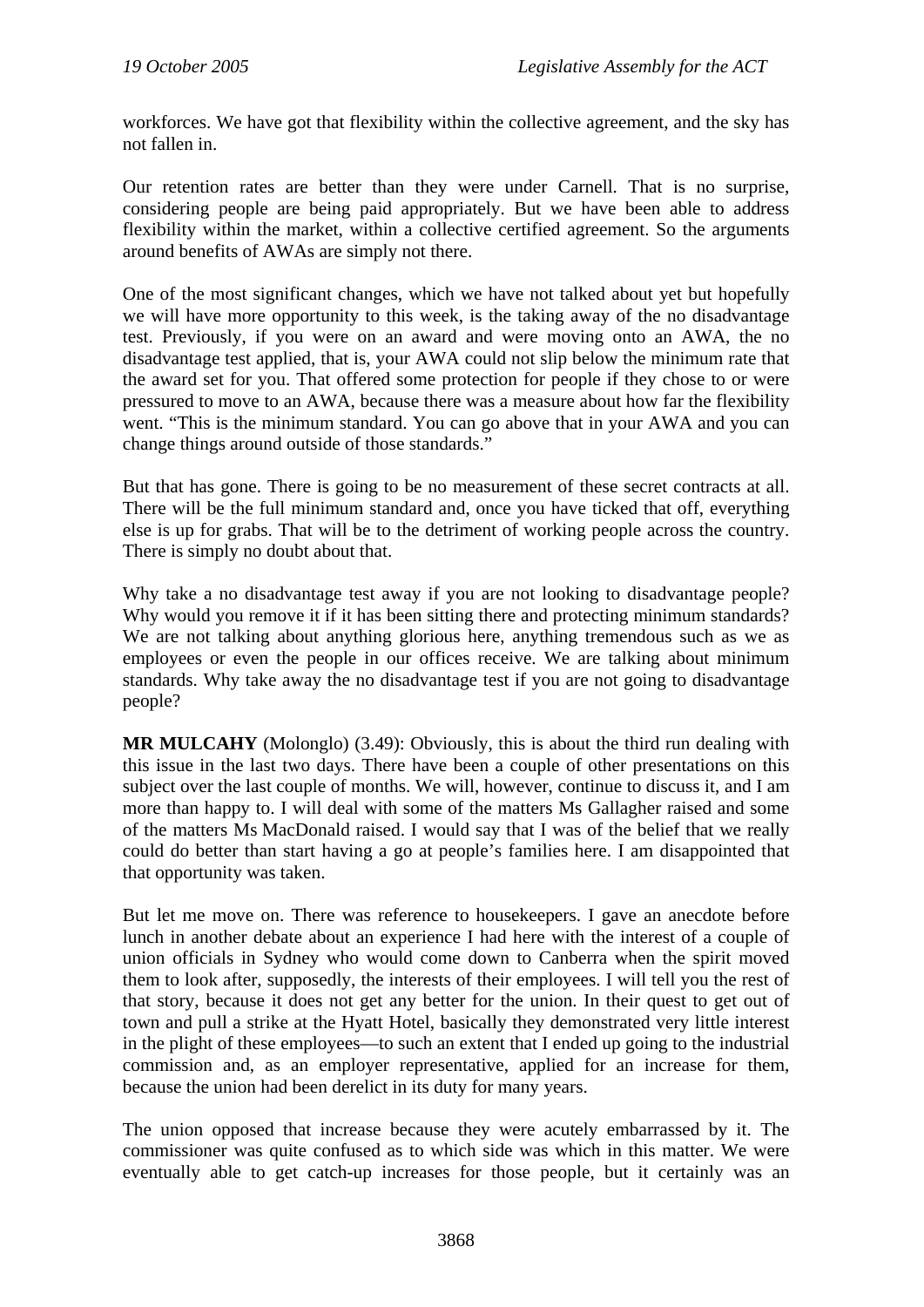indicator to me of just how well their interests were being looked after under the current system that it took employer representatives, at the request of employers, to formally improve the award conditions for people whose award levels had fallen below social security payments for unemployed people.

This is what we are told is a wonderful system that should not be changed. I am sorry, but I believe that we need to modernise our approach to the workplace. Certainly, what is being proposed at the federal level is part of that.

Leave is to be taken away. We were told by the minister that this is going to happen, but it certainly flies in the face of the published material, which states that these matters will be protected at law.

In terms of bargaining in the workforce and this impression that people are going to have their wages lowered and be terrorised and told take it or leave it: it simply flies in the face of reality in this community in which we live. I had only a few weeks ago the chairman of the Canberra Business Council come in here and tell me the difficulty his own firm was having in recruiting people because of the competitive demands of other employers.

Do you think someone in that position is going to say, "Whoopee, we have got the capacity now to suddenly pay people vastly less; that will solve my problems." I go into cafes and that in Canberra and people come up to me and say, "Do you know people who can come and work? We cannot get people to come and work here." I do not think, in that context, that these reforms, which create greater flexibility in negotiating employment terms and giving people the capacity to move outside of a very structured, rigid and outdated system, are suddenly going to see people exploited. We are not talking about 1929 and the depression, with masses of people out of work; we are talking of a situation where we have seen the best economic performance in many years. I feel with confidence that we will continue to see that improve.

The minister also—and it has been in the media, I see—got quite excited about my being briefed. I have offered to facilitate a meeting for the minister if she is seriously interested in talking to the commonwealth. I take quite seriously my duty as a shadow minister to make sure I have regular briefings and meetings with each of the relevant federal ministers who have responsibility for the areas in which I am the opposition spokesman. I find cooperation there.

I have also, as I alluded to yesterday, worked closely with the trade union movement through this issue and have tried to ensure that those points of view are taken into account as well. That may come as a surprise to members opposite. I believe that, in the area of industrial relations, one ought to try to ensure that one can, as best as possible, incorporate the views of the industrial organisations, be they employer or employee.

Ms MacDonald went on about the fact that if the Howard government had its way through the Australian Industrial Relations Commission, there would be \$50 a week less in people's pay packets. That really is gilding the story somewhat, knowing full well how the system of industrial relations negotiations has worked in Australia. If it were somebody who had come from a background that knew no better, I would accept that. But Ms MacDonald has had experience, as I understand it, in the labour movement; she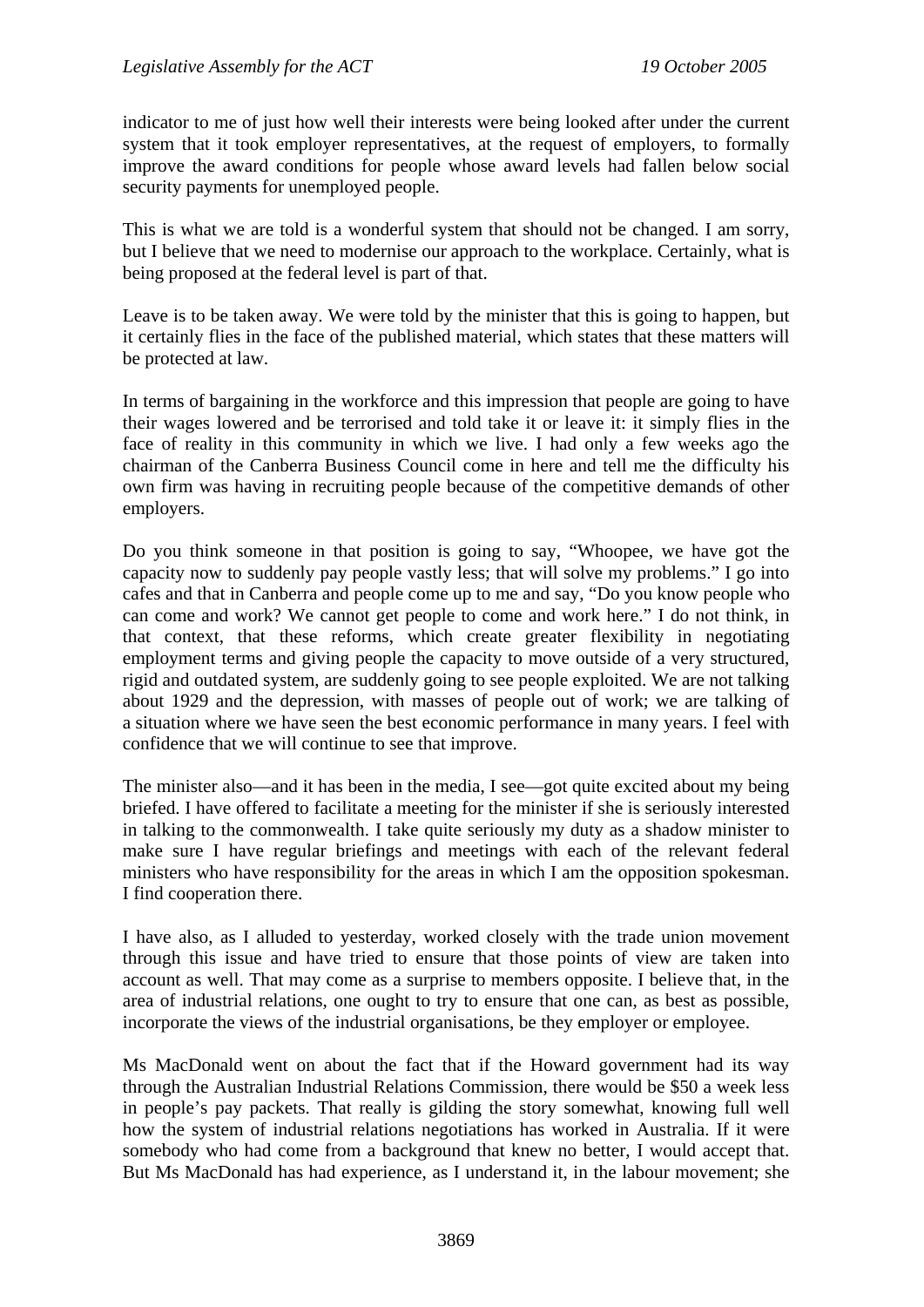understands the process; she understands the ambit nature of claims and how that system works.

I always thought it was verging on ludicrous that I would get these claims served on me by unions, asking for \$10,000 a week, 52 weeks paid leave a year and all sorts of things, simply as a basis for creating an industrial dispute. What consistently happens with the living wage cases is that the ACTU normally files a claim, as you know; then the commonwealth puts a view; one or two of the peak employer organisations weigh in; and sometimes the state and territory governments do. Then there is a negotiated outcome. To say that the commonwealth wanted to drag wages down by \$50 a week and really lost out is about as credible as saying that the ACTU seriously thought that the extent of their ambit claim was likely to be successful. In neither case is that valid.

But the problem with the Industrial Relations Commission and the nature of those previous cases is that, really, they fail to take need into account. I saw, in the mid 1990s, decisions handed down that would have wrecked the employment and lives of people. There was a case in 1994 where an increase extended by the commission would have cost the hotel industry \$104 million over a six-month period. I was faced with a situation where international hotel owners said to me, "We are not going to be able to draw more funds down; we are not going to increase our borrowings; we cannot increase our payroll. If we are obliged to live with this situation, we will have to let people go."

I managed to convince unions to let us have a freeze, even though they had the potential to apply that order. But it showed the inflexibility of the industrial system, because, essentially, they were saying one size fits all. They were saying, essentially, through that commission, "Bad luck if you have got sections of industry that are in grave difficulty." The only way you could get around it was to present individual sets of books before the commission—a totally impractical arrangement for national wage matters. The capacity to work and develop arrangements that work for a particular business where the employees have a direct involvement and understand their and the business's needs means we are going to see a lot more stability in employment arise out of this.

I spoke earlier of the gloom and doom predictions of the past. We saw that predicted by people such as Mr Beazley, who said things were going to fall apart and disappear under a Liberal government. Back in 1996, he said:

The Workplace Relations and Other Legislation Amendment Bill strikes at the heart of the desire by all Australians for a fair as well as a productive society. If we pass this bill into law, we will return the workplace to the battleground it used to be.

I am sorry, Mr Beazley, but, sadly, your predictions have been proven wrong. We have a situation where we have a low level of industrial disputation; we have a situation—and Mr Stefaniak will detail this—where we have a high level of satisfaction among people utilising the Australian workplace agreements; we see families with more money in their pockets.

I should take up a point that Ms MacDonald made. She talked about economic prosperity and put all the emphasis on wages. What she does not appreciate is that your economic prosperity is governed by a raft of factors. It is governed by how much you pay in interest on your home mortgage; it is governed by whether everybody in the house can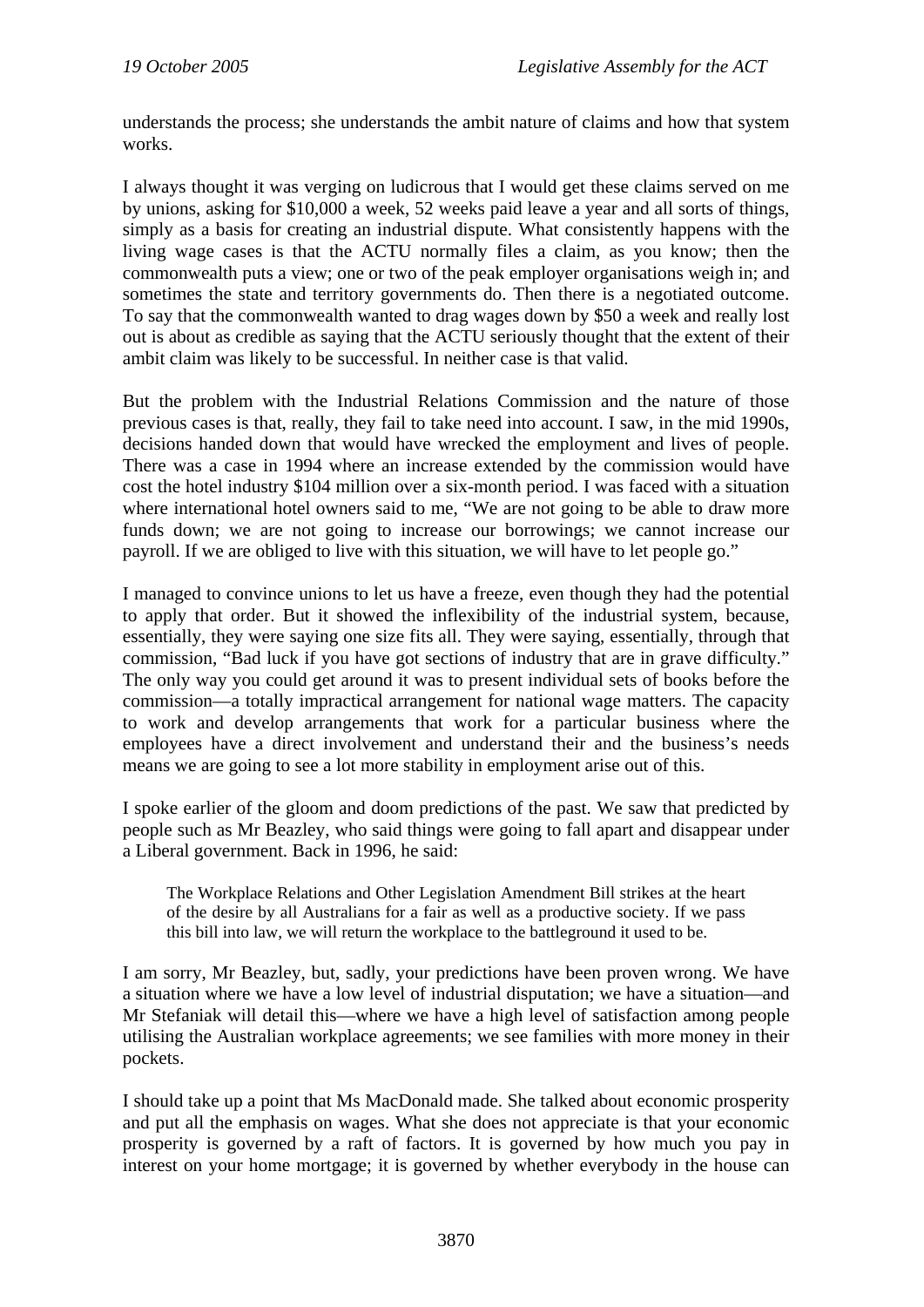get a job and can have employment; it is governed by whether your grocery bills are increasing through an unmanageable rate of inflation; it is governed by whether the business you are employed in or that you own has enough customers coming through the door, which is, again, dependent on the global economic outcome. It is not just a case of picking one aspect of the economy, wages policy, and saying everything else is insignificant.

What this federal government is constantly attempting to do is preserve Australia's economic competitive position, which is, as I mentioned yesterday, an ongoing and major challenge that we cannot ignore, and it is doing it through a raft of economic and structural changes that range from tax policy to industrial relations to export policy. I believe that is why the measures they have introduced are commendable.

**DR FOSKEY** (Molonglo) (4.00): I thank Ms McDonald for moving this motion today. Although this matter is continually debated in the Assembly, it is a matter worthy of discussion and it gives me an opportunity to outline the national Greens' response to the federal government's WorkChoices program.

Greens all around Australia agree with the Labor Party that WorkChoices will have a negative impact on minimum wage earners, women, casual workers and young people, amongst others. The Greens believe that workplace laws should be fair, protect all workers from unjust treatment, promote industrial harmony and enable us to collectively organise to negotiate fair pay and conditions.

The Howard government's proposed IR changes are not in the interests of working Australians, families or small businesses. They will not strengthen our economy or improve our way of life. In fact, they will undermine it by lowering the wages and stripping back the awards, rights and conditions that we fought so hard for over the last century. This is a none too subtle effort by the coalition to destroy the union movement and make the already powerful in our society even more powerful. Later on today I will be moving a motion that, in part, discusses the impact of ongoing industrial changes at a federal level on minimum wage earners and casual workers. I will now focus on the negative impact that WorkChoices will have on women and young people.

Early in my working career I had the opportunity to work in factories. I worked with people who did not have, as I did, a university qualification that enabled me to move on. I worked with women who were probably symbolic of the kinds of people that will be badly affected by these laws. That was the late sixties. We have seen a lot of advances for women since then, but in those times people were unable to articulate their own demands. We are talking about a biscuit factory, which was largely staffed by migrant women of non-English speaking backgrounds, and a plastics factory, which was staffed by the ordinary married and young unmarried women of Bacchus Marsh.

These people did not really believe they had a voice. Even if they had an active union branch in their factory, they did not have the time to attend meetings. It is worth remembering in this debate that unions have not always been directly concerned with the rights of those people, although I do believe that things have improved in the union movement in the last decade or so. It is a criticism of unions, not just in Australia, but also in America and Britain, that the needs of women, especially women of non-English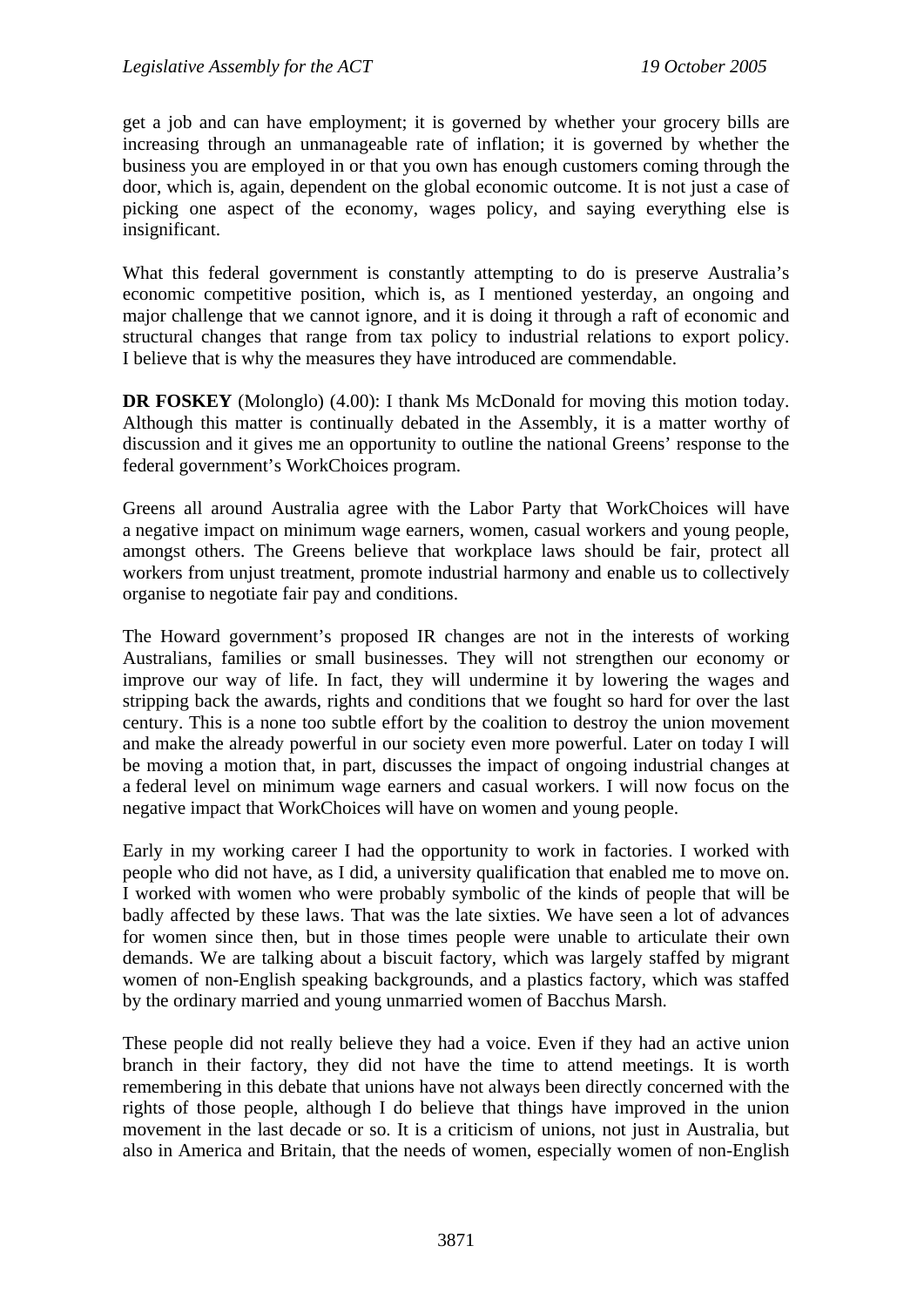speaking backgrounds, were often not directly addressed. Nonetheless, those women did benefit generally from the work that unions did.

Women have, as we know, in unions and elsewhere, struggled for a long time to achieve improvements in their working conditions. They still, on the whole, face unequal pay and discrimination in the workplace, and that is often related to where women are most concentrated. An issue that has become huge in the last few years is childcare. Childcare is still largely unaffordable to all but those on high wages. Many women have to weigh up whether it is worth it for them to take that job because the costs of childcare will bite into their wages so much that really they are just working because they love working, not for the money. That is an issue that I will not be able to address strongly here, but I think it is a very important one.

What should be basic rights for women and others are now threatened by the government's proposed changes. Many of these rights, such as equal pay and parental rights, have been attained by collective bargaining and by union advocacy in test cases. In the last few years, under the leadership of Jennie George and Sharan Burrow, the unions have excelled in the area of basic rights, something that the Howard government will erode with the dismantling of union powers and the move to individual contracts. Many women will be severely affected by the removal of unfair dismissal protection, the reduction in minimum conditions and reduced access to collective bargaining.

The majority of women work in workplaces with fewer than 100 employees. They will now be exempt from unfair dismissal laws. As the ACTU ads point out, women with childcare responsibilities cannot be as flexible as employers may like. I have had direct experience of this. One of my staff had two young children in childcare. On a number of days she was unable to come to work because one of her children had a runny nose, a slight infection, and could not go to childcare. I am a flexible employer. That was fine. But I do not know how many employers would take that into account. Children do get sick. It is not good if women have to hide the fact that their child is sick so they can go to childcare that day. That is not good for other children. I must say that children in childcare do get sick quite often because they come in touch with every little germ that is going around. How are women who are parents of young children going to survive this regime?

Conditions such as overtime, leave loading, long service leave, parental leave, higher pay rates for late and weekend hours are no longer included in the minimum safety net. The lack of these conditions will impact disproportionately on working women, many of whom are in part-time or casual work. We will see women disadvantaged by individually negotiated contracts. Due to their socialisation, many women are not as good at standing up for their rights, and that is particularly so for women at the lower income end and women who are of non-English speaking backgrounds.

We expect that the welfare to work provisions that are pushing sole parents, who are usually women, back into the workplace will exacerbate this situation. Working mothers are more likely to be taking part-time or casual positions where pay loadings will no longer be guaranteed. We already know, according to Roy Morgan Research, that only three per cent of 14 to 17-year-olds and four per cent of 18 to 24-year-olds express support for the proposed IR reforms. They already have a difficult time in the workplace. The young people who participated in focus groups articulated high levels of anxiety at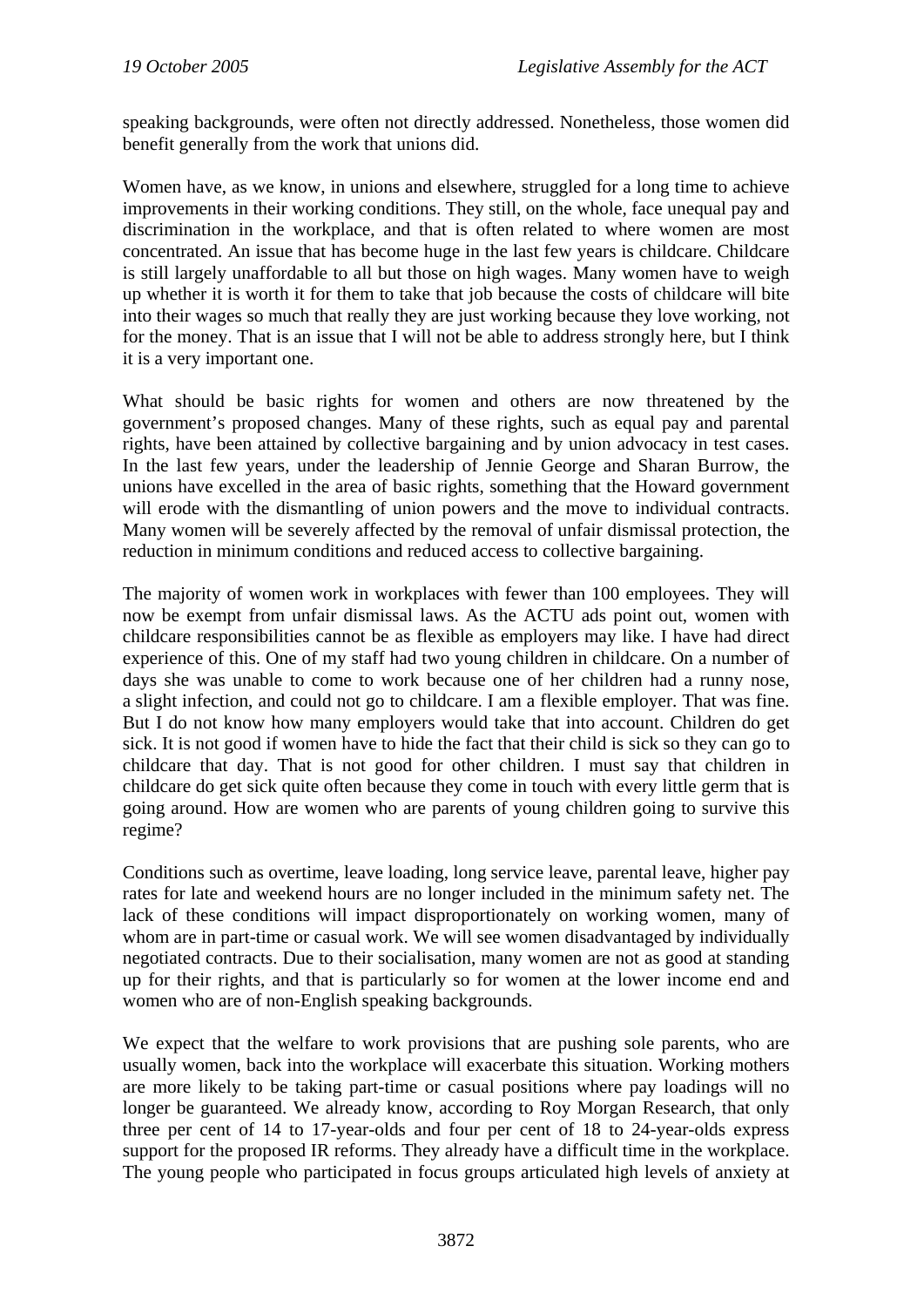the thought of bargaining individually with their employers. To date, most young people have not had to participate in such a process. They have been able to rely on pay rises that are collectively bargained or granted through the award system.

It is unlikely that young people, with their high rates of casualisation, low rates of specific skills and generally low levels of bargaining experience will be able to achieve substantial increases in pay or conditions under a system that relies more heavily on industrial bargaining. I see that the workplace relations minister recently dismissed concerns that young people will not have equal bargaining power with their employer as being patronising to young people. Apparently it is not patronising to confine them to the lowest paid echelons of our workforce and to deride them and make it difficult for them to join unions.

While there is no doubt that some young people will have the skills to negotiate on their own behalf, it is important to highlight that there are a few constraints to those individuals bargaining for better conditions under the current system. That being said, it would appear that the majority of young people are more concerned than excited about the prospect of negotiating one-on-one with their employers. Rather than being patronising, it would appear the concerns about the ability of the majority of young people to bargain from a position of strength with their employers is well-founded, given the available research.

**MR CORBELL** (Molonglo—Minister for Health and Minister for Planning) (4.10): I am pleased to join in this debate today on the motion moved by Ms MacDonald. There have been some interesting comments made in this debate and in previous debates that have touched on similar issues. I would like to make my own contribution on the issues that I think are particularly pertinent to the motion that Ms MacDonald has moved today.

The first of those relates to unfair dismissal laws. Unfair dismissal will disproportionately impact on those young people, low-income earners and casual workers who work in industries where traditionally there are fewer than 100 employees. The federal government has made clear its intention to get rid of unfair dismissal laws. It was interesting to hear on Radio National this morning the workplace relations minister, Mr Andrews, questioned on the federal government's claim that there would be an increase in employment because of the abolition of unfair dismissal.

He was asked, "How is this going to happen?" He referred to a report that had been commissioned, which indicated that 77,000 new jobs were going to be created. He was then asked, "Well, how exactly are these jobs going to be created?" He said, "Well that is a report that said there were going to be 77,000." The reporter asked, "Yes, but how are these jobs going to be created?" He walked away from the report. He walked away from the assertion that 77,000 jobs were going to be created. So the suggestion that the abolition of unfair dismissal laws for firms and businesses with fewer than 100 employees would create jobs was effectively publicly disavowed this morning by the workplace relations minister. That, unfortunately, will not have any impact on whether or not it is used in federal government advertising, I am sure they will continue to make the claim, even though it is a claim that Mr Andrews is unprepared to back up when questioned on it.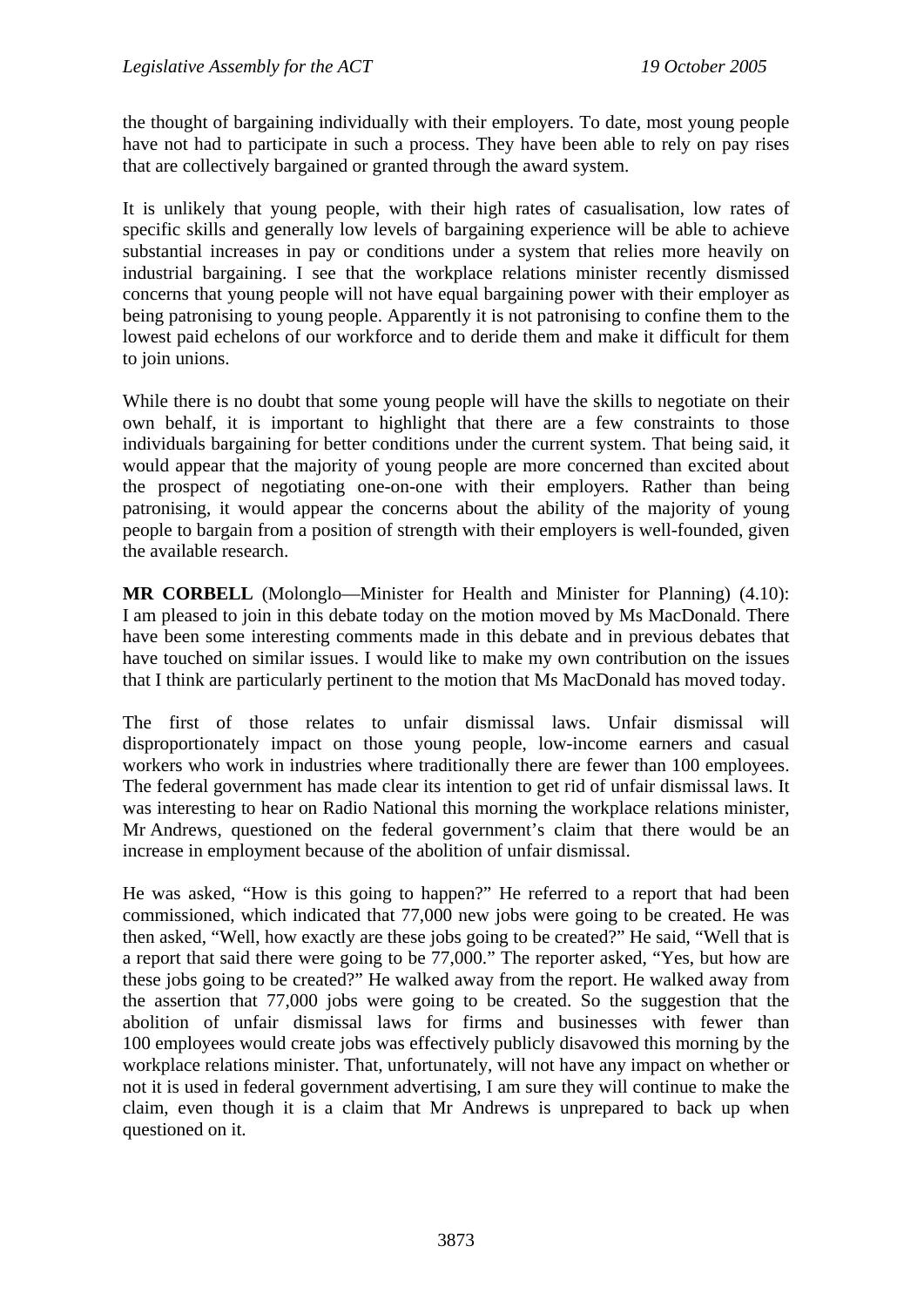The key element of Ms MacDonald's motion deals with no worker being worse off and, effectively, the abolition of the no-disadvantage test. Mr Mulcahy has made much of claims by the Labor movement, the Labor Party, the churches, the Salvation Army, a whole range of organisations that have come out and said, "These are serious issues of concern." "These claims are not backed up," say Mr Mulcahy and those on the opposite side of the house, "by the evidence that we have seen of wages growth and employment growth," and so on.

There is no doubt that right now it is an employees' market. Workforce shortages in a whole range of areas have seen unemployment drop and wages grow. But the real question is: what will happen to workers and employees when it is an employers' market? What will happen then? What will happen when the employer has the choice as to whom to recruit, whom to retain, whom to employ, whom to pay and under what conditions? It is then that the safeguards are important. That is really the circumstance in which the federal government's package should be judged, not when times are good for workers, not when there is demand from employers for workers and there is limited choice.

Of course, when there is low unemployment and workforce shortages, employers are going to pay attractive wages, higher than average wages, and we will see real wages growth. But how is this package going to stand up when there is higher unemployment? How is it going to stand up then? That is when these things will become very important. Surely Mr Mulcahy is not saying that we are always going to have wages growth, high levels of employment and low levels of unemployment? The history of the past two decades alone suggests otherwise, let alone the history of this nation since Federation. That really needs to be considered.

In a time of higher unemployment, how much guarantee will we have that employers will still respect their employees' needs for long service leave, maternity leave, penalty rates, occupational health and safety issues, all those things? How will those issues be respected in conditions of employment when employees do not have the bargaining power they have in these current prosperous times? Do we seriously believe that, unless they are legislated for and guaranteed in collective agreements and in industrial relations law, those things will still be respected? The answer is no, they will not be respected because there will be no market incentive to respect them. Employers will be able to pick and chose. They will say, "If you want to be employed, I am sorry, but long service leave, leave loading, penalty rates and maternity leave are optional. They are not essential. They are not basic rights."

The other really disturbing thing about this debate is that the ability to have a job seems to be more important than the ability to have a job that is well paid and where you are respected as an employee, as a worker. It does not matter whether you have got crummy conditions; it does not matter whether you have got poor conditions of service; it does not matter whether you are not respected for your role in the workplace. You have just got a job. For Labor members, it has never been about just jobs. The Labor Party has never been about just having a job. The Labor Party is about having a job where you are respected and where your rights as an individual and as a human being are respected. That is the fundamental difference, I think, in the debate that we are seeing currently in this nation.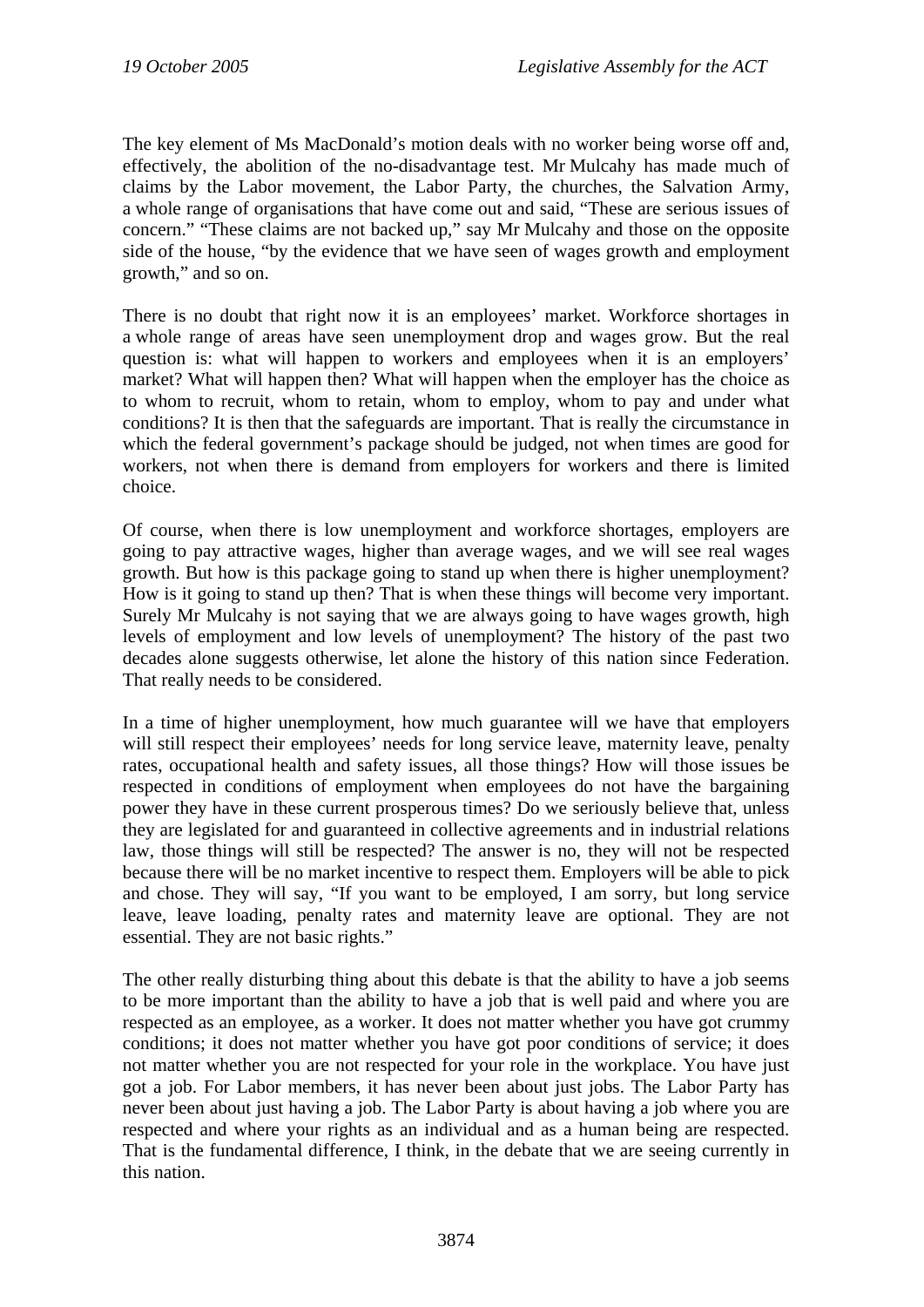There is a range of other issues that are probably worth addressing. Mr Mulcahy and those on the other side of the chamber go on to say, "Times are prosperous and you are seeing real wages growth. Don't worry. This package will be fine." They are saying that everything seems to be good. There is no doubt that people are better paid and that rates of unemployment are low. But what is the other side of that equation? The other side of that equation is that we are seeing increased casualisation of the workforce, increased levels of part-time work—

**Mrs Burke**: It's called choice, Simon.

**MR CORBELL**: It is not choice.

**Mrs Burke**: Of course it is choice.

**MR CORBELL**: It is not choice. I will take Mrs Burke up on this question. The overwhelming majority of those people who were surveyed who currently have part-time or casual work indicated they want full-time work. It is not choice. They want a decent full-time job. So this notion of flexibility, this notion of choice is a nonsense. Most people want greater certainty. They want greater certainty of employment, greater guarantee of employment. How can you raise your family, how can you plan your future, how can you create the legacy you want to leave for your children when you do not know whether you are going to be working in six months time?

**Mrs Burke**: It gives people a flexible lifestyle.

**MR CORBELL**: Those are the issues. These are not lifestyle choices.

**Mrs Burke**: Of course they are.

**MR CORBELL**: Mrs Burke says that this is a wonderful lifestyle choice. Some people do choose, but most people want more than they have when it comes to part-time and casual work. They want greater certainty and security of employment. How can you participate as a citizen of society without those guarantees?

Of course this wonderful age of prosperity has had other impacts, for example, the highest level of individual household debt in Australian history and the crippling burden that that is placing on Australian families, Australian workers and Australian individuals. We have the highest hours of work undertaken of any OECD country. We are the most productive country in the OECD in terms of hours worked. We have the highest average number of hours worked of any industrialised nation in the Western world, to use that classification.

These are not solely wonderful, rosy times. Families face less time for themselves, less time for their children, less time to enjoy the benefits of their labour because of the reforms that have been put in place since 1996. That is occurring because of the provisions that are already in place, and these changes will only make those things worse for low-income earners, children and young people—

**MR DEPUTY SPEAKER**: The member's time has expired.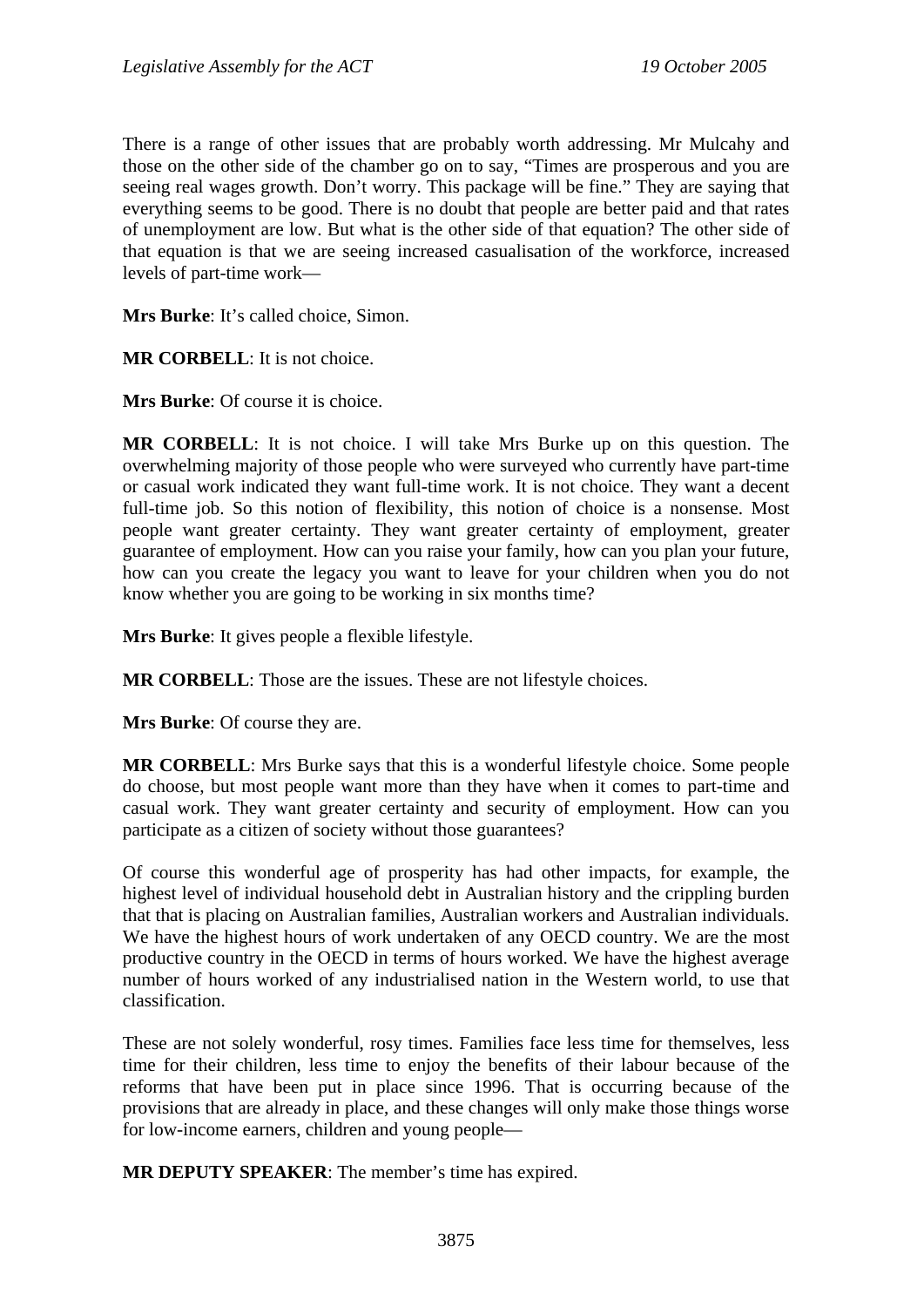**MR STEFANIAK** (Ginninderra) (4.20): I have a number of figures here that I think are pertinent to this debate. They show that, rather than being something to be feared, these new reforms are actually to be welcomed. As we have heard before, the earnings of employees on Australian workplace agreements are, on average, 13 per cent higher than employees engaged under a collective agreement. That is \$890.93 as opposed to \$787.40. There is another figure. The weekly earnings of employees on Australian workplace agreement are, on average, 100 per cent higher than employees on awards, that is, \$890.93 as opposed to \$444.55.

The weekly earnings of non-managerial AWA employees are, on average, three per cent higher than those on collective agreements, that is, \$744.96 per week as opposed to \$720.22. Private sector AWA employees' weekly earnings are, on average, nine per cent higher than private sector employees on collective agreements, that is, \$800.73 a week as opposed to \$733.50 a week. Private sector AWA employees' weekly earnings are, on average, 81 per cent higher than private sector employees on awards, that is, \$800.73 a week as opposed to \$442.72.

In the public sector, AWA employees' weekly earnings are, on average, 57 per cent higher than for public sector collective agreement employees, that is, \$1,3078.47 a week as opposed to \$878.50 a week. The source of that information is the ABS *Employee earnings and hours survey 2004*, ABS Category No 6306.0. From their introduction in 1997 to the end of September 2005, 761,291 Australian workplace agreements have been approved. In the past 12 months, 214,406 AWAs have been approved. This represents a 38 per cent increase on the previous 12 months.

Mr Mulcahy said that I was going to mention what people on AWAs actually think of them. The DEWR *Report on agreement making under the Workplace Relations Act 2002-03* contains some interesting statistics. Compared with workers on collective agreements under the federal system, AWA employees are more satisfied that they are rewarded for their efforts than collective employees, 44 per cent as opposed to 29 per cent; more satisfied with the change in their pay and conditions, 38 per cent compared with 29 per cent; feel they have more influence over decisions affecting them in the workplace, 69 per cent compared with 65 per cent; more likely to say that stress in the workplace has reduced over the last two years, 19 per cent compared with 14 per cent; while collective employees are more likely to say stress has increased— 49 per cent to 37 per cent. Stress is one of the big factors that have been mentioned by those opposing the Howard government reforms. Those figures seem to belie those claims. I find them very interesting.

There are some further findings in this report. It states that AWA employees are more likely to say that management does its best to get along with staff, 64 per cent compared with 34 per cent; and, finally, are more likely to feel that management gives them a say in how they do their jobs, 58 per cent compared with 35 per cent. Really, I think those figures belie all the doom and gloom put about by our colleagues opposite.

I speak now on the need for change. There are currently six different workplace relations systems in Australia and thousands of federal and state awards. I think a figure of 4,000 has been bandied about in this place. This system is a product of a compromise over many years. It creates confusion and costs for all Australian businesses and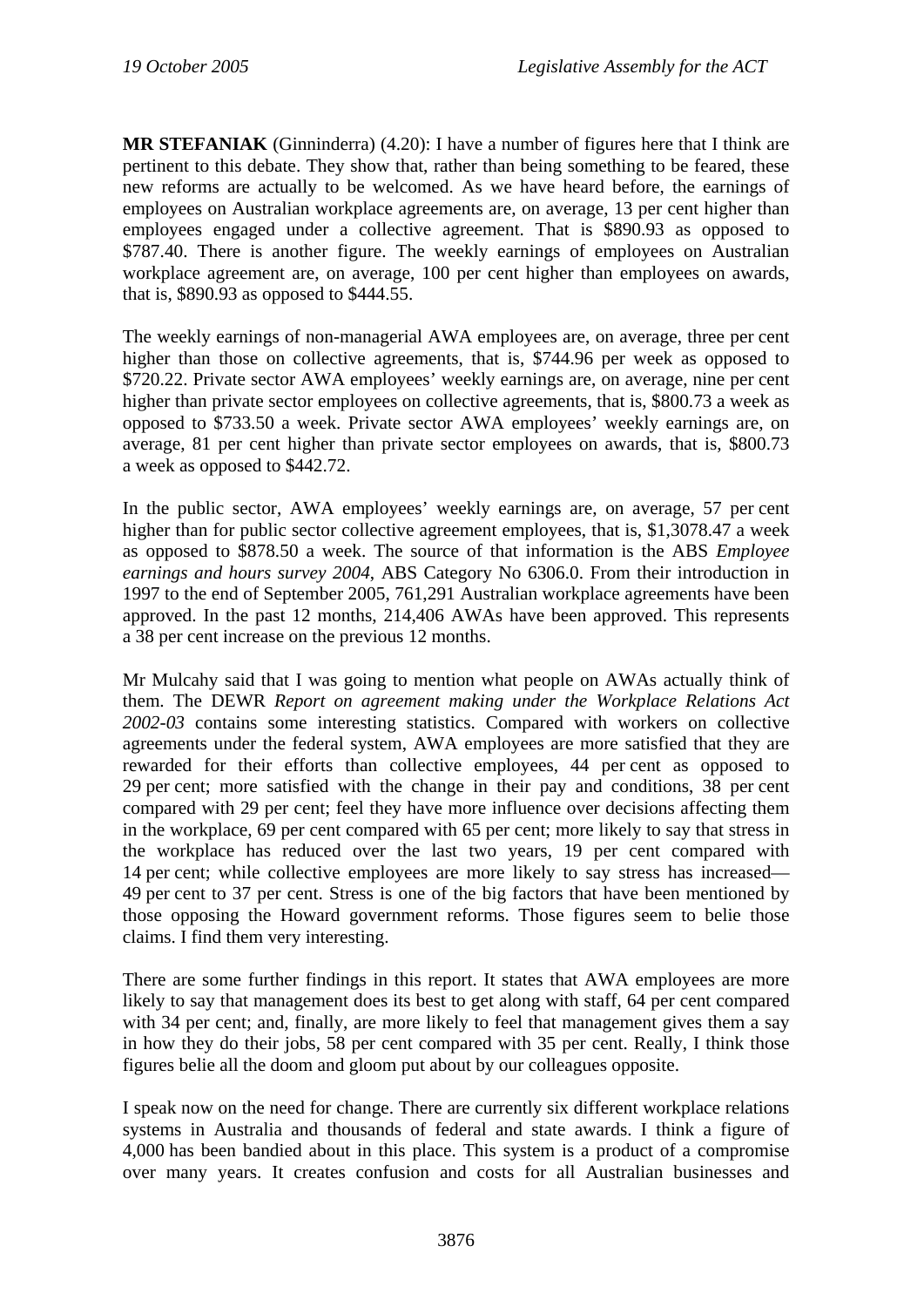employees. Really, in the 21st century, different workplace relations systems seem to make as much sense as different railway gauges did in the 20th century. The current system was designed in the 1900s to solve industrial problems of the 1890s. Quite clearly, we have to move on. We need to have further reforms.

It is interesting that the government's proposed changes really are the next evolutionary step in a process of change from a centralised award system to one based primarily on bargaining at workplace level. The Keating government in 1993 began the process. The Howard government, with its 1996 reforms, continued it, and these are a natural extension of those. I am not going to repeat what one of my colleagues said about Paul Keating's vision for his new system in 1993. Certainly I commend his vision to those opposite. Basically the principles he espoused in his speech to the Institute of Company Directors on 21 April 1993 are the same as those underlying the government's current reforms. Keating, to give credit where credit is due, realised that the IR system was out of date and, like the rest of the economy, needed a major structural modernisation. The job was only half done by his government in 1993, indeed by the Howard government in 1996.

The Labor Party likes to refer to research conducted by Access Economics. Research conducted by Access Economics and released earlier this year estimated that in 2004 the benefits of changes to the workplace relations system over the past decade as a result of the Keating reforms and then the Howard reforms of 1996 were equivalent to \$4,200 in additional income per person per year and the equivalent of over \$80,000 in wealth per person. Had it not been for reforms to workplace relations, the average unemployment rate in 2004 would have been 8.1 per cent and not 5.8 per cent. We have heard that we are currently enjoying record low unemployment rates and record low interest rates compared with some of the horrendous unemployment rates and interest rates we have seen in the past.

The Access Economics report goes on to estimate that, if the economy could continue to grow at four per cent per annum over the next 20 years, as opposed to 2.4 per cent, the average Australian would be \$74,000 better off and the gap between low growth of 2.4 per cent and strong growth of four per cent could be achieved by building on existing reforms, including workplace relation reforms. The Labor Party often trots out figures from Access Economics, and they seem keen to embrace workplace reform.

Labor policy would return Australia to the fairly dark old days of a very rigid one-size-fits-all industrial relations system that would discourage enterprise bargaining and effectively abolish individual Australian workplace agreements. I think that would be a sad step indeed, as would most Australian workers. The ALP's current industrial relations platform imposes on the party a policy that would not only roll back the Howard reforms since 1996, but also would undo the enterprise bargaining reforms implemented by the Keating government in 1993.

Paul Keating's former economics adviser, John Edwards, described this platform as one that had the potential to "reverse Labor's own reforms of 1992-94 and to reintroduce the worst aspects of the old awards system". Access Economics, the ALP's preferred economic consultants, concluded that: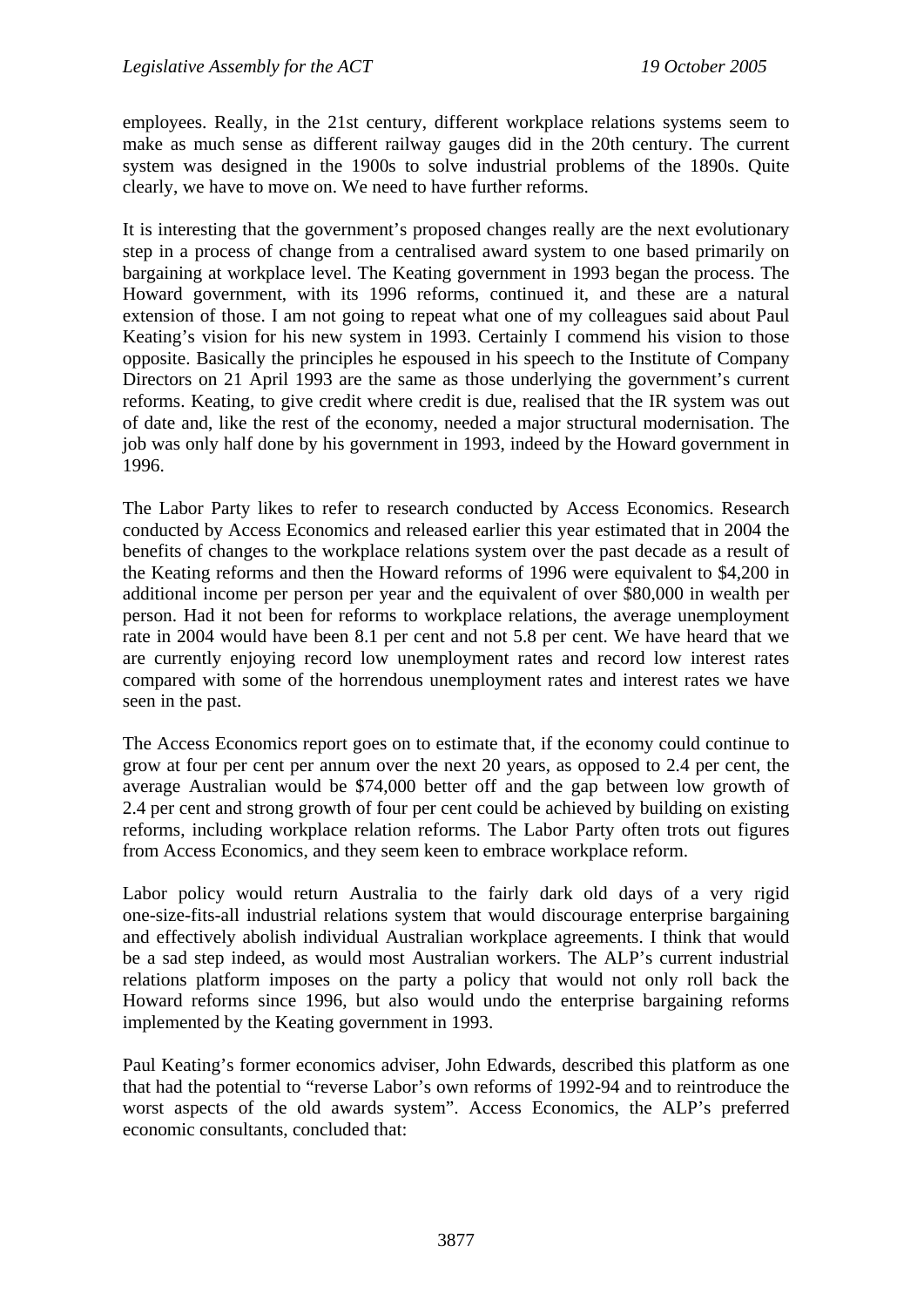Such policies are unlikely to deliver on the four goals espoused by the ALP—high growth, high incomes, low unemployment, and a fairer Australia ... The ALP workplace relations policy platform runs the risk of moving Australia further from those goals.

Those figures and statements from bodies that are used by the ALP are very telling indeed. They show that there are considerable inaccuracies in Ms McDonald's motion, and it should be opposed.

These workplace reforms will continue to help ordinary Australians, especially ordinary young Australians moving into the workforce, to get ahead in life. I agree with Mr Corbell that it is a workers' market at present, and it will continue to be. We do have a skills shortage, especially in the trades. There is immense potential for people going into the workforce now to be in that pleasant situation which I think Mr Mulcahy and I referred to that existed 30 or 35 years ago where you could go to an unemployment office and look at a few jobs and have a choice. That is something we did not see in the late seventies, in the eighties and, indeed, for much of the nineties.

I commend the federal government for what they are doing. It is going to help the people who matter most in this. It is the old Aussie battler who will be helped, rather than hindered, by these reforms.

**MS MacDONALD** (Brindabella) (4.30), in reply: For the sake of the people who have put us in this place, it is good to have discussion and debate, and it is always good to be able to knock down spurious arguments from the opposite side. So I thank members for their contributions to the debate today, even if they are wrong.

I am disappointed that I did not hear from more of those opposite. It would have been good to hear the opinion of the leader of the opposition. I have been in this place when the leader of the opposition has declared himself to be the best friend of the CFMEU and proudly worn the CFMEU's lapel badge on his lapel. I am curious to know where his mateship with the CFMEU lies in regard to workplace reform because I am pretty sure in fact, I am quite positive—that the CFMEU is opposed to these proposed changes.

I will address each of the arguments put forward and address them as best I can. I will go in reverse order. Mr Stefaniak talked about earnings under AWAs being higher than under collective agreements or awards. It is important to look at those people who are actually on Australian workplace agreements. They are, in the main, senior executives. There are very highly paid people in the mining industry. There are a number of people in other highly paid areas that are on what are essentially individual contracts. That has always been the case. If we were to take away the figures that can be attributed to the senior executives, those in the mining industry and those in other highly paid industries who are on individual contracts, then the figures would go down quite significantly.

Mr Stefaniak mentioned Paul Keating's speech in 1993, and I think Mr Seselja also referred to it earlier today. I could be wrong, but I am pretty sure that, in 1993, Mr Keating was speaking about the changes proposed by the then minister for industrial relations, Laurie Brereton. While I did not necessarily agree with some of those changes, there was a need for change. There is no two ways about that. But Laurie Brereton and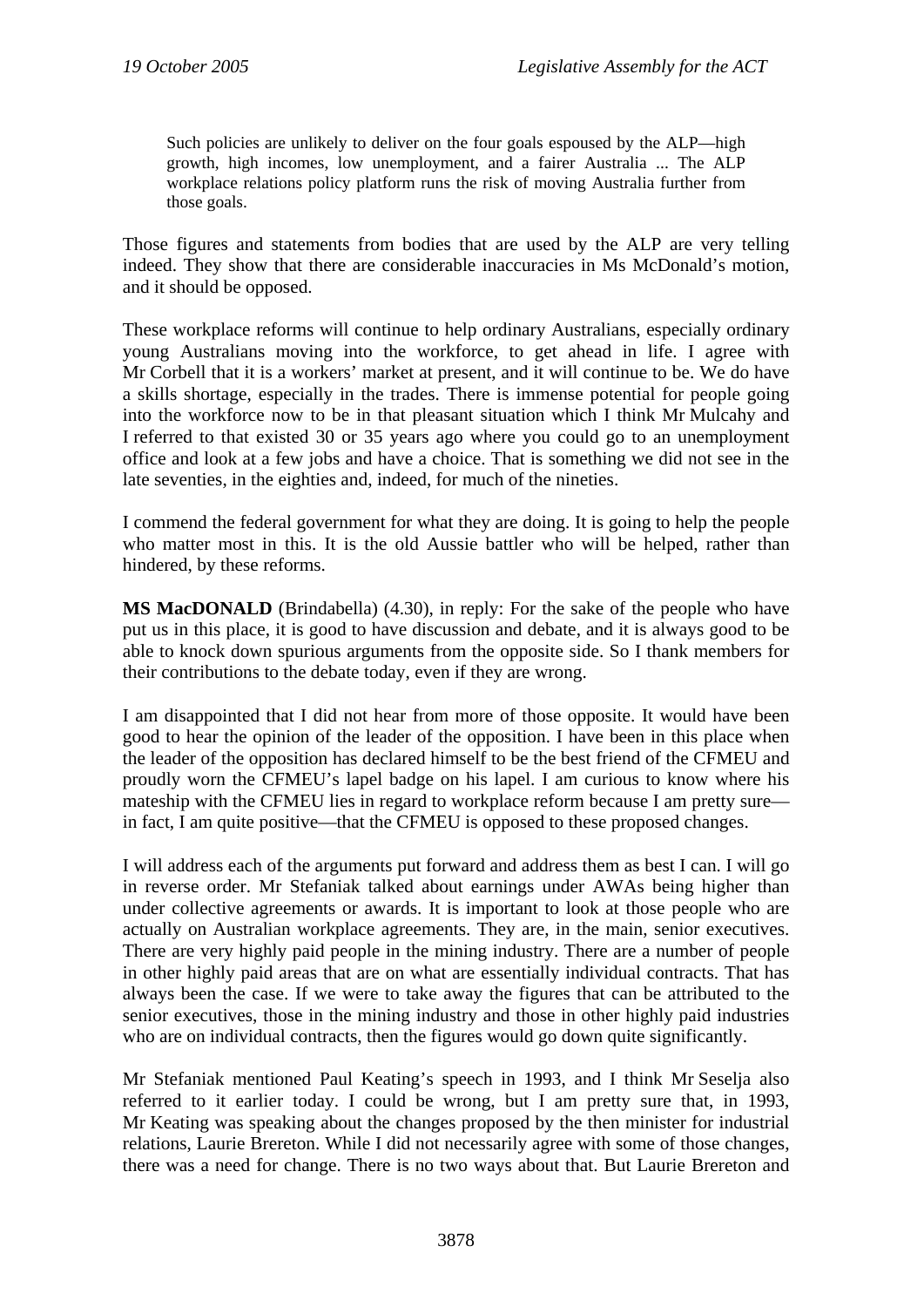Paul Keating were at no stage talking about doing away with all but five of the legislative minimums, and that is what the current federal government is talking about doing.

Mr Corbell made a number of good points. Specifically he talked about unfair dismissal and the disproportionate effect that this would have on the young, women and casual workers. You could go in to work one day and suddenly your employer does not like the colour of your socks and you are out the door for no good reason. Because you are working in a workplace with fewer than 100 employees, you have no redress, unless you want to pay lots of money, lots of dollars to an already wealthy lawyer to take your case to the Federal Court.

Mr Corbell also mentioned the point that the opposition seem to be raising in this debate, that it is about having a job, not about the type of job or the conditions that you get. He said that Labor has never been about that. I could not agree more. That is very much at the heart of this debate, that the current federal government is taking away that basic, underlying principle in Australia of a fair go. It is about—

**Mrs Burke**: How do you know? You have not seen the legislation yet, Karin.

**MS MacDONALD**: Mrs Burke, please do not interrupt me. Mr Deputy Speaker, would you remind Mrs Burke of Standing Order 39.

**MR DEPUTY SPEAKER**: I think Mrs Burke will have taken note of the point.

**MS MacDONALD**: I would rather not waste any more of my time. I thank Dr Foskey for her contribution. She made a couple of very good points. She spoke about women still facing unequal pay and discrimination in the workplace and specifically referred to the issue of childcare. She said that one of her own employees has young children and that those young children often get sick. Dr Foskey provides a flexible workplace but she does not know whether or not others would be as flexible. I could not agree more.

This is not to brag, but I have an employee who has a young child who often gets sick as well. I try to be flexible, and I hope that I am, but most employers out there are not necessarily that flexible.

### **Mr Mulcahy**: Rubbish!

**MS MacDONALD**: They are not, Mr Mulcahy, and you cannot argue that they are. It brings to mind the time when I was union organiser when a woman whom I represented was sacked because she was pregnant and could not work long hours. Of course, her unfair dismissal claim was upheld. But that would not happen now, Mr Mulcahy, because she worked in a workplace of fewer than 100 employees. To have an unfair dismissal claim upheld now, she would, firstly, have to prove that she had been discriminated against because of the fact that she was pregnant and could not work the lengthy hours and, secondly, find the \$30,000 in order to pay a legal representative to take the matter to the Federal Court. That is a preposterous notion!

I have left the best till last, and that, of course, is Mr Mulcahy. He made a comment about having a go at people's families. I do not believe that actually happened. It is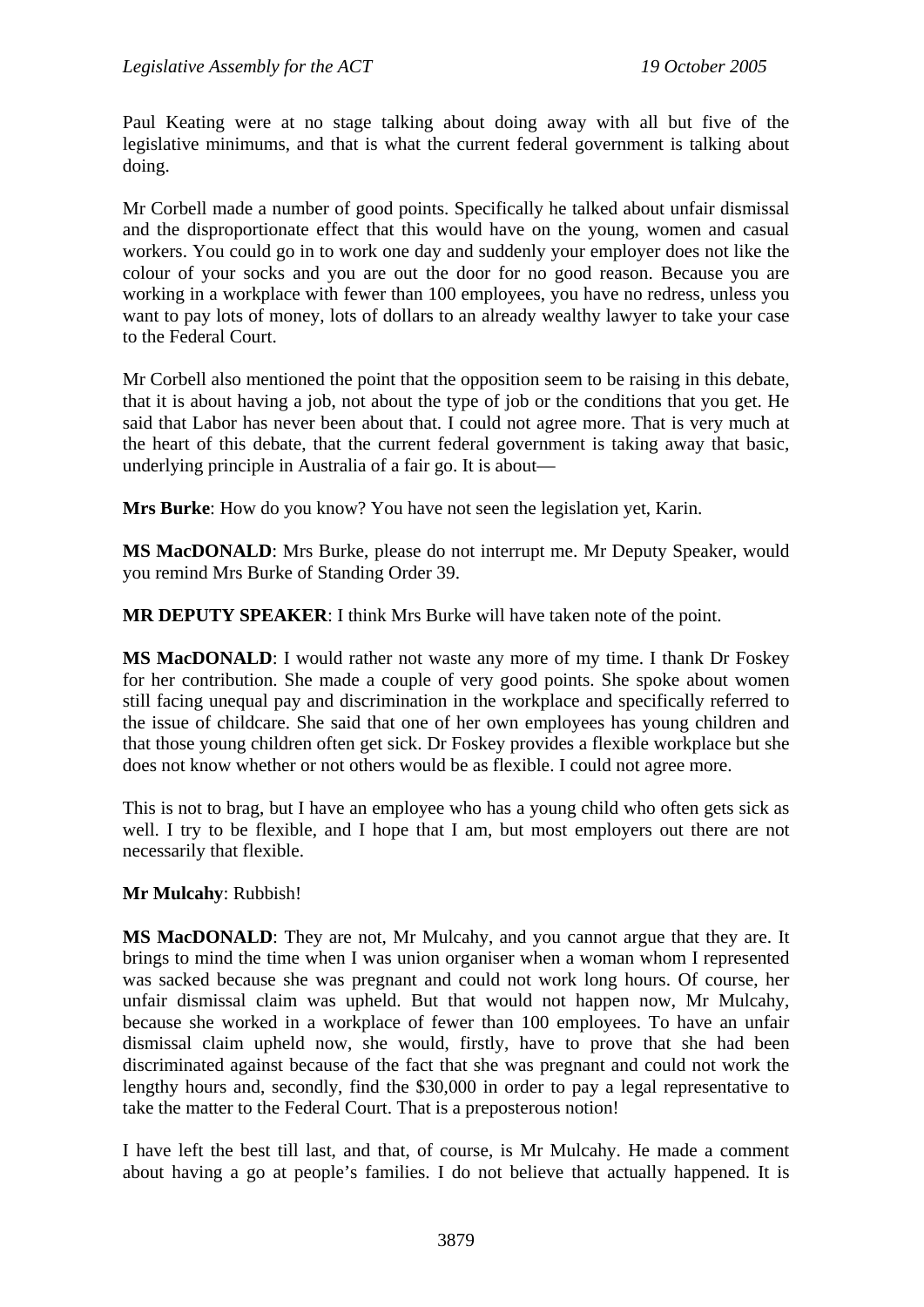important for us to keep in mind that if we, as rather privileged members of society, point out that other people do not have it as good as we do, that is not having a go. That is part of the debate. Mr Mulcahy also said that people were not likely to be taken advantage of, that this is not 1929 with masses queuing for employment; the economy is strong. That begs the question: if the economy is so strong, what is the pressing need to actually put through these so-called reforms? There is none. Mr Corbell made the very pertinent point that, although the economy is strong at this particular point, how will this legislation stand up when we have higher unemployment?

There was also a comment made about doom and gloom predictions by Beazley that have not come to pass. That could well be because Mr Peter Reith was not actually successful in getting through all the workplace reforms that he wanted. That is why the doom and gloom situation has not come to pass. But I can tell you, Mr Mulcahy, that it has not been sunshine and happiness for all. The federal government should give all Australians a fair go. I commend this motion to the Assembly.

Motion agreed to.

# **People living in poverty**

**DR FOSKEY** (Molonglo) (4.40): I move:

That this Assembly, in regard to people living in poverty in the ACT:

(1) recognises:

- (a) the link between unemployment, underemployment, and ongoing cycles of poverty;
- (b) the growing proportion of the low-skilled workforce at risk of unemployment and underemployment due to the increasing casualisation of the workforce; and
- (c) the prohibitively high effective marginal tax rates for social security beneficiaries;
- (2) acknowledges their increased vulnerability as a consequence of Federal Government policy to:
	- (a) extensively reshape employment conditions and arrangements; and
	- (b) require more social security beneficiaries to re-enter the workforce; and
- (3) calls on the ACT Government to:
	- (a) provide a detailed analysis of employment rates and distribution in the ACT;
	- (b) investigate a targeted employment creation and support strategy incorporating:
		- (i) the refocussing of business support programs to those creating entry level employment, such as in areas of community and social services; and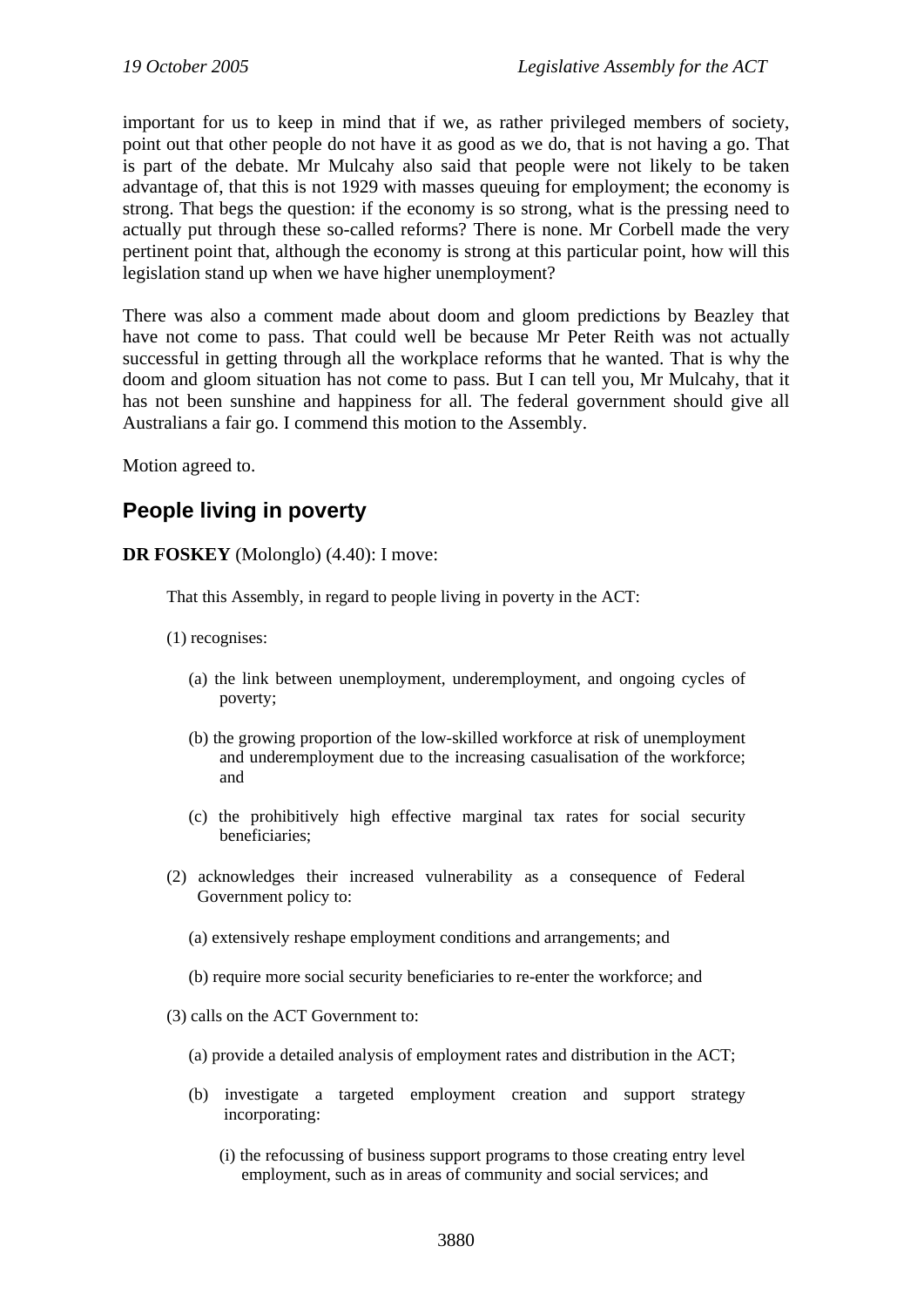- (ii) the establishment of wage subsidy schemes for people in low paid employment, with a particular focus on exempting the wages of lowpaid workers from payroll tax; and
- (c) report to the Assembly in the first sitting week of March 2006.

I am putting forward this motion today for two reasons: firstly, because it is Anti-Poverty Week and there is a well-deserved emphasis on the state of poverty in our region and, secondly, because the elimination of much of the poverty in the ACT is within our reach if we are prepared to take action.

We are all well aware that Canberra is a fortunate place when it comes to income and education standards, as they are, on average, almost the highest for any Australian state or territory. But, although our average Canberran is much better off than elsewhere, there is still a substantial number of ACT residents living in poverty, and the federal government plans substantial changes that may well keep them trapped in the poverty cycle.

My motion recognises those in our region who are living in poverty and seeks to support them in practical ways. The motion recognises the link between employment and poverty, and the difficulties that low-income or low-skilled workers face when engaging with our work environment. The motion also calls on the government to investigate methods of improving its support for low-income and low-skilled workers. Please note that, while I understand that poverty can be linked with many factors beyond employment, I am focusing on employment today as I believe that there is a gap in the debate in the ACT about what can be done within this portfolio by the ACT government to assist our residents.

How many ACT residents are living in poverty? First, I would like to outline the nature of poverty in the ACT. Again a caveat: poverty statistics vary along with the measurements and who does the measuring. According to the National Centre for Social and Economic Modelling, in 2005 the ACT has the lowest poverty rate in Australia at 6.5 per cent. Patrick Stakelum, ACT demographer for the Chief Minister's Department, estimates that 8.6 per cent live in poverty.

Bishop Pat Power said on Monday at the launch of Anti-Poverty Week that approximately one in 12 people in the ACT live in poverty, equating to around 25,000 people. However, in all states including the ACT there are proportionately more children than adults living in poverty. This is because households deemed to be living in poverty tend to have more children living in them than adults. Having children tends to cost quite a bit of money.

What link is there between poverty and employment? The most obvious link between employment and poverty is unemployment, as it is well established that the best defence against poverty in today's world is a full-time job. Once, it was access to land and peasants who worked for you for nothing. In many other countries today it is the number of children and supporting relatives. But in this country at this time it is a full-time job. Other factors can be linked to a person's lack of income that provides an adequate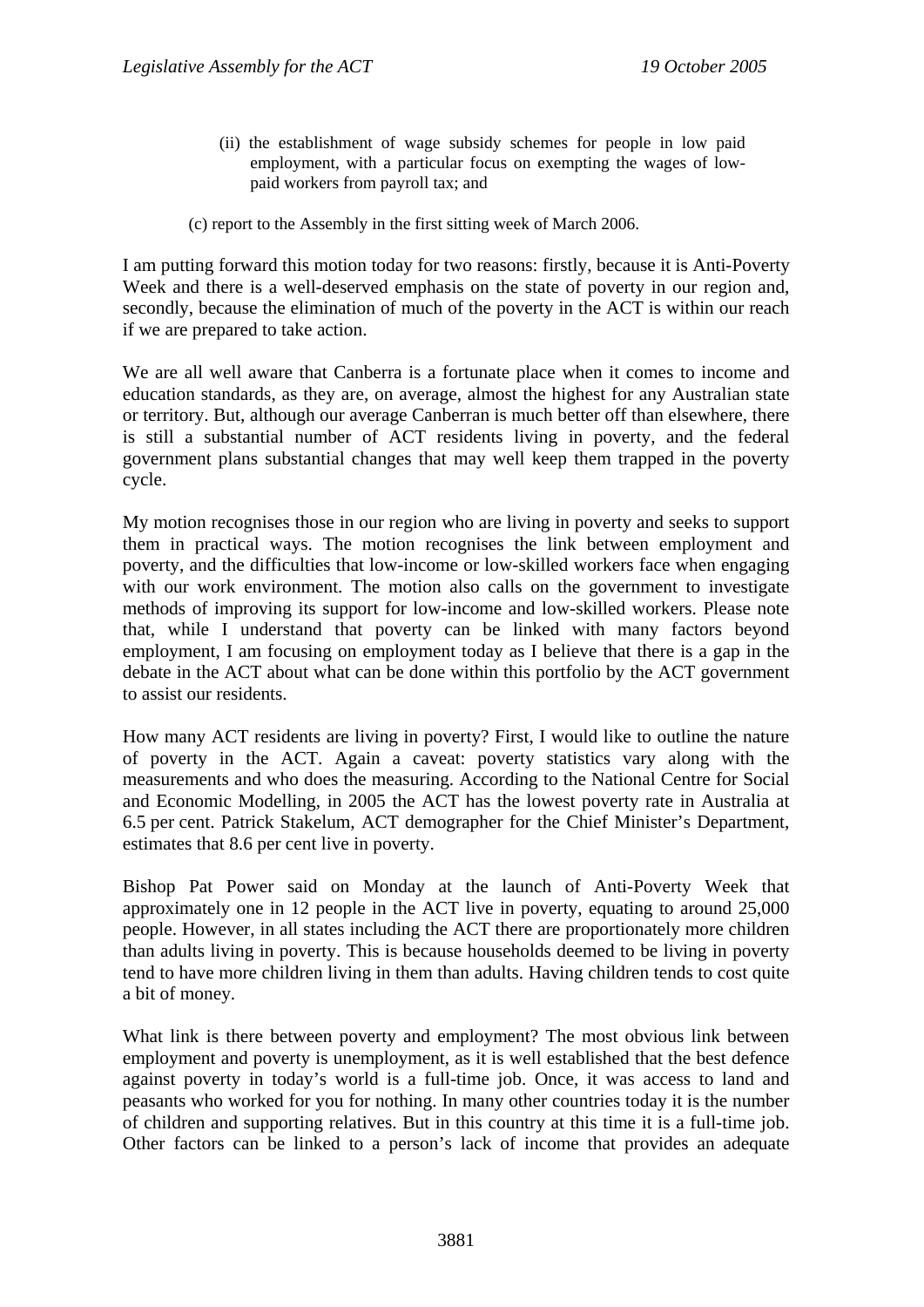standard of living, like underemployment, a low level of skills, and limited ability to negotiate an adequate wage and benefits. That is what we were just talking about.

A key part of this discussion is the role of underemployment. There were huge changes in the labour market in the 1980s and 1990s and the substantial shift to part-time work and casualisation is not reflected in the main measures of labour market performance. So, while our unemployment rate may be at its lowest for the last 25 years, the number of men in particular employed on a full-time basis is steadily falling. In 1985, around 90 per cent of males held a full-time job. Today, this is only around 70 per cent. Many of those who have dropped out of the labour force have moved onto income support, including the rapidly growing disability support pension.

When you look at the figures for working men and women combined, only about 60 per cent have a full-time job. I am not trying to comment about either gender's ability to work, but the falling figures for male full-time work indicate a real problem when you think of who is expected to bring home the bacon in many households. This problem becomes even worse when you look at low-skilled male workers. The statistics show that of ACT males with a university degree 80 per cent are employed full time; but of ACT males with a year 10 qualification only 50 per cent are employed full time. The pattern applies to women also, at a rate of 60 per cent compared to 30 per cent. Therefore, one could deduce that the biggest challenge for the ACT government in reducing poverty is to support or promote the employment of low-skilled workers. As a community, the ACT is capable of addressing this problem and, given that it is the richest jurisdiction in the country, I believe that we have an obligation to do so.

What effect does poverty have on children? Another important link between poverty and employment is the effect that parents' work practices have on their children. Considerable research indicates that, overall, children do better in households where there is at least one parent in the labour force. Even apart from the extra income that comes from parental employment, the experience of growing up in an environment where parents prepare for work every day is thought to prepare children for the world of work themselves. Yet in the ACT today—and this is a significant statistic—one in six children lives in a household where no adult has a job of any type, and nearly one in four lives in a household where no adult has a full-time job. Intergenerational unemployment is a strong risk for kids in that situation.

So what are the expected future problems between poverty and employment? Now the federal government's industrial relations reform, which it has labelled, quite humorously, WorkChoices, and its welfare to work program, perhaps to be labelled "LifeHelp"—God help me—will make it more difficult for those living in poverty to engage in the work force. The welfare to work program will push more low-skilled workers into the work force, while changes in industrial relations will make it more difficult for low-skilled workers to bargain for appropriate income and benefits. On top of that, people on a low income entering the work force confront high effective marginal tax rates of around 60 per cent, meaning that a person who earns an additional \$1 often loses 60c of benefits and so is only 40c better off. Clearly, this is not an incentive to move from welfare status to low-paid work. No wonder the government is making it compulsory. The Greens prefer carrots to sticks, and that is where the ACT government may come in.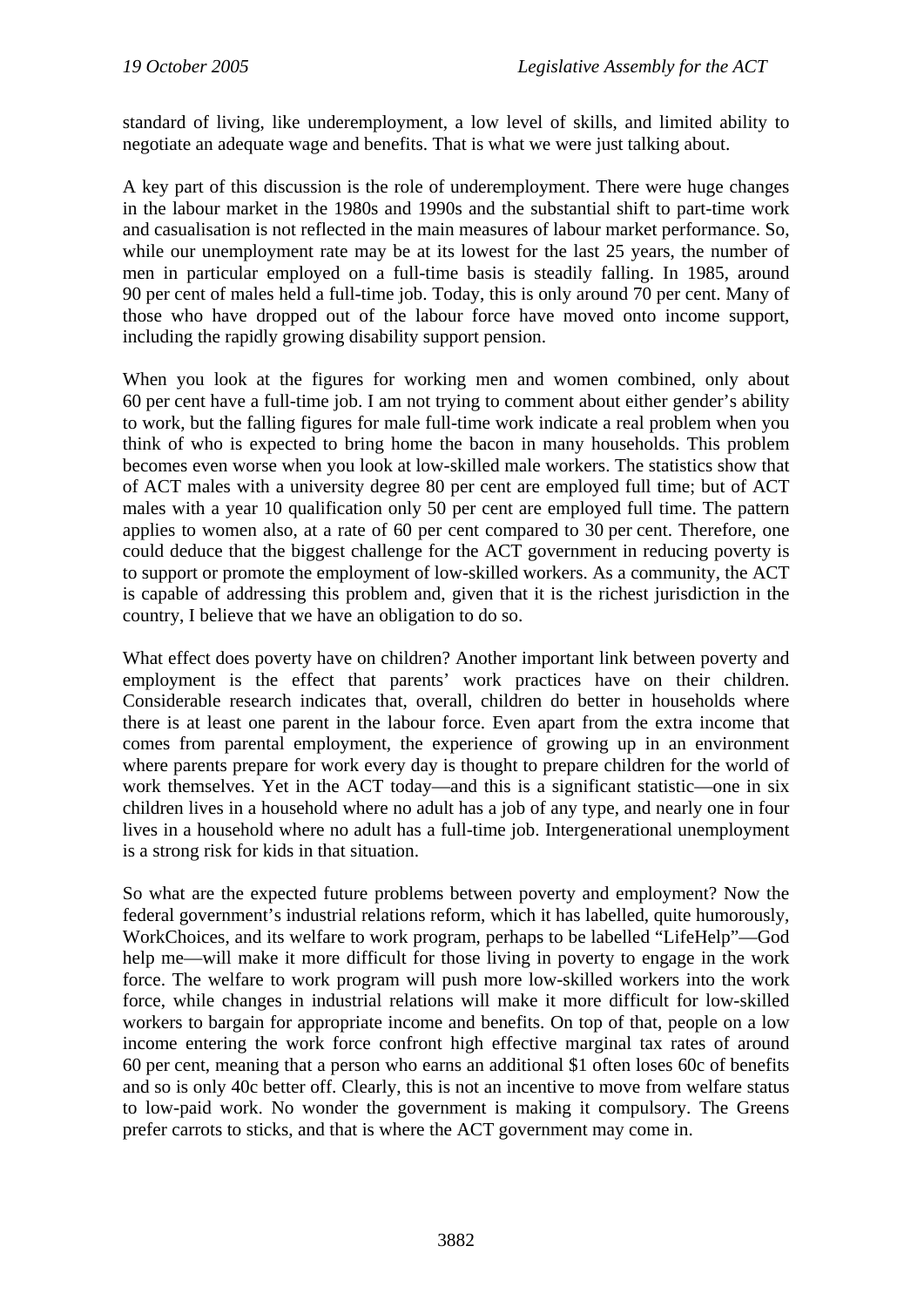What can the ACT government do about poverty? The ACT Greens recognise the primacy of the federal government over the ACT government in the taxation, industrial relations and welfare systems. But we also recognise that the ACT government can consider progressive or more effective ways of using the spending and taxing methods within its control. In order to improve the effectiveness of government funding allocated to portfolios involving poverty, I propose that the government reconsider the way it measures poverty and employment in the ACT. The ACT Greens believe that governments, media and business sectors focus too much on the highly artificial and manipulated unemployment rate, which excludes underemployment, the disenfranchised and committed volunteers. Much more useful figures could include the distribution of workers per income and per work hours and the number of residents receiving welfare benefits, as well as poverty rates. Most of these figures are available through the Australian Bureau of Statistics and should be recognised and used on a regular basis to measure the state of our citizens' income and employment. I trust that the government will use this debate as a trigger to conduct an investigation into such indicators, so that it can better measure the effectiveness of its policies.

On the subject of spending, a common theme amongst the government's media releases is the support it provides to local business and the development of our information technology industry. While I am generally supportive of such programs, I suspect that government spending on these areas does little for low-skilled and/or low-income workers. Anecdotal evidence indicates that unemployed, skilled Canberrans often move out of the area if they are unemployed, as Canberra is an expensive place to live, leaving a core of low-skilled unemployed who have particular problems that will not be resolved by providing incentives to high-end employers in the IT industries.

The government may also argue that by improving our business sector the net effects will trickle down. But research shows that the trickle-down effect is selective about where it trickles, as companies' profits stay with company owners and shareholders and not the workers in the company. My motion, therefore, calls on the government to investigate the distribution of its funds to business support versus employment creation. Such an investigation should analyse the effectiveness of government spending and methods of supporting employment creation. One method of supporting employment creation has previously been raised by ACTCOSS, which suggested that the government can support community service organisations and low-skilled workers at the same time by assisting in their employment costs.

The community services sector makes a major contribution to the ACT economy in several ways. First, it is a major and growing employer in the ACT. It makes up around four per cent of the ACT labour market, a larger proportion than the manufacturing, wholesale trade, electricity, gas and water supply, transport and storage, communications services, or finance and insurance sectors. Industry outlooks also suggest that growth in the community services sector will continue to be strong. There is never a shortage of work in the community sector, just a shortage of resources to do it all.

Second, flow-on benefits from community services expenditure has broader and more substantial benefits in spending in almost every other industry area. A dollar spent helping someone find accommodation has a larger flow-on effect in the economy, adding more value and creating more jobs, than a dollar spent on forestry, for instance. Third,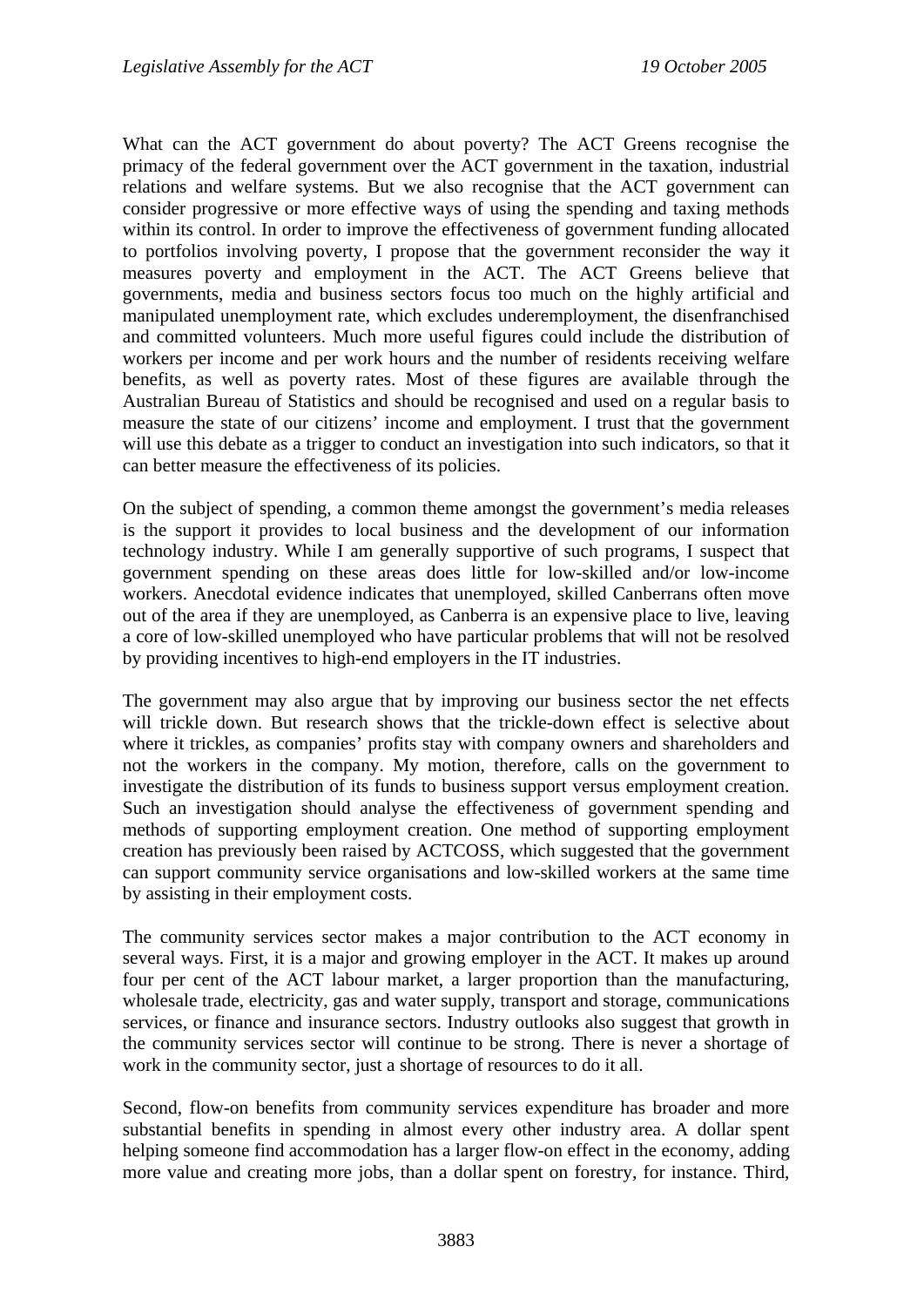community services play an important role in preventing and reducing unemployment. They assist people to manage difficult transitions that might otherwise result in long-term unemployment. They also facilitate people's access to other services and resources that they need to overcome labour market disadvantage, for example, childcare facilitating education; they overcome access barriers, for example, for people with a disability; and they combat discouragement. In doing so, community services facilitate and support participation in the labour market, enable economic independence and minimise the social and economic costs of unemployment. Finally, the community services work force provides diverse ACT employment opportunities.

As for taxes, there is an opportunity in the ACT to roll back to some degree high effective marginal tax rates, enticing people to enter the work force. One method by which the ACT could do this is via the payroll tax. The current system sets a rate of 6.85 per cent, with businesses exempt if they have a payroll below \$1.25 million a year. So a boutique consultancy probably does not pay payroll tax when it takes on a \$200,000 consultant, but a big company like McDonalds pays payroll tax for every minimum wage worker it hires. This motion calls on the government to investigate ways of making the payroll tax more progressive and to report to the Assembly by March next year. Such an investigation can create some debate about ways that the government can redirect its taxes to enhance positive social externalities rather than prevent them.

In closing, I would like to welcome the debate about how we can improve the lives of those ACT residents living on low incomes or working with a low level of skills. While the ACT Labor government rightfully protests the changes being made to the labour market at a federal level, it does have a responsibility to ensure that its residents do not live in poverty.

**MRS DUNNE** (Ginninderra) (4.55): This is a very important issue. Poverty is something that we as legislators should be most concerned about. As we are involved in serving our community, we should spend a considerable effort in serving those least able to serve themselves. However, I suppose there is always going to be something that might be likened to an ideological divide in this place when we talk about poverty.

I welcome Dr Foskey's motion, but I think that first and foremost we must be aware of the fact of just how limited the scope of government is in this, as in many other public policy issues. Often governments involve themselves in public policy issues, often with the best intentions, but the dead hand of government usually militates against the improvement of policy rather than in favour of it.

Towards the end of her speech Dr Foskey talked about a review of the payroll tax system to ensure that it is more progressive. When we talk about progressive payroll taxes, people think that it means that it is better because it is progressive, and they use the other term "regressive". But progressive means that the government progressively takes more and more money from the hands of the people who earn it and from businesses. The important message that the Liberal opposition would like to give today is that the most important thing that we can do to address poverty is to ensure employment.

Employment is the greatest antidote to poverty that we in the ACT can provide, and the alleviation of poverty through employment is first and foremost generated by economic growth, not redistribution. We know that growth depends on the quality of the economic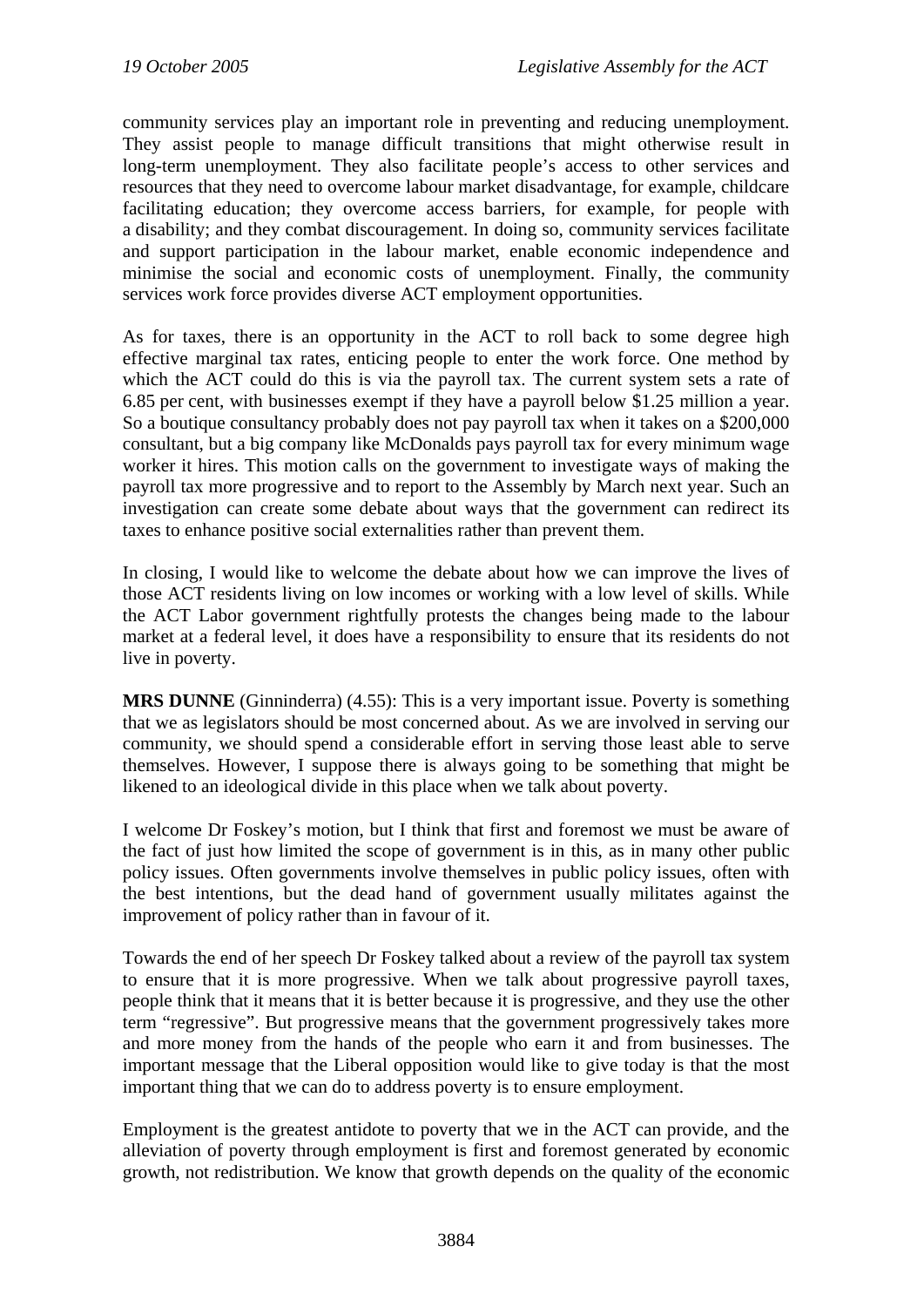institutions, property rights, free markets, the rule of law and rule-bound, limited government, and these are things that we need to keep in mind when we are talking about poverty.

The best thing that we can do about poverty is to provide people with jobs. There are still many disincentives for people to enter the work force and it is incumbent upon us all to address them. Effective marginal tax rates pose a number of disincentives to people on unemployment benefits and disability benefits in entering the work force, and these are issues that must be addressed. These are substantially issues for the commonwealth government, and I welcome the debate in the Liberal Party federally on the issue of tax relief and effective marginal tax rates on people who enter the work force. I think these are the most important things we can do.

Member in this place cannot possibly support a progressive expansion of the payroll tax system, although Dr Foskey did make an interesting point: large organisations like McDonalds, for instance, pay payroll tax when they employ low-paid people, but small institutions may have highly-paid people but they do not pay payroll tax. I think that it might be considered an anomaly, but I think it is an anomaly that we will have to live with, because in the long run it is the aim of the Liberal Party to substantially cut our dependence upon payroll tax, because payroll tax is a tax against employment and without employment we will have no chance of alleviating poverty.

**MR HARGREAVES** (Brindabella—Minister for Disability, Housing and Community Services, Minister for Urban Services and Minister for Police and Emergency Services) (5.00): It was my pleasure this morning to open a poverty-proofing forum at Pilgrim House, which was organised as part of Anti-Poverty Week. I make this point because, while we are talking about employment and its relationship to poverty, I think it is important that we put on the record some of the other things that are happening to address poverty.

Poverty is an insidious thing, and tackling the causes of poverty and social exclusion is a significant challenge for any government. In Canberra, many of us enjoy a quality of life that is equal to the best in Australia. It is easy to forget that not everyone shares in that high quality. Despite the fact that unemployment in the ACT at 2.9 per cent is at its lowest in three decades, there are still individuals and families who are vulnerable and disadvantaged. Dr Foskey touched on this in her speech and I congratulate her for putting that stance on the table. For the sake of argument, let us say that our unemployment rate is three per cent. But how many of those three per cent are long-term unemployed? How many of those people see no hope of ever getting themselves out of the poverty trap?

I am sure we would all agree that one measure of a society's compassion and general wellbeing is the way it looks after and cares for its most vulnerable people. The Stanhope government's Canberra social plan, released in early 2004, was a significant step forward in planning ways to address issues of poverty. It was finalised after extensive consultations and sets a new policy framework for partnership with the community in addressing disadvantage and social exclusion.

As part of the implementation of the social plan, the government established the Community Inclusion Board, headed by noted social commentator and researcher Hugh Mackay, to provide additional advice on strategies to deal with the causes of poverty. In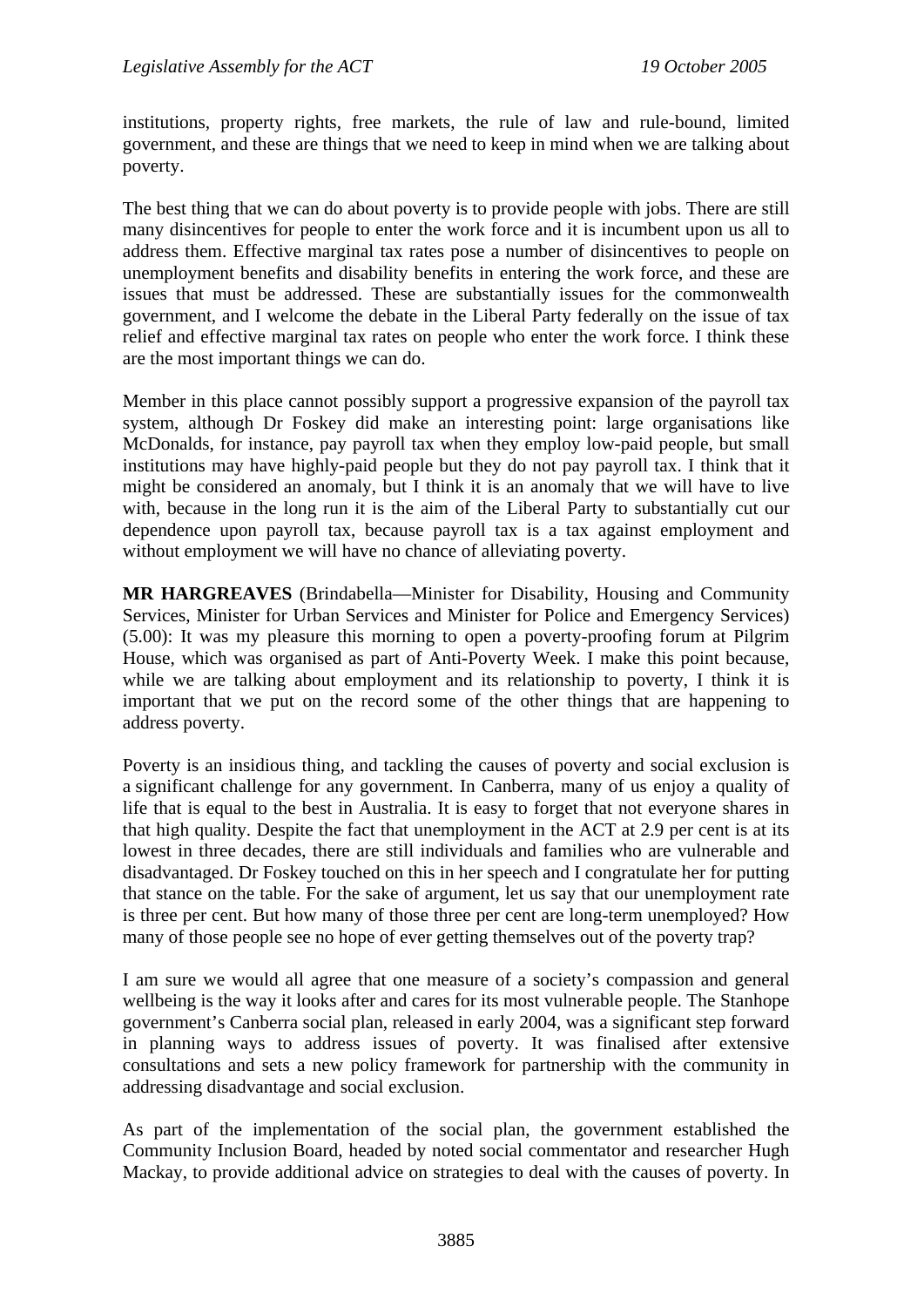fact, the poverty-proofing forum at Pilgrim House today was under the auspices of the Community Inclusion Board.

The board has an ambitious work program around issues such as household and personal debt, neighbourhood and belonging, indigenous disadvantage and long-term unemployment. One of the responsibilities of the board outlined in the social plan is to advise on and monitor a poverty-proofing trial based on the Irish model and other experiences. It is important to know that halfway through a program, a process, a strategy—call it what you will—it will be monitored. It is a fine idea to stop halfway and work out whether what you are doing is working or whether, in fact, it is doing more harm than good. For some individuals, that can be the case. As is said, the road to hell is paved with good intentions, and we need to stop sometimes and have a bit of a look.

It is hoped that the trial will provide a framework for assessing ACT government policies and programs at design and review stages to ensure that government decisions do not act to increase the levels or causes of poverty. It is pleasing to see that the board has already made considerable progress in investigating the complicated and difficult questions in relation to poverty proofing.

The Community Inclusion Board has not only discussed, at a number of meetings, how the poverty-proofing trial should be approached but it also held an earlier consultation workshop in April 2005 with interested representatives from the community sector. To assist in its work on the poverty-proofing trial earlier this year, the board commissioned a consultant, David Pearce, from the Centre for International Economics, to review poverty-proofing processes elsewhere in the world, particularly in relation to the Irish model, and, using this as a basis, to also assist in defining poverty and developing a practical process for poverty proofing. Mr Pearce has provided a report to the Community Inclusion Board which analyses existing poverty-proofing measures around the world, the merits of each approach, and options for the ACT. It provides background information to inform the poverty-proofing trial.

I am pleased to confirm today that the government will implement a poverty-proofing trial, using the Irish model, as part of its mid-point evaluation of *Breaking the cycle of homelessness*, the ACT homelessness strategy. There are obvious links between homelessness and poverty, and the homelessness strategy sets out a four-year blueprint to respond to the causes and effects of both. That is why the midpoint evaluation of the homelessness strategy is an ideal time to run a poverty-proofing test. It will allow us to recognise now if the directions we are taking in responding to homelessness are the right directions. To find out in 2007, at the end of the strategy cycle, would be too late to make any adjustments to the direction of the strategy.

I am sure we have the support of the opposition for our idea to stop halfway on this particular initiative and work out whether we are doing it right, to make sure that we have not caused cracks to widen, through which people could fall. This poverty-proofing trial will, I am sure, let us know whether or not we are heading in the right direction, whether we need to change direction just a little bit or a lot, or whether what we are doing is causing people more grief and more poverty and therefore we have to stop doing it. Now is the perfect time, midway through it, to stop and audit ourselves. And we are getting the community to do that; we are not doing that ourselves. We got the meeting of community people together today to assist in that process.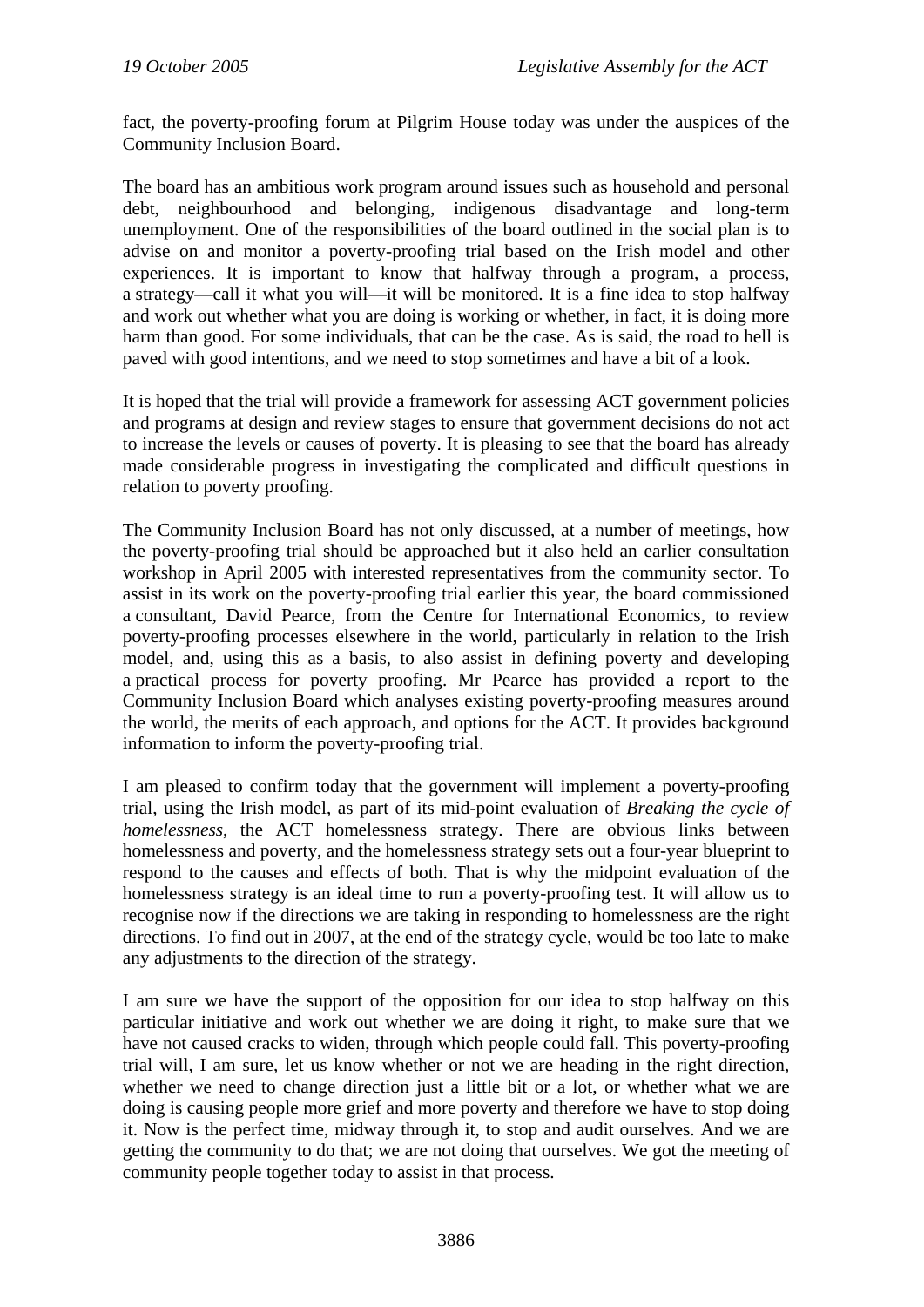The poverty-proofing initiative is one of a range of the government's key commitments in the social plan to help achieve a place where all people reach their potential, make a contribution and share the benefits of our community. And Anti-Poverty Week is a reminder to all in the ACT community that not everyone shares equally in the benefits that living in Canberra brings. Poverty proofing the ACT government's policies and programs is another step towards strengthening our community and will bring greater opportunities for us all.

We applaud the motives behind this motion and we thank you, Dr Foskey, very much for raising the issue in this particular week. We need to understand that poverty is a multiheaded monster; you cut one off and another one will grow back. We need to have a holistic approach to this, and I am grateful to Dr Foskey for bringing forward one of the areas of poverty that seems to be the greatest mountain for people to climb. We need to have some compassion about that. I do not purport to have the answers, but we do need to understand that there is a range of things that cause and perpetuate poverty. We need to remember too that houselessness is not homelessness; you can have people who are homeless in their own homes; you can have people who are poor in a rich suburb. We need to make sure that none of that goes on. We need to lift up the lowest common denominator so that everyone has a life of high quality.

The government will be supporting Dr Foskey's motion and I wish to express our appreciation for the sentiment expressed and her commitment to it. I would also like to express our appreciation to Bishop Pat Power for his role in the forum today at Pilgrim House, and to Kerrie Tucker for her leadership in it. We are ably led by those two people in attacking poverty in this town.

**MRS BURKE** (Molonglo) (5.09): It is interesting, yet I suppose not surprising, that the Greens have taken this approach to discussing poverty this week, when we have seen the launch of Anti-Poverty Week. I was initially pleased to hear that Dr Foskey wanted a debate around poverty—which is becoming a yawn in this place—but, sadly, of all the motions debated in this place today none has done anything for the people of the ACT. Indeed, all we have had is conjecture, crystal ball-gazing into the future, scaremongering, doom and gloom and any other cliché you can think of.

I would like to firstly address the particular focus of Dr Foskey's motion, which deals with employment rates and distribution in the ACT. Firstly, it is almost a given fact that the ACT has one of the lowest—if not the lowest—unemployment rates in the country and the highest disposable incomes. Of course, the government proudly parades and takes credit for these statistics. That information is taken from page 20 of the recent Canberra social plan figures. I believe employment is a cornerstone in aiding not only an individual but also a community in poverty reduction. There may be some disparities but there is a fairly even distribution of income across households in the ACT. That is not to say we do not have a problem that has to be addressed. One in 13 adults and one in nine children living in poverty in the ACT is not a figure desirable to be faced with.

If we were to profile a person living in financial hardship, it would come as no surprise that that person is likely to be young, in receipt of government benefits, living in public housing, in a lone parent household or unemployed. Again that comes from the Canberra social plan. We really need to ask ourselves, as I have done: how do we define and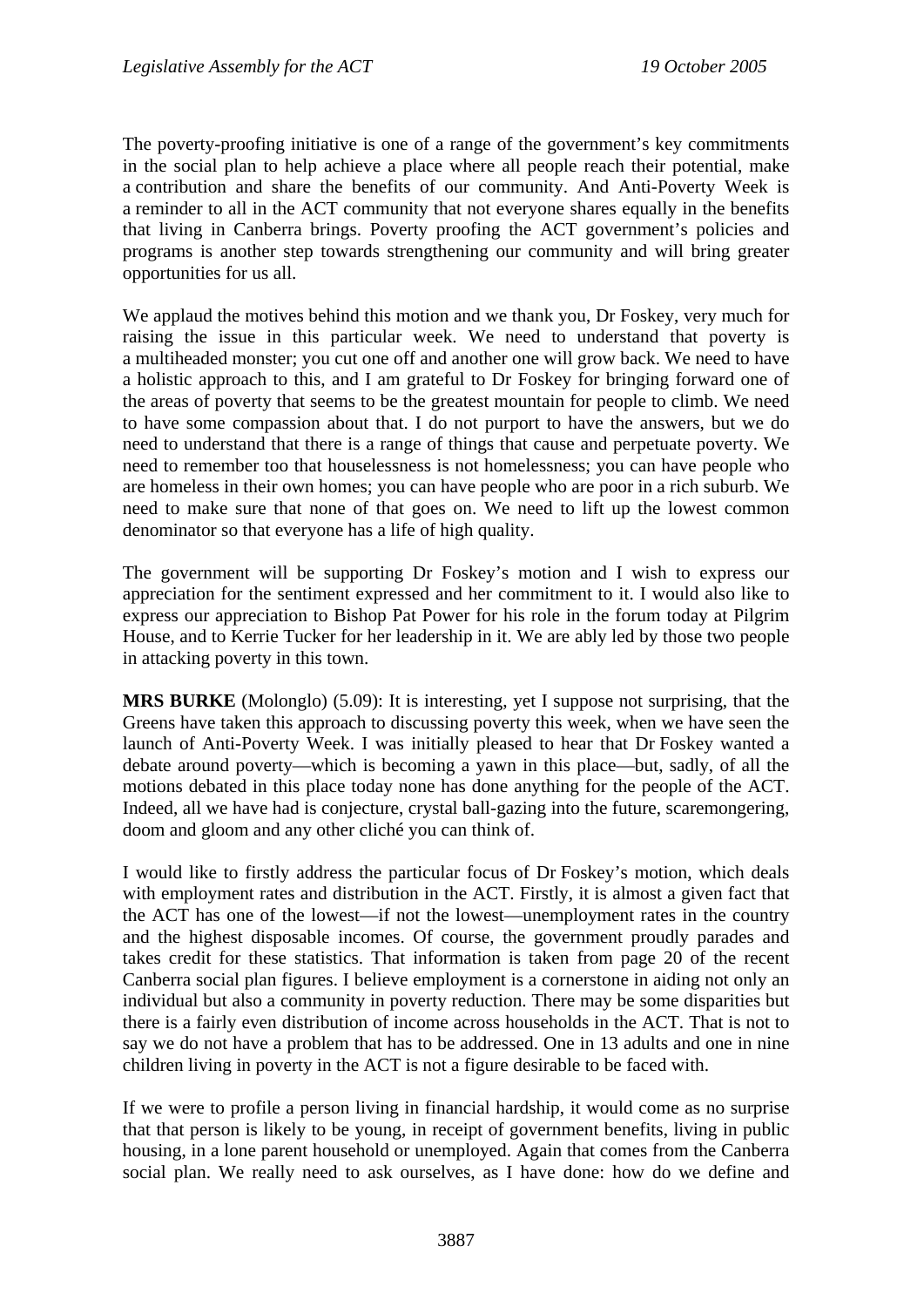measure poverty? It has been quite difficult. In fact, in 2004 a Senate Community Affairs References Committee grappled with this very issue. Submissions and evidence provided showed that poverty can be broadly defined in absolute or relative terms. One key thing that stood out to me was that absolute poverty refers to people who lack the most basic of life's requirements and is measured by estimating the number of individuals or families who cannot provide the necessities of life such as housing, food or clothing. I will talk about those few things in a moment.

Dr Foskey is indeed right to question in the motion the need for a refocus by both government and non-government organisations, to concentrate their efforts on lifting the prospects of real job creation, particularly for young people looking for entry level positions in the community and social service sectors. I certainly stand by and agree with Dr Foskey. I believe this to be an amiable and not unreasonable request of government.

Of interest to me, however, is another point that perhaps should have been addressed as the primary focus of this motion, even before attempting to address levels of unemployment—or indeed underemployment. Of course I refer to the basic human right of shelter. I am moderately surprised that no mention has been made as to how an individual's housing situation will determine their social and economic position within society. I understand that, on Dr Foskey's own admission, she is extremely compromised in this place by standing up and talking about housing issues. I now see why she steered clear of that in her motion.

Dr Foskey's motion refers to ongoing cycles of poverty. These are difficult cycles to break unless, at the basic minimum, a person has a roof over his or her head. Equality in relation to access of services in the ACT, such as social housing and essential services, both public and private, are at the heart of how we, as a fairly prosperous and self-reliant community, can work through the issue of tackling poverty. This government purports to place a heightened value on social justice and protecting the rights of the less fortunate. The Canberra social plan is a good example of this apparent commitment but it appears that little focus is being centred on the matter.

We saw the launch of poverty week this week, with many of the people in this room present. Five years ago the then Liberal government put money into the budget and established the poverty task force. To be fair, there has been a lot of tinkering around the edges; there have been some nice glossy brochures and good plans, and some public servants who have worked extremely hard, but we have seen little action on the ministerial ranks of the government side to really commit to the good work of these public servants by pumping money or resources—and it is not always all about money where needed.

This is about the minister supporting his good public servants in doing their jobs. The Canberra social plan is a good example of this apparent commitment but, in reality, it appears that little real focus is being centred on the matter. Much more can be achieved with a real focus on and priority around social services. Taking on the problem of poverty is not necessarily about focusing primarily on equality. The issue of social inclusion has far greater merits in a society where all people are provided with avenues to pursue their potential in their personal, work or social lives. It is about removing barriers that will allow individuals to truly have the opportunity to better themselves. I draw members' attention to the United Nations General Assembly eradication of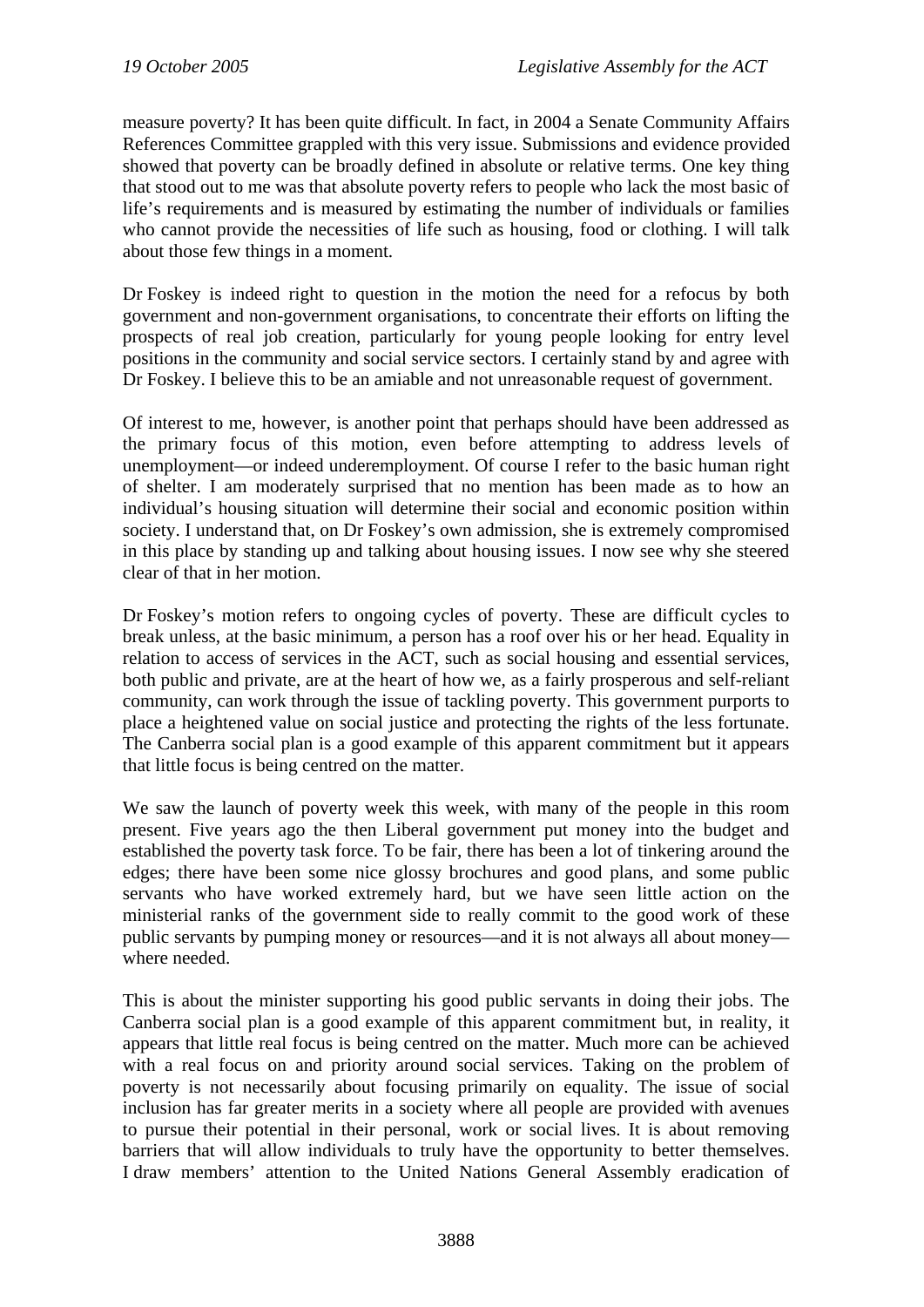poverty report of the secretary general entitled *The centrality of employment to poverty eradication*. In section IV on page 12, at item 40 it says:

There is a multifaceted and intricate link between economic, social and political development, human rights and security. Humanity cannot enjoy one in the absence of the other. They are mutually reinforcing and the presence of one enhances the others, thus creating a virtuous cycle of development, security and human rights. Equally, the absence of one poses a serious threat to the others.

I believe it is about removing barriers that will allow individuals to truly have the opportunity to better themselves in all of the areas I have just referred to. There should be real concern about unequal social relations, based on marginalisation, exploitation and exclusion surrounding economic grounds. I put it to members that inequality and exclusion in social relations is of more fundamental concern. If we look at the status of people who are faced with living in poverty, could it be that it is due to some fundamental right such as housing not being afforded to them? Again, I find it quite dismaying that Dr Foskey did not even touch on the basic and fundamental human right of shelter with regard to this. As I have said, I understand it is quite difficult for Dr Foskey to talk on this matter, given her ongoing belief that she has a right to remain in public housing.

We also have the issue of a convicted criminal remaining a public housing tenant. How can we stand in this place, and talk about integrity and stand with credibility to debate issues if we do not set the standard? The government wants the lowest common denominator all the time. They are good at putting out plans; they are good about rhetoric; they are good about the gloss and they are good about standing up there but they are letting their public servants down—people with great ideas who are never heard because somebody above them, like the minister and others, decides, "No, we will not do it that way, we are going to do it this way." All we have are brochures that gather dust. How many thousands of dollars have we spent on the plans we have? That has been said in this place ad nauseam.

I understand that Dr Foskey wants to bash up the federal government again but, sadly, this does little or nothing today for the people of the ACT. It is conjecture, conjecture, conjecture. Nobody has seen the legislation. All the government wants to do is follow what seem to be template politics around the countryside. But it seems that the ACT has decided to take it a few steps further and have all these silly motions on something we do not know the detail of. How ludicrous; how absurd—and what a waste of time for the ACT taxpayer. It is disgraceful.

**MR STANHOPE** (Ginninderra—Chief minister, Attorney-General, Minister for the Environment and Minister for Arts, Heritage and Indigenous Affairs) (5.19): The government will support Dr Foskey's motion. I am happy to give some background on the reasons for that. The government supports the eradication of poverty as a worthy goal and indeed has committed itself publicly to addressing poverty in a number of ways, which I will outline.

This notice of motion follows the United Nations International Day for the Eradication of Poverty, held on Monday, 17 October. This day has evolved into an entire week of antipoverty-related activities here in Australia. In the ACT the organisers—Bishop Pat Power, who chaired the ACT poverty task force, and Ms Kerrie Tucker—have done a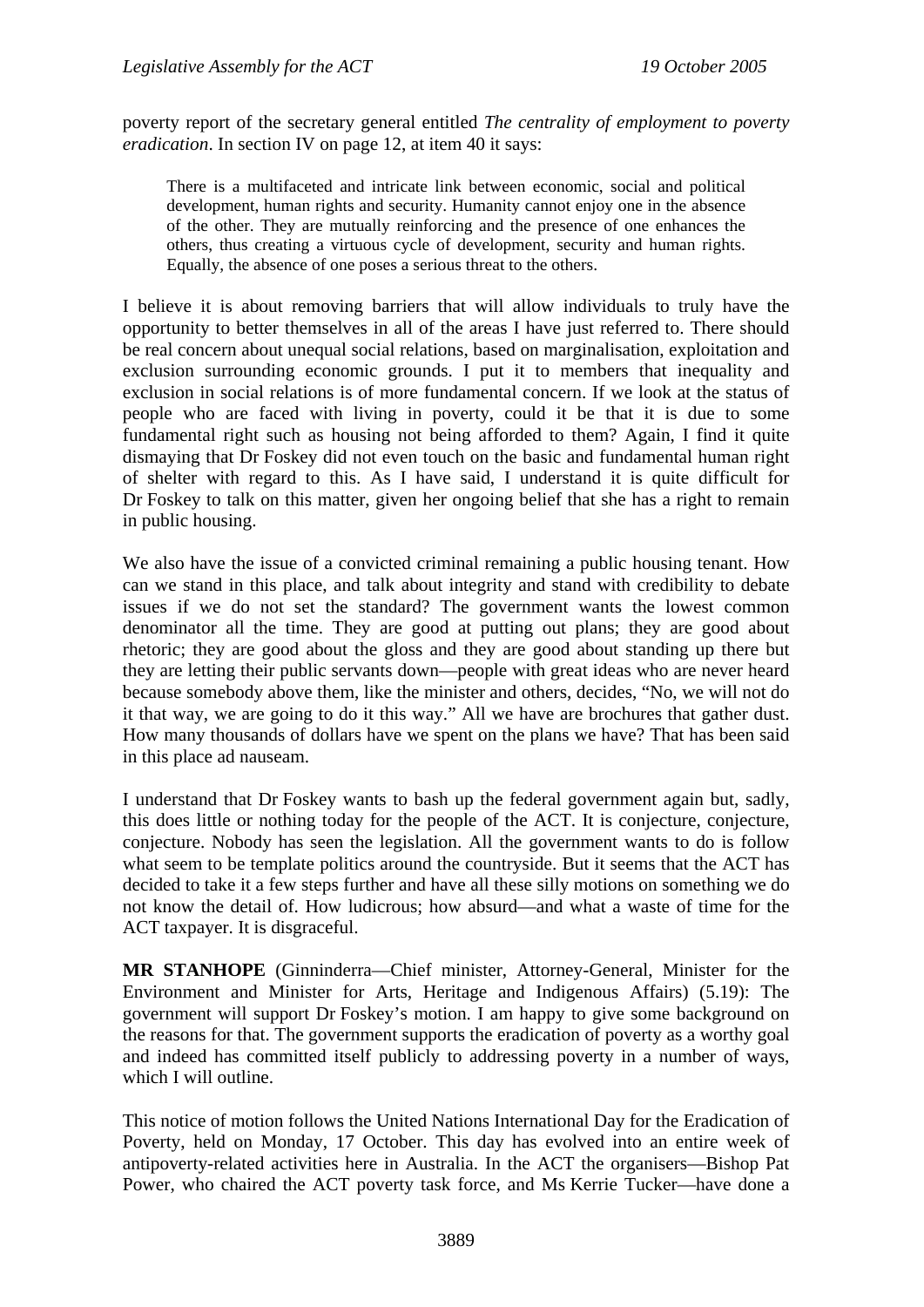marvellous job of getting together a number of events. The week was launched on Monday by Sir William Dean, former Governor General of Australia, and Julie Tongs of the Winnunga Nimmitjah Aboriginal Health Service, and was attended by a number of Assembly members.

The day is part of the United Nations Millennium Declaration and the millennium development goals adopted by 189 heads of state and government in 2000. That represents a partnership between rich and poor countries to fight extreme poverty and achieve concrete measurable improvements in the lives of millions of men, women and children across the world. The government supports both the millennium declaration and the millennium development goals and their ambitious targets, and has set its own ambitious targets as part of the Canberra social plan. The targets are as follows:

- reduce long-term unemployment: the government's target is to reduce the level of long-term unemployment to 12.5 per cent of total unemployment by 2013;
- decrease income inequality: the government aims to decrease income inequality, as measured by the Gini coefficient, to average at most a figure of 0.25 over the decade to 2013;
- reduce homelessness: the government has undertaken to reduce primary homelessness to as close to zero as possible by 2013;
- increase year 12 completion: the government's target is to increase to 95 per cent the proportion of 19-year-olds with a year 12 certificate or equivalent by 2013; and
- increase the proportion of adults with post-school qualifications, the target being to increase to 70 per cent the proportion of 25 to 64-year-olds with post-school qualifications.

Tackling the causes of poverty and social exclusion is a significant challenge for any government, but we are not afraid to tackle them. In Canberra—a place where people enjoy a quality of life that is equal to the best in Australia—it is easy to forget that not everyone shares in the good life. Despite the fact that unemployment in the ACT, at 2.9 per cent, is at its lowest in decades, if not the lowest ever, there are still vulnerable individuals and families suffering disadvantage. I am sure we all agree that one measure of a society's compassion and general wellbeing is the way it cares for vulnerable people.

The release of the Canberra social plan by the ACT government in 2004 was a significant step forward in planning ways of addressing issues of poverty. The total commitment in the 2005-06 budget by this government to social plan initiatives amounts to \$110 million over the next four years, with \$79 million in capital works. The seven priorities and 64 actions in the social plan are aimed at addressing key social justice issues. A progress report on the social plan was released in August 2005. This highlights the level of achievement across many of the priorities and actions in the plan, including the opening of the Gungahlin child and family centre and the provision of energy concessions to over 26,000 households.

The community inclusion board was established in 2004 to provide additional advice and strategies for dealing with the causes of poverty. The board also includes a number of well-qualified non-government members. The community inclusion fund is one of the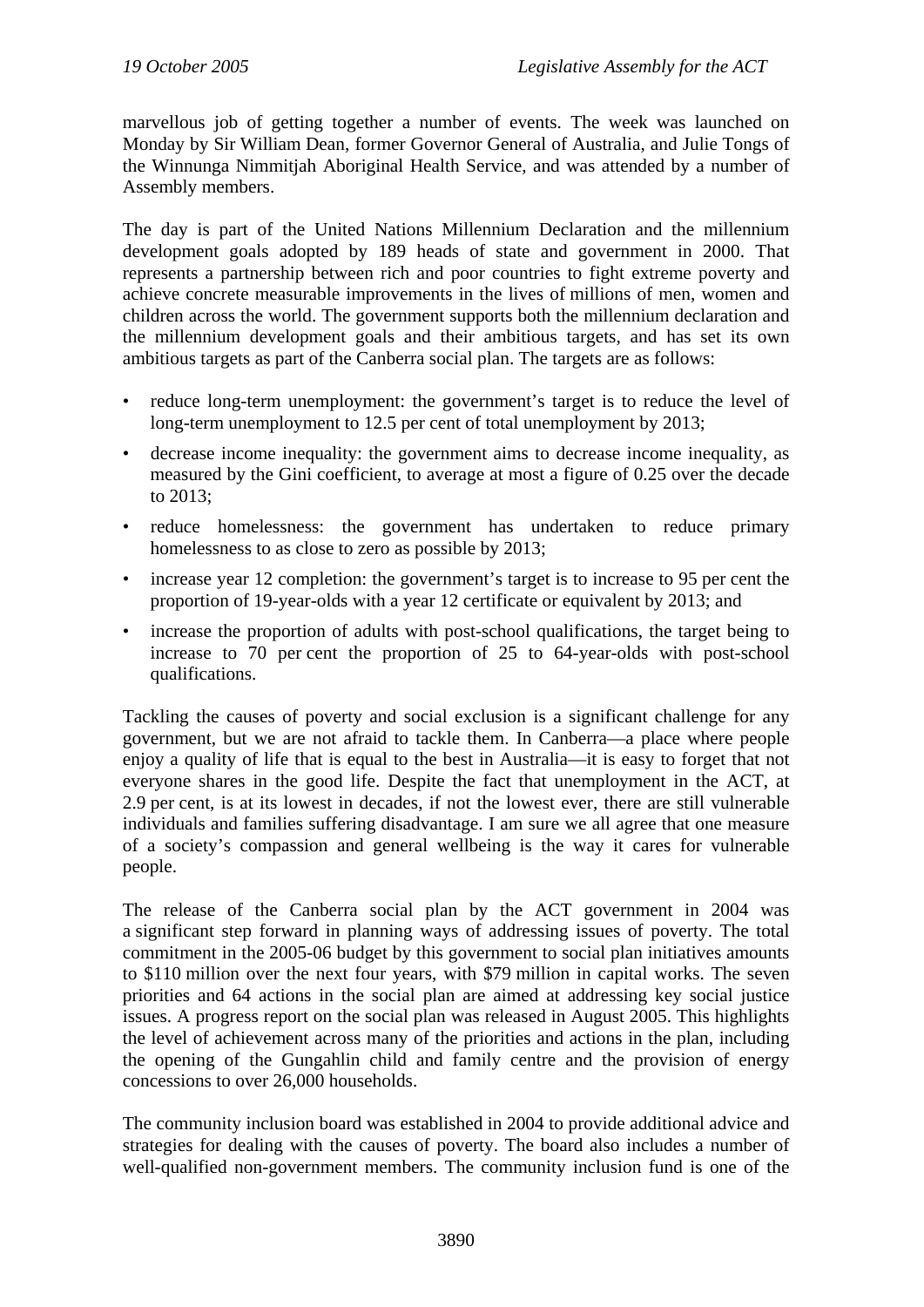flagship commitments in the Canberra social plan, and is designed to support government and non-government agencies to progressively change service delivery to improve social outcomes for individuals, families and communities experiencing disadvantage and social exclusion. Fifteen extremely worthwhile projects were funded in the 2004 round of the community inclusion fund, and applications for the 2005 round have recently closed.

It is very pleasing that one of the key targets in the Canberra social plan has already been achieved, well ahead of its target date. One of the key targets in the Canberra social plan was to reduce the level of long-term unemployment to 12.5 per cent of total unemployment by 2013. It is very pleasing that in 2003-04 long-term unemployment in the ACT accounted for about 10 per cent of total unemployment. The long-term unemployed, according to the Australian Bureau of Statistics, are those people who have been looking for work for more than a year. In 2002-03 there were about 1,300 people who it was considered would fit the definition of long-term unemployed, or 17 per cent of the total number of unemployed people.

In 2003-04 the number of long-term unemployed people in the ACT had fallen to just on 700. Long-term unemployment as a proportion of total unemployment has been declining over the past three years, due to the strong economic growth of Canberra. The personal and social costs of long-term unemployment are significant. Employment provides people with a sense of identity, participation, and order in daily life. The longer a person is unemployed the fewer chances they will have of escaping from that situation. There is a danger that some children will grow up in families and neighbourhoods which have little contact with the world of paid work, detached from the opportunities and aspirations that most people take for granted.

As we have heard today, recent decisions by the federal government regarding welfare, disability support pensions and the WorkChoices agenda are likely to have the opposite effect and actually increase unemployment. They will certainly increase underemployment and create a new class of working poor. The government will continue to oppose these changes and work towards reducing the number of people either experiencing long-term unemployment or at risk of long-term unemployment. The community inclusion board is playing a very important role and will continue to provide advice to the government on approaches to improving social and economic outcomes for those who feel marginalised in the labour market.

In March this year the ACT government commenced an innovative project to help low-income people in Canberra break free from the vicious cycle of consumer debt. Analysis of ABS information by the government has revealed the extent of consumer debt affecting the community. There are 13,000 low-income people in Canberra currently experiencing severe financial stress as a result of unmanageable levels of consumer debt in their lives. And there are about 20,000 low-income households who although not currently experiencing financial stress may do so if interest rates rise, their employment opportunities contract, or their personal circumstances change due to relationship break-ups or ill health. Unmanageable levels of consumer debt are a heavy burden on people's lives and have a myriad of consequences affecting family relationships, employment, health and participation in the community. The pilot project commenced in March and the government looks forward to a comprehensive evaluation of the impact of the project when it concludes next year.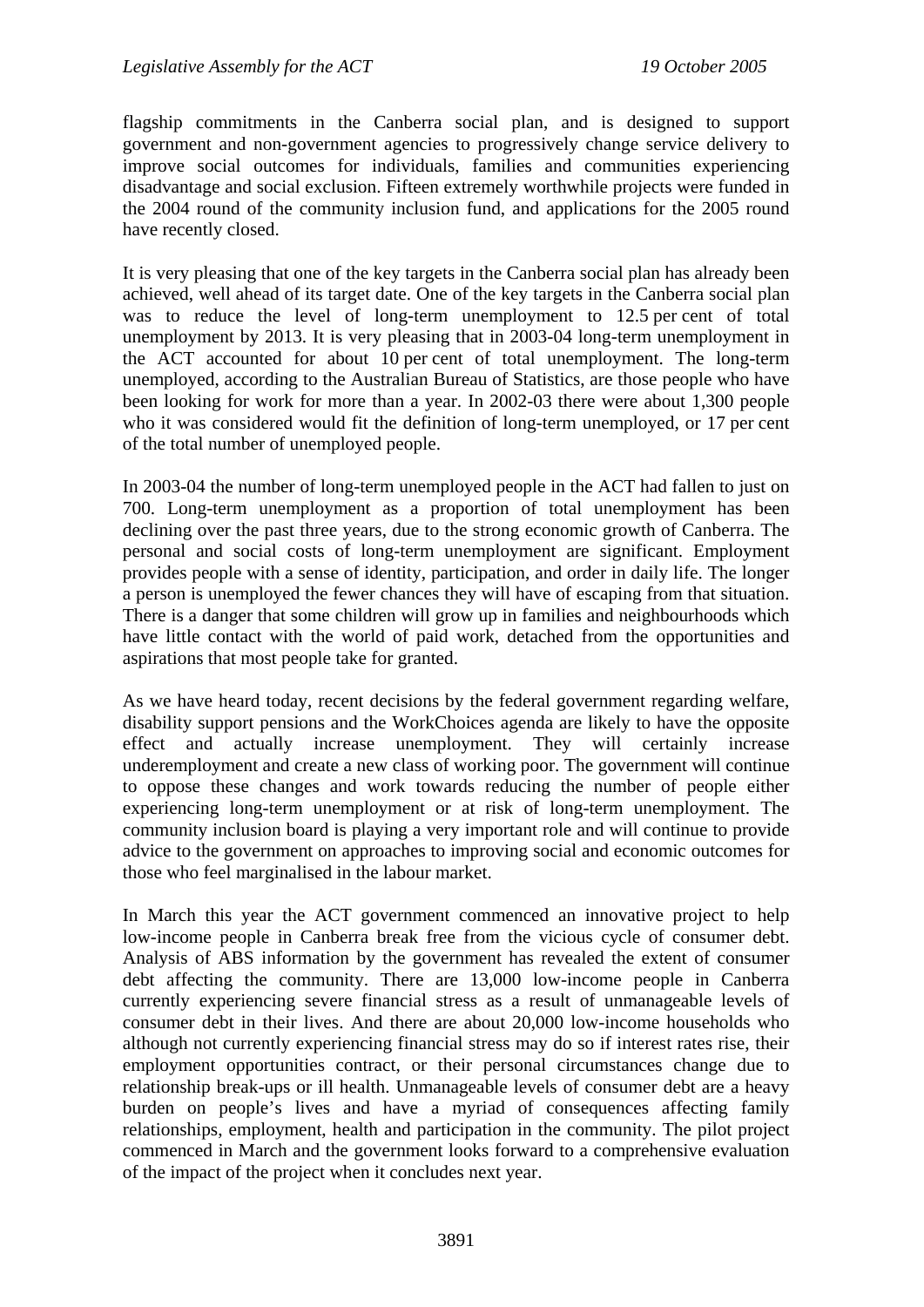Another of the responsibilities of the community inclusion board is to advise on and monitor a poverty-proofing trial based on the Irish model and other experiences. The aim of the trial is to provide a framework for assessing ACT government policies and programs at design and review stages to ensure that government decisions do not act to increase the levels or causes of poverty. As part of the trial, it is important that we recognise that measures and definitions of poverty do not concentrate only on economic aspects. The government's sustainability policy—people, place and prosperity recognises the need to invest in our social capital to achieve future prosperity for all Canberrans. It acknowledges the connection between economic, social and environmental aspects of wellbeing.

That report also suggests a number of definitions and measurements that can be adopted and applied to allow the effective and practical implementation of poverty proofing in the ACT. I am happy that the government is to implement a poverty-proofing trial using the Irish model as part of its midpoint evaluation of breaking the cycle—the ACT homelessness strategy. There are obvious links between homelessness and poverty, and the homelessness strategy sets out a four-year blueprint to respond to the causes and effects of both. That is why the midpoint evaluation of the homelessness strategy is an ideal time to run a poverty-proofing test. It will allow us to recognise now if the directions we are taking in responding to homelessness are inadvertently having the opposite impact and contributing to poverty and homelessness.

In concluding this description of some of the initiatives the ACT government has taken to respond to poverty and some of the causes and effects of it, and particularly the importance of meaningful paid employment as a response to people living in poverty, I reiterate that the government will support the motion Dr Foskey has moved today. The motion asks us to note in relation to people living in poverty in the ACT the links between unemployment, underemployment and ongoing cycles of poverty.

In responding to that the government acknowledges the increased vulnerability as a result of federal government policy. We have debated that fairly extensively in the past two days. I think we need to continue to do that over the rest of this year, and indeed in years to come. It calls on the government to provide an analysis of employment rates. We are more than happy to do that. It asks us to investigate a targeted employment creation and support strategy focusing on business support and wage subsidy schemes. We are happy to do that work and report back to the Assembly. We will do that of course without, at this stage, making any commitments.

**DR FOSKEY**: (Molonglo) (5.29), in reply: I am delighted that at least we will have a bipartisan approach to this issue, and I am very sorry it is not a tripartisan approach. Let me start by addressing some of the issues raised by members of the Liberal Party. I thank them for giving their perspectives. I recognise that they acknowledge that poverty is an important issue, as was said by both Mrs Dunne and Mrs Burke. I guess that ideological divide is one they refuse to cross, and I think that is an extreme limitation in tackling this issue.

We have seen what the approach espoused by Mrs Dunne—free market, rule of law and limited government in terms of taking control of the economy—has done for many countries. Australia is lucky—it is on the receiving end of a lot of the benefits of a global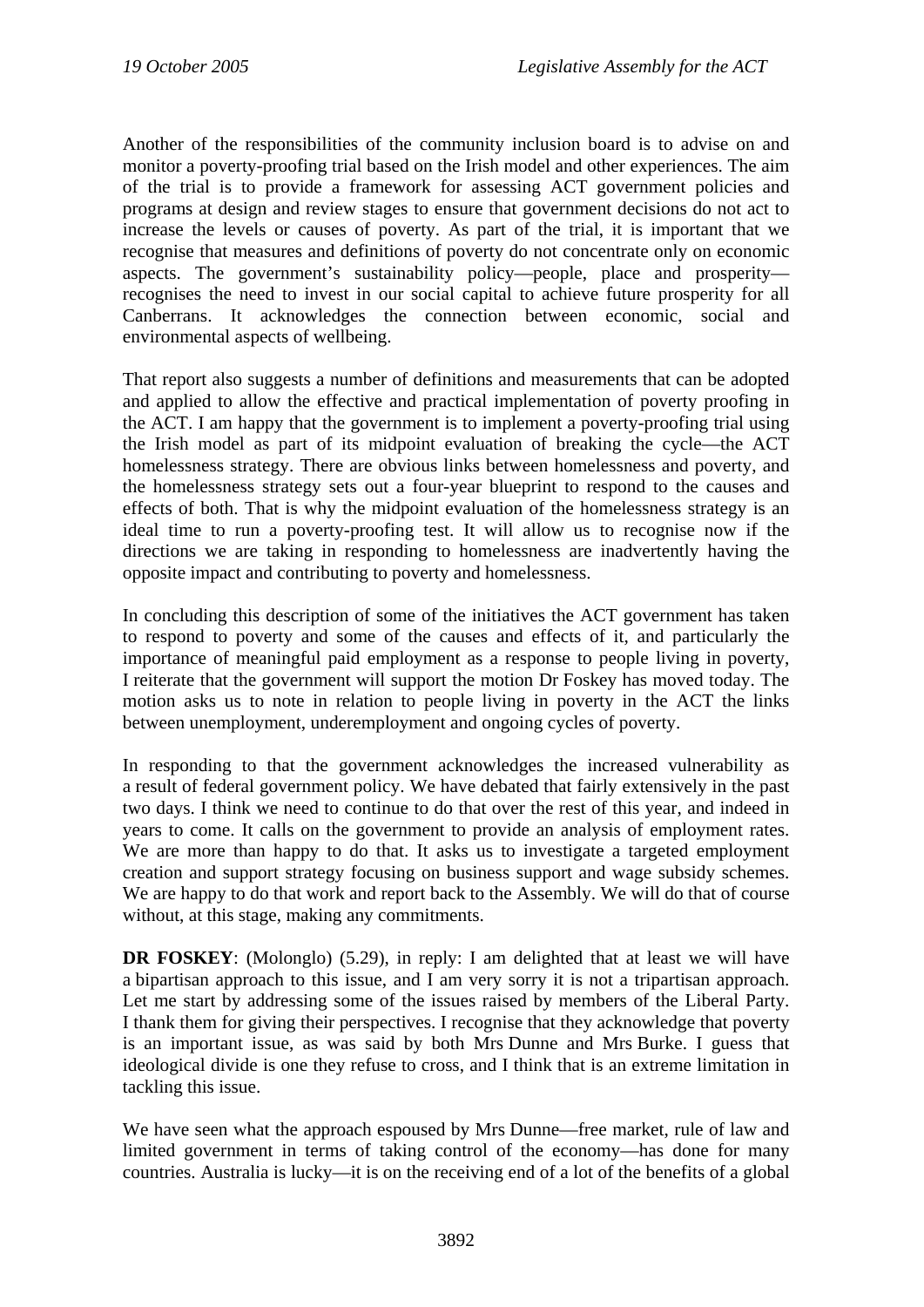economic system based on free markets. The trickle-down or prime development approach, which the Australian government has moved away from at various times through its development assistance programs but is definitely firmly there now, has not brought benefits to vast numbers of people in the world. I do not know how people can keep reiterating these principles without backing them up. They cannot be backed up. It is not enough to just utter these words like some sort of ritual slogan; the fact is that it does not work. Governments have a reason for existing; they were invented by people for the precise reason of organising society to improve conditions for everybody.

With regard to Mrs Dunne's comments about payroll tax, perhaps she does not understand that the burden of this tax is passed on to the worker. You do not see companies bearing the burden of this, of it cutting into their profits, as in the case especially of low wage earners who have no choice but to accept a job even when the wages are not enough. We need to be very careful about that.

**Mrs Dunne**: I would be very careful, if I were you!

**DR FOSKEY**: This is part of the problem: you do not listen. Perhaps you read the debates later on; I do not know. I have found a number of times that you just do not hear the things people say. I do not think it is a particularly good way of operating. Mrs Dunne said that employment is the antidote to poverty. The whole point of this discussion is how to get people into employment. The best thing is to provide people with jobs—I cannot argue with that—and marginal tax rates must be addressed. That is the single most important thing the federal government can do. It is good to hear that acknowledgment from the Liberal Party here but it is a pity it cannot use its influence with the federal government to make sure marginal tax rates are addressed. Instead of forcing people out of welfare with penalties, we could entice them out by reducing marginal tax rates. I am sorry to hear that we will have to live with the McDonald's anomaly. I guess that is one of the reasons why nothing changes.

Mr Hargreaves made a number of points about how the ACT government is moving to address poverty. We heard quite a bit about the social plan, the community inclusion board and poverty proofing. I am really pleased to hear about the poverty-proofing report. I hope that arrives in my office quite soon. I am sure the Liberal Party are also interested in seeing it, because they are very concerned about poverty.

One of the problems with the Irish model of poverty proofing, which has been quoted today, is that they do their poverty proofing after the budget is decided, not before. The Greens would like some reassurance that the ACT government will conduct the poverty-proofing process before the budget is decided, rather than afterwards. We would like to make sure we have a date for the community inclusion board to look at our motion. I have not heard whether it is realistic that the community inclusion board work to the date set in the motion of March 2006. We need reassurance that they will either work to that date or set another date, so we know when to look forward to that. Finally, to address Mrs Burke's comments, it would be really good if Mrs Burke could get over the fact that I am in a government house.

**Mrs Burke**: Ask the people who call my office to get over it. It is unfortunate.

**MR SPEAKER**: Order, Mrs Burke!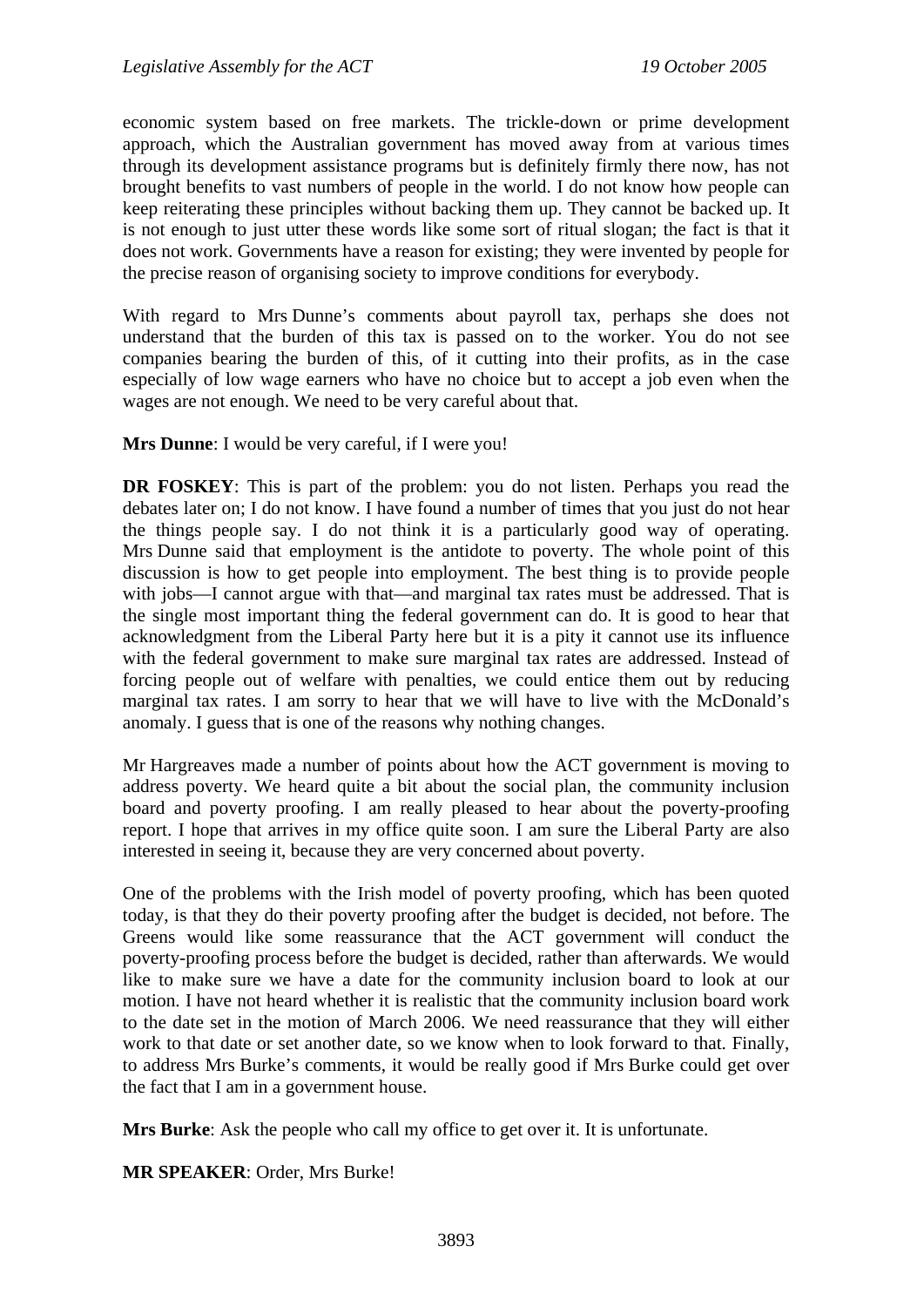**DR FOSKEY**: It seems to be something she cannot get off. As to why I did not address housing, you may not have noticed but I was really galloping towards the end, and had to cut out quite a bit of it. We will be talking about the response to the government's progress report on the affordable housing strategy tomorrow, so no doubt we will be talking a lot about it. I feel as though I am always talking about it and coming up with ideas. I feel quite qualified to talk about housing in relation to poverty. We have had that argument here before. I do not plan to haul Mrs Burke over the coals about that because there are probably a number of issues we could raise.

Of course one of the problems of living in Canberra is the high cost of housing. I think we all know that now. Do we have to keep saying the same thing over and over? The whole point of this motion was to move the debate on to something we could do. It recognises the federal climate in which the ACT government operates; it recognises that state and territory governments can play a major role and that in fact they are going to have to play a major role. The problem is that, because of their function of providing education and health and being part of the provision of housing, they are going to have to pick up a lot of the pieces that are caused by federal government policy. It is a real pity that the states and territories do not have the support of the federal government with regard to funding for social and other housing.

Let us look again at the motion the Assembly has agreed to. I am sorry the Liberal Party does not see a way to agree with any part of this motion. From some of the things people have said, I thought they could have agreed with some bits of it. For instance, do you recognise the link between unemployment, underemployment and ongoing cycles of poverty? You have indicated that you do not. Do you recognise that the growing proportion of the low-skilled work force is at risk of unemployment and underemployment due to the increase in casualisation of the work force? You probably do not want to admit that one.

Do you recognise the prohibitively high effective marginal tax rates for social security beneficiaries? We recognise that one. Do you acknowledge the increased vulnerability of people living in poverty as a consequence of federal government policy? No. You have indicated that you could not possibly say that, even if that is secretly the case. Do you not think it is a good idea for the ACT government to provide a detailed analysis of employment rates and distribution in the ACT; to investigate a targeted employment creation and support strategy? You say employment is the answer. Is it not important to refocus business support programs to those creating entry level employment? And do you not think that the community and social services are doing very valuable work, especially in relation to the poor and that, if we did not have them, we would have a lot more people living in poverty in the ACT?

**MR SPEAKER**: The member's time has expired.

Motion agreed to.

## **Sub judice convention**

**MR STEFANIAK** (Ginninderra) (5.39): I move: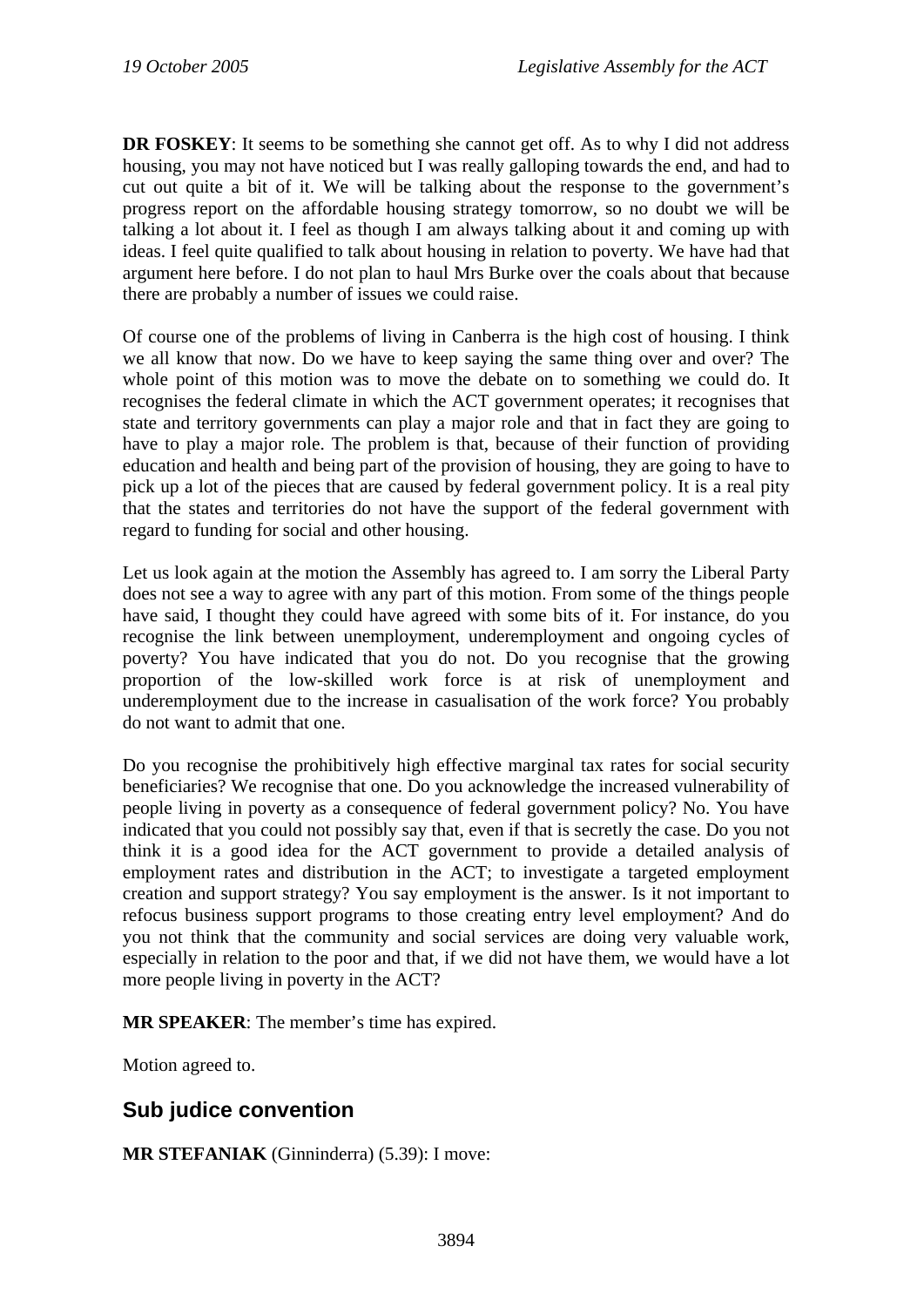That this Assembly adopt the following practice when debating matters before a court:

- (1) the Assembly reinforces the basic principle that debate should be avoided which could involve a substantial danger of prejudice to proceedings before a court, unless the Assembly considers that there is an overriding requirement for the Assembly to discuss a matter of public interest;
- (2) debate shall be allowed in the Assembly on any matter before the courts unless it can be demonstrated by a Member of the Assembly that such debate will lead to a clear and substantial danger of prejudice in the courts' proceedings;
- (3) unless the matter before the Assembly could cause real prejudice to a trial or court hearing in the sense of either creating an atmosphere where a jury would be unable to deal fairly with the evidence put before it, or would somehow perhaps affect a future witness in the giving of evidence, whether for the prosecution or the defence, then the matter for debate or questioning before the Assembly should be allowed;
- (4) sub judice only applies to matters which are awaiting or under adjudication in a court; and
- (5) this resolution have effect from the date it is passed by the Assembly and continue in force unless and until amended or repealed by this or a subsequent Assembly.

The term "sub judice" comes from the Latin. The words mean "under the judge". Sub judice is a convention that has evolved in the Westminster parliamentary system to reconcile two fundamental rights—the right to a fair trial and the right to free speech. As one report by the Select Committee on Privileges of the Queensland parliament in 1976 on sub judice put it:

Parliament should be the supreme inquest of the State, whilst not poisoning the wells of justice before they have begun to flow.

To understand the convention of sub judice, we need to go back to the mother of parliaments, the Westminster model, the House of Commons in England, where, in 1688, the right of members of parliament to speak freely was enshrined in this way:

The freedom of speech and debates or proceedings in Parliament ought not to be impeached or questioned in any court or place out of Parliament.

E Campbell, writing in his book *Parliamentary privilege in Australia*, published in 1966, noted that this parliamentary privilege of freedom of speech, enshrined in—wait for it the bill of rights which came in with William and Mary of Orange in 1688 is—

**Mrs Dunne**: It is still on the statute books.

**MR STEFANIAK**: You are right, Mrs Dunne. I quote:

 … one of the most cherished of all parliamentary privileges, without which parliaments probably would degenerate into polite but ineffectual debating societies.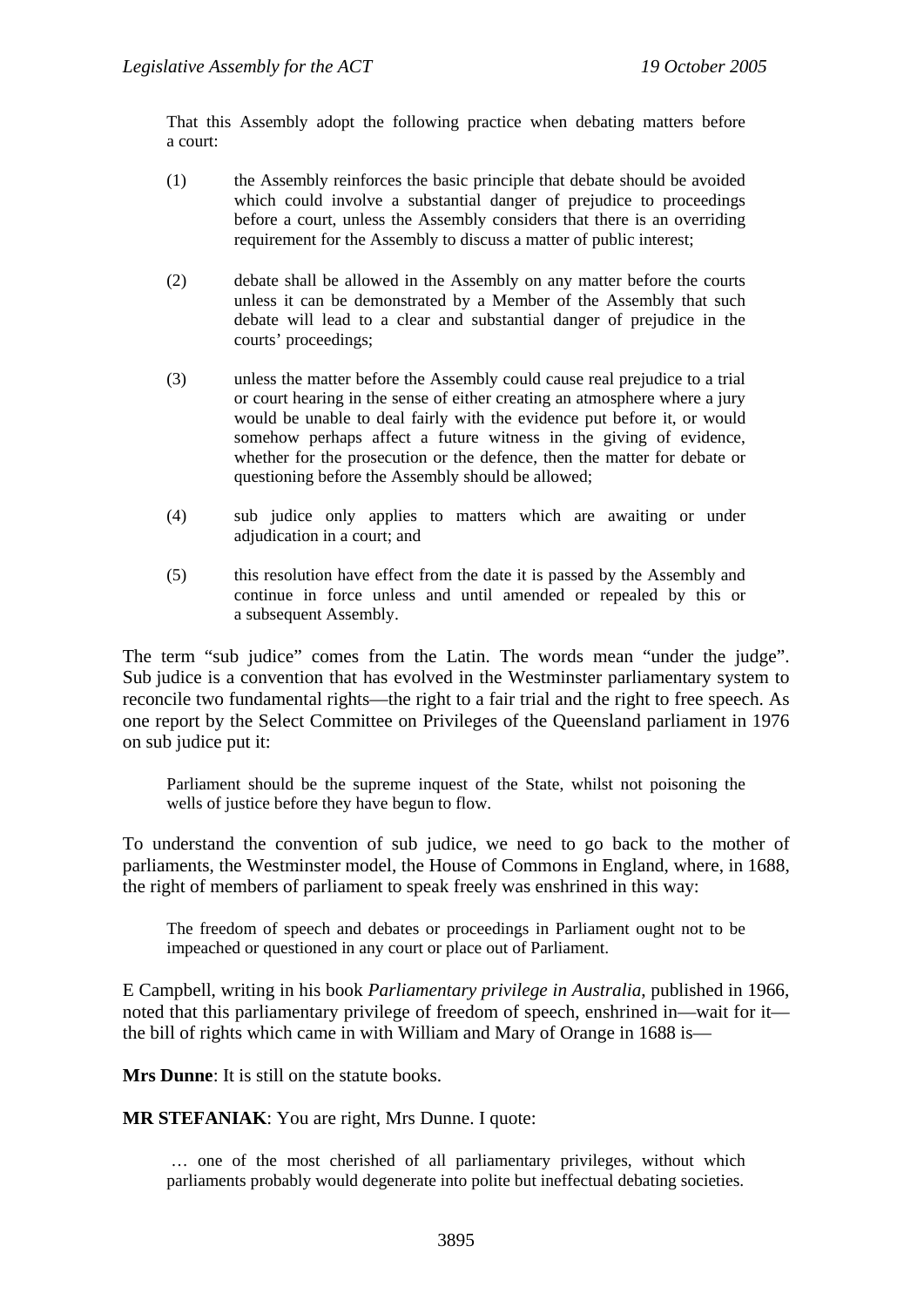So privilege protects members of parliament from legal prosecution for statements that could be said to be defamatory or a contempt of court under the common law.

It is not clear how the convention of self-restriction through the principle of sub judice came about, but it seems that the convention may have applied to criminal cases before 1844. What is known is that in 1844 the Speaker of the House of Commons in the UK first made a ruling, and that remained the status quo until 1963, when a resolution in the House of Commons codified the issue for the first time. Commentators think that the expansion of the intensity, immediacy and reach of the media has been responsible for the extension of the sub judice convention to civil actions.

The purpose of the sub judice convention is held to be twofold: firstly, similar to common law sub judice, which operates for the media and for the public, the idea is that there is a need to prevent comment and debate by parliament from exerting an influence on juries and from prejudicing the position of parties and witnesses in court proceedings. I refer to *House of Representatives Practice* there. Secondly, the convention is to prevent parliamentary debate on matters that are sub judice so that a house of parliament is not set up as an alternative judicial forum to a court, which would lead to conflict between that house and the court.

This is not supposed to have been relevant to Australian practice; so in the Australian context sub judice has been about protecting matters from prejudice in the courts. The interesting thing about the convention of sub judice that differentiates it from common law sub judice is that it is imposed voluntarily by parliament on itself and exercised at the discretion of the chair to forestall prejudice of proceedings in the courts, whereas the courts can only protect themselves from prejudicial comment after the fact by punishing them for contempt. As Vicki Mullen points out in her interesting article in the *University of New South Wales Law Journal* on sub judice and the media, the key difference is that the application of the convention is always subject to the discretion of the chair and to the right of the house to legislate on any matter.

The parliaments of Australia follow the practice of the House of Commons. Everything one reads on sub judice makes it clear that the matter is all about a balancing act between maintaining robust, free parliamentary debate and not prejudicing matters before the court. The role of the Speaker in the Victorian parliament is summarised in the 1979 standing orders committee report on sub judice as follows:

The Speaker … has endeavoured to achieve a reasonable balance between the conflicting considerations of the rights of the House and its members to debate a matter if it wishes to as against both the rights of litigants and the preservation of the proper judicial processes.

For the Legislative Assembly of the Victorian parliament:

The key factor is whether a reference to court proceedings could affect the course of justice. The convention does not automatically prevent a broad general reference to a court case.

The background on sub judice from the Victorian parliament continues: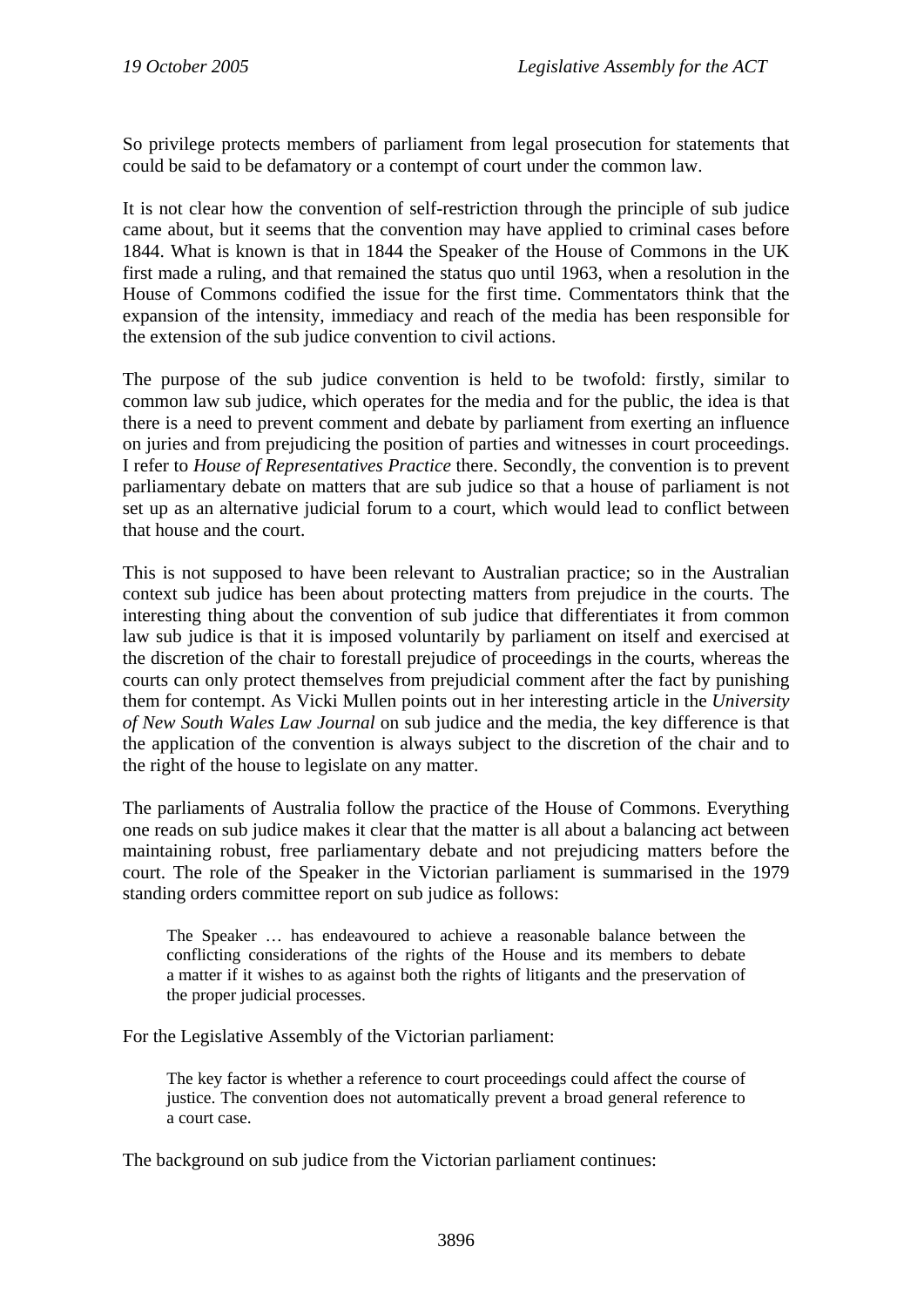The convention has not been applied where a court appeal was still possible but had not been made at the time of the debate.

It also makes a distinction between matters before the courts and matters more generally under investigation. So a matter being investigated by a government department would not be sub judice. In fact, parliament is not prevented from legislating on an issue before a court, and debate, in consequence, can take place on a bill that covers the same subject as court proceedings.

The House of Commons also guides Australian parliaments on the time at which the convention of sub judice applies. With criminal matters, it applies from the time a charge is made to the time when the verdict and sentence have been announced. In civil matters, the convention applies from the time the case has been set down for trial or otherwise brought before the court. Civil matters can be referred to before the trial date has been set.

The collapse of the West Gate Bridge was a subject of debate and a censure motion even though Supreme Court proceedings were pending. The Speaker ruled the motion in order as long as issues pending before the court were avoided. The same principle applied when there was debate on the 1999 Metropolitan Ambulance Service royal commission.

My motion—and I would encourage the Assembly to accept it—would have the Assembly adopt the following practice when debating matters before a court and would provide us with guidelines on sub judice which, I submit, will assist this Assembly and future assemblies, you and future speakers and, particularly, members of assemblies, on what can and what cannot be done. It states:

(1) the Assembly reinforces the basic principle that debate should be avoided which could involve substantial danger of prejudice to proceedings before a court, unless the Assembly considers that there is an overriding requirement for the Assembly to discuss a matter of public interest—

and you will find that form of words, virtually in identical form, in *House Of Representatives Practice* and *Odgers' Senate Practice*—

(2) Debate shall be allowed in the Assembly on any matters before the courts unless it can be demonstrated by a Member of the Assembly that such debate will lead to a clear and substantial danger and prejudice in the courts' proceedings;

The normal rule is that there should be debate unless there is a clear and substantial danger of prejudice in the court proceedings. But we think it is desirable that, if someone objects to a matter and raises the issues of sub judice, that member should demonstrate that the debate would lead to a clear and substantial danger of prejudice in the court's proceedings. That, obviously, would then assist you, Mr Speaker, or some future Speaker. I continue:

(3) Unless the matter before the court could cause real prejudice to a trial or court hearing in the sense of either creating an atmosphere where a jury would be unable to deal fairly with the evidence before it, or would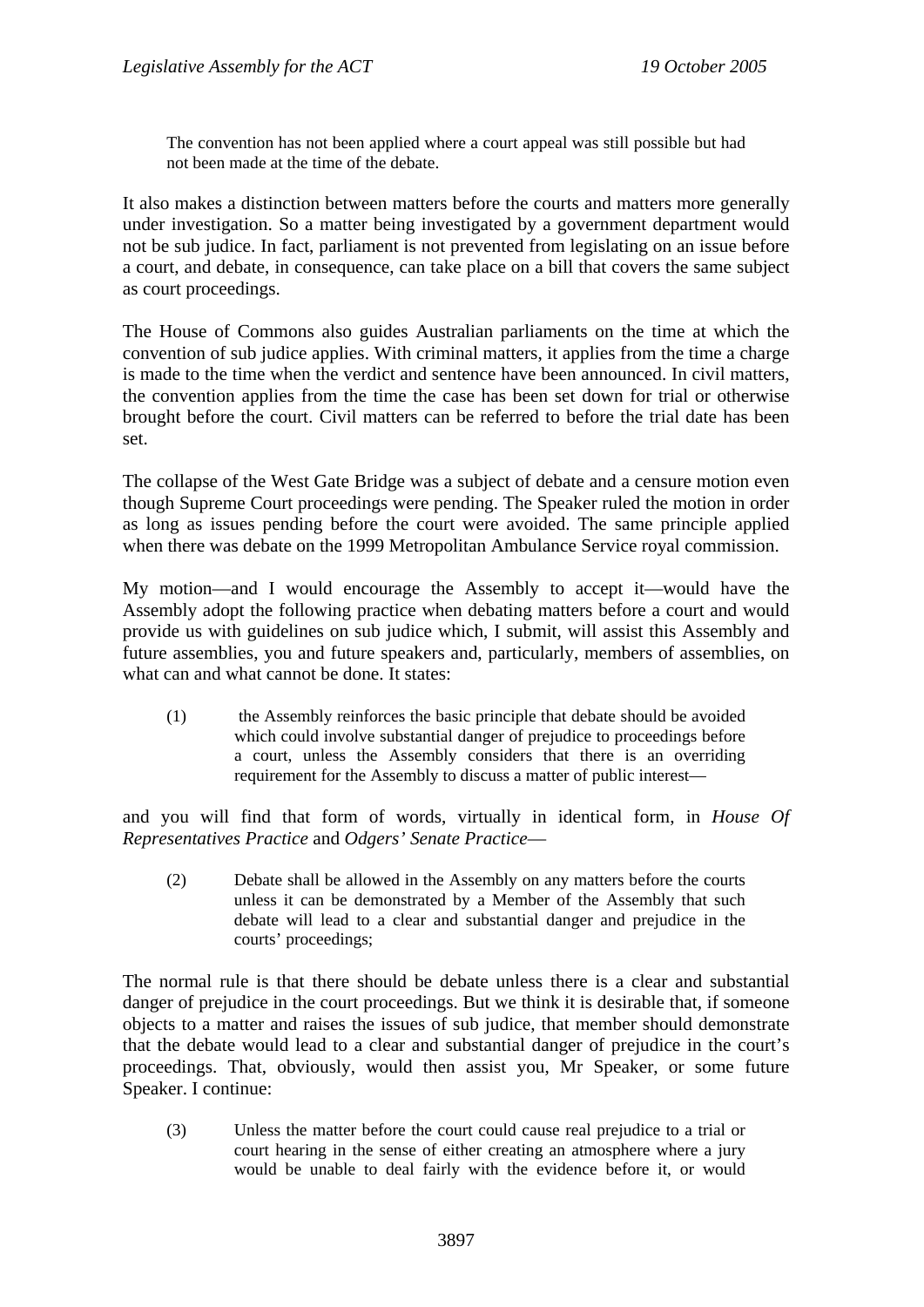somehow perhaps affect a future witness in the giving of evidence, whether for the prosecution or the defence, then the matter for debate or questioning before the Assembly should be allowed;

Again, that is a reiteration of the principles enunciated in *Odgers' Senate Practice*, latest edition, edition 11, and *House of Representatives Practice*. I continue:

(4) sub judice only applies to matters which are awaiting or under adjudication in a court; and

again, a reiteration of the principles followed by Australian parliaments, especially the House of Representative and the Senate, which we place great store in and which we go to for interpretation if our standing orders do not cover matters—

(5) this resolution have effect from the date it is passed by the Assembly and continue in force unless and until amended or repealed by this or a subsequent Assembly.

In other words, a notice of continuance would go in the back of our standing orders. I submit that that is a sensible series of guidelines that would assist everyone in this place and future members of this place. I understand the government is going to oppose this motion, and I find that very disappointing.

One of the problems is—and I note that this is so since this government took majority control last October—that debate in this chamber has, in my view, been stifled, curtailed or prevented by a blanket application of the convention of sub judice.

**MR SPEAKER**: Order! It is not appropriate for a member to criticise past decisions of the Speaker. By characterising them and my decisions in relation to sub judice as some sort of a blanket stifling of debate is quite inappropriate, Mr Stefaniak. So you will desist.

**MR STEFANIAK**: All right, Mr Speaker.

**MR SPEAKER**: You have the opportunity at any time when I make decisions in relation to sub judice to move a motion of dissent and so on, and you have indeed done that.

#### **MR STEFANIAK**: I have.

**MR SPEAKER**: But it is not appropriate for you to continue to be critical of those decisions.

**MR STEFANIAK**: I will rephrase that. Thank you for that direction. You are right. I have moved one or two motions of dissent. They were, indeed, unsuccessful.

What we need to do here is ensure that we have some clear guidelines that will assist this Assembly to utilise the sub judice rules and the sub judice conventions along the lines that all the other parliaments in Australia do, especially the House of Representatives and the Senate, which have been dealing with this matter really for a lot longer than 40 years. Clearly, when you look at *Odgers'*, there are a lot of precedents that go back 40 or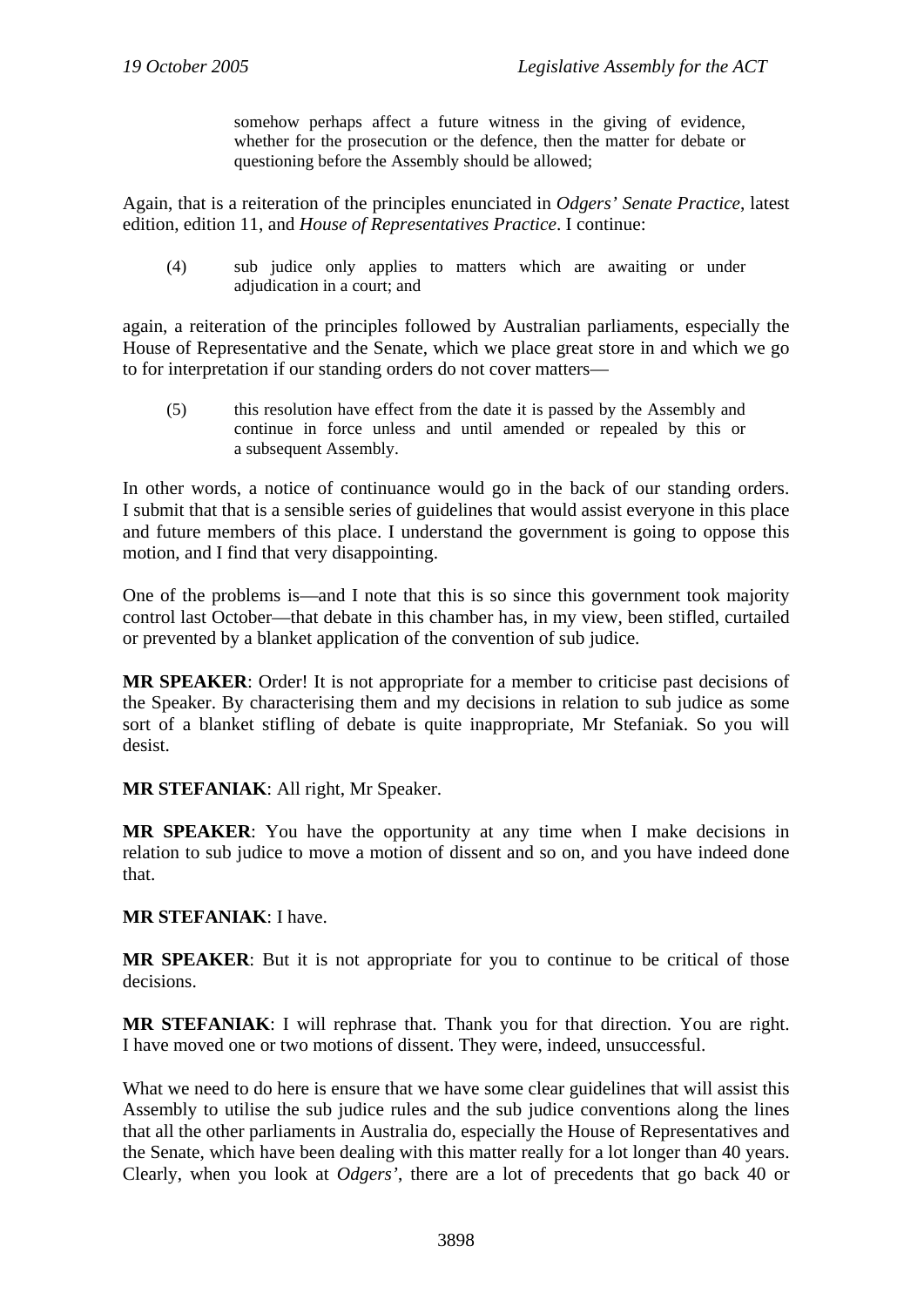45 years. Some very clear guidelines have been established in *Odgers' Senate Practice* and *House of Representatives Practice*. That is basically where I have come up with this form of words. I was assisted, I must say, greatly by my colleague Mr Seselja, who will be talking on this issue as well. We have come up with this form of words here as a guide to everyone in this place.

I appreciate your position, Mr Speaker, and I do not want to reflect on past debates in the Assembly. I do, however, stress that it is important that we do all we can, whilst balancing the need to protect the courts, to balance the need to ensure that debate is as full as possible in this house. These rules will assist in that regard.

*Senate Practice* makes the point that there should a substantial, not a slight, danger of prejudice to proceedings before a court and states, moreover, that, because sub judice turns on the possibility of someone being influenced, judges are not seen to be influenced by public debate. *House of Representatives Practice* puts it that there is a long line of authority from the courts that indicates that courts and judges do not regard themselves as such delicate flowers that they are likely to be prejudiced in their decisions by a debate that goes on in the house.

The convention of sub judice is something, I would suggest, that needs to be used sparingly if there is to be any robust, democratic debate allowed in places such as the Assembly or any other parliament of the Commonwealth of Australia. Indeed, the principle seems to be, as it has developed over the years in the House of Representatives and the Senate, that debate must be allowed unless it can be demonstrated that there is a clear and substantial danger of prejudice in the court's proceedings.

I would submit that, unless future matters that come before the Assembly could cause real or imagined prejudice to a trial or court hearing in the sense of either creating an atmosphere where a jury would be unable to deal fairly with the evidence put before it or perhaps affecting the future verdict, free speech, in the primacy of public interest, must be maintained in the chamber. It is time—and I commend this to members—that we adopt an approach to sub judice that is consonant with House of Representatives and Senate practices and incorporate it into the standing orders that govern our procedures in this place. That will help create a properly democratic chamber of debate and democracy. As Senator Eric Abetz said recently, it is a garden that needs careful tending.

What the motion does is clearly enunciate what the current practice is in the Senate, in the House of Representatives and, from what I can gather from the research the opposition has done, in other Australian parliaments as well. It does tend, to an extent, to codify the position. The discretion ultimately is yours, Mr Speaker, or your successors'.

There is the addition, which Mr Seselja will talk to at further length, in relation to the matter, which we think is sensible, that, if a point is raised with you, Mr Speaker, or with anyone else in the chair, that sub judice should be invoked, it should be demonstrated by the member who raises it that such a debate will lead to that clear and substantial danger of prejudice in the court proceedings which is the principle that is enunciated and has been enunciated for many decades now in *House of Representatives Practice* and *Senate Practice*.

I commend the motion to the Assembly.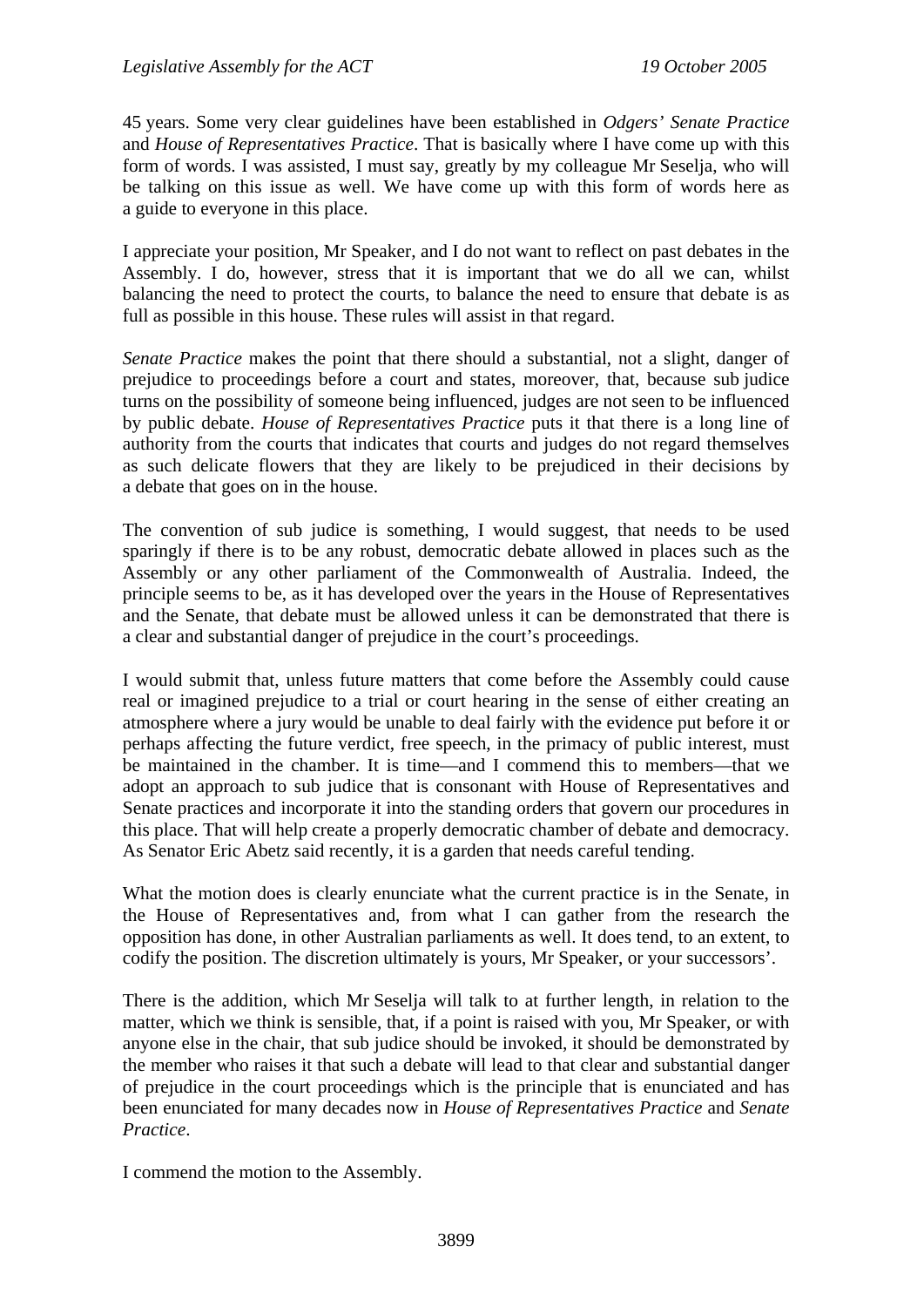Debate (on motion by **Mr Quinlan**) adjourned to the next sitting.

# **Adjournment**

Motion (by **Mr Quinlan**) proposed:

That the Assembly do now adjourn.

#### **Karinya House**

**MRS DUNNE** (Ginninderra) (5.54): I come into this place to pay tribute to Karinya House and to the members of the public who support Karinya House. Karinya House, as members would know, is a home for women in distress during their pregnancy, a home for mothers and babies. It was a great privilege for me, when I became a member of this place, to become one of the patrons of Karinya House.

Recently, on 17 September, Karinya House had its annual fundraising ball. Again, it was a successful event. It is fantastic every year to see 250 or more people turn out in support of Karinya House. I would like to pay tribute to the fantastic board and staff of Karinya House: Cathy Cooney, the president of Karinya House, and Mary-Louise Corkhill and her fantastic staff. I also pay tribute to this government, the ACT government, which has supported Karinya House through ACT Housing and through government grants.

In the course of the evening, the president of Karinya House gave a presentation on its work and its plans for the future. It is very clear, for those who only come across Karinya from time to time, just what great work it does. One tribute paid to them by one of the social welfare professionals in this town was that we could fill Karinya House many times over and that the work that Karinya House does is the most coordinated and effective work that they have ever seen in providing assistance to pregnant women in distress.

A couple of testimonials from some of the former clients included: "We will always be grateful for Karinya's ongoing support, kind words and lovely gestures." "You are such an important part of mine and my child's history together and you will be part of our future success." It goes on like that.

I need to pay tribute, especially, to the fantastic organising committee and the stalwart supporters of Karinya House; to the principal sponsors, Clonakilla Winery of Murrumbateman and the Canberra Southern Cross Club; and to the other great sponsors and donors that made the night such a financial success, the Water's Edge Restaurant, the Chairman and Yip, Anise, Mezzalira On London, Teatro Vivaldi, Brindabella Wine Tours, Lenovo, IMB Society, MJ Designed Baskets, Questacon, Natrelle Beauty Salon, Cockington Green, Kaleen Flowers, the National Dinosaur Museum, the Australian Reptile Centre at Gold Creek, the Enchanted Room and Santa's Secrets, GreenGold Garden Centre at Federation Square, the Lolly Shop, Tim and Lara Kirk, Cindy Dare, Joan Suckling, GreenGold Garden Centre at Westfield Belconnen, Posh Pots, PricewaterhouseCoopers, the Disciples of Jesus (Canberra), Rachel Campbell and the Rotary Club of Canberra and Fyshwick.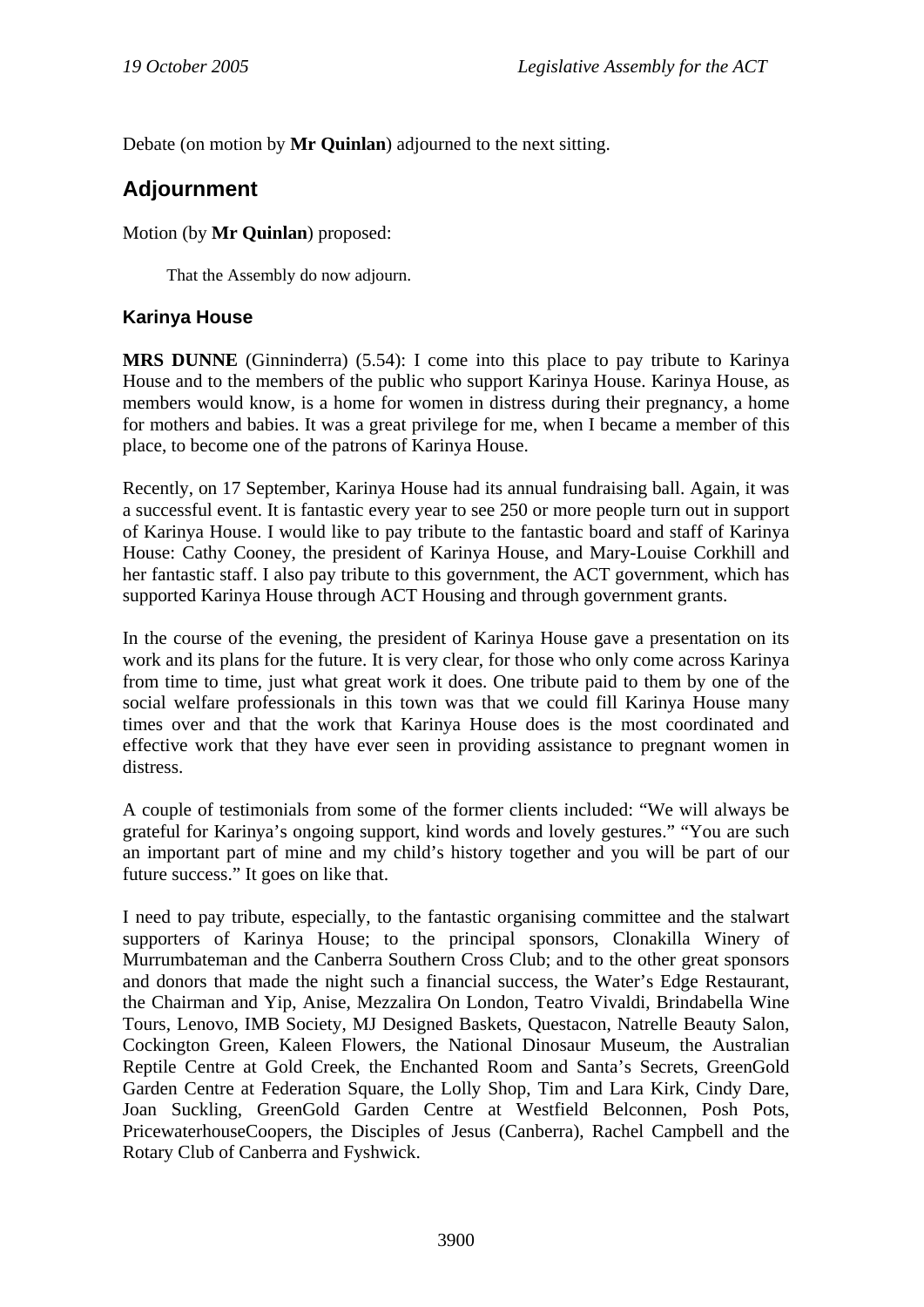I also recommend to members, who may be interested, that they can provide financial support to Karinya House by way of their project 1000. They are looking for 1,000 people to donate at least \$200 a year to Karinya House. Those donations are tax deductible. If members are interested, they can obtain the information necessary to provide for Karinya House from my office at any time. Congratulations, Karinya House, and congratulations to all those who support it.

#### **Wakakirri story dance competition Policing—forensics**

**MS PORTER** (Ginninderra) (5.58): I was going to rise in this place this evening to talk about the wonderful Wakakirri story dance competition and its ACT finals that I attended along with my colleague Ms MacDonald on Friday evening. I enjoyed that event very much, as I know Ms MacDonald did. I was pleased to see that, in its 14th year, after starting with 20 schools back then, it is now attracting 600 schools nationally, with over 200 from the ACT.

I was pleased to see two schools in my electorate, St John the Apostle at Florey and Aranda primary school, win awards—St John the Apostle winning division 2, with "Gorillas in the mist"; and Aranda, a silver for "Peter Pan". I was going to talk about that. Ms MacDonald might be talking about that later.

What I would really like to talk about now is an interesting experience that I had in recent hours. I think Mr Pratt will be particularly interested in this interesting experience, because he has such little faith in our police service and forensics, it appears. Yesterday, I returned home, after attending an evening event with the local Guides group, along with the Chief Minister, to find that, unfortunately, I had experienced a break-in at my home. The offending person or persons had ransacked the house and attempted to find cash, I suspect, because, in the end, very little of value was taken.

We rang the police, obviously, who were very prompt in their response and gave us an estimated time that they would attend. Secondly, after attending the crime scene, taking photos, et cetera, the police undertook to send a forensic team out to the home to take forensic evidence. They will do this later today. So much for forensics not attending the crime scene, Mr Pratt! I am sure Mr Pratt realises that this prompt and effective response has nothing—

**Mr Pratt**: Did you tell them you were a Labor MLA?

**MS PORTER**: I was just about to say that, Mr Pratt. I was going to say that I thought that you would not believe that their prompt and effective response was anything to do with my status in this place. However, just in case you do have that suspicion, which apparently you do—and I am very disappointed that you feel that way—I must assure Mr Pratt that at all times in our communications with the police communications unit my married name was used, which of course is not Porter. At no time were they aware who I am.

Mr Pratt, I wanted you to know that our police service is on the job; it is prompt in its response; and its response is thorough, including a forensic investigation course. And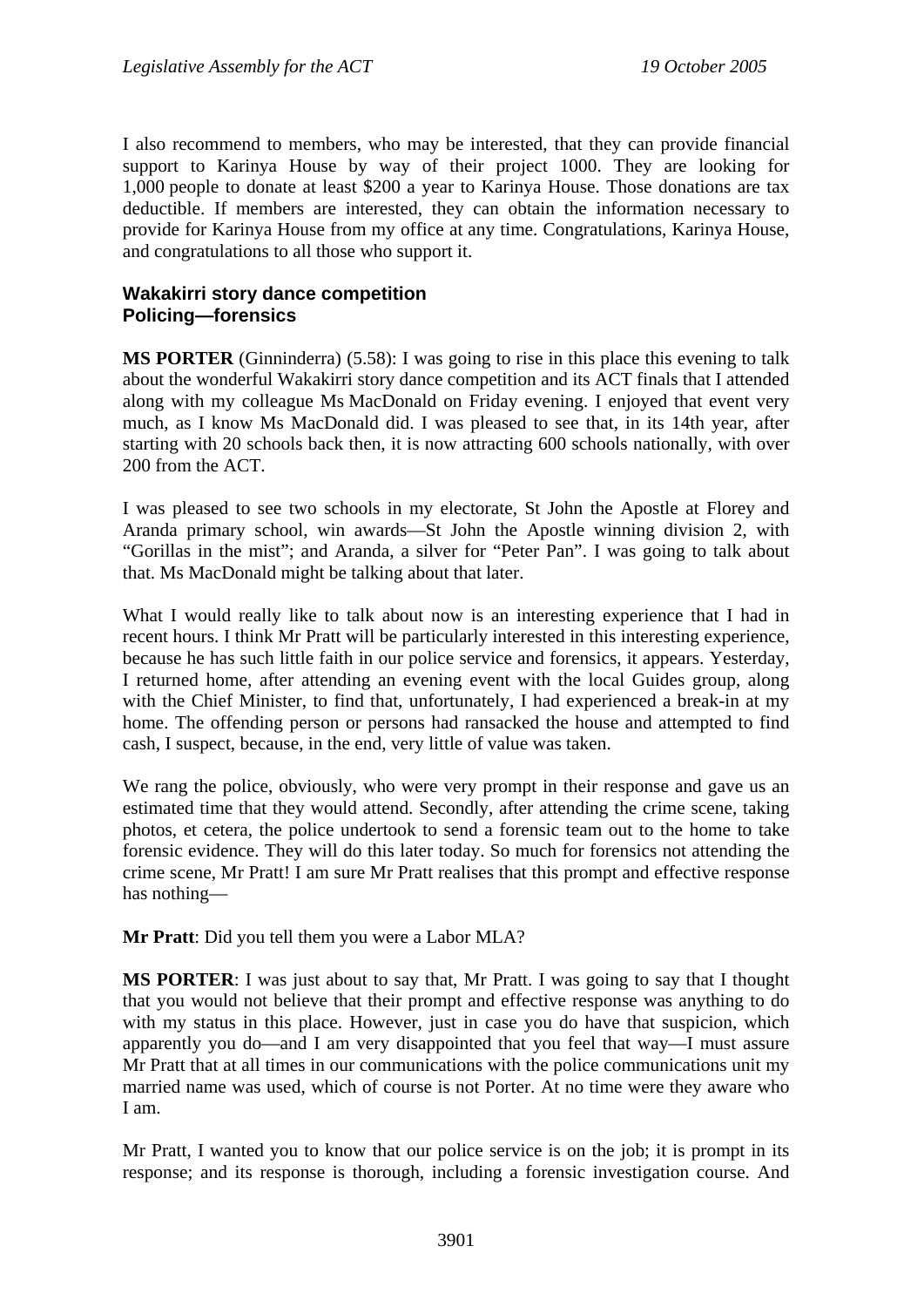I thank them for it. I know that you think we should have a police person on the corner of every street, with forensics on tap, Mr Pratt. However, I am of the belief that standing in one place all day and hanging around in case something happens is rarely helpful. The valuable services of forensics, I would imagine, are quite expensive and should only be used if they are going to reveal some useful evidence, which they obviously believe that it will do in this case.

I am happy and satisfied with the response that my family and I have received from the police service in the ACT. I remain confident in the police service and in their capacity.

## **Statements by Chief Minister and Minister for Planning**

**MR PRATT** (Brindabella) (6.02): I rise to refer to a matter discussed here yesterday. Yesterday, Chief Minister Stanhope and Minister Corbell, in infantile fashion, pretended to compare my 1999 wartime Yugoslavia arrest and prison experience with that of the potential experience of those who might be arrested in Australia under the new counter-terrorism laws. They both sarcastically asked, as if my experience was a great joke, "How can you support the arresting of people? How did you enjoy your prison experience, Steve?" This was a puerile excursion embarked upon by both Mr Stanhope and Mr Corbell, because, of course, there is no comparison.

Look at the stark differences. The Milosevic regime, which arrested my two colleagues and me during wartime, was a murderous and totalitarian regime with a long track record in genocide, extra-judicial execution and regular random arrests. How stupid of them to therefore compare the Milosevic regime to the Howard government! There is no comparison. How dare these two members reach down to the gutter level and drag those personal experiences from a faraway land into this place, to be kicked around like a political football! How dare they use my wartime experience as a reference point to anchor their shabby case against the very necessary counter-terrorism legislation!

As for these continual attacks on my reputation, I make the point of saying that the Stanhope government is commenting on issues of which it obviously has no knowledge; its members obviously have not read my book, otherwise they would not be making the comments they do. They have continually shown their ignorance of such matters by regularly making accusations about me that they are really not qualified or entitled to make.

If they want to learn the facts, then they should read my book. It is freely available; they can buy a copy from me if they really have an interest in the subject. Until then, they really are not qualified to speak on the issue; so they should keep their mouths shut about issues which have no relationship to my work here at the Assembly and which they obviously have no legitimate understanding of. If they did, they would not make the ill-informed comments that they have made.

Mr Stanhope and Mr Corbell, both, have very narrow political hothouse experiences and no international or wartime experience. They are entirely ignorant of such matters. Or, if Mr Stanhope has the bottle, he should step outside the protection of chamber privilege and make his allegations public. But just as Mr Stanhope is too gutless to tackle the Prime Minister face-to-face on counter-terrorism legislation, I know he is too gutless to step outside the protection of privilege.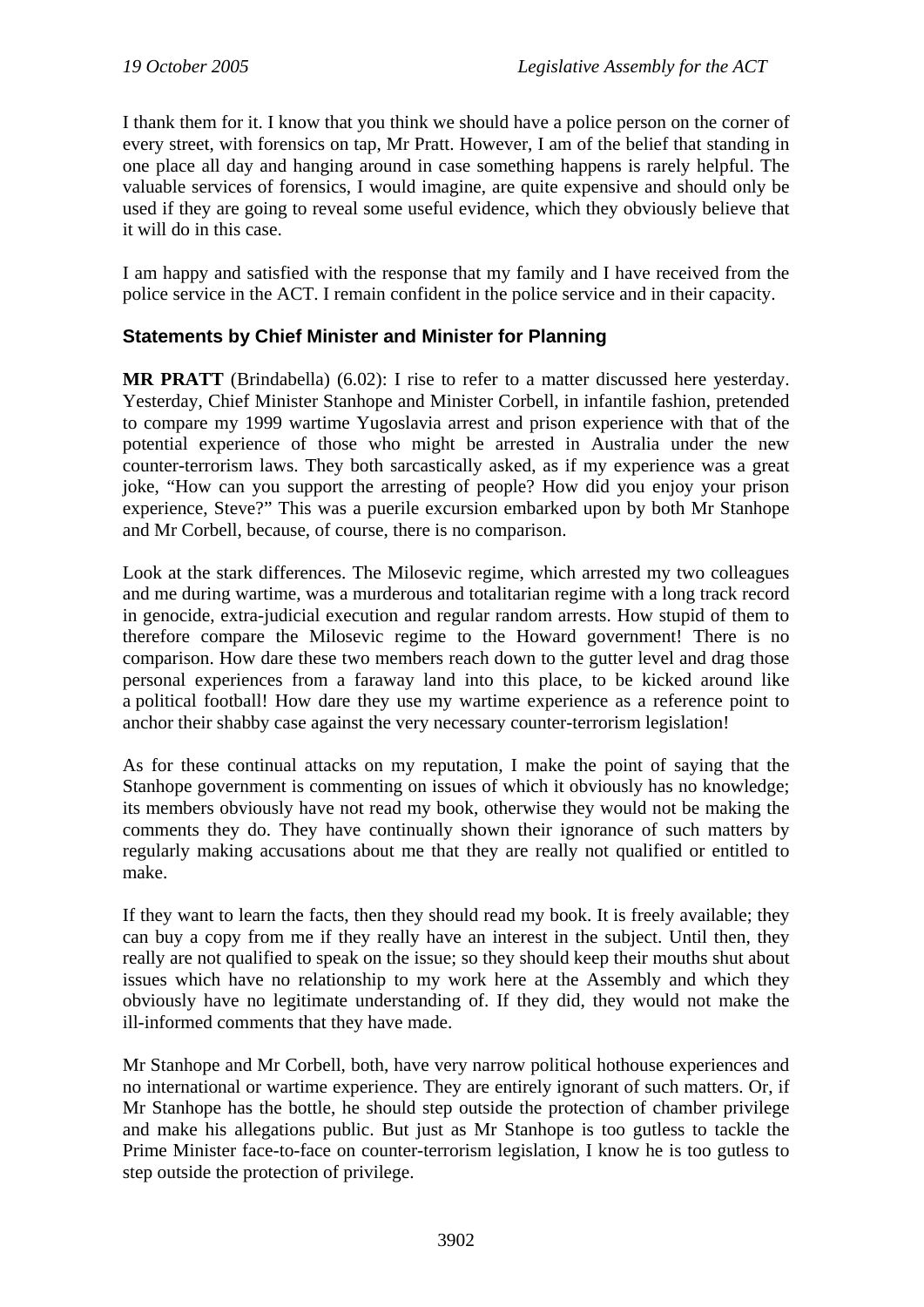Seeing how the Chief Minister does not have the courage, then at least he should bring his evidence and place it on the table, to support his allegations. And he should table that evidence now. If he cannot table that evidence, then he should do the honourable thing and resign.

## **RSPCA**

**DR FOSKEY** (Molonglo) (6.05): We have a variety of topics tonight in the adjournment debate. I am going to talk about a very nice topic that everyone will feel warm and harmonious about. I am going to talk about the RSPCA. Do you remember a song that had one more syllable than that? Singing is not my forte but respect for the RSPCA is.

Last week I went to an information night that the RSPCA ran for prospective volunteers. I am in the sad position of having lost in recent weeks my dog of 16 years, and I cannot tell you how hard it is to go for a walk without a dog. So I went along to the RSPCA meeting to find out how I could continue to walk dogs, without owning a dog. I was not alone. There were over 70 people at that meeting, which indicates the standing of that organisation in our community.

The RSPCA deals with 6,500 domestic animals a year. I guess it is a bit of a sad reflection on our society that so many people take on animals and then lose the plot halfway. The RSPCA have got 30 permanent paid staff, but 120 volunteers working there regularly. There are 50 wildlife carers, of which my daughter has been one and no doubt will be again. Their paws walk will this year be between the Commonwealth and Kings Avenue bridges. Normally it is in Belconnen. That will require 50 to 100 volunteers.

One of their programs is paws volunteers. Don't these very words make you feel warm and cosy inside? Paws volunteers do not just deal with animals; they also help people. There are a number of people in homes who have pets and, because of their own health or other reasons, they do not go outside very much and are not capable of walking their pets. So the paws volunteers undertake to walk at least once a week these people's animals. They are normally, fortunately, dogs. Very rarely are they goldfish, because everyone knows you cannot take a goldfish for a walk.

At any one time within the shelter, there are 60 dogs. Recently there were 40 pups. One lot of pups, as I think people know, was found on top of Mount Taylor; another was found in one of those great big bins, whose name I cannot remember at the moment, because I am nearly brain dead. Mostly they have 80 cats. Cats, of course, are a huge problem that we are going to address in the Assembly in the next day or two. And so we should. They normally have 1,500 kittens a year to deal with. Obviously they do not find homes for very many of those.

But talking of music, the RSPCA has found that piping classical music through the dogs' kennels calms them and that Mozart is the most effective of the composers. However, they find that most of the staff get very sick of Mozart; so they do have to vary it.

I am sure that you will all be pleased to know that the RSPCA can de-sex cats for people on Centrelink benefits for \$80. That is really important because of the price of de-sexing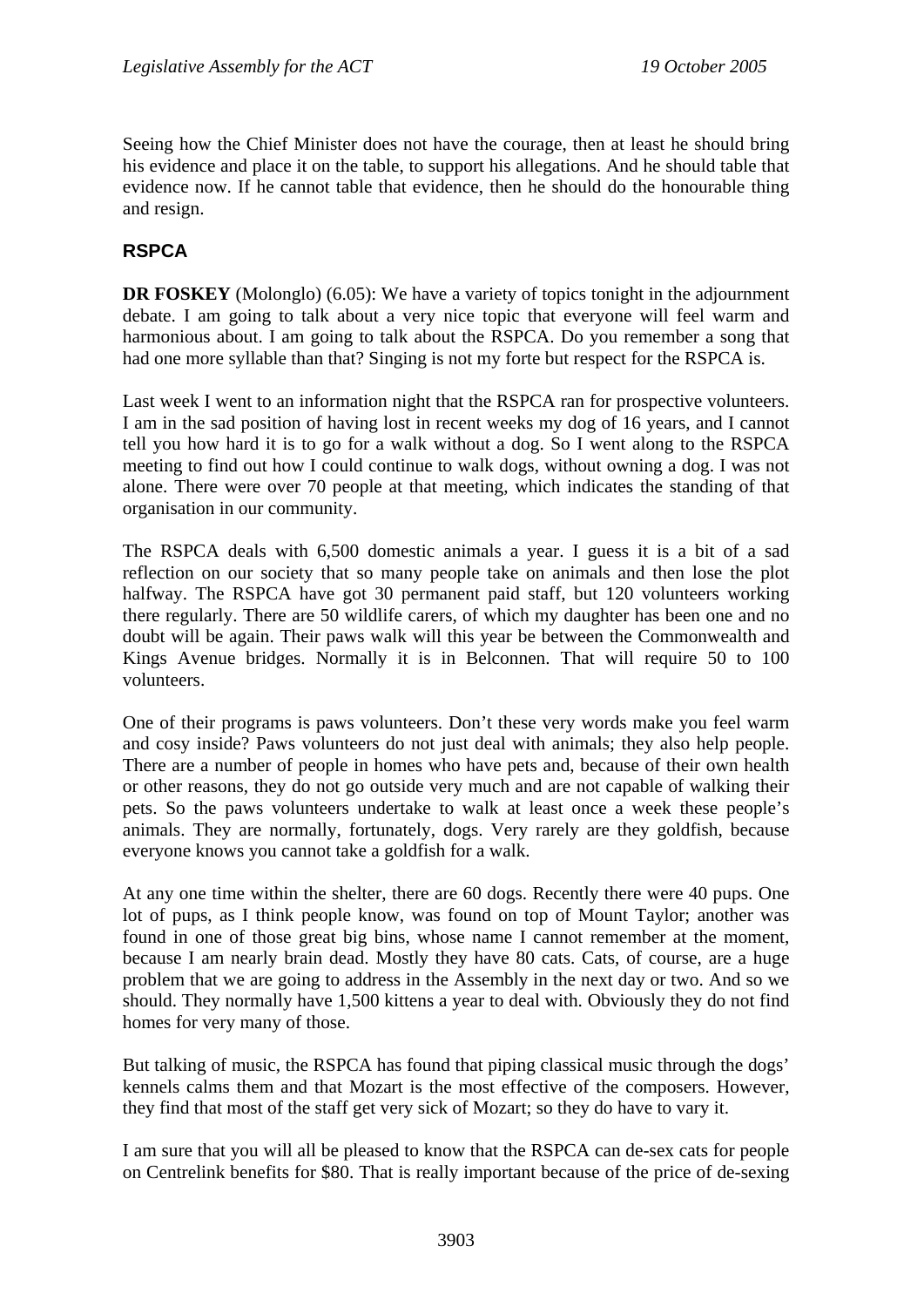cats can be prohibitive for people on low incomes. \$80 is still a bit steep, but it is absolutely essential that that happen, otherwise cats can reproduce over and over again.

We will all be very pleased that the RSPCA now has enough money, through the community appeal, to buy an animal ambulance. They have got more than they need to buy it. They have got enough money probably to start fitting it out. That is a really great thing.

The RSPCA is a very inclusive place; people are welcome there. It is a good place just to go and look at dogs if you have not got one.

#### **Walk for juvenile diabetes**

**MR SMYTH** (Brindabella—Leader of the Opposition) (6.11): I rise to thank the more than 3,000 Canberrans who on Sunday joined the walk to find a cure for juvenile diabetes. The walk to cure diabetes, as it is known, is an annual event. Around Australia something like 80,000 Australians walked. In Canberra it was more than 3,000. The money that they raised goes to Diabetes research. The organisation guarantees that 85 per cent of the funds raised will go directly into research, which is a pretty good effort.

The fight to find the cure is something that is quite real. The information supplied by the Juvenile Diabetes Research Foundation hopes that within the next 5 years the cure will be found. And over the next 5 years around \$3.3 billion will be spent on type 1 diabetes research around the world. It is important to read just a paragraph or two from their document *Research to reality*:

Just think …. eighty years ago, people with Type 1 diabetes died within three years of diagnosis. Now, thanks to ground-breaking research, we are able to sustain life with insulin and other medications. However insulin is not a cure for diabetes.

Globally JDRF have made a commitment to accelerate the pace of research by contributing \$1.3 billion over five years to research. Finding a Cure for Diabetes is within the foreseeable future ... we want to take the research out of the laboratory and make it a reality! But we need your help to do it!

It was pretty inspiring when, on a Sunday morning at 10 o'clock, the lawn outside the National Library was full of Canberrans. Whether they went as families, whether they went as individuals, whether they went as teams, corporate teams or departmental teams from the ACT and the federal governments—they were all there. It was great to see that, as a community, people were willing to cycle, scooter, skateboard, walk the dog, just go for a stroll, go for a bit of jog and put their Sunday mornings to a wonderful charity.

I walked. Bill Stefaniak walked with me. Gary Humphries was the official starter. Kate Lundy turned up and walked with us. There were lots of corporate teams. I want to thank those who really are doing a great job. There is a series of sponsors at either the national level or at the local level that have really got behind the Juvenile Diabetes Research Foundation.

At the national level, they are Australia Post, Boral, Ford, IBM, Spotless, Optus and Westpac. Most of them had teams there on Sunday. In the territory, the leaders were the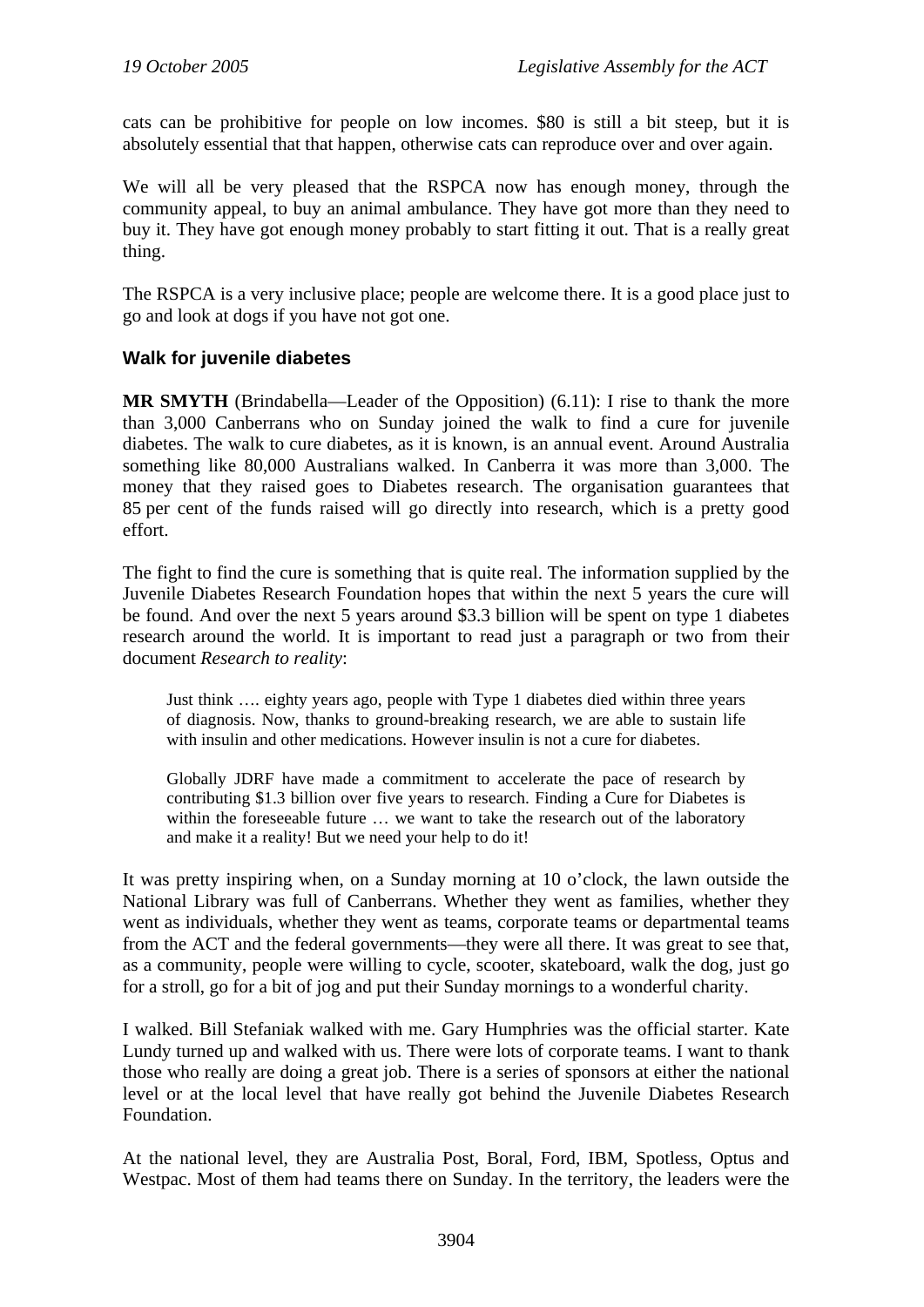Brassey of Canberra, Delfast, De Neefe Signs, WACO Kwikform, Narona Homes, Event Sound People, Barlens Event Hire, Pirion, Mix 106.3 and the *City News*. They were supported by ActewAGL—again: well done, Treasurer—Chubb Security Services and Coca-Cola.

The interesting thing is that the teams then went out and raised money. Afterwards, a lot of groups gave free rides or had things for the kids to do—jumping castles, that sort of thing. Rotary were there raising money as well. There was face painting. It really is a tremendous community event.

It cannot be done without the volunteers. A lot of volunteers got there on Saturday and set up. There were tents and marquees everywhere; it was quite an impressive display. Each of the corporate groups was then able to entertain those who had walked. To the volunteers who manned the course, who took the money, who took the registrations, who tallied up the bucks at the end of the day, well done. They are people like Brian Acworth from Westpac and his wife, Jenny, who were there. Brian helped organise the event this year. I think he organises it here in the ACT. His wife, Jenny, was sitting in the counting house, as it were, counting all the money. It was good to see that families were getting involved with this organisation as well.

To all of those who walked: well done. To the Juvenile Diabetes Research Foundation: best of luck in finding a cure. Hopefully, at the end of that five-year period, perhaps we will not need to have walks on Sundays to find a cure for diabetes; we can then move on to something else.

### **Industrial relations**

**MR GENTLEMAN** (Brindabella) (6.15): Mr Mulcahy said yesterday that we are at our lowest level of industrial disputation since 1913. On the same day, a protest in Wollongong saw 700 workers, including nurses, firemen and steelworkers, vent their concerns to Prime Minister Howard over the industrial relations proposals; 700 workers made the decision to exercise their democratic right to protest about the changes that are set to reduce workers' rights and entitlements.

Under the Howard government's proposals, such actions could be deemed unlawful strike action and, as such, could incur an individual civil penalty of \$6,000—\$6,000 for standing up for what you believe in. It is \$6,000 now. However, as outlined in that wonderful document WorkChoices—please do not excuse my sarcasm—this figure is under review. It only stands to reason, I suppose, that a government determined to reduce workers' rights and entitlements would increase the penalties for participating in democracy.

I suppose democracy is a term that the Howard government employs only for the purposes of spin and not as a means of governance, for, in a democracy, the Howard government would be required to consult key stakeholders in decisions, such as, in this instance, workers and their representatives; employers and employer groups; organisations that deal with the day-to-day realities of underemployment; and state and territory governments. But the Howard government has not done that. No, the group with the most to lose from these changes, the workers of this country, has not been consulted. So the option left in this democracy is to take your protest to the streets.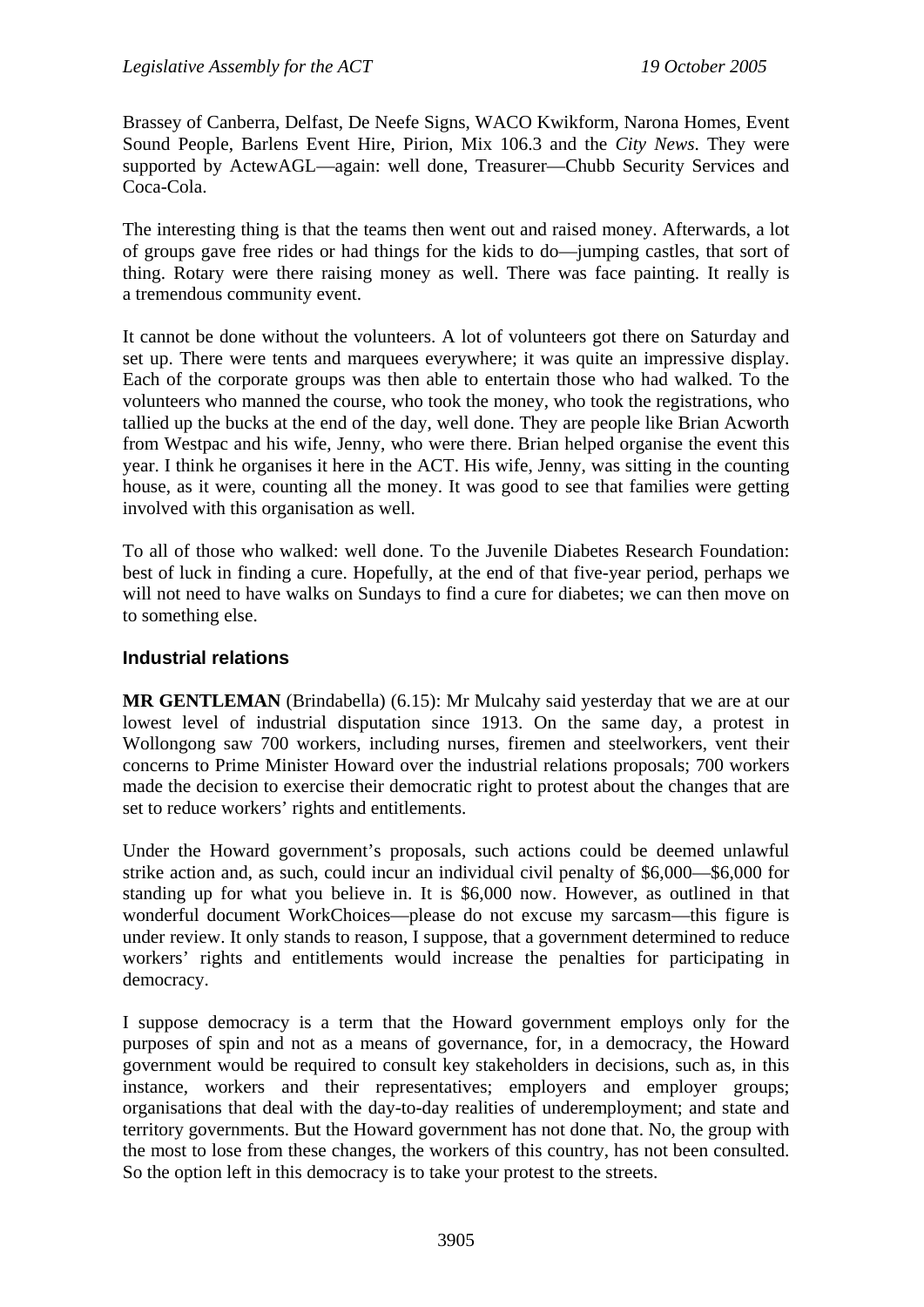The Australian Council of Trade Unions is convening a national day of action on 15 November. It is anticipated that hundreds of thousands of workers across the country will be united by satellite broadcast. But there is a segment of these workers that will not have to wait for the proposed changes to come through to worry about fines. Building, construction and manufacturing workers face fines of up to \$22,000 just for participating in the day.

The head of the new Australian Building and Construction Commission, Mr Nigel Hadgkiss, has sought to rest our unease about the potential fines. Mr Hadgkiss said that, if workers received written permission from their employer, they would be allowed to attend. That is democracy! This is not a school excursion!

WorkChoices and its ugly half brother, the Building Construction Industry Improvement Bill, are designed to destroy workers' rights, and workers have the right to fight this destruction. The Building Construction Industry Improvement Bill—what another great Orwellian name, I might add—not only outlines the penalties incurred for exercising democracy but also details how workers who refuse to answer questions of the new building police can be sent to jail; that is right, sent to jail because you refuse to incriminate yourself or your colleagues. But unlike criminals, who are given access to legal advice, these men and women will be forced to fend for themselves against the building police. What a world we live in!

WorkChoices and its ugly half brother have drawn criticism from religious groups, from community groups and from academics. It has now drawn criticism from one of the workers featured in part of the \$100 million media campaign. Cameron claims that he thought he was part of a safe-work video. He received \$13 for his involvement. Two conclusions can be drawn from this: one, the government has had to pay people to appear happy about the proposed changes; and, two, when the money does not work: lie, lie, lie.

These changes are not about workers and their families, and I have said in this place this week these changes are not about businesses. These changes are about the ideological dreams of John Howard. I say that these changes are a nightmare—a nightmare that our children and our grandchildren will have to pay the penalty for.

### **Wakakirri story dance competition**

**MS MacDONALD** (Brindabella) (6.19): I promise the house that I will be brief. Ms Porter raised the issue of the Wakakirri finals last Friday night. It was, indeed, my great privilege to attend the Wakakirri finals at the AIS arena on Friday night.

I have previously spoken in this place about my experience back in August as principal-for-a-day at the Wanniassa school, which was a wonderful experience, I would reiterate. While I was there, I was shown a video of the Wanniassa primary school's part of their entry in the Wakakirri finals for this year and was lucky enough to be able to attend the finals with the Wanniassa school, as their guest I thank them for inviting me along.

The Wanniassa primary school was competing in division 1, the Wakakirri finals being in two divisions—division 1 and division 2, obviously—division 1 being the less